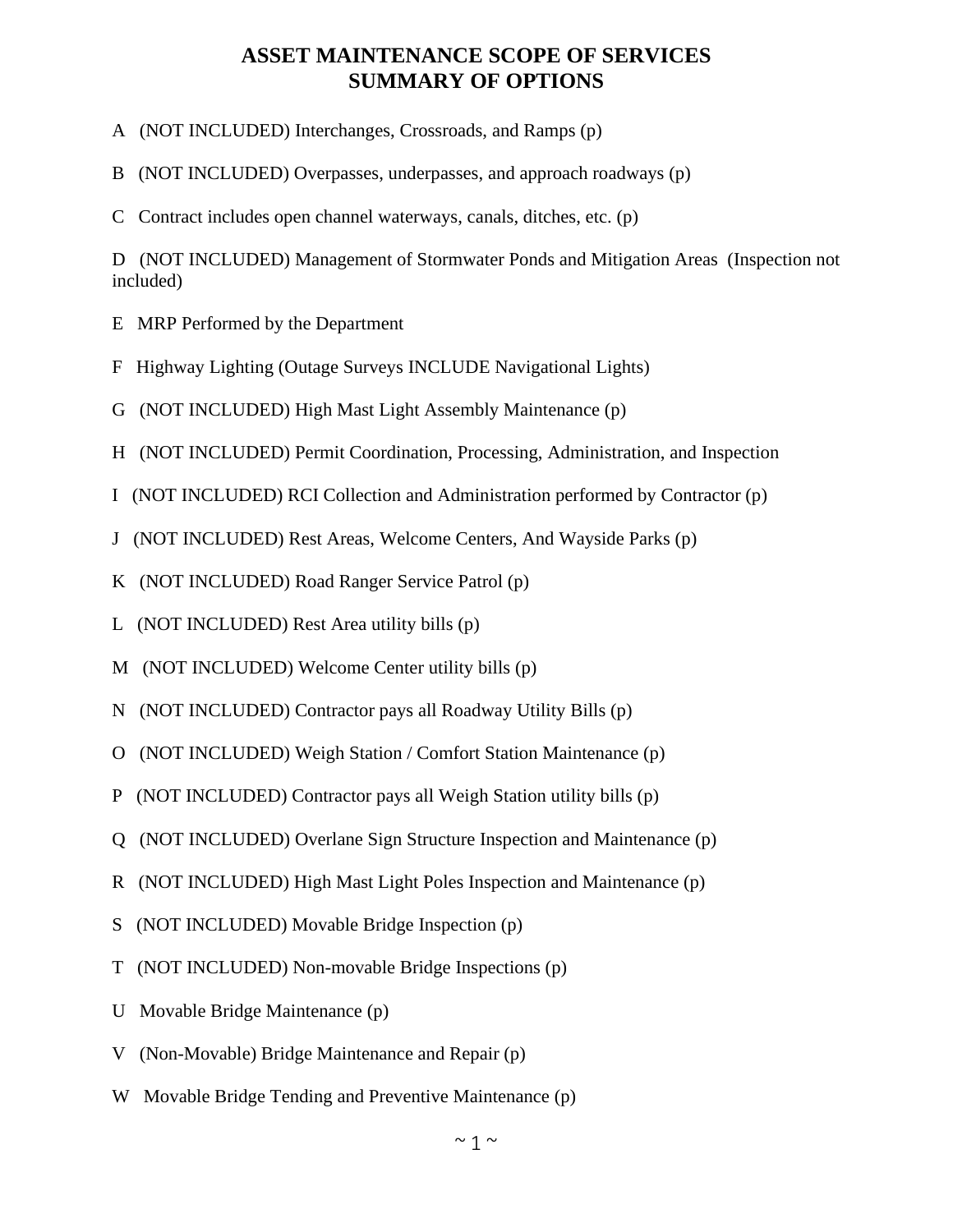- X Movable Bridge utility bills (p)
- Y Traffic Signal Maintenance (p)
- Z Traffic Operation Work Orders (D-6 Method (\$25k)) (p)
- ZZ1 (NOT INCLUDED) Department of Corrections Inmate Labor (p)
- ZZ2 (NOT INCLUDED) Intelligent Transportation Systems (p)
- ZZ3 Attachments I-II (p)
- ZZ4 Payment Schedule (p)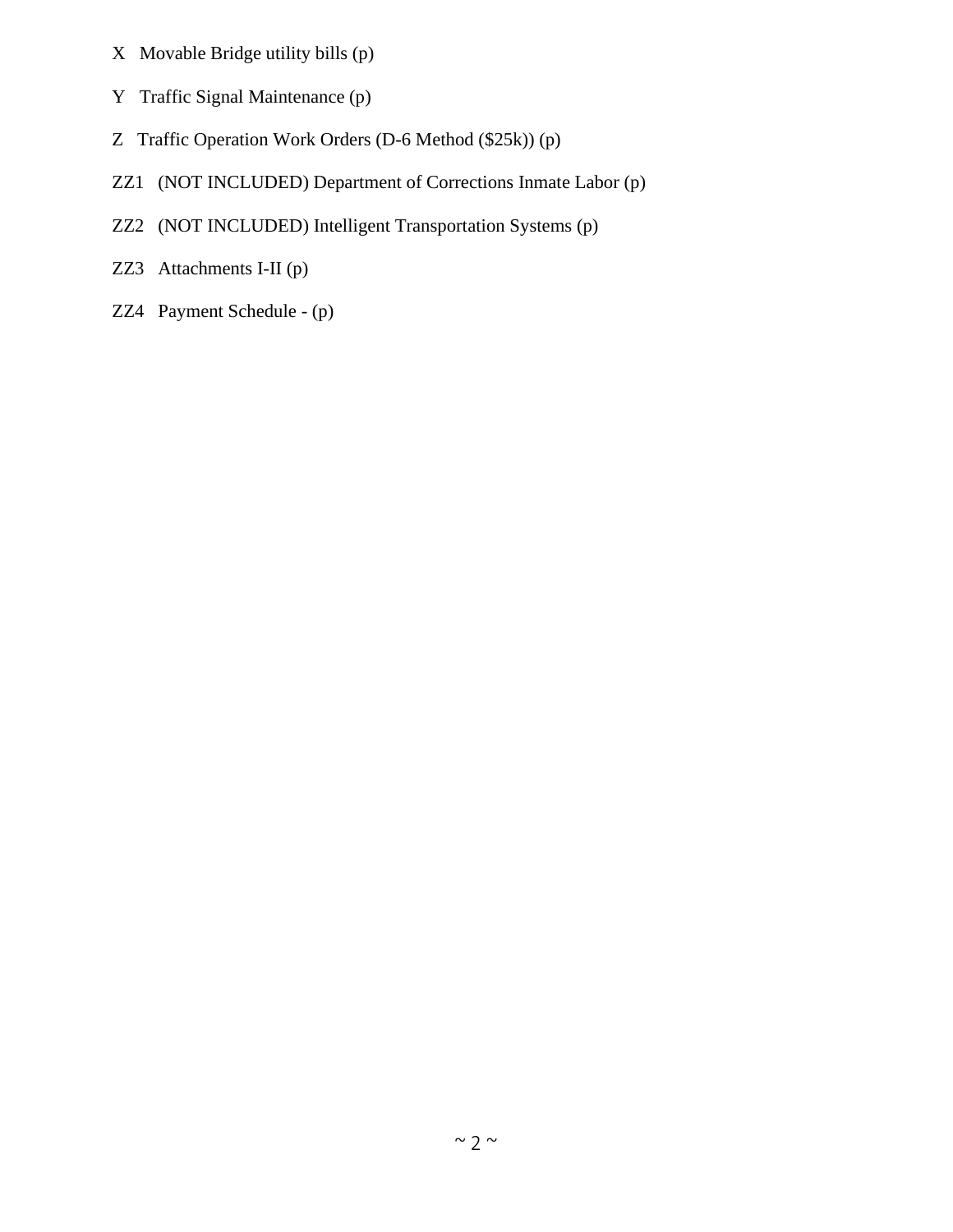#### **SCOPE OF SERVICES ASSET MAINTENANCE CONTRACT**

### **CONTRACT ADMINISTRATION**

**Contract Number:** *E6N26* **Financial Project Number (s):** *418828-2-72-01* 

#### **OBJECTIVE**

This performance-based contract requires diligent inspection, effective management, and efficient performance of maintenance on all components of the transportation facility as identified herein. In performing the duties under the terms of this contract the Contractor is, by extension, representing the Department's work force for the areas and assets specified in this contract. Unless otherwise exempt, all maintenance activities within the limits of this contract are to be performed by the Contractor.

The Department will not direct specific work as in most traditional maintenance contracts. This performance-based contract requires the Contractor to determine the work needs, perform the work, and continually produce a quality product. The Department is entrusting the Contractor to care for and maintain select roadways, structures, and facilities of Florida's state roads and expects the Contractor to take pride in performing a high level of maintenance. The continual quality of the maintenance of the roadways, structures, and facilities will be a direct reflection, under public scrutiny, of the quality and integrity of the Contractor.

The Department will evaluate the Contractor's level of maintenance and quality of work performed both randomly and systematically.

The roadways, structures, and facilities included in the scope of this contract are as follows:

Movable bridges and fender systems located in Miami-Dade County and Monroe County.

### **1. GENERAL REQUIREMENTS**

#### **1.1 Current Standards and Subsequent Updates**

Perform all work in accordance with the most current Department Standards and Specifications, as may be updated throughout the life of the contract. Inspect, manage, and consistently maintain all assets within the project limits as identified in this scope; and produce end results in accordance with Contract Documents in effect at the time of the performance of any Work. Obtain the complete, up-to-date list of Contract Documents from the Office of Maintenance Website at http://www.fdot.gov/maintenance/AMContractDocuments.shtm. All Contract Documents listed at this website are incorporated by reference as a part of this contract.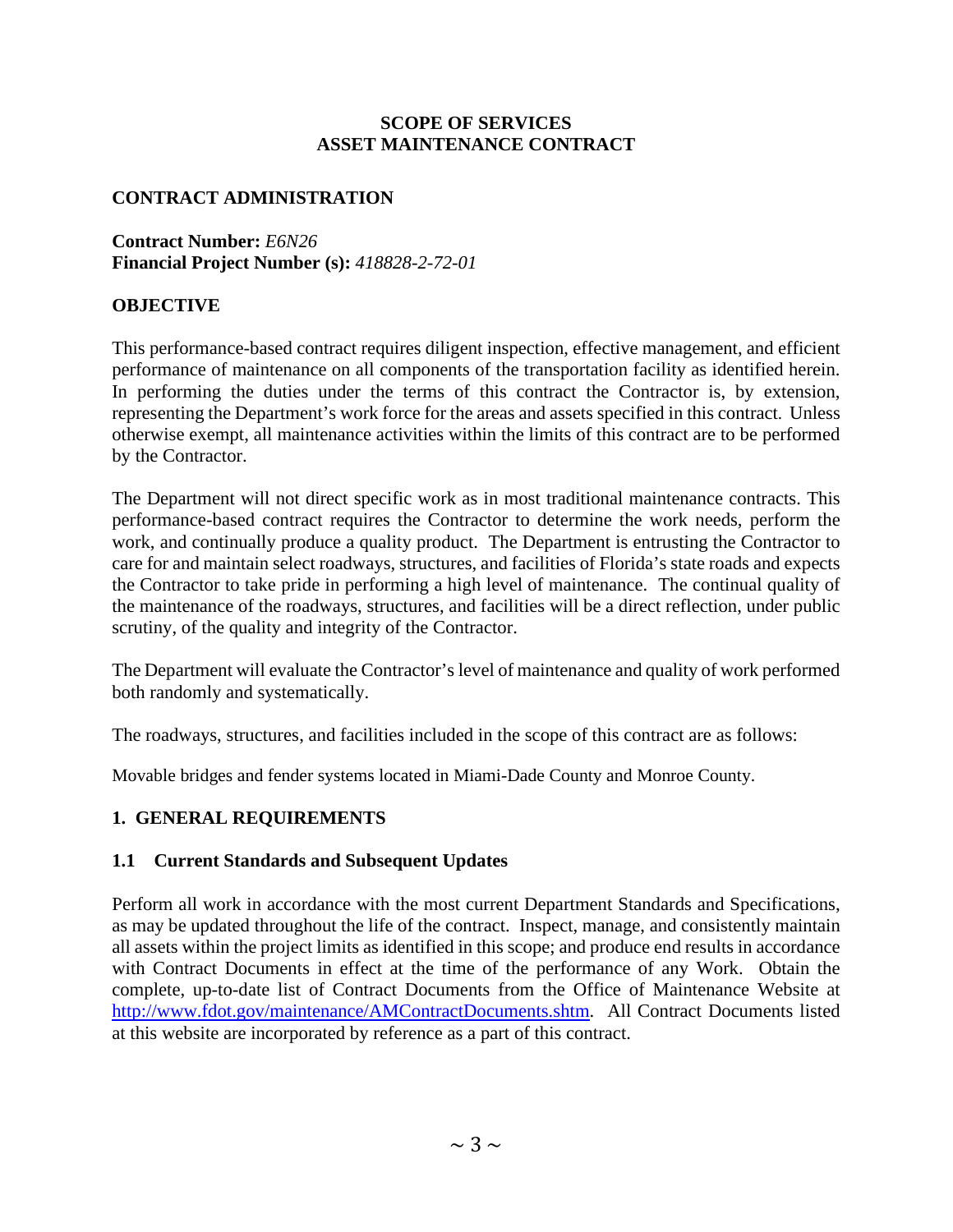## **1.2 Contract Length**

The initial Contract term is 7 years with a renewal option for one or more additional terms with the combined length of all renewal terms not to exceed the length of the original term of the contract. Renewals will be made at the sole discretion and option of the Department and must be agreed upon in writing by both parties. If the Department elects to renew, the Department will negotiate with the Contractor an adjustment factor to be applied to the original annual contract amount. The adjustment factor may be positive, negative, or zero. The renewed contract amount will be calculated by applying the adjustment factor to the original contract amount, then adjusting for supplemental agreements as appropriate. If negotiations do not lead to a mutually agreed upon adjustment factor, the contract will not be renewed.

## **1.3 Invoicing and Compensation**

**1.3.1** This is a lump sum contract. Invoice the Department monthly according to the amounts shown in the payment schedule included at the end of Section 3, Asset Maintenance Performance Measures. With each monthly invoice submit a breakdown of all activities completed by maintenance area for each Maintenance Management System (MMS) activity number. Submit all information in a format acceptable to the department.

**1.3.2** Deduct from the monthly invoice all applicable deductions.

**1.3.3** Deduct from the monthly invoice any sign panels purchased from the State Sign Shop in Lake City using the statewide process for requesting and receiving finished sign panels.

## **1.4 Organizational Structure**

Within 20 days of contract execution, provide the Department a detailed Organizational Chart identifying all essential project personnel. Clearly define the responsibilities and include contact information for each position identified in the organization structure. Update the Organizational Chart at the beginning of each contract year, or as necessary with changes in essential project personnel.

**1.4.1** Provide competent personnel qualified by experience and education. Before an assigned project begins, all project staff must have a working knowledge of the contract documents and possess all the necessary qualifications/certifications for fulfilling the duties of the position they hold.

**1.4.2** Identify a person in responsible charge of the contract that can responsibly act as a representative of the State of Florida Department of Transportation.

**1.4.3** Decisions that affect public health, safety, and/or require engineering judgement necessitate services of a Professional Engineer registered in the State of Florida. Identify at least one (1) individual licensed as a Professional Engineer in the State of Florida to perform and/or coordinate these services on the behalf of the Contractor.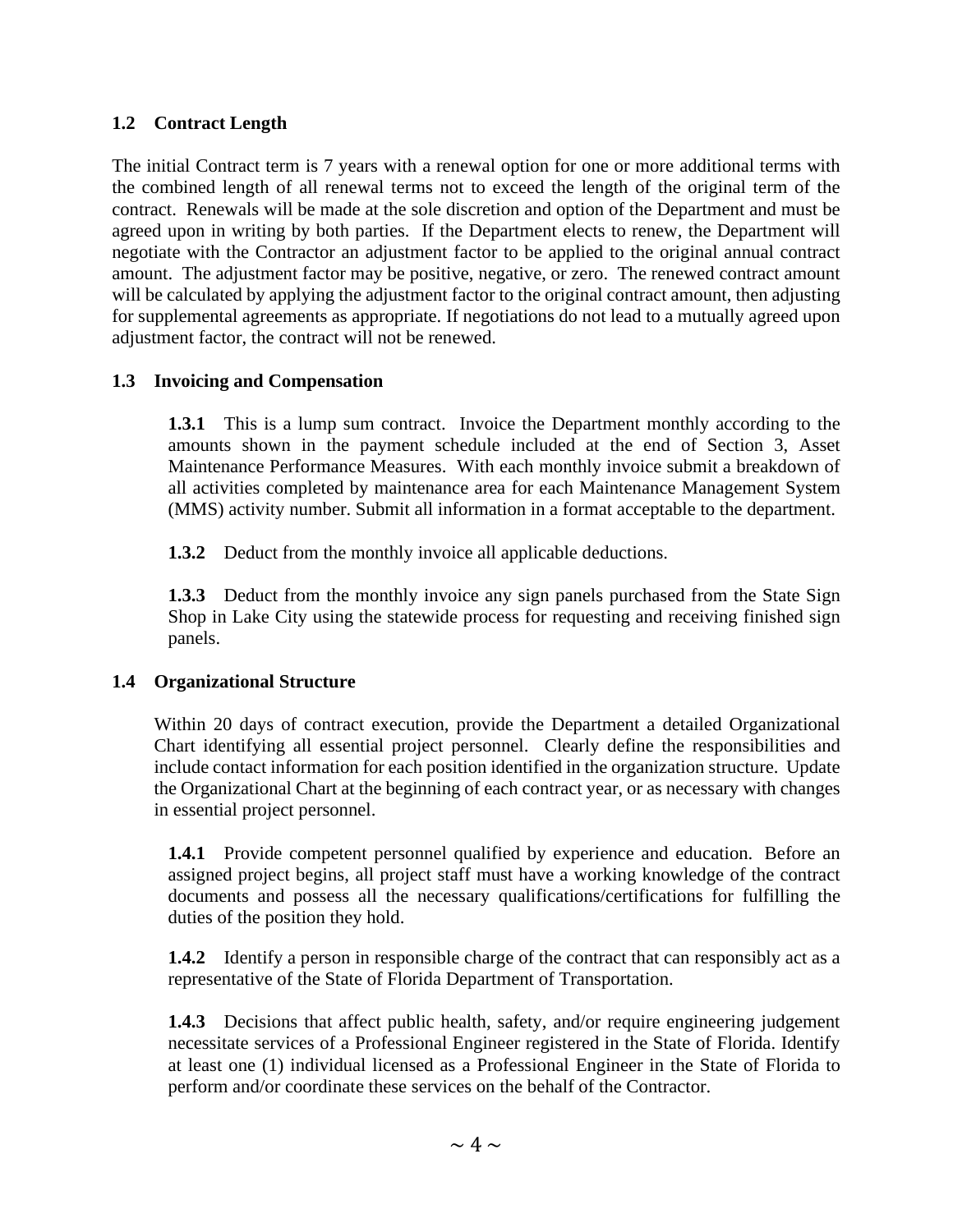**1.4.4** When engineering services are required for bridges or ancillary structures that effect or modify the structural system, the Asset Maintenance Contractor's Engineer of Record must be pre-approved by the Department. The Asset Maintenance Contractor's Engineer of Record must be employed by a pre-qualified firm from the Department's professional services qualification list, or alternatively must be a Department approved Specialty Engineer.

If utilizing the Department's professional services qualification list, the firm of the Engineer of Record shall be pre-qualified in the appropriate Department standard type of work under Group 4 Highway Design Bridges.

As an alternate to being an employee of a pre-qualified firm, the Asset Maintenance Contractor's Engineer of Record may be a Department approved Specialty Engineer. For items of work declared by the District Structures Maintenance Office to be major or structural, the work performed by a Department approved Specialty Engineer must be reviewed by another Department approved Specialty Engineer. An individual engineer may become a Department approved Specialty Engineer if the individual meets the experience and licensure requirements of the professional engineer set forth within the individual work groups in Chapter 14-75, Rules of the Department of Transportation, Florida Administrative Code. Department approved Specialty Engineers are listed on the State Construction Office website.

**1.4.5** Provide an after-hours Emergency Response Matrix of responsible employee names and contact information so that a Contractor's representative can be reached 24 hours per day. Clearly identify the primary responder and escalation levels should the primary not respond or the event requires additional Contractor resources to respond per contract terms.

## **1.5 Performance Expectations and Evaluation**

Inspect, manage, and maintain the roadways, structures, and facilities as identified in the Scope uniformly and consistently throughout the contract period by meeting the performance specifications/measures established in all contract documents. The Department will evaluate Contractor performance in two ways:

- 1) by comparing actual work performance to the performance criteria established within this scope, and
- 2) by grading the Contractor according to the *Performance Based Contracting Procedure*.

### **1.6 Partnering**

For this Contract, a non-bid pay item has been established for Partnering in the amount of \$10,000.00. The objective of partnering is to establish a partnership charter and action plan between the Contractor, the Department and other parties associated with this Contract.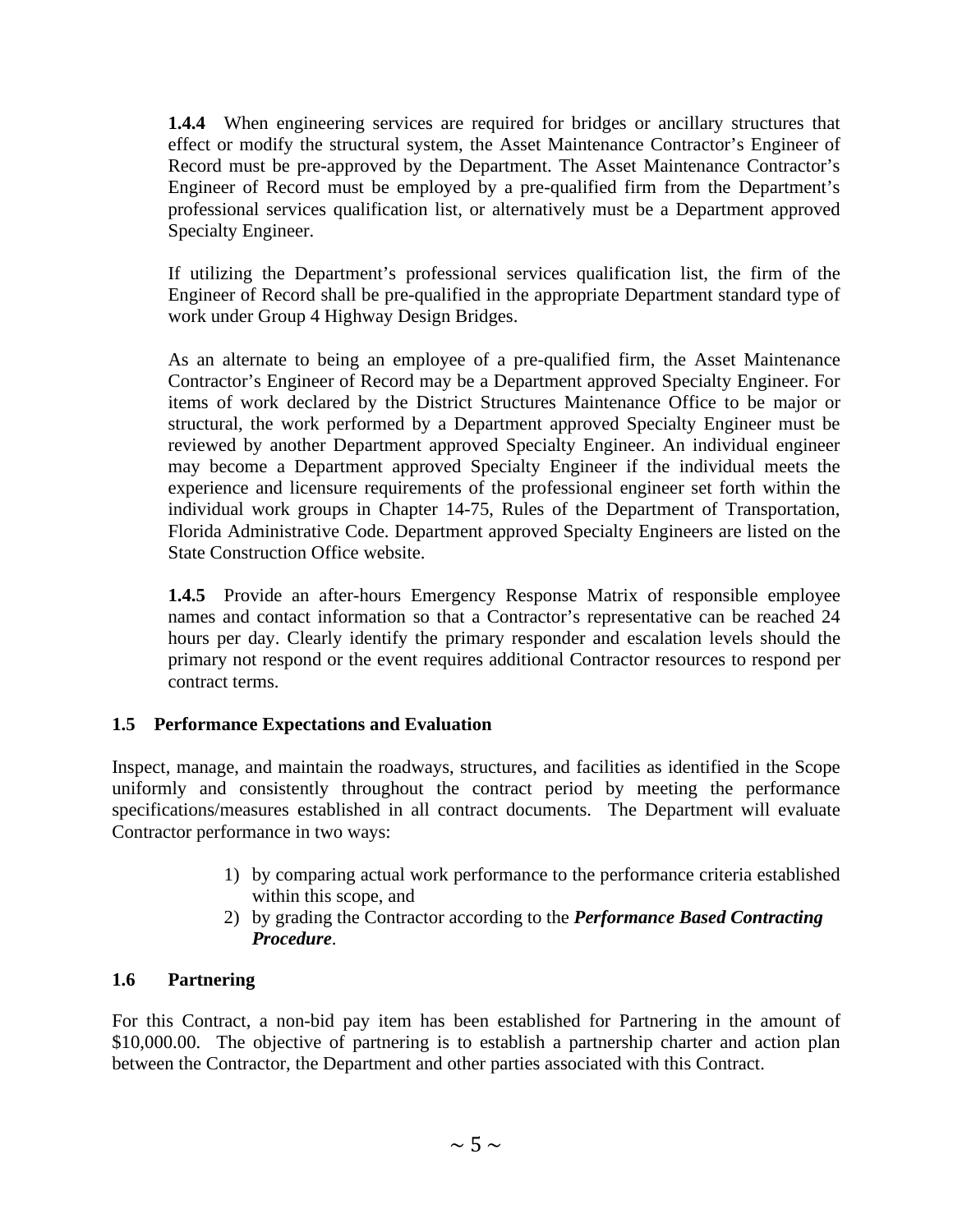**1.6.1** The initial Partnering Session should be conducted within 90-days of contract execution.

**1.6.2** Subsequent partnering meetings may be conducted at the mid-point of the contract or as-needed based upon personnel changes or performance trends of the contract. The object being to: reinvigorate and realign the partnership; reestablish expectations and lines of communication; and to charter an action plan for continuous achievement of contractual goals. Payment for all subsequent partnering sessions will be in accordance with Article 4-4 of the Specifications.

**1.6.3** Disputes will be handled in accordance with Subarticle 8-3.7 of the Specifications.

### **1.7 Contractor Responsibilities**

**1.7.1** The electronic files provided by the Department in conjunction with the Request for Proposal (RFP) are for information only. Use the supplied electronic files to assist in developing a complete understanding of all quantities and workloads pertaining to Contract Documents and this Scope of Work.

**1.7.2** Continually monitor and comply with all revisions to Department policies, procedures, specifications, and other Contract Documents.

**1.7.3** Manage the maintenance of all assets identified in this scope. Tasks include: work needs assessment; resource management; work activity planning and execution; emergency response and repairs; and quality control performance to ensure work complies with contractual requirements.

**1.7.4** Perform maintenance activities at a frequency that ensures uniform and consistent compliance with the Maintenance Rating Program (MRP) criteria, the required maintenance rating level, and any other established requirements of the Department. Maintenance activity numbers, activity descriptions, and units of measure are available for reference in the Department's *Maintenance Cost Handbook*.

**1.7.5** In some instances the Contractor will be required to perform work over and above the MRP performance characteristic requirement of 70. The Department considers these items as "Safety Critical" and expects the Contractor to account for this in their bid and in their work plan. The following activities: Asphalt Repair - Mechanical (Routine Maintenance Activity 412), Repair or Replace Storm Drains, Side Drains, Cross Drains (Routine Maintenance Activity 456), and Highway Lighting Maintenance (Routine Maintenance Activity 787)have annual thresholds of activity that the Contractor shall meet. Maintenance activity numbers, activity descriptions, and units of measure are available for reference in the Department's *Maintenance Cost Handbook*.

For all activities above the Contractor shall submit location(s) and estimated quantities for Department concurrence prior to enacting work. The Contractor shall track all costs for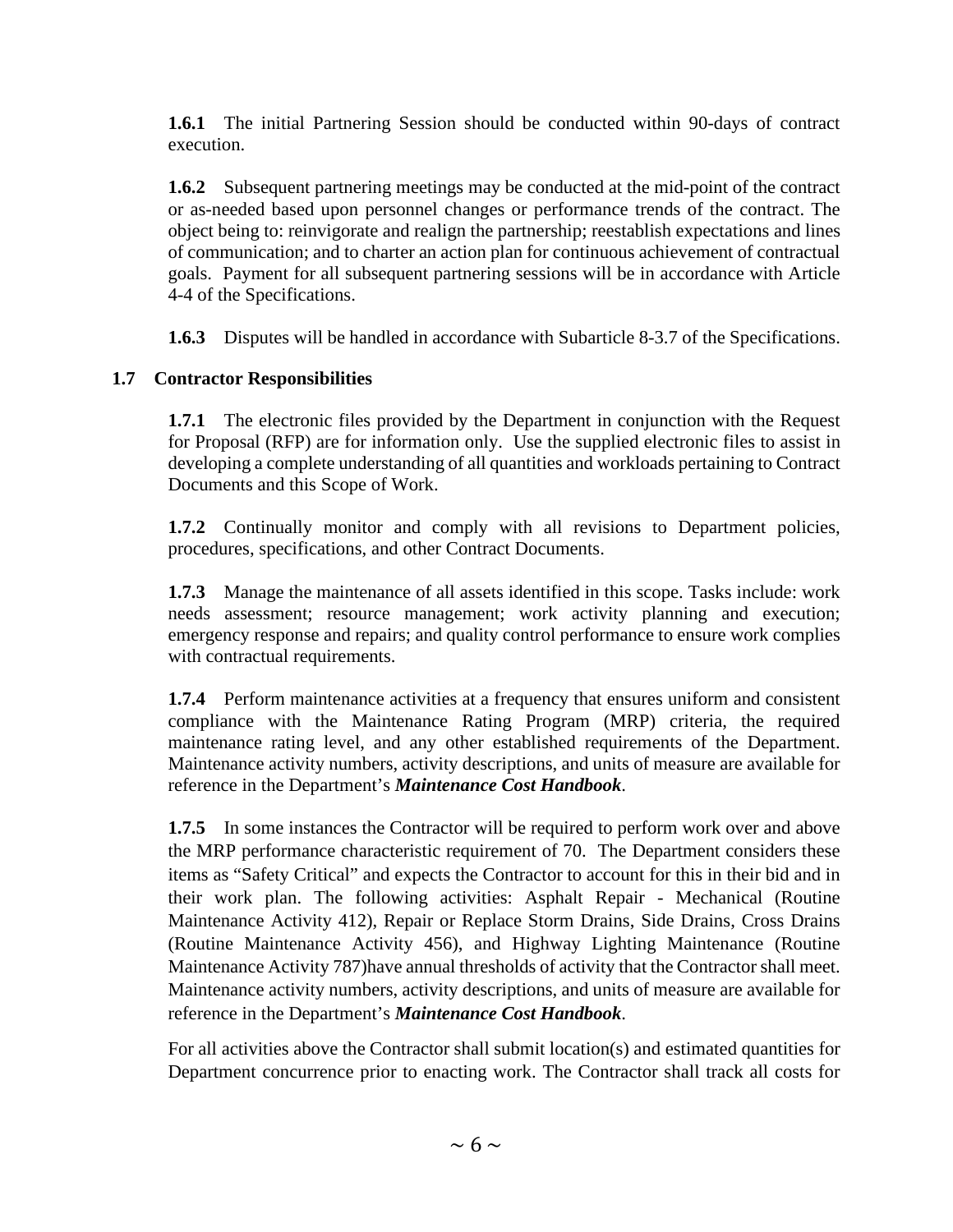each repair and update the Departments Project Manager quarterly as to progress towards meeting the annual thresholds.

If any of the activities are anticipated to exceed the annual thresholds below, coordinate with the Department; if directed by the Department to perform this additional work, the Department will compensate the Contractor in accordance with Article 4-4 of the Specifications (Article 4-4).

The below thresholds must be met even if applicable performance measures are being achieved:

**1.7.5.1** • Annual threshold of included Asphalt Repair - Mechanical (excluding any repairs due to damage caused by a third party and any repair to asphalt as a result of conducting other repair operations such as drainage/utility repairs): 4% of the annual contract value.

**1.7.5.2** Annual threshold of included Repair or Replace Storm Drains, Side Drains, Cross Drains: 3% of the annual contract value (not to include: mitered end sections, headwalls, or other ancillary features/routine maintenance to the drainage conveyance system).

**1.7.5.3** Annual threshold of included Highway Lighting Maintenance: 3% of the annual contract value:

The Contractor is not responsible for performing Asphalt Repair - Mechanical, Repair or Replace Storm Drains, Side Drains, Cross Drains, and Highway Lighting Maintenance beyond the thresholds established above as long as preventative maintenance activities have been performed and documented by the Contractor.

**1.7.6** Take proper health and safety measures to ensure safety for the traveling public, Department employees, Contractor employees, and Subcontractor employees.

**1.7.7** A complete list of existing Department contracts within the limits of this contract are shown in Attachment I. This list includes, but is not limited to: work order driven, performance-based, and Maintenance Agreements with local agencies. Contractor shall monitor the performance of these existing contracts, coordinate resolution of performance issues with the responsible party, and inform the Department of any unresolved performance issues. The AM Contractor is not responsible for the performance of these contracts provided they document the above activities.

Unless indicated otherwise it is the department's intent to renew all Maintenance Agreements with local agencies. If an existing contract ends prior to the date indicated on Attachment I the Department will compensate the AM Contractor for performing additional work up to the date indicated on Attachment I. Compensation will be determined in accordance with Article 4-4 of the Specifications.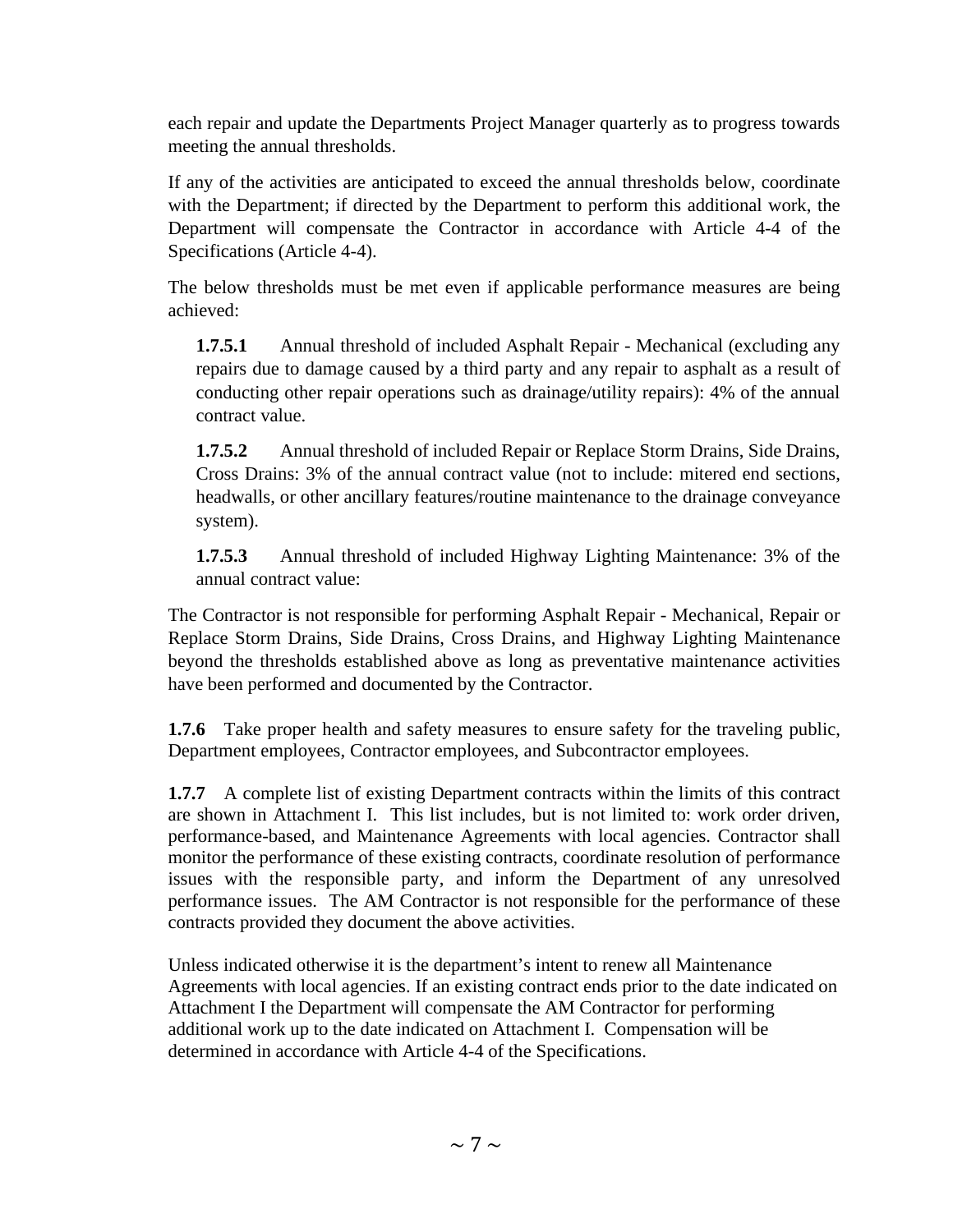**1.7.8** Comply with current lane closure restrictions, requirements, and individual lane closure analysis results. This may require nighttime work in some locations. Lane closure restrictions are subject to change due to updated traffic counts or various other events. Work with Department staff to coordinate lane closures during special events.

**1.7.9** Develop, submit to the Department, and implement a Quality Management Plan within 30 days of the Contract start date. At a minimum the plan shall include:

- Quality Control and Quality Assurance activities
- Quality roles and responsibilities
- Plan for reporting quality control and assurance problems and resolution

Annually review and update the plan as necessary to reflect performance feedback on the contract. Submit all updated plans to the Department.

**1.7.10** Schedule and preside over a monthly Contract Status Meeting with FDOT Staff. Update and inform the Department regarding current and planned maintenance activities, status of deliverables, customer concerns, root-cause investigations, and any other situation the department may need to be aware of to respond to inquiries from the general public.

**1.7.11** Develop and submit to the Department a quarterly work plan every 3 months throughout the duration of the Contract.

**1.7.12** Develop, submit to the Department, and implement a Customer Service Resolution Plan within 30 days of the Contract start date. Maintain a customer service log detailing concerns, requests, and the resolution of the items contained in the log. Include Customer name, contact information, customer concern, location, and the date concern was received in the log; also include areas for notes, comments, and resolution of the issue. The Customer Service Log shall be forwarded to the Department every month, with the contractor's invoice, for review.

**1.7.13** Before performing any non-standard repairs or implementing any innovative ideas, submit the non-standard repair or innovative idea to the Department for review and comment. The Contractor shall fully accept the risk and responsibility for the proposed innovation. The Department reserves the right to deny the implementation of such innovation in the Department's best interest.

**1.7.14** Purchase all needed sign panels from the State Sign Shop in Lake City using the statewide process for requesting and receiving finished sign panels; or, as an alternative, obtain sign panels from a source of the Contractor's choosing. Before installation, ensure sign panels meet minimum design requirements. Maintain a record of all Department provided sign panels. For non-regulatory signs purchased from the State Sign Shop in Lake City, procedural mandated durations for installation will start on the date the Contractor is notified the sign is ready for pick-up.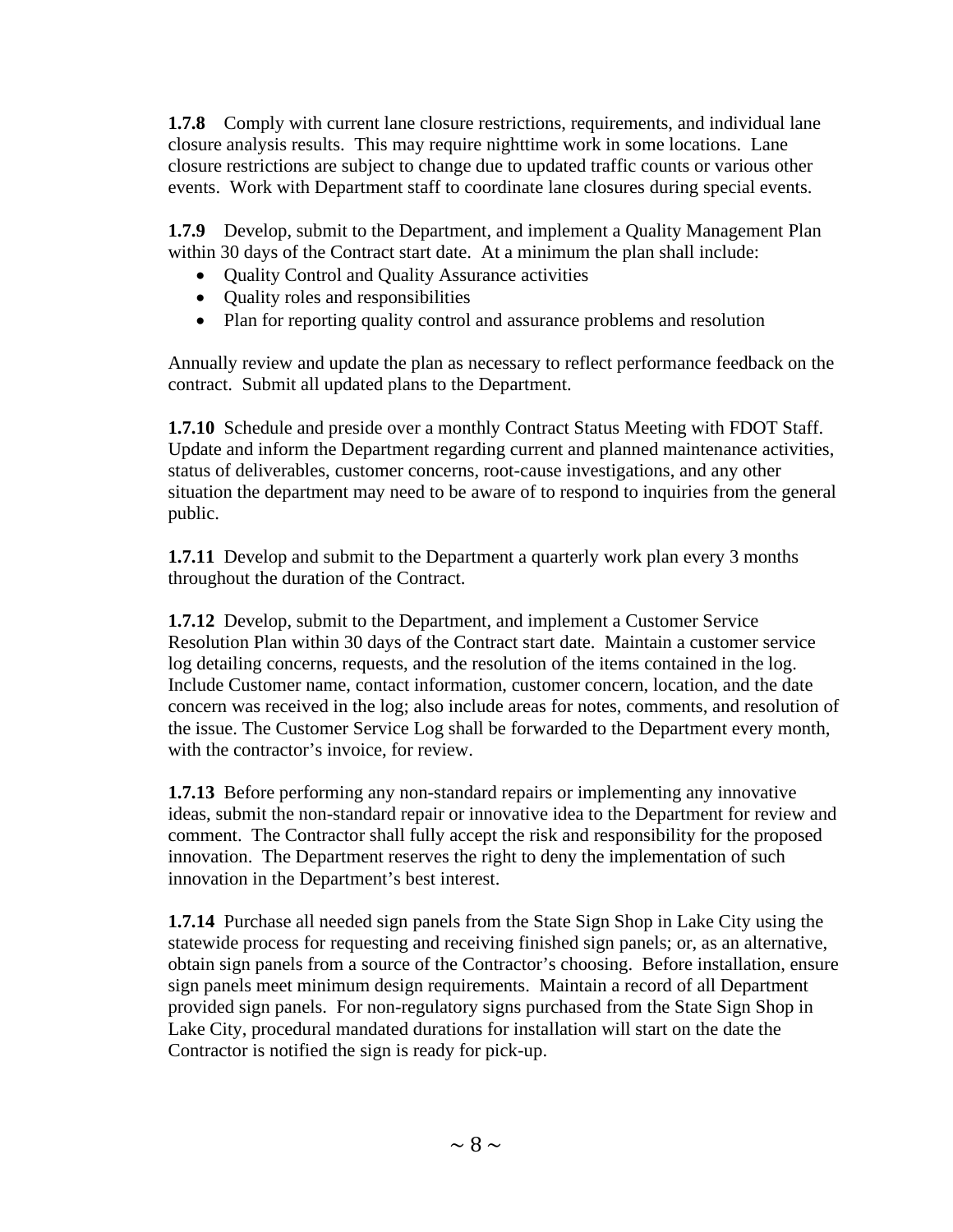**1.7.15** It is expressly understood and agreed that any articles that are the subject of, or are required to carry out this Agreement, will be purchased from a nonprofit agency for the blind or for the severely handicapped that is qualified pursuant to Chapter 413, Florida Statutes, in the same manner and under the same procedures set forth in Section 413.036(1) and (2), Florida Statutes; and for purposes of this Agreement the person, firm, or other business entity (Vendor) carrying out the provisions of this Agreement is deemed to be substituted for the state agency (Department) insofar as dealings with such qualified nonprofit agency are concerned.

**1.7.16** Monitor and report to the Department all DBE utilization as required by Contract Documents.

**1.7.18** Consider participation in the Department's Youth Work Experience Program, as provided by Chapter 334.351, *Florida Statutes*.

**1.7.19** Provide any lists, summaries, logs, reports, or other documents to the Department for review as requested.

**1.7.20** Pay all fines, fees, and penalties levied against the Department by any Governmental Agency resulting from lack of maintenance or failure to take action according to contract terms.

**1.7.21** Pay all tolls required for the use of such roads and bridges.

**1.7.22** Actively participate in the Department's Traffic Incident Management (TIM) team meetings, Regional Traffic Management Operations Center (RTOC) meetings, Intelligent Transportation System (ITS) Coalition meetings, Community Traffic Safety Team (CTST) meetings, and other meetings as directed by the Department. In all meetings provide assistance, information, incident debriefings, and expertise as needed.

**1.7.24** Ensure that all asphalt riding surface on bridge decks and approach slabs are properly maintained. In addition, all raised pavement markers (RPM), traffic striping, pavement symbols, fencing, guardrail, glare paddles, delineators, object markers/bridge end markers, signs on, attached to, or underneath bridge decks and approach slabs or their associated appurtenances meet their applicable performance criteria for bridge decks and associated features.

**1.7.25** Actively monitor the project limits and report trespassers to law enforcement. After coordinating removal of trespassers by law enforcement, clean-up and remove trash, personal belongings, and debris from the Department's right-of-way. Dispose at a location off the Department's right-of-way in accordance with all local, state and federal laws.

**1.7.27** The Department utilizes computerized database systems to document feature installation and maintenance. To assist the Department in maintaining these databases, the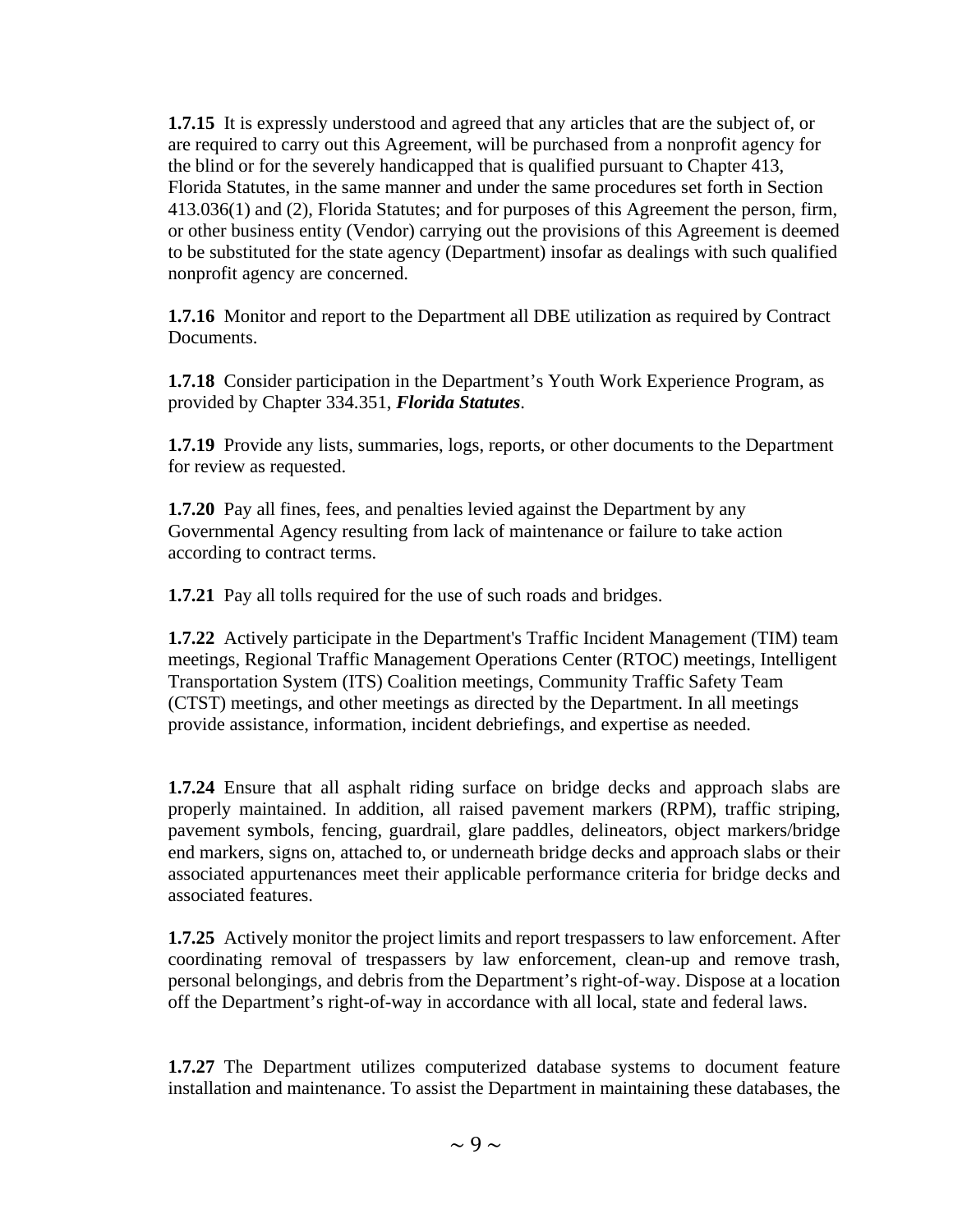contractor shall provide updates for signs, guardrails, attenuators and all other features that come online during contract term.

## **1.8 Department Responsibilities**

**1.8.1** The Department will provide all potential Contractors (bidders) with electronic files containing a variety of data and information about the roadways, structures, and facilities within the limits of this contract. Although the information on the electronic files is not complete, it will be useful in determining the extent of expected maintenance activities. The Department will place the following items in electronic files:

- 1. Historical Contract Reports,
- 2. Structure Information,
- 3. "Snap-Shot" of the anticipated 5-Year Work Program at the time of the original Technical Proposal advertisement date for the projects within the limits of this contract,

**1.8.2** Annually, the Department will only provide additional compensation to the Contractor via Supplemental Agreement or Unilateral Payment if the Contractor experiences a Substantial Economic Impact during the previous contract year resulting from any combination of the following three (3) occurrences:

- 1. A change to any of the Contract documents referenced in this contract.
- 2. Increased maintenance due to the construction of roadways, structures, and facilities that were not included in the 'Snap-Shot' provided under 1.8.1.7 above at the time of the Contract's original advertisement or renewal date.
- 3. Increased maintenance due to the transfer of ownership to the Department of nonstate roadways, structures, and facilities within the contract limits.

A Substantial Economic Impact is defined as a documented financial burden on the Contractor exceeding three percent (3%) of the annual contract amount. If additional compensation is warranted, the Department will compensate only for the value of economic impact beyond the three percent (3%) threshold. The three percent (3%) is not cumulative year to year; it is reset at the beginning of each new contract year.

Similarly, the Department will reduce payment to the Contractor if the Contractor experiences a Substantial Economic Savings during the previous year due to any combination of the following four  $(4)$  possibilities:

- 1. A change to any of the Contract Documents referenced in this contract.
- 2. Reduced maintenance during the active construction of roadways, structures, and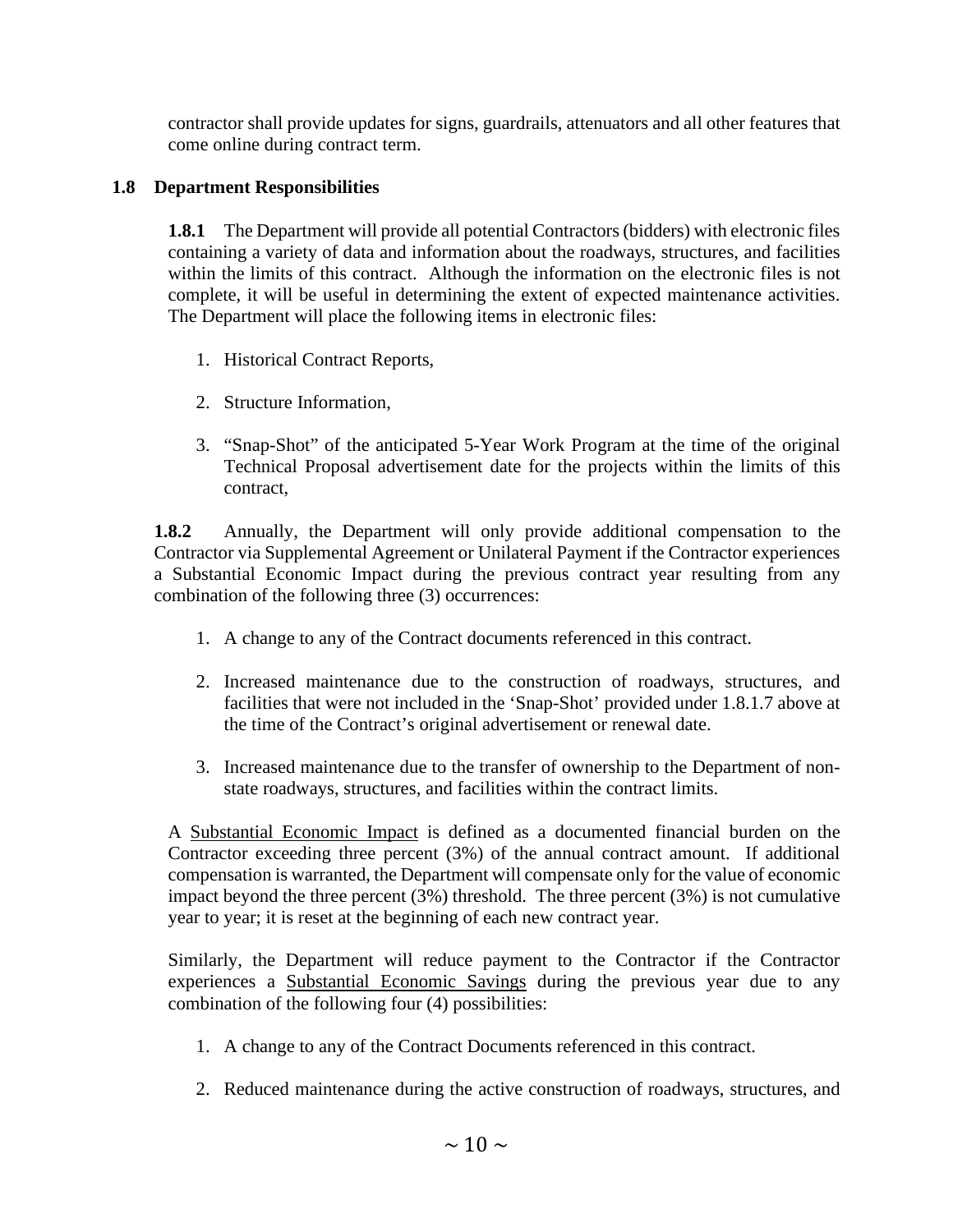facilities that were not included in the 'Snap-Shot' provided under 1.8.1.7 above at the time of the Contractor's original Technical Proposal due date or renewal date.

- 3. Reduced maintenance due to the elimination or planned destruction of roadways, structures, and facilities.
- 4. Reduced maintenance due to the transfer of ownership of Department-owned roadways, structures, and facilities to other non-Department entities.

A Substantial Economic Savings is defined as a cost savings exceeding three percent (3%) of the annual contract amount. If cost savings are identified, payment to the Contractor will be reduced only for savings greater than the three percent (3%) threshold. The three percent (3%) is not cumulative year to year; it is reset at the beginning of each new contract year.

### **2. EMERGENCY MANAGEMENT**

### **2.1 General**

The Department categorizes Emergency Management into two classifications: "Governor Declared Emergencies" and "Other Emergencies". For Governor Declared Emergencies, perform pre-event preparation and provide initial response post-event to protect the traveling public from grievous hazards created by the incident/event. For Other Emergencies, perform all aspects of responding to the incident/event, including pre-event preparation, post-event initial response, and post-event cleanup and repair. For both classifications of Emergency Management, perform the following five (5) activities in preparation for hurricane season each year and before every foreseeable Emergency Management incident/event:

- 1. Contact vendors and subcontractors to verify quantity, availability, and priority of appropriate equipment and personnel (e.g. Temporary Traffic Control devices, variable message boards, chainsaws, sand spreaders, etc.). Develop a complete up-to-date list of equipment resources and staging locations and of all stockpiled materials and their locations.
- 2. In the event an evacuation order is being considered, prepare for implementation of evacuation operations according to Department Emergency Management Documents as listed in the Contract Documents.
- 3. When directed by the Department, implement evacuation operations in accordance with all Department Emergency Management Documents as listed in the Contract Documents.
- 4. Secure and lockdown all structures and facilities covered under this contract.
- 5. In preparation for high winds, rains, and other impending elements, secure all existing worksites associated with this contract.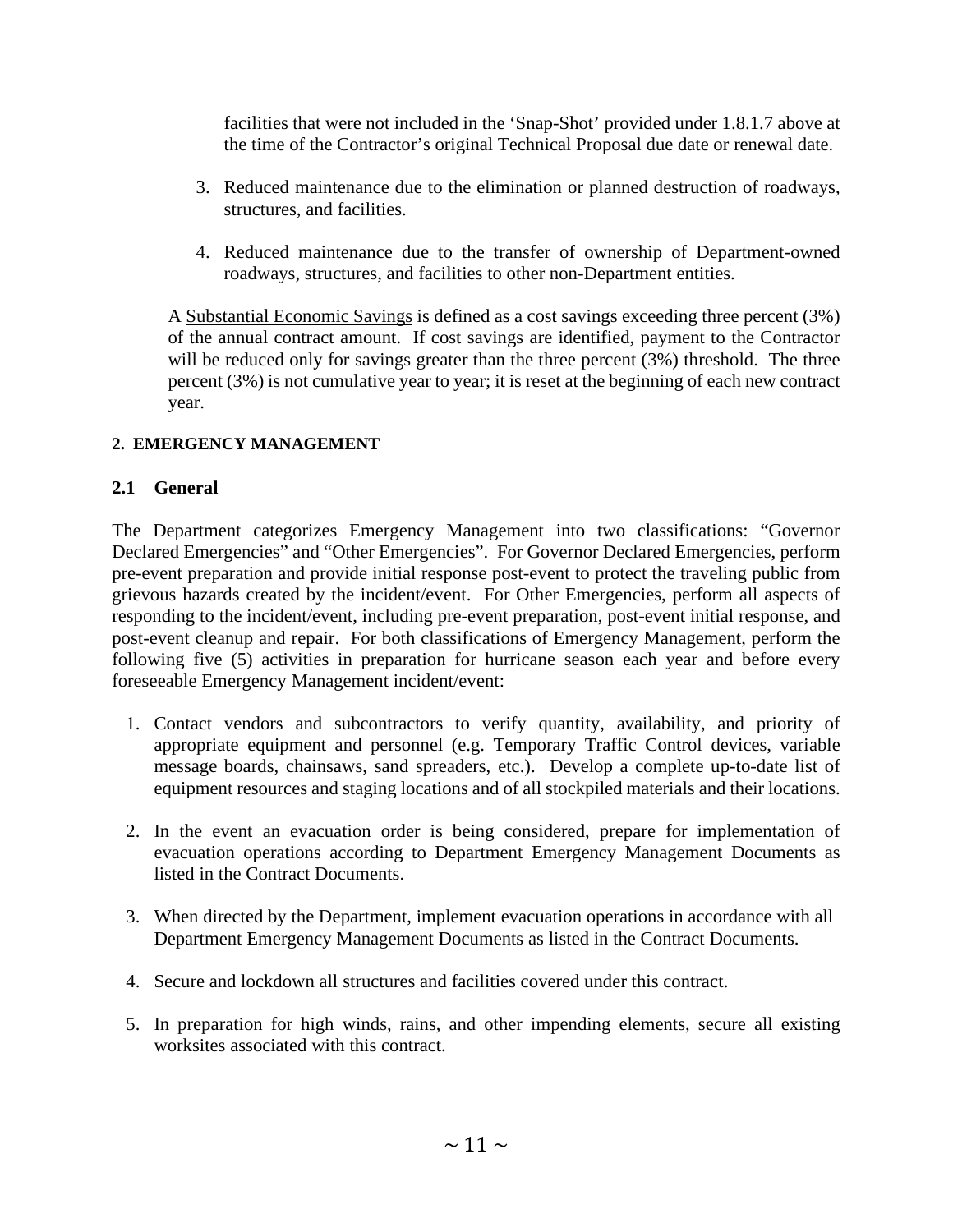**2.1.2** For all evacuation activities, submit a separate informational invoice detailing the cost of such evacuation activities. Show the evacuation costs by maintenance area, by Financial Project Number, and by activity. Retain all documentation required for the Department to apply for Federal Reimbursement for evacuation activities.

**2.1.3** For all activities associated with securing bascule bridges, submit a separate informational invoice detailing the cost of such activities. Show the costs to secure bascule bridges by maintenance area, by Financial Project Number, and by activity. Retain all documentation required for the Department to apply for Federal Reimbursement for these activities.

**2.1.4** Unless otherwise noted in this contract, the Department will not provide additional compensation to the Contractor through this contract for any Emergency Management activities, including the six activities described above.

**2.1.5** For all Emergency Management activities, the Department reserves the right to perform all work with its own forces or other contracted forces when the Department determines it is in the Department's best interest to do so. The Department's decision to engage in Emergency Management activities in no way relieves the Contractor of any duties or contractual obligations.

**2.1.6** In preparation for potential emergencies, if directed by the Department in writing, the Contractor will participate in emergency exercises (mobilizing personnel and equipment) conducted by the Department. Participation in the exercise will include providing all manpower, material, and equipment necessary to complete the activities described in the Department's written directions to the Contractor. A 'workshop' or 'coordination meeting' is not to be considered as an 'emergency exercise'. The Department will compensate the Contractor for their direct costs for performing the directed activities in accordance with Article 4-4 of the Specifications.

**2.1.7** For any single incident/event, the Contractor's financial responsibility for repair and reconstruction costs is capped at \$500,000.00; the Department will reimburse the Contractor for all Department authorized repair and reconstruction costs and activities exceeding this amount. The Department will not provide reimbursement if the incident/event was caused or enhanced, in part or in full, by the Contractor's negligence or failure to comply with contract obligations.

# **2.2 Emergency Management Plan**

Comply with and administer all preparedness, response, and recovery efforts in accordance with all Contract Documents. Develop an Emergency Management Plan that meets the intent of the Department Emergency Management Documents and submit this plan to the Department within 30 calendar days of contract execution. Include details in the Emergency Management Plan including, but not limited to: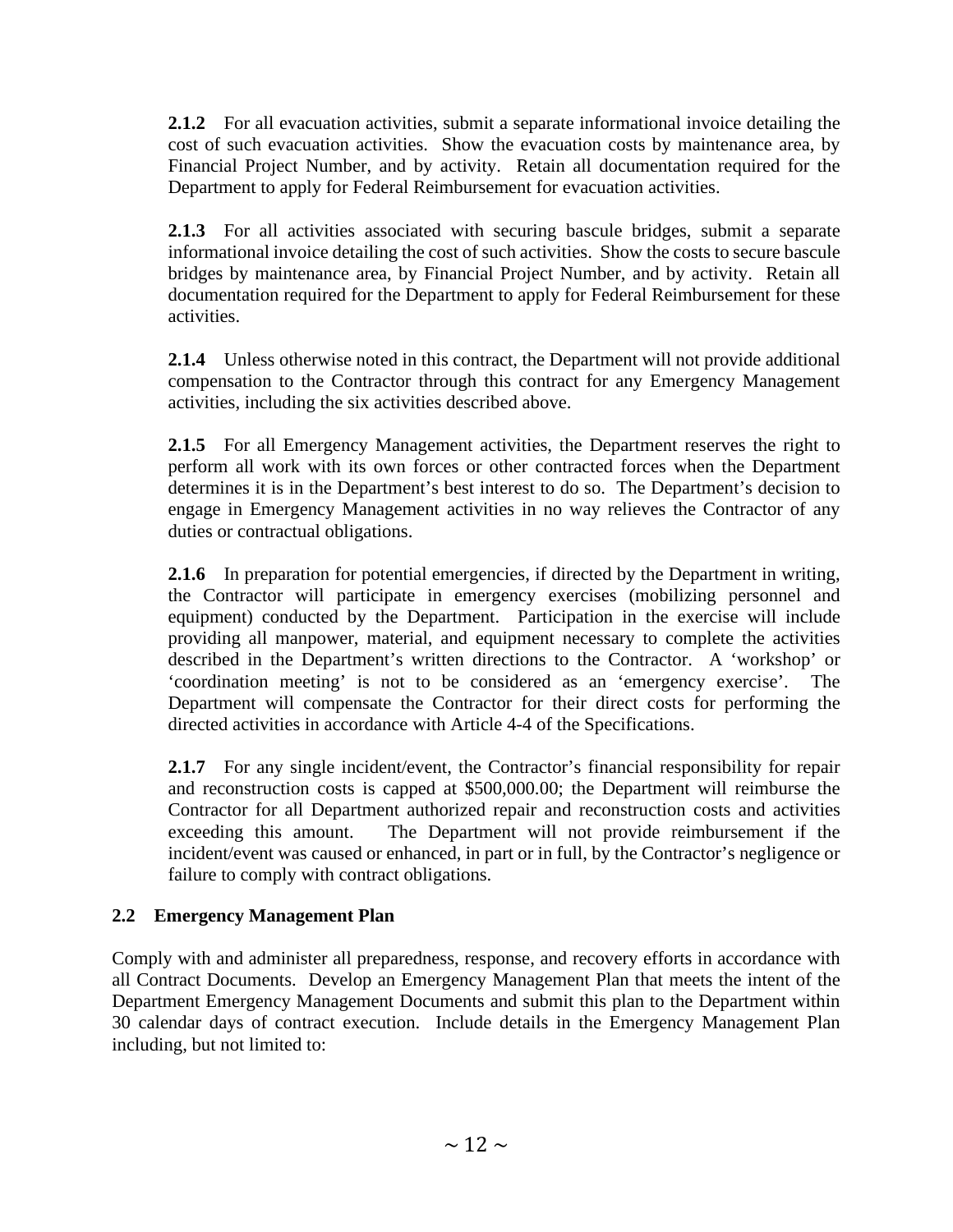- procedures for incident/event management
- agency & public notifications
- assurance of motorist safety
- handling fuel/oil spills on roadway/roadside
- handling of hazardous waste
- coordination with Law Enforcement and other appropriate agencies
- traffic control
- coordination with the Department and other agencies to establish or implement preestablished detour routes
- maintenance of detour routes
- making emergency repairs, including but not limited to:
	- o damage to structures
	- o guardrail, end treatments, attenuators, barrier wall, crash cushions, signs, lighting, and other features
	- o sinkholes
	- o depressions due to utilities, base, or drainage failure
	- o root-cause evaluation procedures for identification, design, and repairs
- debris removal
- evacuation operations
- submission of incident/event reports
- plan for compliance with the Open Roads Policy
- detailed organizational structure with the functions, qualifications, experience level, and contact information of staff assigned to respond to incidents/events

**2.2.1** Comply with all Department Plans and Standards and with all Federal, State, and Local laws and regulations concerning evacuation routes and the handling and disposal of hazardous waste.

**2.2.2** No later than April 30 of each year, coordinate with the Department to update the Emergency Management Plan through an iterative process of discussion between the Department and the Contractor whereby lessons learned from past experience can be implemented for future use. As part of this process, assist the Department in developing and updating all Department Emergency Management Documents as requested by the Department.

### **2.3 Specific Contractor Responsibilities for Governor Declared Emergencies**

Governor Declared Emergencies are incidents/events that prompt the Governor of Florida to declare a State of Emergency in response to the incident/event. Governor Declared Emergencies will most commonly be major hurricanes and other natural disasters but can include smaller natural disasters/events/storms (Acts of God), collisions with structures and related components, and incidents/events resulting from human interactions.

**2.3.1** If directed by the Department in writing, perform the following Pre-Event activity and separately track and invoice the Department for associated costs. The Department will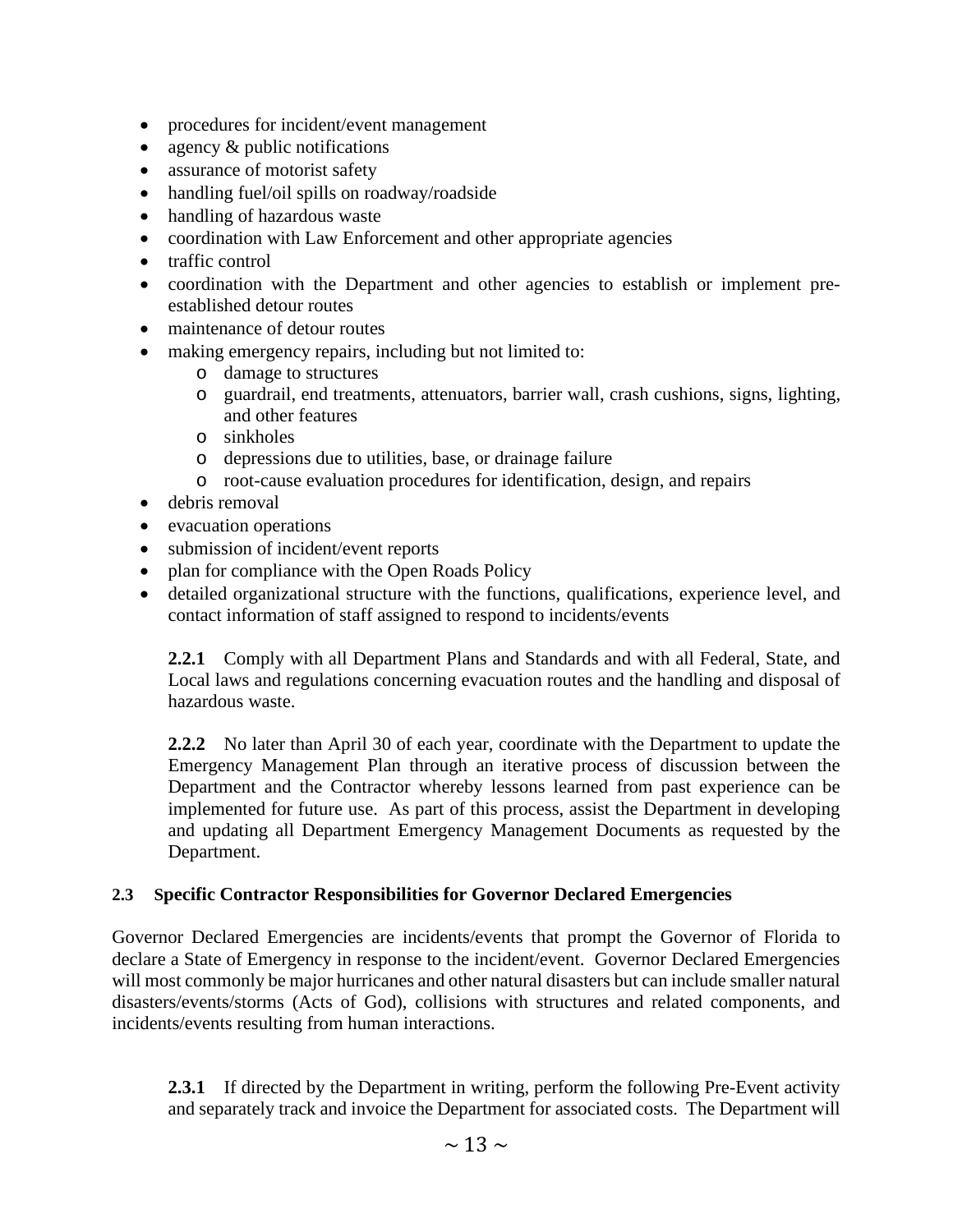compensate the Contractor for their direct costs of performing Pre-Event activity as described in the Department's written directions to the Contractor:

1. Provide all needed fuel and incidentals for all portable devices delivered onsite in support of safe bridge operations (generators, light towers…etc.).

**2.3.2** Perform the following Six (6) Post-Event activities. The Department will not provide additional compensation to the Contractor for the performance of these listed Post-Event activities:

- 1. Search all roadways, structures, and facilities covered by this contract for grievous hazards (roadway washouts/cave-ins, downed or exposed electrical lines, nontraversable bridges, structurally compromised buildings, etc.). This may include clearing some debris to access these hazardous areas. Minimal debris clearing required to access hazardous areas will not be considered first-push roadway clearing.
- 2. Immediately respond to perform traffic control, set up safety devices, and layout established or improvised detour routes to protect the traveling public from grievous hazards created by the incident/event. The Contractor may choose to remove or otherwise ameliorate the grievous hazard instead of providing the aforementioned TTC; such activity will not be considered first-push, debris removal, or cleanup in connection with federally reimbursable programs. When detour routes are required due to an incident/event occurring on a roadway and/or structure covered by this contract, manage and maintain the entire detour route within the State of Florida, even if the route extends onto roadways and/or structures not covered by this contract (state or non-state). For portions of a detour route extending outside Florida, coordinate detour setup and maintenance with the appropriate neighboring State Agencies and local government entities.
- 3. Notify the Department's designated contact person immediately upon occurrence of all major incidents/events and immediately upon road closure for all roadway and/or structure closures exceeding one (1) hour. Notify the Department again upon roadway and/or structure reopening.
- 4. Inspect, unlock, and perform any minor repairs to all bascule bridges. "Minor repairs" is defined as repairs not eligible for Federal reimbursement.
- 5. Assist the Department in performing damage assessment reviews of bridges, per the *Damage Assessment Review Guidelines*.
- 6. Maintain, provide fuel, and operate all permanently installed generators at bridge locations. Contractor shall keep all bridges operational in the event of power outages.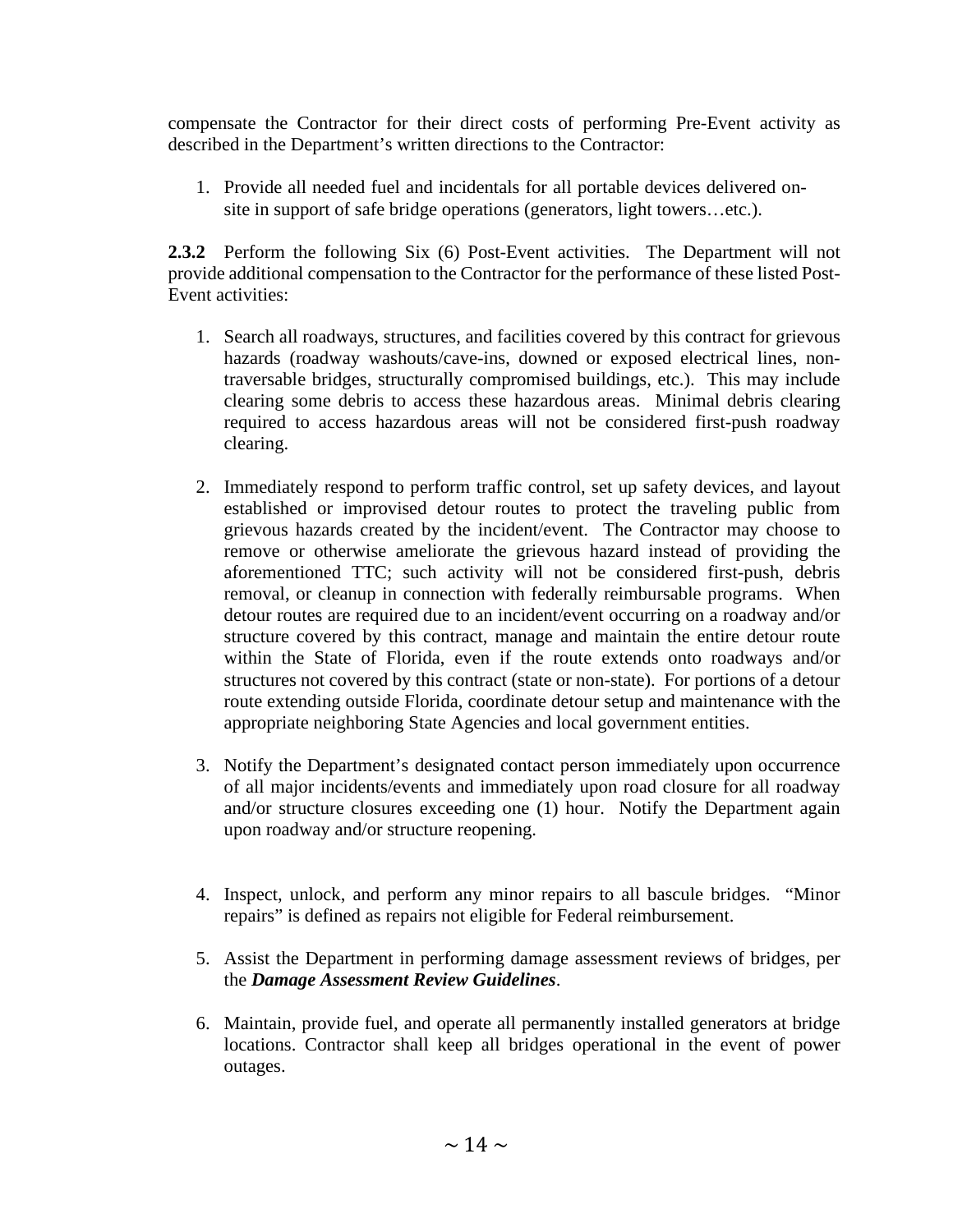**2.3.3** Except for those activities listed elsewhere in Section 2 (Emergency Management), do not perform any activities that qualify for Federal reimbursement; the Department will take responsibility for performing these activities. Activities that may qualify for Federal reimbursement include but are not limited to: first-push, first pass debris removal, cleanup, and damage repair resulting from a Governor Declared Emergency. All other work activities necessitated by a Governor Declared Emergency incident/event, including all damages that do not qualify for Federal reimbursement due to inadequate quantity or severity of damage as determined by the Department, remain the responsibility of the Contractor and will be managed according to the applicable performance criteria established elsewhere in this contract.

### **2.4 Specific Contractor Responsibilities for Other Emergencies**

Other Emergencies are incidents/events that do not prompt the Governor of Florida to declare a State of Emergency in response to the incident/event. Other Emergencies will most commonly be traffic crashes, guardrail hits, severe potholes, debris within travel lanes, crash cushions hits, roadway shoulder wash-outs, roadway cave-ins, facility damage, and downed light poles but can include natural disasters/events/storms (Acts of God), collisions with structures/facilities and related components, and incidents/events resulting from human interactions.

**2.4.1** Respond and deploy resources according to the goals established in the *Open Roads*  **Policy**. Arrive on-site, prepared to take necessary action with necessary manpower and emergency response equipment. Working hours referenced under the Department responsibilities in the *Open Roads Policy* are defined as Monday through Friday 7:00 am to 5:30 pm. Be available to relieve Law Enforcement, other emergency personnel, and/or Road Rangers of temporary traffic control (TTC) functions within fifteen (15) minutes of arriving onsite.

**2.4.2** Manage all aspects of TTC related to an incident/event, including coordination with Governmental agencies when incidents/events impact roadways and/or structures not covered by this contract. When detour routes are required due to an incident/event occurring on a roadway and/or structure covered by this contract, manage and maintain the entire detour route, even if the route extends onto roadways and/ or structures not covered by this contract (state or non-state).

**2.4.3** Notify the Department's designated contact person immediately upon occurrence of all major incidents/events and immediately upon road closure for all roadway and/or structure closures exceeding one (1) hour. Notify the Department again upon roadway and/or structure reopening.

**2.4.4** When Other Emergencies occur before, during, or after Governor Declared Emergency events:

1. Respond and deploy resources according to the goals established in the *Open Roads Policy*. Arrive on-site, prepared to take necessary action with necessary manpower and emergency response equipment. Be available to relieve Law Enforcement and/or Road Ranger personnel of TTC within fifteen (15) minutes of arriving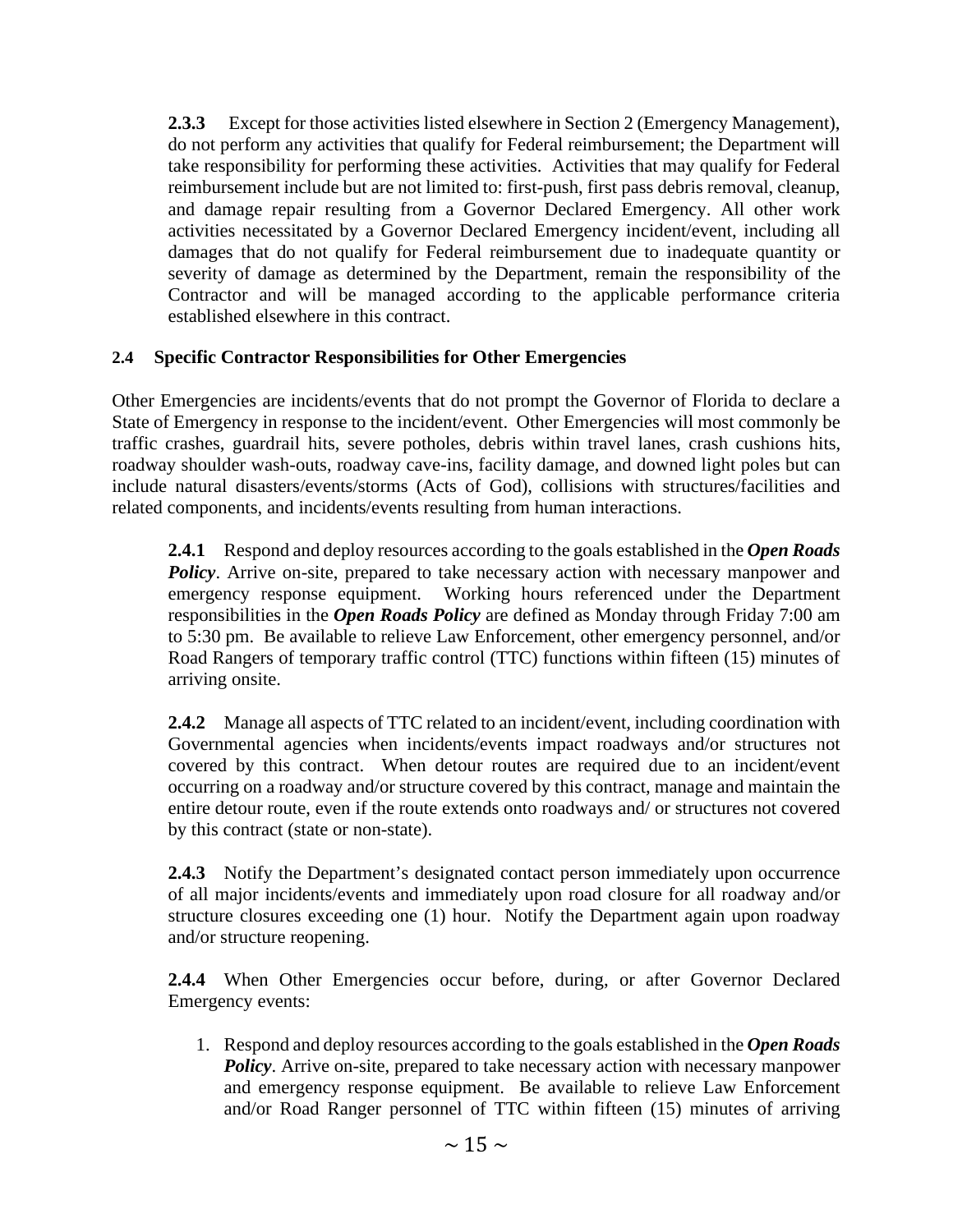onsite. During emergency evacuations and throughout the duration of the Governor Declared Emergency event, working hours referenced under the Department responsibilities in the *Open Roads Policy* are defined as 24 hours per day, 7 days per week.

- 2. Manage all aspects of TTC related to Other Emergencies, including coordination with Governmental agencies, when incidents/events impact roadways and/or structures not covered by this Contract. When detour routes are required due to Other Emergencies occurring on a roadway and/or structure covered by this contract, manage and maintain the entire detour route, even if the route extends onto roadways and/ or structures not covered by this contract (state or non-state).
- 3. Notify the Department's designated contact person immediately upon occurrence of all major Other Emergencies and immediately upon road closure for all roadway and/or structure closures exceeding one (1) hour. Notify the Department again upon roadway and/or structure reopening.

## **2.5 Recovery of Costs, Reimbursement and Coverage for Other Emergencies**

Certain Property (assets) of the Department is insured by the Insurance Company under the State of Florida, Department of Transportation's Bridge, Property and Business Interruption Insurance Program (Insurance Program). The following procedures and terms shall apply to the recovery of Costs incurred by the Contractor, Reimbursement by the Department and Coverage by the Insurance Company (as defined herein).

**2.5.1** Upon learning that damage has been caused to Department Property covered by this agreement the Contractor will immediately notify the Department Project Manager and Department Claims Attorney (Office of the General Counsel) who will confirm whether the Property is an insured asset. The Department will notify the Insurance Company.

1. The damaged asset is not insured under the Insurance Program (or the FDOT does not make a claim on the insurance coverage) and Costs are equal to or less than \$500,000.00*:*

In this situation, FDOT expressly assigns its rights, interests and privileges pertaining to said property damage to Contractor, so Contractor can pursue all claims and causes of actions against the third parties responsible for the damage. The Department will assist the Contractor as necessary and will confirm the Contractor's authorization to pursue recovery. The Contractor will be responsible for all attorneys' fees and litigation costs incurred in its recovery activities.

2. The damaged asset is not insured under the Insurance Program (or the FDOT does not make a claim on the insurance coverage) and Costs are more than \$500,000.00*:*

In this situation, the Department may be responsible to reimburse the Contractor for any Costs incurred more than \$500,000.00*.* Under these circumstances the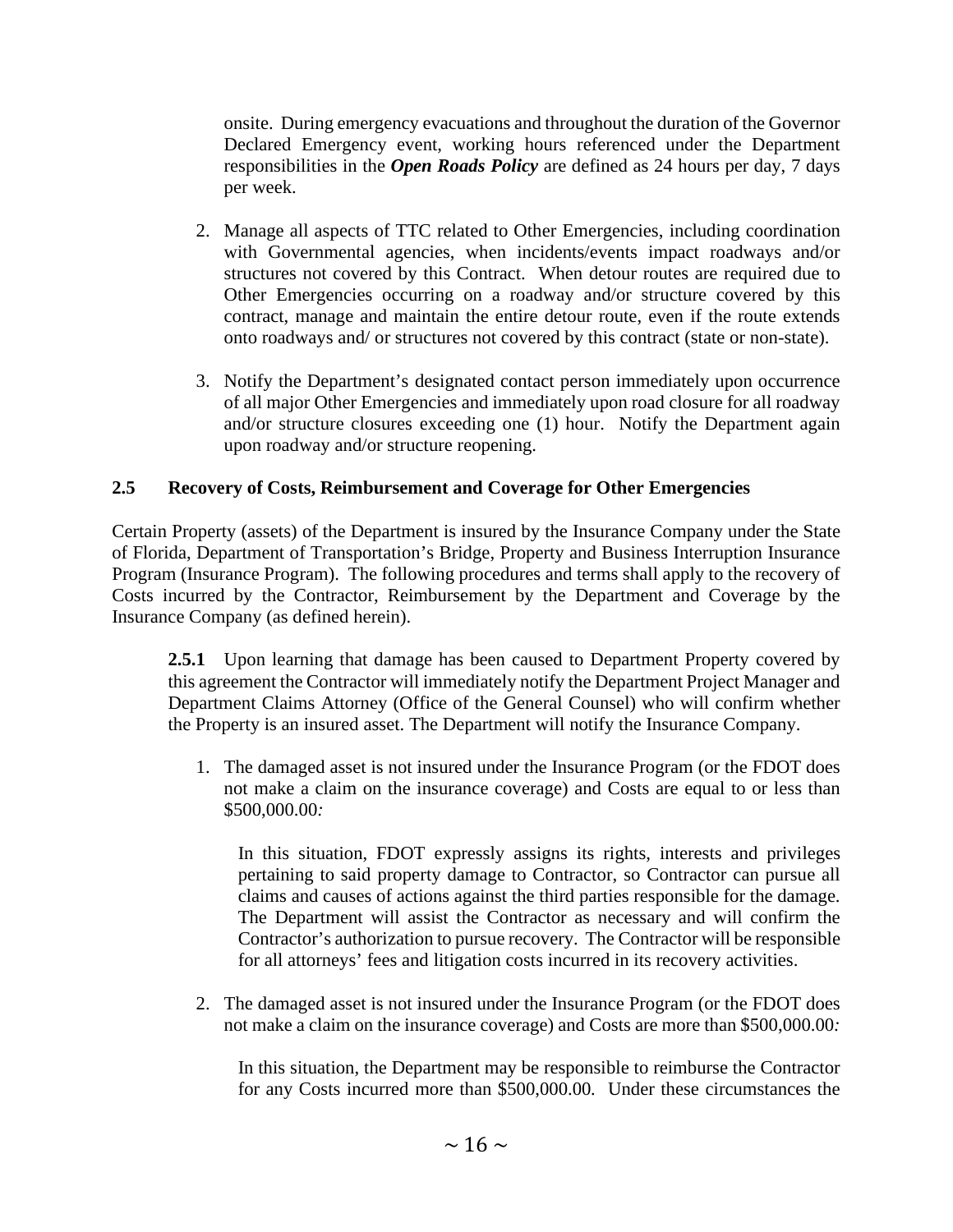Department retains its rights to pursue recovery against all parties for the amount of any reimbursement made to the Contractor in excess of \$500,000.00 (hereinafter Reimbursement). The Department and Contractor agree to coordinate their pursuit of recovery of their respective Costs and Reimbursement from the responsible parties, and not to execute any documents or take any actions which would impair or limit the other's right to recovery. The Department and Contractor may enter into an agreement for sharing attorney's fees and litigation costs. The Department and Contractor agree to share any recovery on a pro-rata basis based upon their respective Costs and Reimbursement, in accordance with Florida law, unless otherwise agreed to in a separate writing.

3. The damaged asset is insured under the Insurance Program (and FDOT makes a claim for insurance coverage) and Costs are equal to or less than \$500,000.00*:*

In this situation, the Insurance Company retains a subrogated interest in the recovery against any and all responsible parties to the extent of its payment for coverage under the appropriate policy (Coverage). The Coverage may include damages other than the Costs incurred by the Contractor. The Contractor is authorized to pursue recovery against all parties responsible for Costs caused by damage to the Property to the extent permitted by law. The Department will assist the Contractor as necessary and will confirm the Contractor's authorization to pursue recovery. The Department and Contractor agree to coordinate their pursuit of recovery of their respective Costs and Reimbursement with the Insurance Company and its claim for Coverage from the responsible parties, and not to execute any documents or take any action which would impair or limit the others' right to recovery. The Department, Contractor, and Insurance Company may enter into an agreement for sharing attorney's fees and litigation costs, otherwise each will bear its own fees and costs. The Department, Contractor, and Insurance Company agree to share any recovery on a pro-rata basis based upon their respective Costs, Reimbursement, and Coverage in accordance with Florida law, unless otherwise agreed to in a separate writing.

4. The damaged asset is insured under the Insurance Program (and FDOT makes a claim for insurance coverage) and Costs are more than \$500,000.00*:*

In this situation, the Department may be responsible to reimburse the Contractor for any Costs incurred in excess of \$500,000.00*.* Under these circumstances the Department retains its rights to pursue recovery against all parties for the amount of any reimbursement made to the Contractor in excess of \$500,000.00 (hereinafter Reimbursement) and the insurance company retains a subrogated interest in the recovery against any and all responsible parties to the extent of its payment for coverage under the appropriate policy (Coverage). The Coverage may include damages other than the Costs incurred by the Contractor. The Contractor is authorized to pursue recovery against all parties responsible for Costs caused by damage to the Property to the extent permitted by law. The Department will assist the Contractor as necessary and will confirm the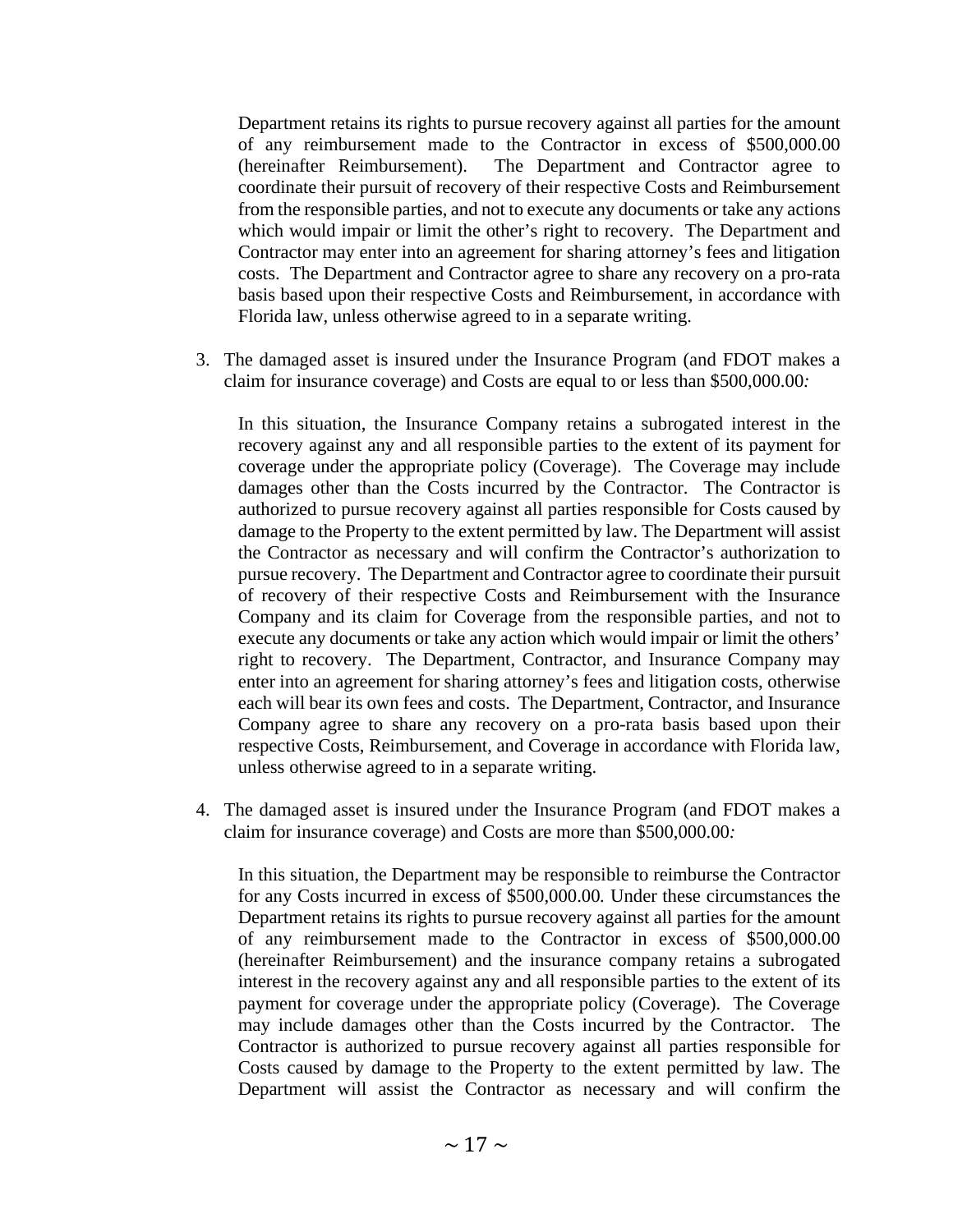Contractor's authorization to pursue recovery. The Department and Contractor agree to coordinate their pursuit of recovery of their respective Costs and Reimbursement with the Insurance Company and its claim for Coverage from the responsible parties, and not to execute any documents or take any actions which would impair or limit the others' right to recovery in accordance with Florida law. The Department, Contractor, and Insurance Company may enter into an agreement for sharing attorney's fees and litigation costs, otherwise each will bear its own fees and costs. The Department, Contractor, and Insurance Company agree to share any recovery on a pro-rata basis based upon their respective Costs, Reimbursement and Coverage in accordance with Florida law, unless otherwise agreed to in a separate writing.

In paragraphs 2.5.1(3) and 2.5.1(4) above, the Contractor will submit all proposed settlement documentation (settlement agreement, release and order of dismissal) for review and approval by the Office of the General Counsel prior to execution.

**2.5.2** Failure to coordinate and cooperate in pursuing recovery, or impairment or limitation of a party's right to recovery:

> Regarding paragraphs  $2.5.1(1)$ ,  $2.5.1(2)$ ,  $2.5.1(3)$  and  $2.5.1(4)$ , above, if either the Department or Contractor fails to coordinate and cooperate in the pursuit of any recovery under these provisions or impairs or limits the lawful recovery of the other or the Insurance Company, it will be liable to the other and the Insurance Company for reasonable attorneys' fees and costs incurred in compelling coordination and cooperation or correcting any impairment or limitation to its lawful recovery. The Contractor is not entitled to any Coverage which may be available to the Department from the Insurance Company.

**2.5.3** Should the damage be an obvious result of "An Act of Terrorism", as defined by the Florida Statutes, the Contractor shall obtain the written approval of the Department prior to commencing repair activities. If this occurs, or if an "Act of Terrorism" is discovered after the repair is completed, the Department will compensate the contractor via Supplemental Agreement for damage repair costs resulting from the act(s) of terrorism.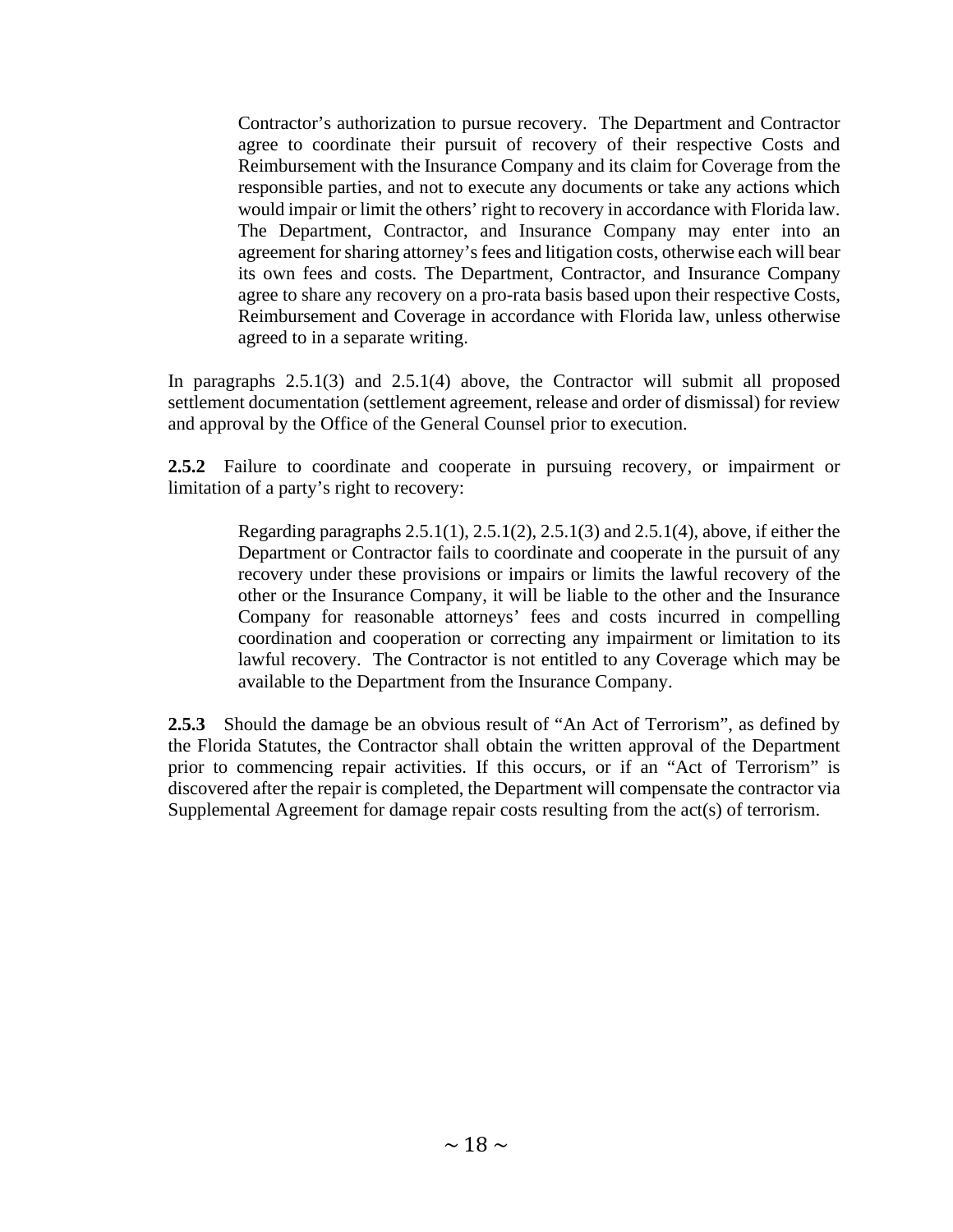## **3. ASSET MAINTENANCE PERFORMANCE MEASURES**

The AM Contractor will be held accountable for any enhanced or higher standard presented by the AM Contractor in its Technical Proposal with respect to the deduction tables below. The enhanced or higher standard becomes the new performance standard for the contract.

| <b>MRP SCORES (NOT INCLUDED)</b>                                                                                             |                                                                                                 |                                                                    |
|------------------------------------------------------------------------------------------------------------------------------|-------------------------------------------------------------------------------------------------|--------------------------------------------------------------------|
|                                                                                                                              |                                                                                                 |                                                                    |
| <b>GUARDRAIL</b>                                                                                                             |                                                                                                 |                                                                    |
| <b>Deficiency Identification</b>                                                                                             | <b>Time Allowed/Criteria</b>                                                                    | <b>Deduction</b>                                                   |
| a. Failure to perform timely<br>inspections                                                                                  | Per Procedure                                                                                   | \$500 per day per delinquent<br>inspection                         |
| b. Failure to timely submit<br><b>Inspection Sheets/Reports</b>                                                              | Due within 15 days after<br>completion of inspection                                            | \$100 per day per delinquent<br>report                             |
| c. Failure to make repairs<br>identified in Inspection<br>Reports                                                            | Per Procedure                                                                                   | \$500 per day per identified<br>guardrail/cable barrier<br>defect. |
| d. Failure to make temporary<br>safety repairs to guardrail<br>resulting from incidents (does<br>not apply to cable barrier) | Must secure with proper<br><b>Temporary Traffic</b><br>Control (TTC) before<br>leaving the site | \$1,000 per day per incident<br>location.                          |
| e. Failure to make permanent<br>repairs to guardrail resulting<br>from incidents (does not apply<br>to cable barrier)        | Per Procedure                                                                                   | \$1,000 per day per incident<br>location.                          |
|                                                                                                                              |                                                                                                 |                                                                    |
|                                                                                                                              | <b>CRASH CUSHIONS (NOT INCLUDED)</b>                                                            |                                                                    |
|                                                                                                                              |                                                                                                 |                                                                    |
|                                                                                                                              | <b>SIGNS</b>                                                                                    |                                                                    |
| <b>Deficiency Identification</b>                                                                                             | <b>Time Allowed/Criteria</b>                                                                    | <b>Deduction</b>                                                   |
| a. Failure to perform timely<br>Inspections                                                                                  | Per Procedure, Manuals,<br>Codes, etc.                                                          | \$500 per day per delinquent<br>inspection                         |
| b. Failure to timely submit<br><b>Inspection Sheets/Reports</b>                                                              | Due within 15 days after<br>completion of inspection                                            | \$100 per day per delinquent<br>report                             |
| c. Failure to make repairs<br>identified in Inspection                                                                       | Per Procedure, Manuals,<br>Codes, etc.                                                          | \$500 per day per sign<br>assembly                                 |

| identified in Inspection<br>Reports                                     | Codes, etc.                            | assembly                                                                       |
|-------------------------------------------------------------------------|----------------------------------------|--------------------------------------------------------------------------------|
| d. Failure to replace missing<br>signs and signs downed by<br>incidents | Per Procedure, Manuals,<br>Codes, etc. | Permanent regulatory and<br>warning signs\$2,000 per<br>day per sign assembly. |
|                                                                         |                                        | Temporary signs \$100 per<br>day per sign assembly.                            |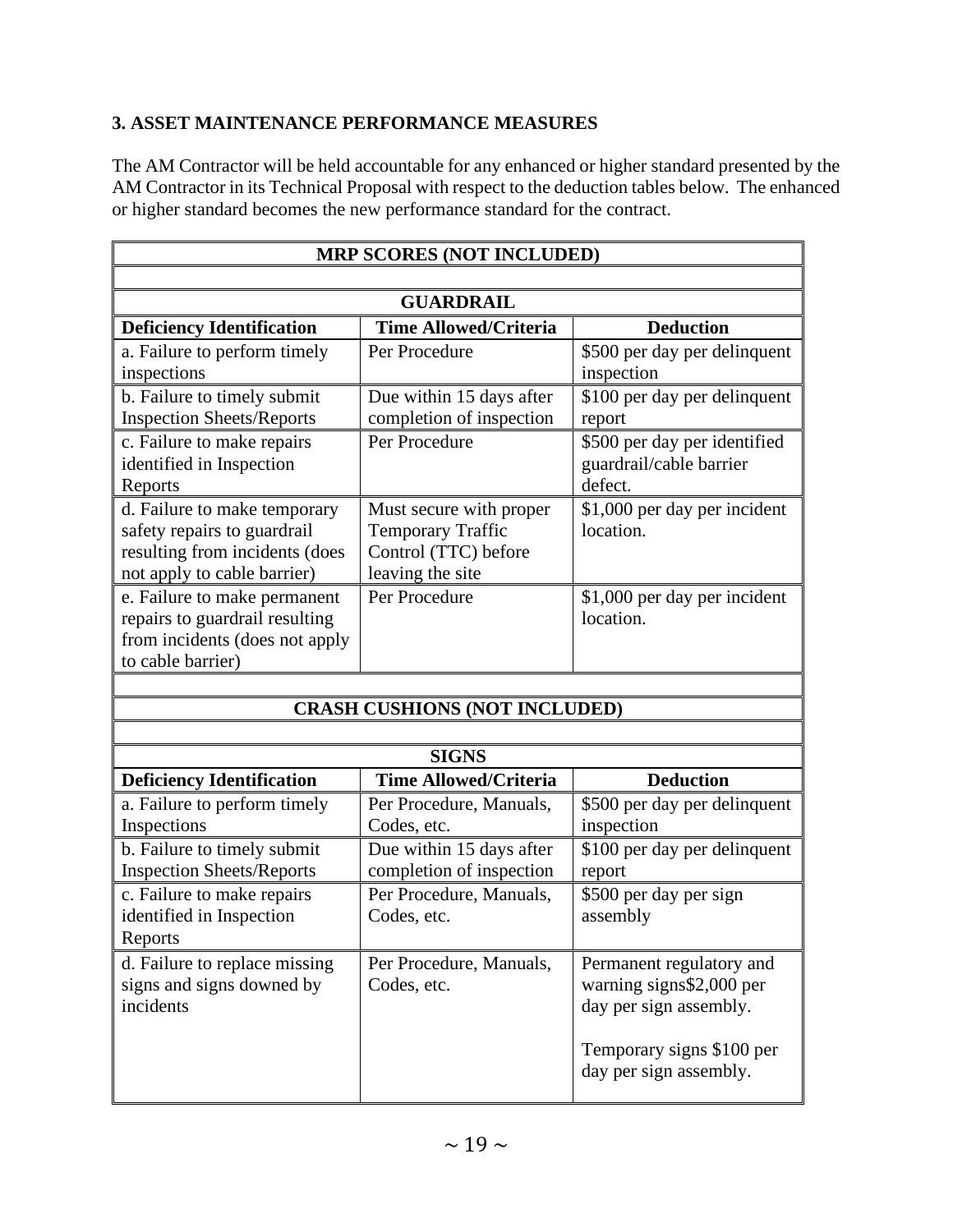|                                                                                         |                                       | Permanent signs\$500 per     |
|-----------------------------------------------------------------------------------------|---------------------------------------|------------------------------|
|                                                                                         |                                       | day per sign assembly        |
| <b>CLEAR ZONE OBSTRUCTIONS</b>                                                          |                                       |                              |
| <b>Deficiency Identification</b>                                                        | <b>Time Allowed/Criteria</b>          | <b>Deduction</b>             |
| a. Failure to temporarily                                                               | Must respond within 1                 | Response - \$100 per hour    |
| secure reported or discovered                                                           | hour of initial notification          | per location                 |
| clear zone obstructions                                                                 | & secure with proper                  | Secure - \$1,000 per day per |
|                                                                                         | TTC before leaving the                | location                     |
|                                                                                         | site                                  |                              |
| b. Failure to remove or correct                                                         | Within 7 days                         | \$1,000 per day per location |
| clear zone obstructions                                                                 |                                       |                              |
|                                                                                         | <b>BARRIER WALL</b>                   |                              |
| <b>Deficiency Identification</b>                                                        | <b>Time Allowed/Criteria</b>          | <b>Deduction</b>             |
|                                                                                         | Must respond within 1                 | Respond - \$100 per hour     |
| a. Failure to temporarily<br>secure reported or discovered                              | hour of initial notification          | per location                 |
| damaged barrier wall                                                                    | & secure with proper                  |                              |
|                                                                                         | TTC before leaving the                | Secure - \$1,000 per day per |
|                                                                                         | site                                  | location                     |
| b. Failure to replace or repair                                                         | Permanent repairs within              | \$1,000 per day per location |
| damaged barrier wall                                                                    | 14 days of identification             |                              |
|                                                                                         | and/or notification                   |                              |
|                                                                                         | <b>MSE WALL</b>                       |                              |
| <b>Deficiency Identification</b>                                                        | <b>Time Allowed/Criteria</b>          | <b>Deduction</b>             |
| a. Failure to temporarily                                                               | Must respond within 1                 | Respond - \$100 per hour     |
| secure reported or discovered                                                           | hour of initial notification          | per location                 |
|                                                                                         |                                       |                              |
| damaged MSE wall                                                                        | & secure with proper                  |                              |
|                                                                                         | TTC before leaving the                | Secure - \$1,000 per day per |
|                                                                                         | site                                  | location                     |
| b. Failure to replace or repair                                                         | Permanent repairs within              | \$1,000 per day per location |
| damaged MSE wall                                                                        | 30 days of identification             |                              |
|                                                                                         | and/or notification                   |                              |
|                                                                                         | <b>INVASIVE PLANT SPECIES CONTROL</b> |                              |
| Comply with the District's Vegetation Management Plan. This performance measure is      |                                       |                              |
| to be evaluated no more frequently than every 6 months and is to be evaluated as a Type |                                       |                              |
| 2 AMPER review as defined in current version of the AMPER.                              |                                       |                              |
| <b>Deficiency Identification</b>                                                        | <b>Time Allowed/Criteria</b>          | <b>Deduction</b>             |
| Failure to comply with                                                                  | Immediately upon                      | \$2,000 per evaluation that  |
| District vegetation                                                                     | discovery of non-                     | identifies a deficiency.     |
| management plan as it                                                                   | compliance                            |                              |
| pertains to the control of                                                              |                                       |                              |
| invasive species                                                                        |                                       |                              |
|                                                                                         | <b>STRUCTURES DRAINAGE</b>            |                              |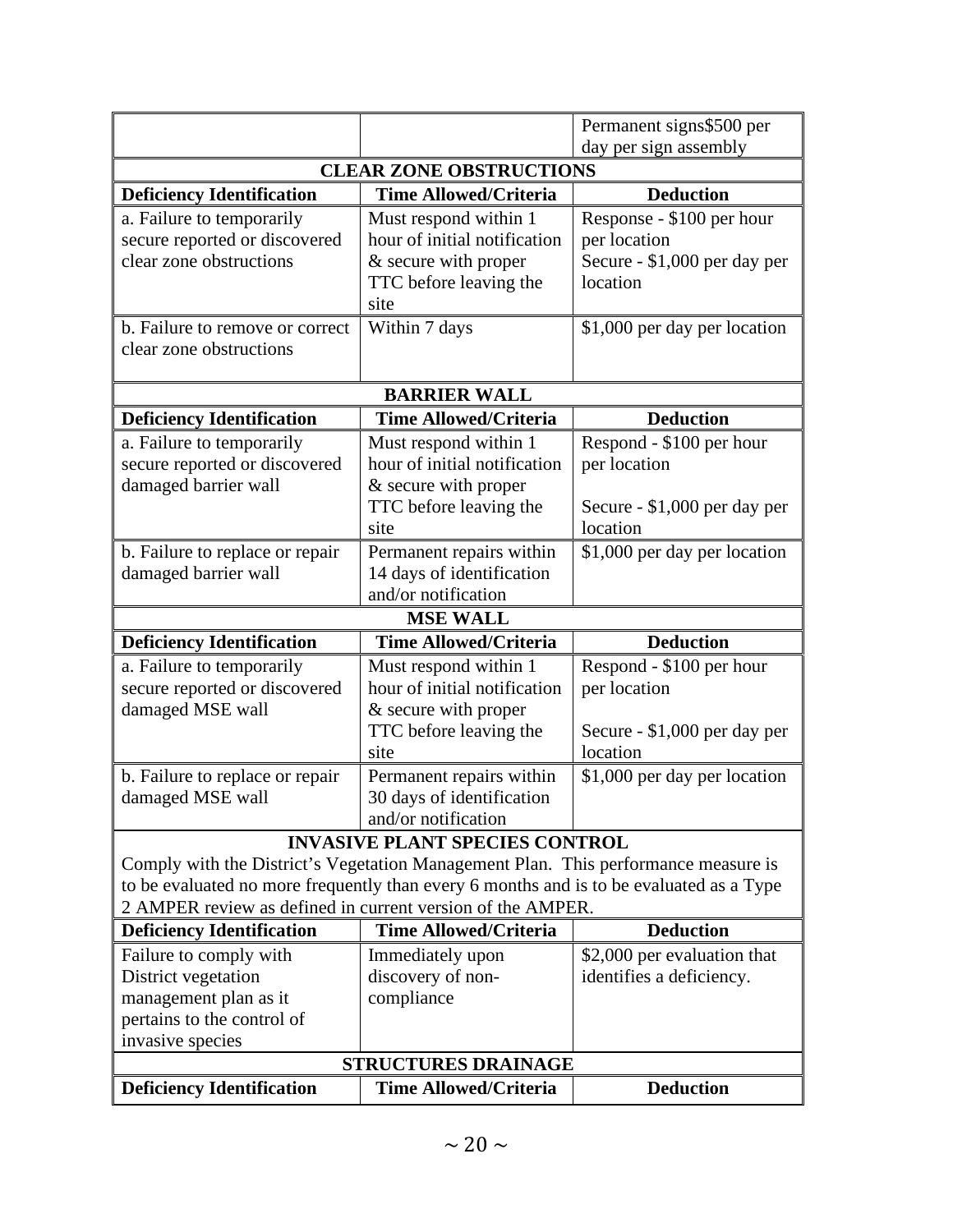| Flooding determined to be due                            | Immediately upon                       | \$10,000 per afflicted pipe                         |
|----------------------------------------------------------|----------------------------------------|-----------------------------------------------------|
| to pre-event blockage                                    | flooding,                              | per flooding occurrence in                          |
|                                                          |                                        | addition to any other                               |
|                                                          |                                        | applicable performance                              |
|                                                          |                                        | deductions                                          |
| <b>CUSTOMER SERVICE RESOLUTION</b>                       |                                        |                                                     |
| <b>Deficiency Identification</b>                         | <b>Time Allowed/Criteria</b>           | <b>Deduction</b>                                    |
| a. Failure to submit Customer                            | By due date.                           | \$250 per day.                                      |
| Service Log by the $15th$ of                             |                                        |                                                     |
| each month.                                              |                                        |                                                     |
| b. Failure to contact customer                           | Contact customer within                | \$1,000 per customer service                        |
|                                                          | 24 hours of notification.              | request                                             |
| c. Failure to resolve customer                           | Resolve within 2 weeks                 | \$3,000 per customer service                        |
| service request to a reasonable                          | of customer contact                    | request                                             |
| level of satisfaction of the                             |                                        |                                                     |
| Department                                               |                                        |                                                     |
|                                                          | <b>EMERGENCY CONTACT RESPONSE</b>      |                                                     |
| <b>Deficiency Identification</b>                         | <b>Time Allowed/Criteria</b>           | <b>Deduction</b>                                    |
| a. Failure to respond to                                 | Respond to initiator or                | \$1,000 per hour, prorated,                         |
| contact attempts made by the                             | designated party within 1              | per incident/event                                  |
| Department or other                                      | hour                                   |                                                     |
| authorities                                              |                                        |                                                     |
| b. Department or other                                   | Immediately upon                       | \$5,000 per occurrence per                          |
| authorities unable to contact                            | occurrence                             | unreachable person                                  |
| any person on organizational<br>charts due to incorrect  |                                        |                                                     |
| information                                              |                                        |                                                     |
|                                                          | <b>EMERGENCY MANAGEMENT AND REPAIR</b> |                                                     |
| <b>Deficiency Identification</b>                         | <b>Time Allowed/Criteria</b>           | <b>Deduction</b>                                    |
|                                                          |                                        |                                                     |
| Department has to perform<br>work because the Contractor | Per Contract Terms                     | $$50,000$ , plus cost to the                        |
| fails to perform its contractual                         |                                        | Department to complete<br>Contractor's obligations. |
| obligations.                                             |                                        |                                                     |
| Failure to properly respond to                           | Per Open Road Policy                   | \$1,000 per hour, prorated,                         |
| incidents/events according to                            | and Emergency                          | per incident/event                                  |
| goals established in the Open                            | Management section                     |                                                     |
| Roads Policy, or as required                             | requirements established               |                                                     |
| in Emergency Management                                  | in this scope                          |                                                     |
| section of this Scope                                    |                                        |                                                     |
| Failure to promptly and                                  | 2 hours after                          | \$500 per hour, prorated, per                       |
| properly secure or replace                               | discovery/notification                 | incident/event                                      |
| missing/damage inlet grate or                            |                                        |                                                     |
| manhole cover                                            |                                        |                                                     |
| Roadway repairs – cave ins,                              | Temporary repairs                      | \$1,000 per hour, prorated,                         |
| sinkholes, and large                                     | completed within 2 hours               | per incident/event                                  |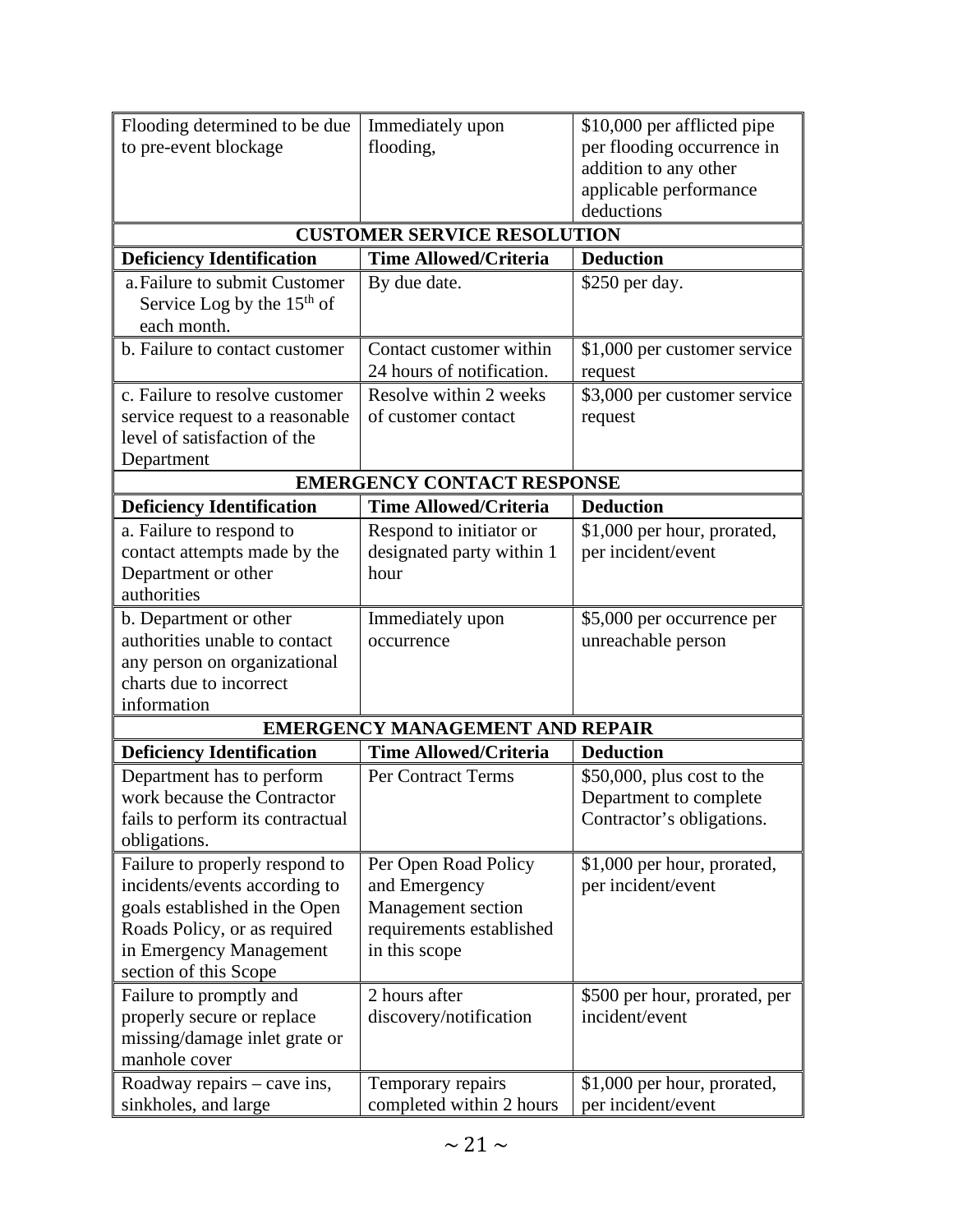| depressions                                         | of discovery/notification.             |                            |
|-----------------------------------------------------|----------------------------------------|----------------------------|
|                                                     | Monitor depression and                 |                            |
|                                                     | maintain temporary                     |                            |
|                                                     | repairs until permanent                |                            |
|                                                     | repair is complete.                    |                            |
| Failure to investigate the root-                    | Scheduled and completed                | \$500 per day until        |
| cause of depressions                                | within 2 weeks of                      | investigation complete.    |
| associated with drainage                            | discovery.                             |                            |
| features.                                           |                                        |                            |
| Failure to complete permanent                       | Within 60 days. Repair                 | \$10,000 plus \$1000 each  |
| repairs to roadway (by                              | per Department Standards               | additional day until       |
| returning features to an "as-                       |                                        | complete.                  |
| built" condition).                                  |                                        |                            |
|                                                     | <b>EMERGENCY DEBRIS/ANIMAL REMOVAL</b> |                            |
| <b>Deficiency Identification</b>                    | <b>Time Allowed/Criteria</b>           | <b>Deduction</b>           |
| Failure to promptly and                             | Per Emergency Response                 | \$500 per day per incident |
| properly remove and dispose                         | for Debris Removal                     |                            |
| of emergency debris                                 | Specification                          |                            |
|                                                     | <b>GRAFFITI</b>                        |                            |
| <b>Deficiency Identification</b>                    | <b>Time Allowed/Criteria</b>           | <b>Deduction</b>           |
| Failure to promptly remove or                       | Remove or cover graffiti               | \$1,000 per day per        |
| cover graffiti                                      | within 36 hours of discovery           | location                   |
| <b>SUBMISSION OF DEPARTMENT REQUESTED DOCUMENTS</b> |                                        |                            |
| <b>Deficiency Identification</b>                    | <b>Time Allowed/Criteria</b>           | <b>Deduction</b>           |
| Upon Department request,                            | Submit document by the end             | \$100 prorated per         |
| failure to submit any                               | of the $3rd$ business day              | business day per           |
| documents the Contractor is                         | following the day of the               | requested document         |
| required to maintain                                | Department's request                   |                            |
|                                                     |                                        |                            |
|                                                     | DEPARTMENT POLICIES AND PROCEDURES     |                            |
| <b>Deficiency Identification</b>                    | <b>Time Allowed/Criteria</b>           | <b>Deduction</b>           |
| Violation of any Department                         | Immediately upon discovery             | \$5,000 per occurrence of  |
| procedures, policies, guides,                       | of violation that is not               | violation                  |
| or other contract document,                         | otherwise addressed in the             |                            |
| excluding Technical Proposal                        | scope performance measures             |                            |
|                                                     | $table(s)$ .                           |                            |
| <b>CONTRACTOR'S TECHNICAL PROPOSAL</b>              |                                        |                            |
| <b>Deficiency Identification</b>                    | <b>Time Allowed/Criteria</b>           | <b>Deduction</b>           |
| Deviating from any promises,                        | Immediately upon discovery             | \$5,000 per occurrence of  |
| guarantees, statements,                             | of deviation that is not               | deviation                  |
| claims, or other assurances                         | otherwise addressed in the             |                            |
| made within the Contractor's                        | scope performance measures             |                            |
| original Technical Proposal                         | $table(s)$ .                           |                            |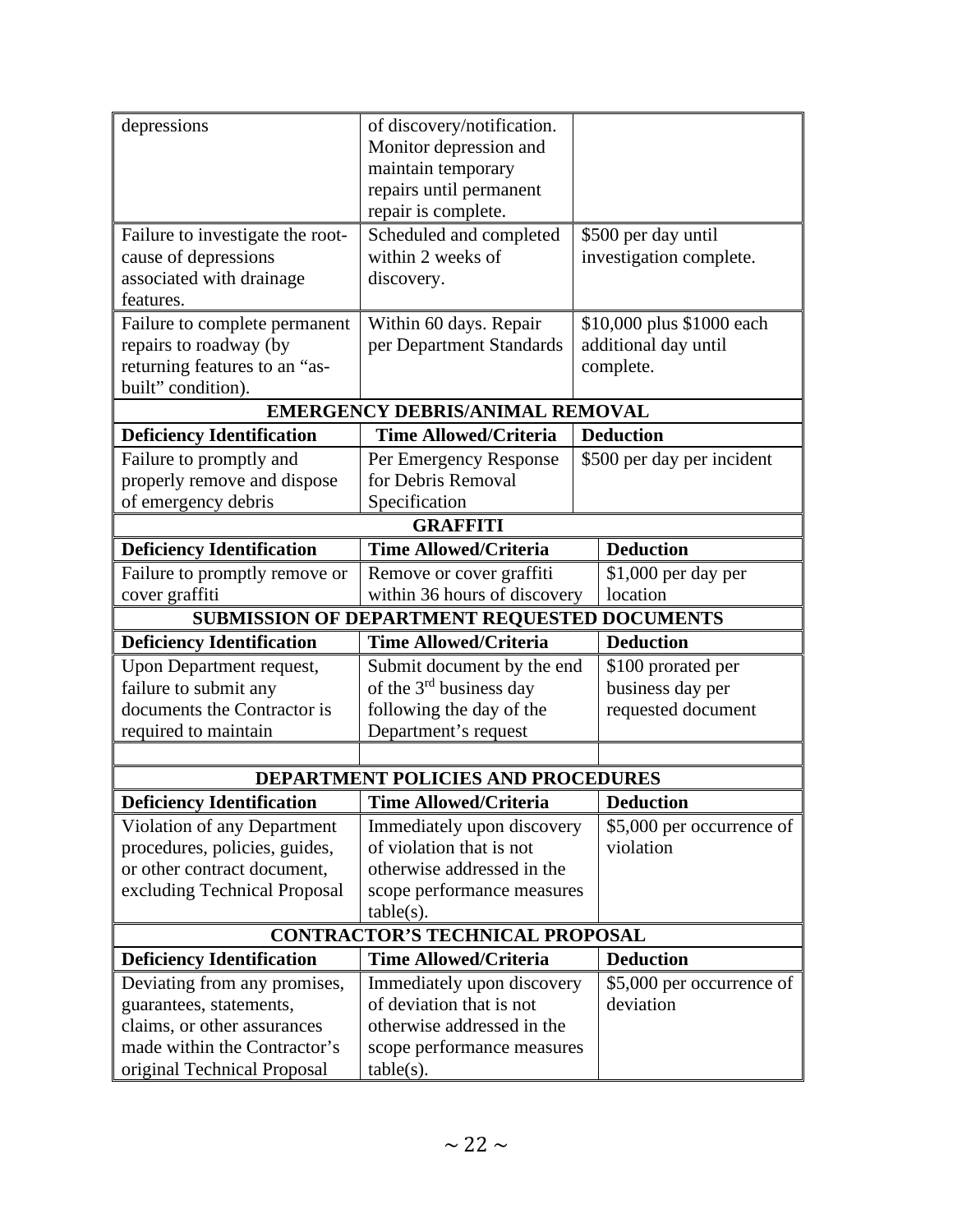## **MOWING, EDGING, AND LITTER PICK UP**

It is expected that in many cases during the growing season that litter pick-up and mowing cycles be coordinated and occur concurrently (large, small, and slope mowing). In no case shall any one (1) cycle exceed 30 calendar days for all work being performed from beginning to full completion (including all litter pick-up, trimming, weed-eating, and hand work around light poles, signs, under guardrail, fence lines, ditches and all other features needed to create a uniformed, finished appearance).

Beginning and ending date of each mowing and litter pick up cycle will be provided to the Department to assist in the evaluation. In no instance shall a subsequent mowing cycle be initiated prior to the current one be complete without the Department Engineers concurrence.

Contractor will be responsible to repair damage due to improper mowing technique within 30 days of identification. The Department will evaluate random locations for any damage due to improper mowing causing scalping, rutting or slope erosion.

| <b>MOWING AND LITTER PICK-UP</b>                                                                                                                                               |                                                                                                                                   |                                                                                                                                                   |  |
|--------------------------------------------------------------------------------------------------------------------------------------------------------------------------------|-----------------------------------------------------------------------------------------------------------------------------------|---------------------------------------------------------------------------------------------------------------------------------------------------|--|
| <b>Deficiency Identification</b>                                                                                                                                               | <b>Time Allowed/Criteria</b>                                                                                                      | <b>Deduction</b>                                                                                                                                  |  |
| a. Contractor fails to provide<br>accurate advanced<br>notification, start dates, status<br>updates, and completion dates                                                      | As required based upon<br>scheduling and progress<br>of work.                                                                     | 1 <sup>st</sup> Occurrence: Allowable<br>completion time reduced by<br>5 days.<br>2 <sup>nd</sup> Occurrence Allowable                            |  |
| for each mowing and litter<br>pick-up cycle.                                                                                                                                   | Reset annually                                                                                                                    | completion time reduced by<br>10 days.<br>3 <sup>rd</sup> Occurrence and there-<br>after: Contractor not given<br>credit for cycle in question.   |  |
| b. Failure to complete a<br>mowing or litter pick-up cycle<br>within 30 days.                                                                                                  | Per Contract Terms                                                                                                                | \$1000 per day until<br>complete.                                                                                                                 |  |
| c. Litter exceeds MRP criteria<br>X <sub>2</sub>                                                                                                                               | Upon review, based upon<br>Department received<br>customer complaint.                                                             | \$1000 plus \$100 a day until<br>corrected.                                                                                                       |  |
| d. Vegetation height is more<br>than 6 inches higher than the<br>MRP criteria for the Facility<br>Type, excluding allowable<br>seed stalks and designated<br>wildflower areas. | Upon review, based upon<br>Department received<br>customer complaint.                                                             | \$2500 plus \$250 a day until<br>corrected.                                                                                                       |  |
| e. Failure to complete<br>"Special Event" Clean-up.                                                                                                                            | Project Manager will<br>randomly generate/inspect<br>10 points within the<br>Special Event limits for<br>review 24 hours-48 hours | Failure by the contractor to<br>meet minimum MRP desired<br>conditions for each<br>characteristic will result in a<br>deduction of \$5,000.00 per |  |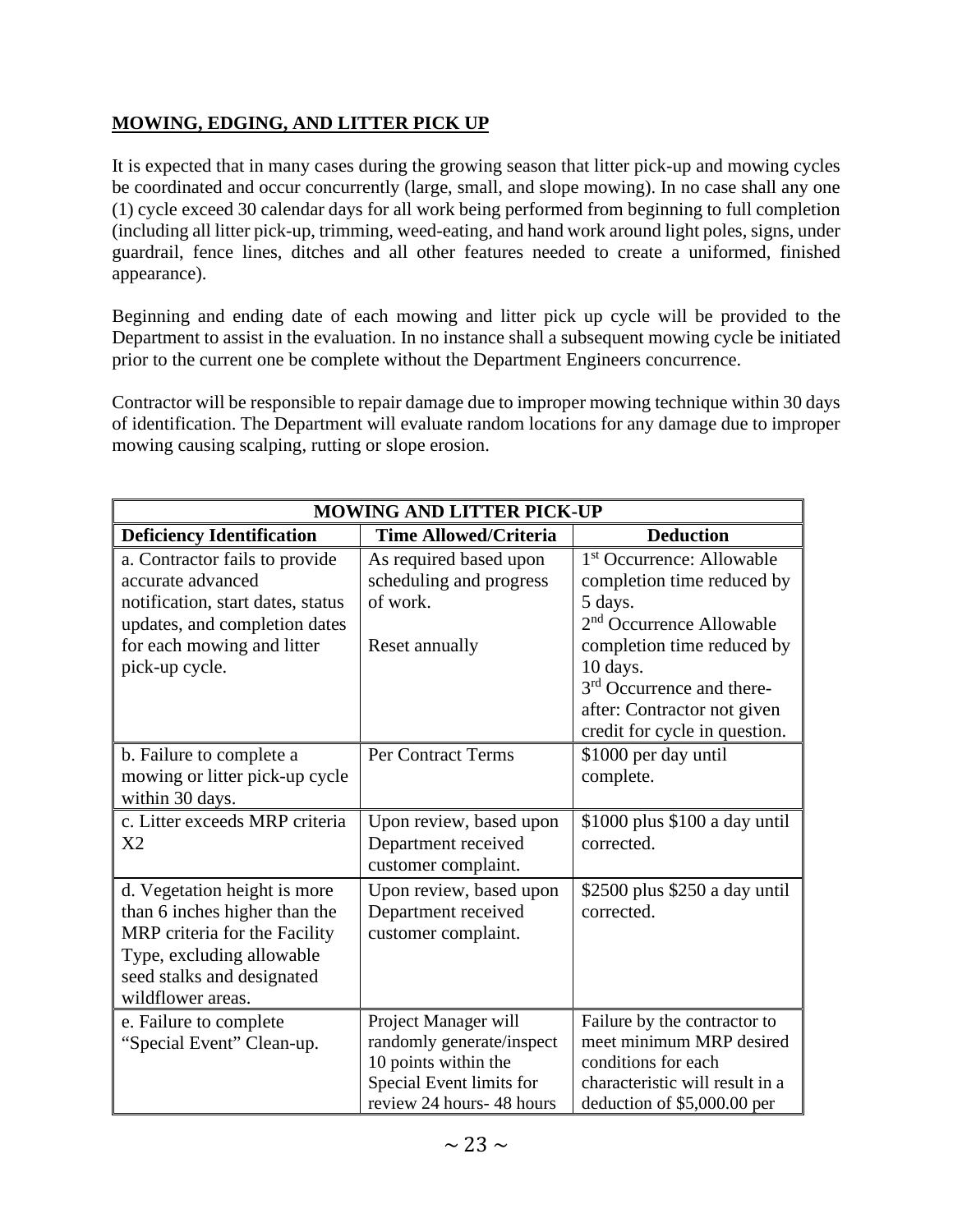|                               | prior to the event.       | point/per characteristic. |
|-------------------------------|---------------------------|---------------------------|
|                               |                           |                           |
| f. Failure to complete        | Upon review, no more than | \$500.00 per day until    |
| <b>Miscellaneous Property</b> | 1 time a month            | complete.                 |
| Maintenance                   |                           |                           |

### **INTERCHANGES, CROSSROADS, AND RAMPS (NOT INCLUDED)**

### **OVERPASSES, UNDERPASSES, AND APPROACH ROADWAYS (NOT INCLUDED)**

### **OPEN CHANNEL WATERWAYS**

Contract includes waterways, canals, ditches, outfalls, and intermittent waterway canals to the right-of-way line including compliance with any permit requirements.

#### **MANAGEMENT OF STORMWATER PONDS AND MITIGATION AREAS (INSPECTION NOT INCLUDED) (NOT INCLUDED)**

#### **MAINTENANCE RATING PROGRAM (MRP) PERFORMED BY THE DEPARTMENT**

#### **MRP**:

Achieve and maintain a Maintenance Rating Program (MRP) rating as required in Department procedures for all elements and characteristics. Use the criteria established in Department procedures to constantly evaluate the level of maintenance attained to ensure a uniform and consistent level of maintenance at all times.

The Department will perform a complete MRP rating three (3) times per year using the criteria outlined in the MRP Handbook. The Department will randomly generate locations to be rated each period. In addition to mainline roadways, the MRP points can also fall on bridges, on/off ramps, interchanges, perimeter roads, service roads, elevated sections of roadways and structures, and any other roadway section within the maintenance boundaries. The Department will calculate the MRP scores for the Contractor.

The Department may perform interim MRP ratings for specific characteristics as quality control checks of the Contractor and to ensure that the Contractor is consistently maintaining the state highway system. The Department will use the randomly generated points when performing interim MRP checks. The Department will consider these interim rating scores when the Department determines the Contractor's semiannual grades, as per Performance Based Contracting Procedure.

Two (2) business days in advance of scheduled MRP evaluation, the Department will invite the Contractor to accompany the Department MRP team in their review. The Contractor may accompany the Department's MRP team with a maximum of two trained MRP team members. If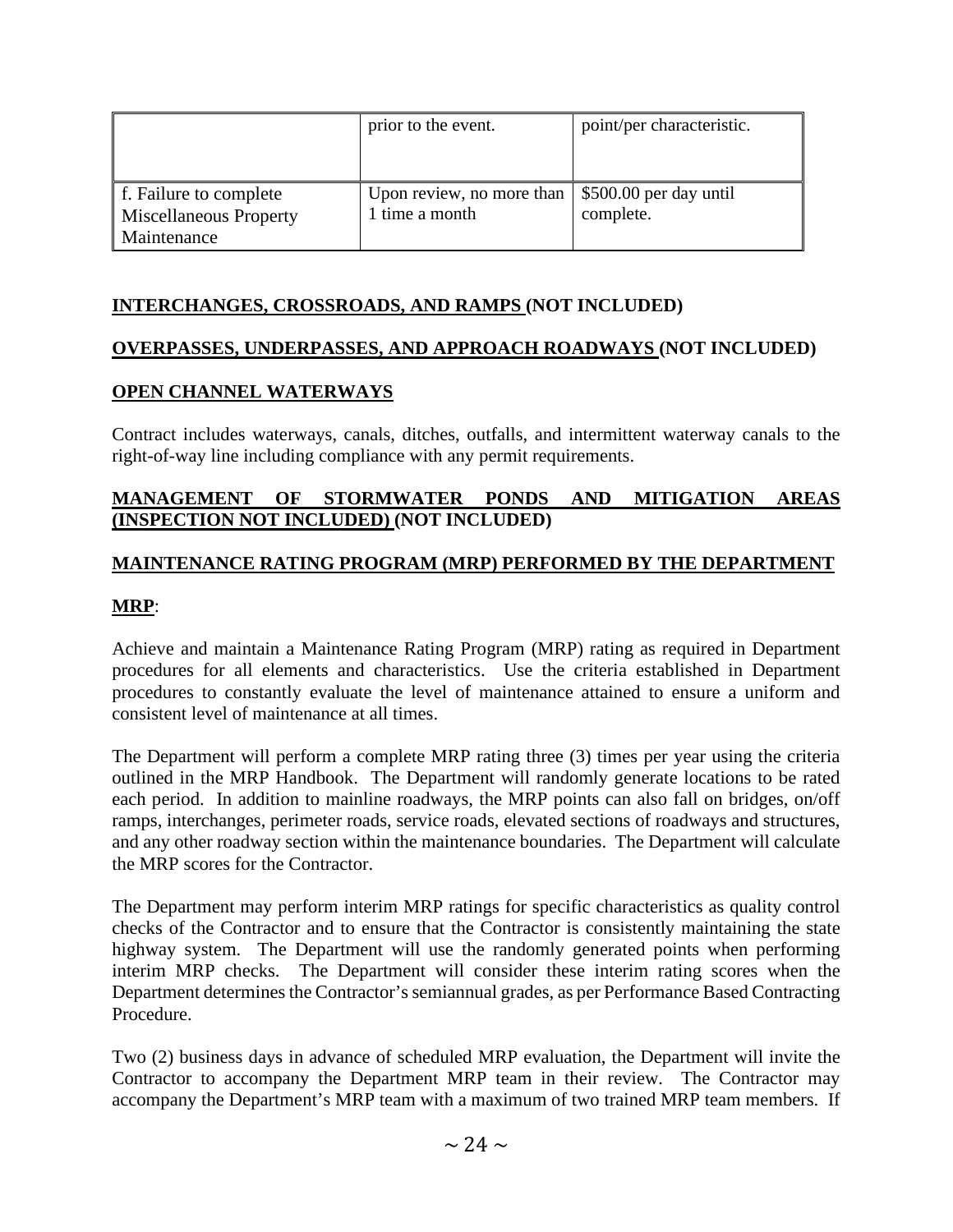the Contractor does not attend the MRP evaluation, they cannot contest the MRP scores. Upon encountering any disagreement associated with an MRP evaluation, attempt to resolve the dispute in the field with the Department MRP team. If no resolution can be reached in the field, both parties will document the dispute and elevate the issue to the Department's Contract Administrator. Failure to reach resolution of the dispute at this level will result in further escalation through the District Maintenance Administrator/Engineer and finally up to the Director of the Office of Maintenance whose decision is final. Beginning from the time the dispute is elevated to the Contract Administrator, the Department is allowed a total of ten (10) business days to resolve the dispute. If the ten (10) business days elapse before the dispute is resolved or if the dispute is resolved in favor of the Contractor, the disputed MRP characteristic will be changed to reflect the Contractor's evaluation for the disputed MRP sample point. After all disputes are resolved, the Department will recalculate official MRP scores accordingly.

### **Interim MRP:**

Per Procedure, the Department may perform Interim MRP ratings for specific characteristics as quality control checks of the Contractor and to ensure that the Contractor is consistently maintaining the state highway system. The Department will use the randomly generated points when performing interim MRP checks. The Department will consider these interim rating scores when the Department determines the Contractor's semiannual grades, as per Performance Based Contracting Procedure.

### **MRP Quality Assessment:**

In addition to standard MRP and Interim MRP ratings the Department may perform periodic Quality Assessments (MRPQA) of the contract limits. If performed the department will evaluate general conformance to the criteria requirements of the characteristics associated with the Vegetation and Aesthetics Element of the Maintenance Rating Program. The expected level of Contractor's performance is obvious evidence of effort by the Contractor to meet perform measures in accordance with the spirit and intent of the contract.

No more than once per month the Department has the option to conduct a routine MRPQA assessment with the Contractor representative(s); such assessments are **not** considered an Interim MRP rating and shall not be conducted in a month that contains either an Interim MRP or a formal MRP evaluation.

The assessment shall be no longer than one (1) business day and consist of continuous 2 (two) mile sections of no more than 20% of the contract area. Roadway sections and beginning mileposts shall be randomly generated. Two (2) business days in advance of scheduled MRPQA evaluation, the Department invite the Contractor to accompany the Department team in their review. The Contractor may accompany the Department's MRPQA team with a maximum of two project personnel. If the Contractor does not attend the MRPQA evaluation, they cannot contest the MRPQA results.

The MRPQA review shall be conducted as a windshield survey of the designated area(s) stopping as necessary to evaluate and discuss the overall condition of the characteristics of interest: litter removal, tree trimming, curb/sidewalk edge, mowing (all types), turf condition and landscaped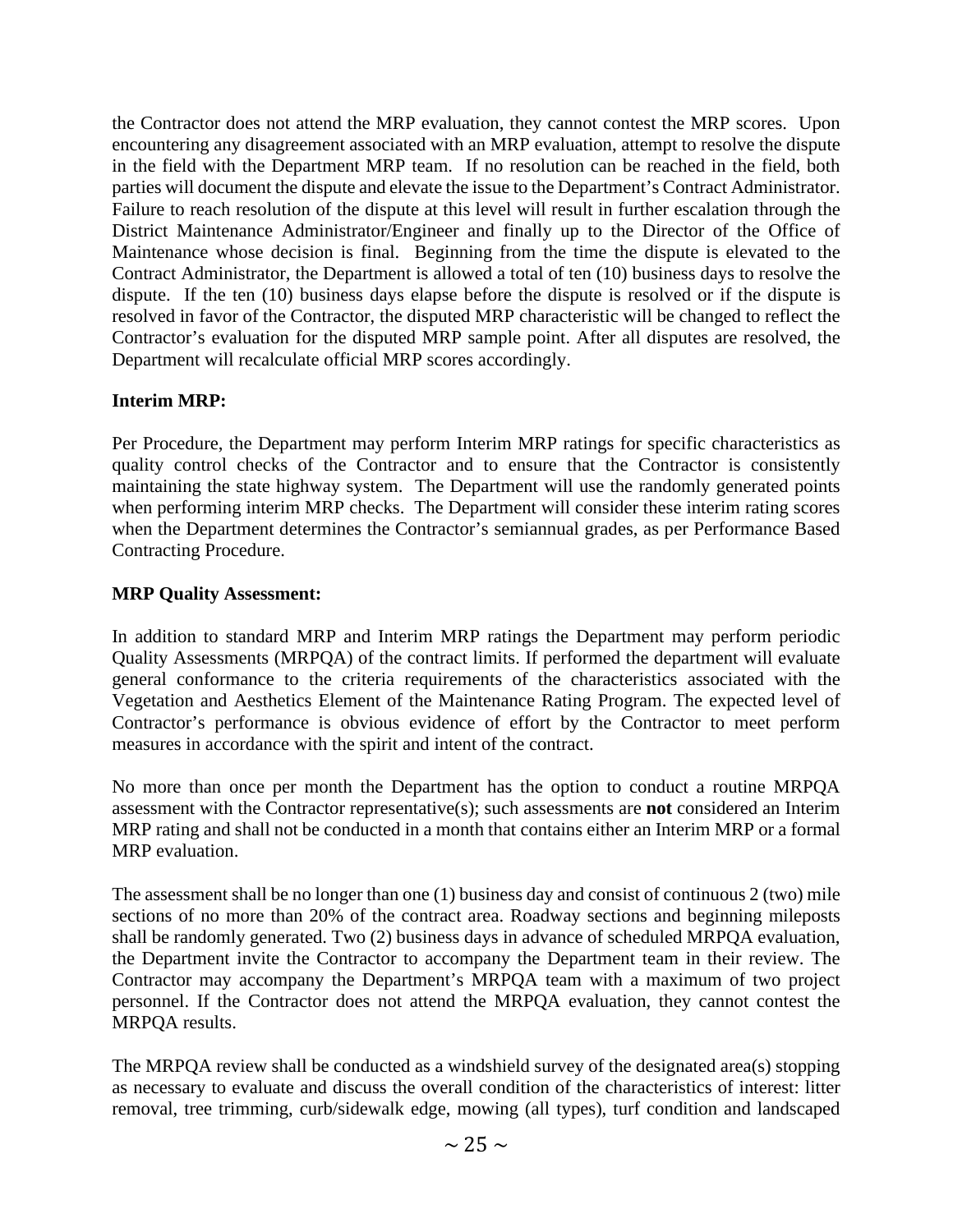areas. Desired condition includes conformance with the general intent of MRP requirements and Contract Documents. All discrepancies between evaluated conditions in the field and the desired condition of the characteristics shall be noted.

The Contractor will have seven (7) business days to cure all noted discrepancies. Any/all disputes regarding MRPQA should attempt to be resolved in the field by project level staff. If no resolution can be reached in the field, both parties will document the dispute (with photos) and elevate the issue in accordance with the escalation matrix established in the partnering session.

On the next monthly invoice, the Contractor will incur a cumulative 0.25% deduction per characteristic per failed section reviewed for any/all items identified in the drive through evaluation that do not meet conditions and are determined to be Contractor responsibility. Deductions that accrue in the initial cure period will not be assessed provided corrective actions are completed to the satisfaction of the Department within the cure period timeframe. Maximum deduction for any monthly MRPQA will escalate based upon the following schedule and be reset at the beginning of each contract year: first assessed deduction during contract year  $=$  3% of the monthly invoice; for every subsequent MRPQA review that desired conditions are not met the maximum deduction will increase by an additional 3% of the monthly invoice (i.e. 3%, 6%, 9%.....until the maximum 21% of the monthly invoice amount is met).

If the Contractor demonstrates compliance with MRP criteria and Contract Documents by proactively executing their work plan resulting in no discrepancies identified in four (4) consecutive assessments, these evaluations may be suspended at the Department's discretion.

# **HIGHWAY LIGHTING (INCLUDING SURVEY of NAVIGATIONAL LIGHTS)**

Maintain the highway lighting system on all corridors covered by this Contract. Include lights that are located on service roads, frontage roads, and on and off ramps associated with the state highway system. Also include highway lights on local roads and other illuminated locations which are powered through Department-owned metering points.

The highway lighting system consists of several lighting types identified in Procedure. Maintain the highway lighting system at the operational percentage required by procedure.

Perform lighting outage surveys per procedure for each lighting type. Combine data from different roadway types, but separate data for each lighting type. For each lighting type, prepare and submit one report that covers the entire contract limits.

In the Highway Lighting chart below, the Department will evaluate Performance Measures d) and e) using the same methodology as the AMPER "Review Type 3". Performance Measures b) through e) do not apply to Navigational Lights; maintenance of Navigational Light is covered in Bridge Maintenance, if included in this Contract.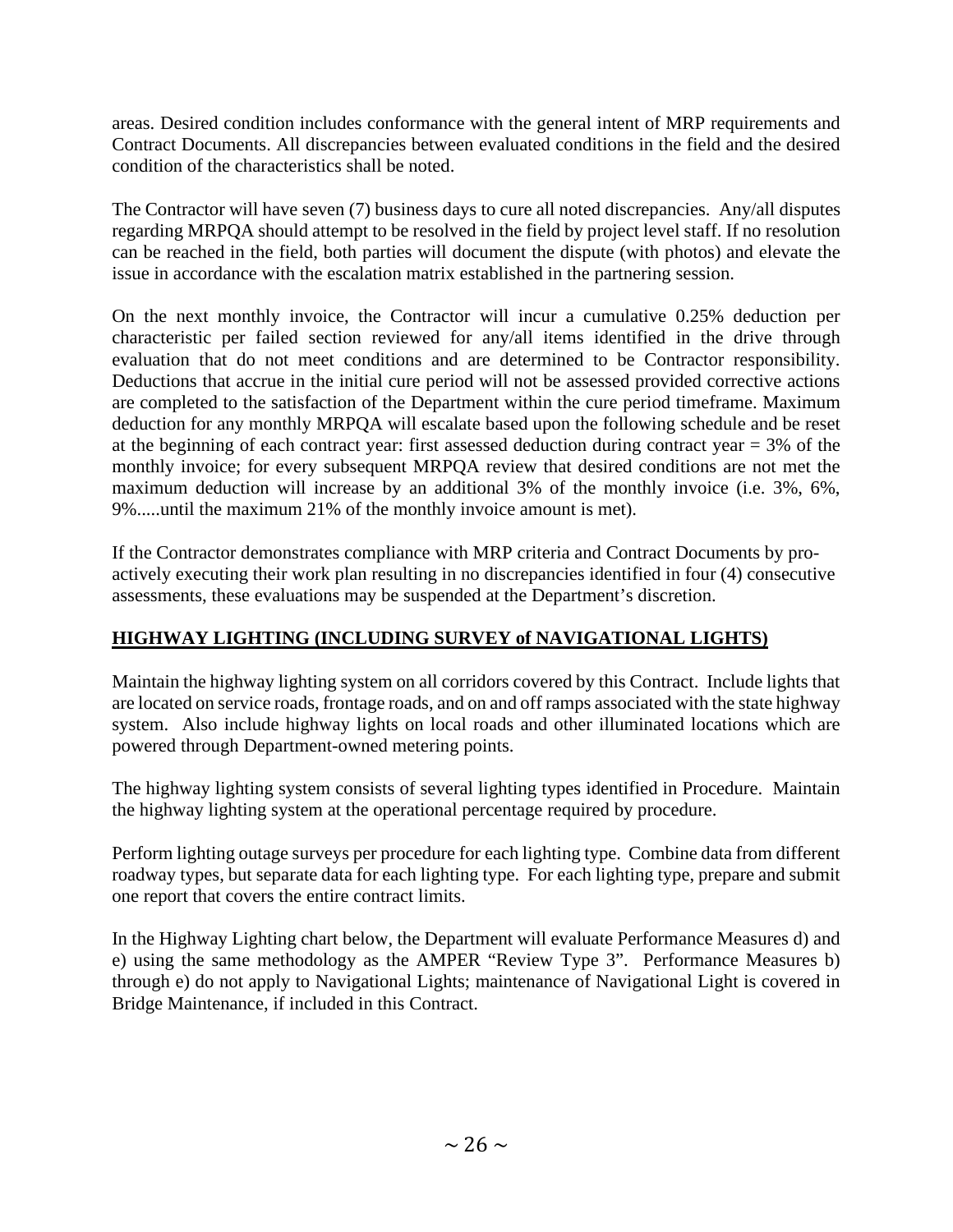| <b>HIGHWAY LIGHTING</b>            |                                    |                         |  |
|------------------------------------|------------------------------------|-------------------------|--|
| <b>Deficiency Identification</b>   | <b>Time Allowed/Criteria</b>       | <b>Deduction</b>        |  |
| a) Failure to perform timely       | Reports must be submitted within   | \$1000 per day per      |  |
| lighting outage inspections and    | 5 days of the outage survey due    | delinquent report, not  |  |
| submit a lighting outage report to | date per Procedure.                | to exceed \$30,000 per  |  |
| the Department for each lighting   |                                    | report.                 |  |
| type.                              |                                    |                         |  |
| b) Unsatisfactory lighting outage  | Per Procedure                      | \$1,000 per % point of  |  |
| percentage reported for any        |                                    | excessive outage per    |  |
| lighting type.                     |                                    | report, not to exceed   |  |
|                                    |                                    | \$30,000 per report.    |  |
| c) Failure to make timely repairs  | Per Procedure                      | $$1,000$ per            |  |
| to lighting outages identified in  |                                    | delinquently repaired   |  |
| outage reports.                    |                                    | light.                  |  |
| d) Failure to make temporary       | Must secure public safety from     | \$1,000 per light pole. |  |
| safety repairs resulting from      | hazards and establish proper       |                         |  |
| incidents (excluding damage to     | Maintenance of Traffic (MOT)       |                         |  |
| <b>High Mast Light Poles)</b>      | before leaving the site            |                         |  |
| e) Failure to replace light poles  | Per Procedure requirements for     | $$5,000$ per            |  |
| damaged by incidents (excluding    | repairing a lighting outage from a | delinquently repaired   |  |
| <b>High Mast Light Poles)</b>      | survey report.                     | light pole.             |  |

### **HIGH MAST LIGHT ASSEMBLY MAINTENANCE (NOT INCLUDED)**

### **PERMITS COORDINATION, PROCESSING, ADMINISTRATION, & INSPECTION (NOT INCLUDED)**

### **Permits PERFORMANCE CRITERIA (NOT INCLUDED)**

## **ROADWAY CHARACTERISTICS INVENTORY (RCI) (NOT INCLUDED)**

### **REST AREAS, WELCOME CENTERS, and WAYSIDE PARKS (NOT INCLUDED)**

### **Facility PERFORMANCE CRITERIA (NOT INCLUDED)**

## **ROAD RANGERS SERVICE PATROL (NOT INCLUDED)**

## **PAYMENT OF REST AREA UTILITY BILLS (NOT INCLUDED)**

## **Utility Bill Payment PERFORMANCE CRITERIA (NOT INCLUDED)**

## **PAYMENT OF WELCOME CENTER UTILITY BILLS (NOT INCLUDED)**

## **Utility Bill Payment PERFORMANCE CRITERIA (NOT INCLUDED)**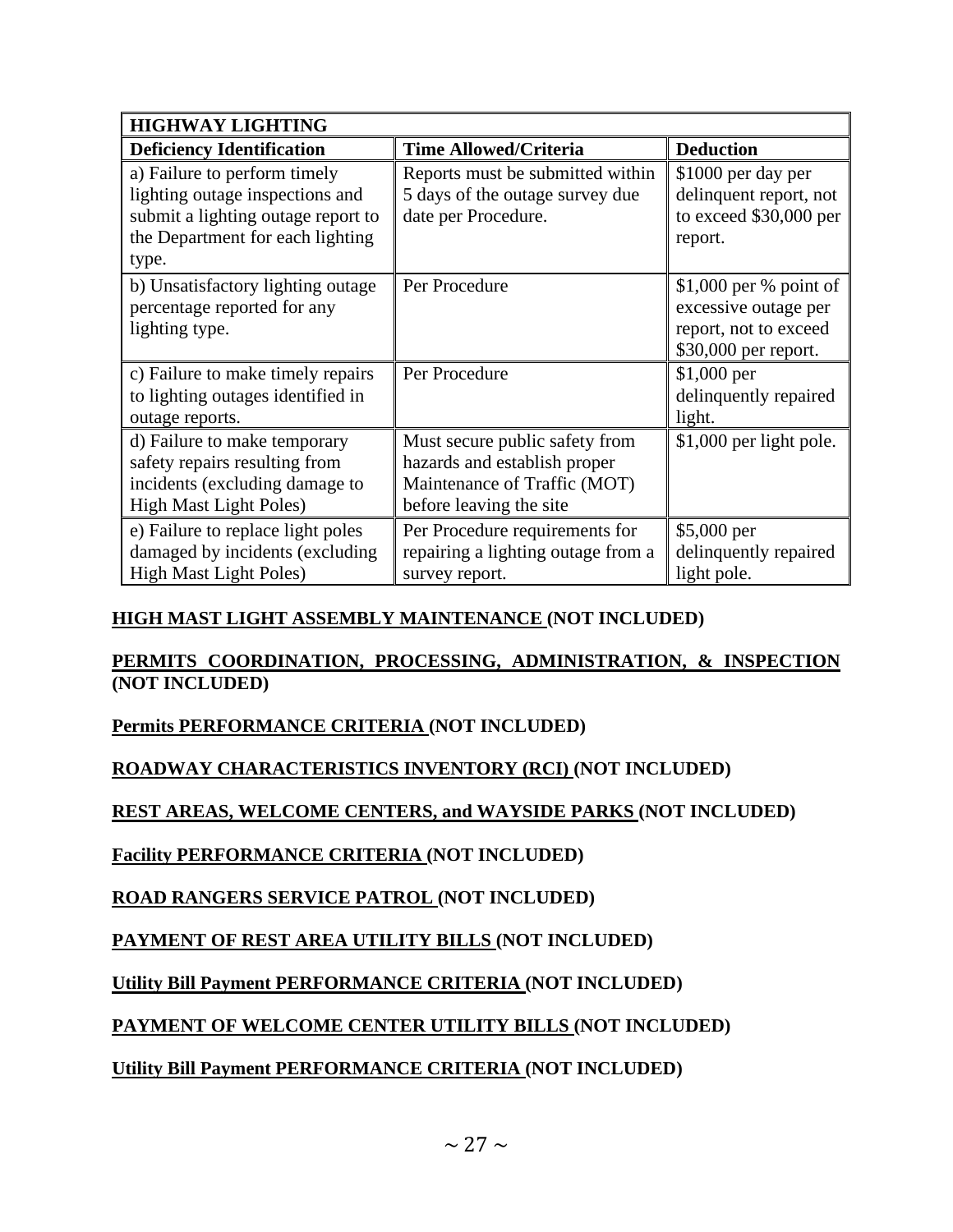### **PAYMENT OF ROADWAY UTILITY BILLS (NOT INCLUDED)**

### **Roadway Utility Bill Payment PERFORMANCE CRITERIA (NOT INCLUDED)**

#### **WEIGH STATION and TRUCK COMFORT STATION MAINTENANCE (NOT INCLUDED)**

#### **Weigh Station and Truck Comfort Station Maintenance PERFORMANCE CRITERIA (NOT INCLUDED)**

### **PAYMENT OF WEIGH STATION UTILITY BILLS (NOT INCLUDED)**

### **Weigh Station Utility Bill Payment PERFORMANCE CRITERIA**

### **BRIDGE DECK FEATURES**

Ensure that all asphalt riding surface on bridge decks and approach slabs are properly maintained. In addition, all raised pavement markers (RPM), traffic striping, pavement symbols, fencing, guardrail, glare paddles, delineators, object markers/bridge end markers, signs on, attached to, or underneath bridge decks and approach slabs or their associated appurtenances meet their applicable performance criteria for bridge decks and associated features.

#### **BRIDGE DECK MAINTENANCE PERFORMANCE CRITERIA**

Not more than once every 3 months, the Department may evaluate up to 10 bridges to ensure characteristics identified above meet the desired maintenance conditions in accordance with the listed performance standards. Each bridge deck shall be randomly selected and individually rated on all items as a separate/standalone performance indicator and include the associated approach slabs on each end of the deck for evaluation purposes. In no case shall the total rated length of any one (1) bridge deck exceed 0.5 miles in length.

| <b>Deficiency Identification</b>                                                                  | <b>Time Allowed/Criteria</b>                                                                                                                                              | <b>Deduction</b> |
|---------------------------------------------------------------------------------------------------|---------------------------------------------------------------------------------------------------------------------------------------------------------------------------|------------------|
| a) Failure to replace<br>missing, damaged, or<br>non-functional Raised<br><b>Pavement Markers</b> | $70\%$ of the required<br>markers are functional<br>(reflective).<br>No more than 100 feet of<br>continuous centerline or<br>lane line is without a<br>reflective marker. | \$500 per bridge |
| b) Failure to maintain<br>striping                                                                | 90% of the area of each<br>line functions as intended.                                                                                                                    | \$500 per bridge |
| c) Failure to maintain<br>Pavement Symbols                                                        | 90% of existing symbols<br>function as intended.                                                                                                                          | \$500 per bridge |
| d) Failure to maintain<br>sidewalk that is not part<br>of the bridge structure                    | 99.5% of sidewalk area is<br>free of vertical<br>misalignments greater than<br>1/4 inch or horizontal                                                                     | \$500 per bridge |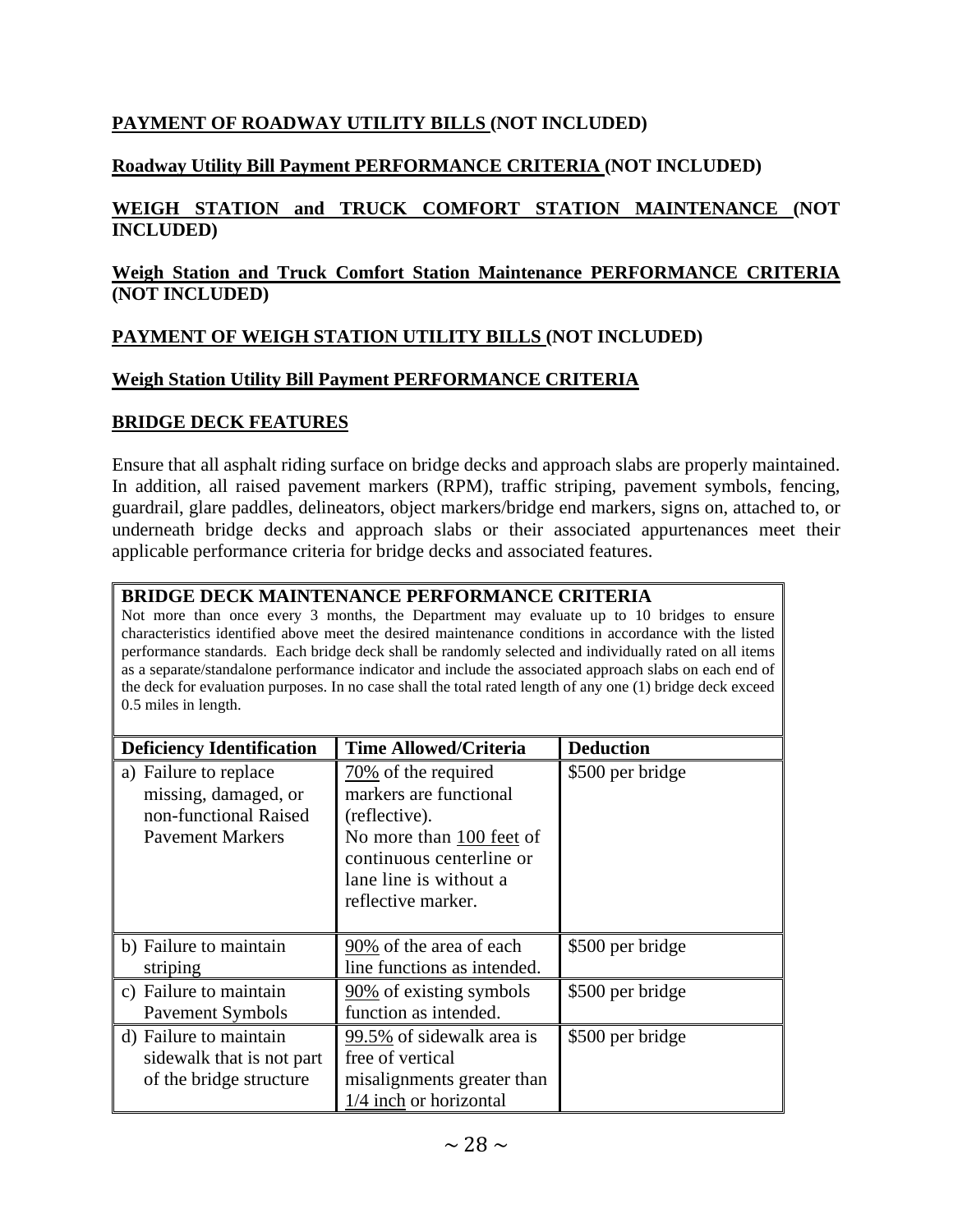|                                                    | cracks greater than $1/2$<br>inch, and no visible                                                                                                                                                                                                                                                                                                                                                                                                                                                 |                  |
|----------------------------------------------------|---------------------------------------------------------------------------------------------------------------------------------------------------------------------------------------------------------------------------------------------------------------------------------------------------------------------------------------------------------------------------------------------------------------------------------------------------------------------------------------------------|------------------|
|                                                    | hazards.                                                                                                                                                                                                                                                                                                                                                                                                                                                                                          |                  |
| e) Failure to maintain<br><b>Asphalt Pavement</b>  | 1. The shoved area does<br>not exceed a<br>cumulative 25 square<br>feet.<br>2. No deviation exceeds<br>$\frac{1}{2}$ inch for any area<br>greater than 1 square<br>foot. No single<br>measurement shall<br>exceed 2 inches.                                                                                                                                                                                                                                                                       | \$500 per bridge |
| f) Failure to maintain<br><b>Concrete Pavement</b> | 1. No defect is greater<br>than $1/2$ square foot in<br>area and no single<br>measurement $1-1/2$<br>inches or greater in<br>depth.<br>No deviation exceeds<br>2.<br>$\frac{1}{2}$ inch for any area<br>greater than 1 square<br>foot. No single<br>measurement shall<br>exceed 2 inches.                                                                                                                                                                                                         | \$500 per bridge |
| g) Failure to maintain<br>Guardrail                | Each run of guardrail does<br>not meet desire conditions<br>when any of the following<br>exist:<br>1. Any missing posts,<br>offset blocks, panels or<br>connection hardware.<br>2. Nuts threaded more<br>than 1 inch to the<br>anchor plate on end<br>treatment cables and<br>anchor rods<br>(measurements should<br>be checked with end<br>treatment cable taut).<br>3. Any section that is $\frac{3}{5}$<br>inches above or 1 inch<br>below the desired<br>elevation for 25<br>continuous feet. | \$500 per bridge |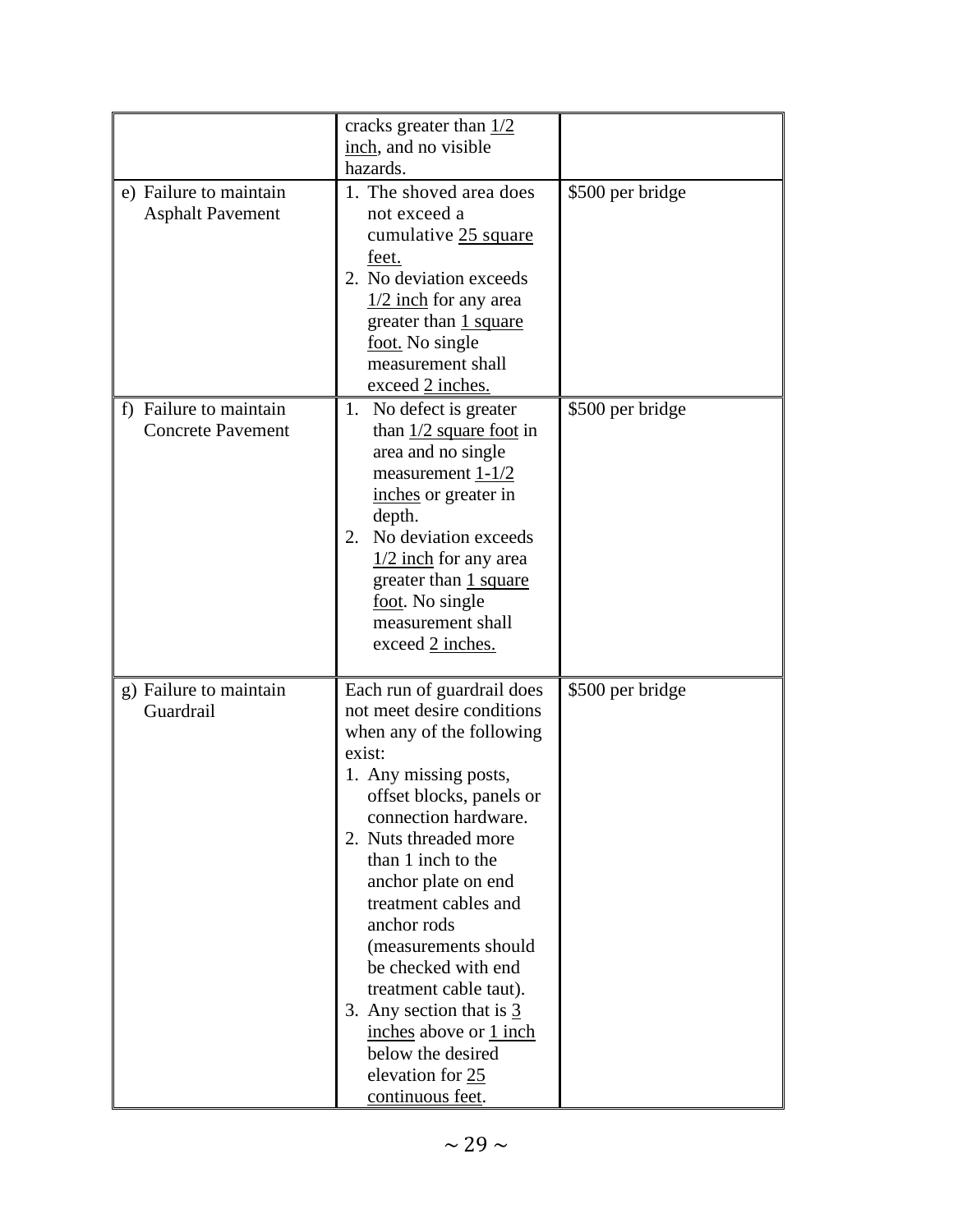|                                    | 4. The backup plate does<br>not fit snugly behind the<br>rail. There should be<br>some point of contact.<br>5. The bearing plate is not<br>secured to prevent<br>rotation<br>6. End anchorage cable is<br>not drawn taut; with<br>more than 1-inch<br>deflection<br>7. Damaged end sections.<br>8. The rail has been<br>penetrated.<br>9. More than $10\%$ of the<br>guardrail blocks are<br>twisted.                                                                                                                                                                 |                  |
|------------------------------------|-----------------------------------------------------------------------------------------------------------------------------------------------------------------------------------------------------------------------------------------------------------------------------------------------------------------------------------------------------------------------------------------------------------------------------------------------------------------------------------------------------------------------------------------------------------------------|------------------|
|                                    | More than<br>10.<br>$10\%$ of the wooden<br>posts or blocks are<br>rotten or deteriorated.<br>11.<br>Any panel<br>lapped incorrectly.                                                                                                                                                                                                                                                                                                                                                                                                                                 |                  |
| h) Failure to maintain<br>Handrail | Each run of handrail does<br>not meet desire conditions<br>when any of the following<br>exist:<br>1. The handrail is not<br>secured in place, bent or<br>misaligned and does not<br>function as intended.<br>2. One or more anchor<br>bolts, nuts, or<br>neoprene/resilient pads<br>are missing on the base<br>plate.<br>3. Missing, cracked, or<br>broken hardware.<br>4. If fence is attached to the<br>handrail, the fence must<br>be in place and securely<br>fastened to the handrail.<br>5. It is obvious that<br>handrail was installed<br>but is now missing. | \$500 per bridge |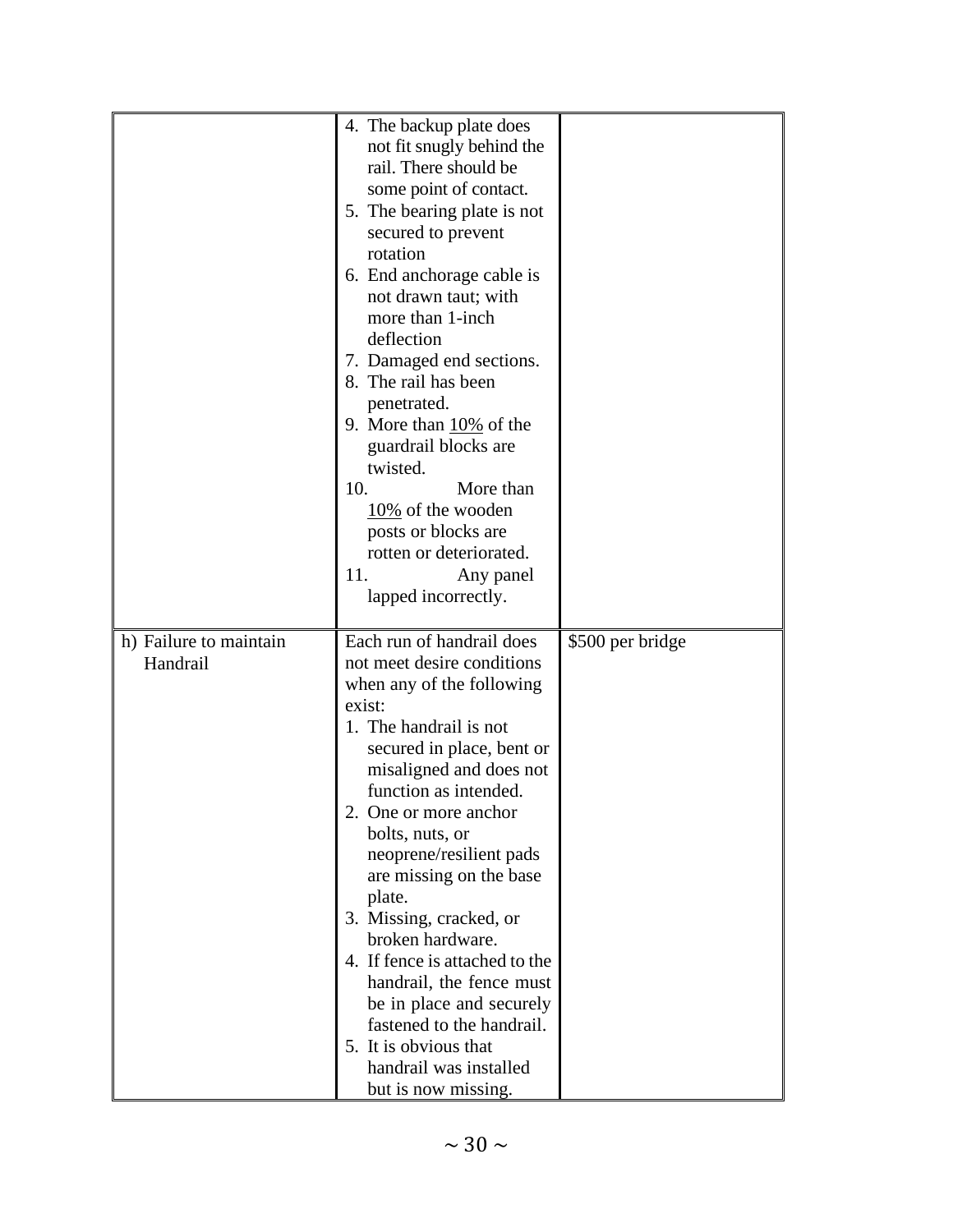| i) Failure to maintain<br>Fence                                                                       | Each run of fence does not<br>meet desire conditions<br>when any of the following<br>exist:<br>1. If there is an opening in<br>the fence greater than<br>$\frac{1}{3}$ of its original height<br>as measured from the<br>ground, to the top of the<br>fence fabric.<br>2. If there is an opening in<br>the fence fabric greater<br>than 2 square feet.<br>3. Any open or unlocked<br>gate in the Department<br>owned fence within the<br>evaluation area.<br>4. Any open space greater<br>than 6 inches between<br>gates or posts.<br>5. Two fence posts in a row<br>are missing or broken<br>within the evaluation<br>area.<br>6. Any two consecutive<br>fence posts where the<br>fabric is not attached. | \$500 per bridge |
|-------------------------------------------------------------------------------------------------------|------------------------------------------------------------------------------------------------------------------------------------------------------------------------------------------------------------------------------------------------------------------------------------------------------------------------------------------------------------------------------------------------------------------------------------------------------------------------------------------------------------------------------------------------------------------------------------------------------------------------------------------------------------------------------------------------------------|------------------|
| j) Failure to maintain<br>Signs less than or equal<br>to $30$ sq. ft.                                 | $\frac{95\%}{2}$ of the signs are<br>functioning as intended<br>and installed per the<br>appropriate standards.                                                                                                                                                                                                                                                                                                                                                                                                                                                                                                                                                                                            | \$500 per bridge |
| k) Failure to maintain<br>Signs greater than 30 sq.<br>ft.                                            | 85% of the signs are<br>functioning as intended<br>and installed per the<br>appropriate standards.                                                                                                                                                                                                                                                                                                                                                                                                                                                                                                                                                                                                         | \$500 per bridge |
| Failure to maintain<br>$\left  \right\rangle$<br>Object Markers, Glare<br>Paddles, and<br>Delineators | 80% of the markers are<br>functioning as intended<br>and installed per the<br>appropriate standards. No<br>more than 3 in a row are<br>missing.                                                                                                                                                                                                                                                                                                                                                                                                                                                                                                                                                            | \$500 per bridge |
| m) Failure to maintain<br>Inlets                                                                      | 85% of the opening is not<br>obstructed.                                                                                                                                                                                                                                                                                                                                                                                                                                                                                                                                                                                                                                                                   | \$500 per bridge |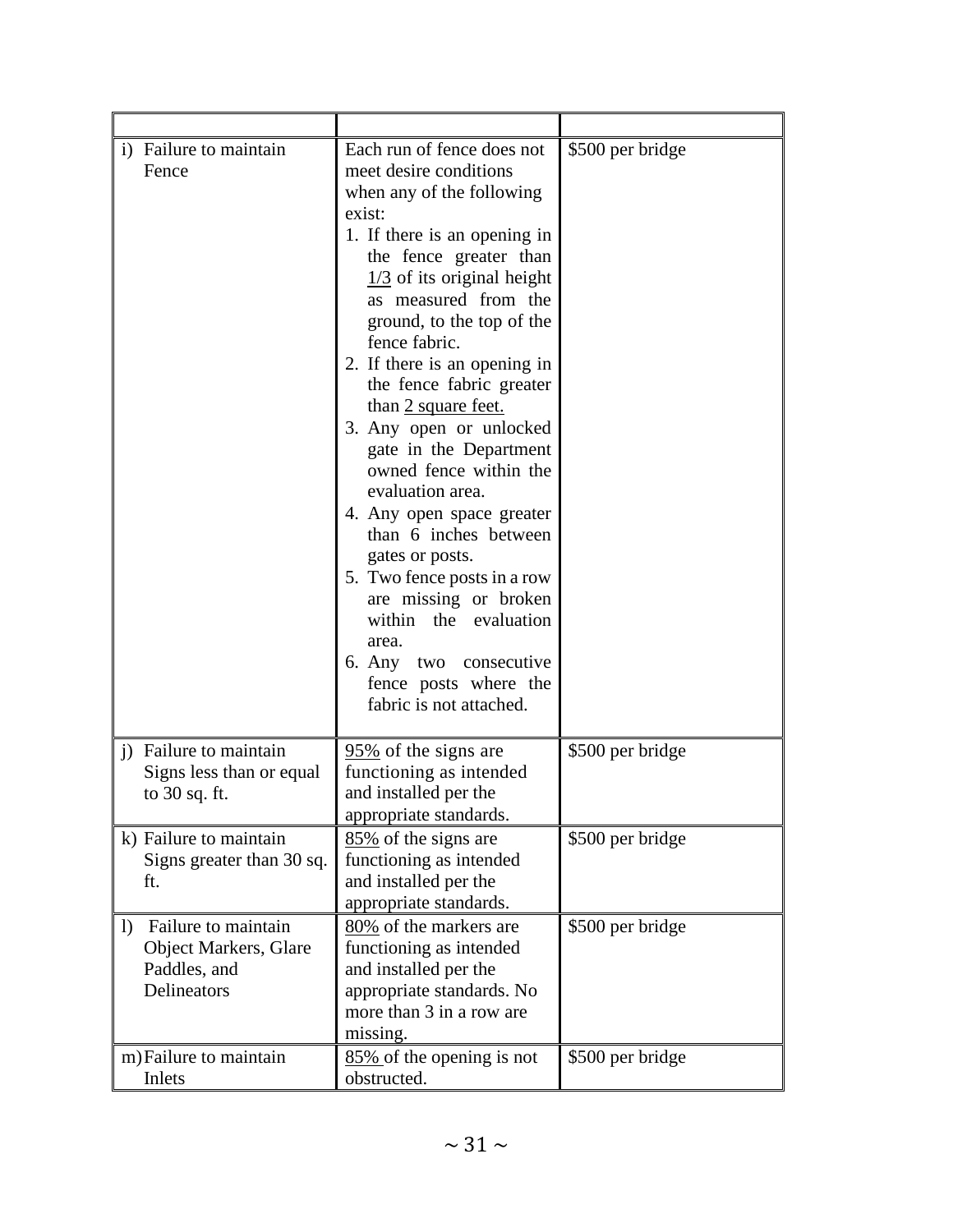| n) Failure to maintain                          | 90% of each structure | \$500 per bridge |
|-------------------------------------------------|-----------------------|------------------|
| Miscellaneous Drainage   functions as intended. |                       |                  |
| <b>Structures</b>                               |                       |                  |

### **OVERLANE SIGN STRUCTURE INSPECTION AND MAINTENANCE (NOT INCLUDED)**

## **Overlane Sign Structure PERFORMANCE CRITERIA (NOT INCLUDED)**

### **HIGH MAST LIGHT STRUCTURE INSPECTION AND MAINTENANCE (NOT INCLUDED)**

### **High Mast Light Structure Inspection and Maintenance PERFORMANCE CRITERIA (NOT INCLUDED)**

# **MOVEABLE BRIDGE INSPECTION (Including Locals) (NOT INCLUDED)**

# **Moveable Bridge Inspection PERFORMANCE CRITERIA (NOT INCLUDED)**

# **NON-MOVEABLE BRIDGE INSPECTION (Excluding Locals) (NOT INCLUDED)**

# **Non-Moveable Bridge Inspection PERFORMANCE CRITERIA (NOT INCLUDED)**

# **MOVEABLE BRIDGE MAINTENANCE**

## **Maintenance Responsibility**

Bridge tasks are divided into appropriate maintenance activities as described in the Departments *Maintenance Cost Handbook*. Participate in Feasible Action Review Committee (FARC) meetings and complete Work Orders generated by the Department's Bridge Work Order System within allowable timeframes. Perform Routine/Preventive Bridge Maintenance, Minor Repair, Periodic Maintenance and Major Repair, including collision damage repair, defined below. In order to minimize traffic impact, make every practical effort to quickly and efficiently complete maintenance and repairs that require closure of a lane.

**Routine/Preventive Maintenance**: The preservation and upkeep of a structure, including all its appurtenances, maintenance and servicing of mechanical, electrical and hydraulic systems, in its original condition (or as subsequently improved) insofar as practical. Preventive maintenance includes any activity intended to maintain an existing condition or to prevent deterioration. Examples include but are not limited to: cleaning, lubrication, spot painting, dirt and debris removal, and application of protective systems. Ideally, preventive maintenance is anticipated (i.e. planned) routine maintenance.

**Minor Repair:** The restoration of a structure, including all its appurtenances, to its original condition (or as subsequently improved) insofar as practical. Minor repairs include any activity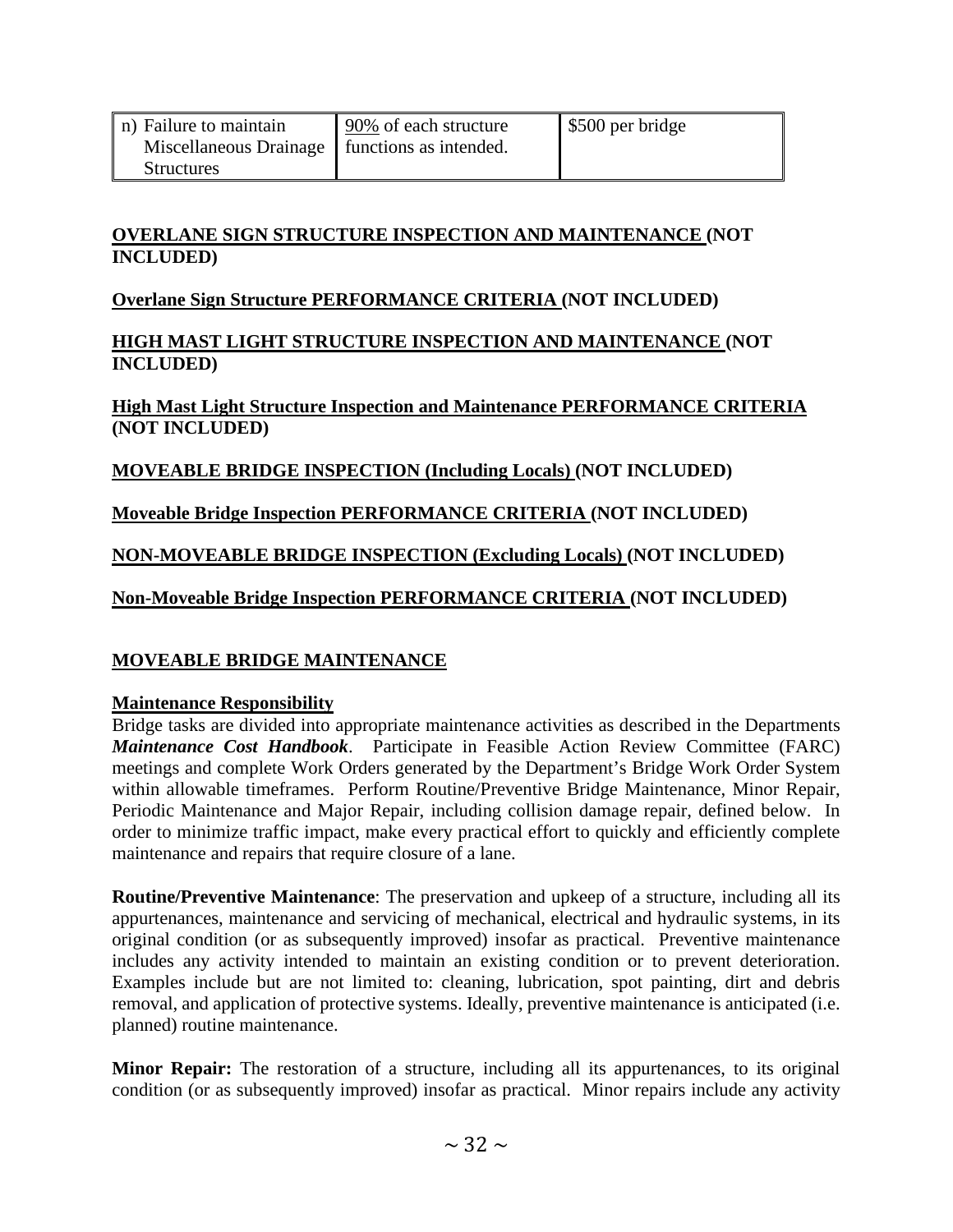intended to correct the effects of minor material deterioration by restoring the damaged member. Minor repairs are generally defined as repairs to bridge elements that are structurally sound (i.e., no loss of strength), but may have minor section loss, cracking, spalling, or scour. Minor repairs are un-anticipated routine maintenance, usually identified by bridge inspectors. Examples include but are not limited to repair and/or replacement of an in-kind deck joint and localized material restoration of: deck expansion joints and joints system, deck surfaces, sidewalks, drainage systems, bridge railing systems, superstructure members and bearing devices, substructure members, waterway channels, approach slabs, anchorages, all fender system components, mechanical, electrical or hydraulic systems, replacement of individual parts of the mechanical, electrical or hydraulic systems and structural crack injection and matrix loss restoration. Should a joint or joint system be partially or completely damaged, then the entire bridge width of the joint and affected nosing portion of joint system shall be replaced.

**Periodic Maintenance and Major Repair:** The restoration of a structure, including all its appurtenances, to its original condition (or as subsequently improved) insofar as practical. Major repairs include any activity intended to correct deteriorated members. Conditions requiring major repairs include loss of section, deterioration, spalling, or scour that affect the strength of the member, replacement or upgrading of the mechanical, electrical or hydraulic systems. Engineering analysis is often performed to determine the extent of the lost strength. Examples include but are not limited to localized or full material restoration of: deck expansion joints and joint systems, deck surfaces, sidewalks, drainage systems, bridge railing systems, superstructure members and bearing devices, substructure members, waterway channels, approach slabs, anchorages, all fender system components, concrete restoration requiring reinforcement splicing, structural crack injection and matrix loss restoration, and metal fabrication to restore the integrity of or to replace structural elements.

The scope of this contract does not include performance of Bridge Rehabilitation defined as follows:

**Rehabilitation:** The improvement or betterment of a structure, including all its appurtenances, to a condition meeting or exceeding current design standards, insofar as practical. Examples of rehabilitation include: widening a bridge to meet lane/shoulder width requirements, replacement of substandard bridge rails, raising a bridge to meet clearance requirements, strengthening a bridge to increase load carrying capacity to accepted limits, and upgrading the operational equipment of a movable span.

### **Annual Cap on High-Cost Projects**

The Department has established an Annual Cap on the Contractor's responsibility for High-Cost Projects on movable bridges. This Annual Cap amount is specified in Section 4 of this Scope, "Other Contractual Requirements", and resets to the full amount each year on the anniversary date of contract execution. Only costs incurred from completing High-Cost Projects will contribute toward reaching the Annual Cap. A High-Cost Project is defined as any single Work Order, or in the absence of a Work Order, a combination of work efforts collectively required due to a common reason, to maintain or repair a single bridge which directly costs the Contractor more than High-Cost Threshold amount. This High-Cost Threshold amount is specified in Section 4 of this Scope, "Other Contractual Requirements". The High-Cost Project definition does not include emergency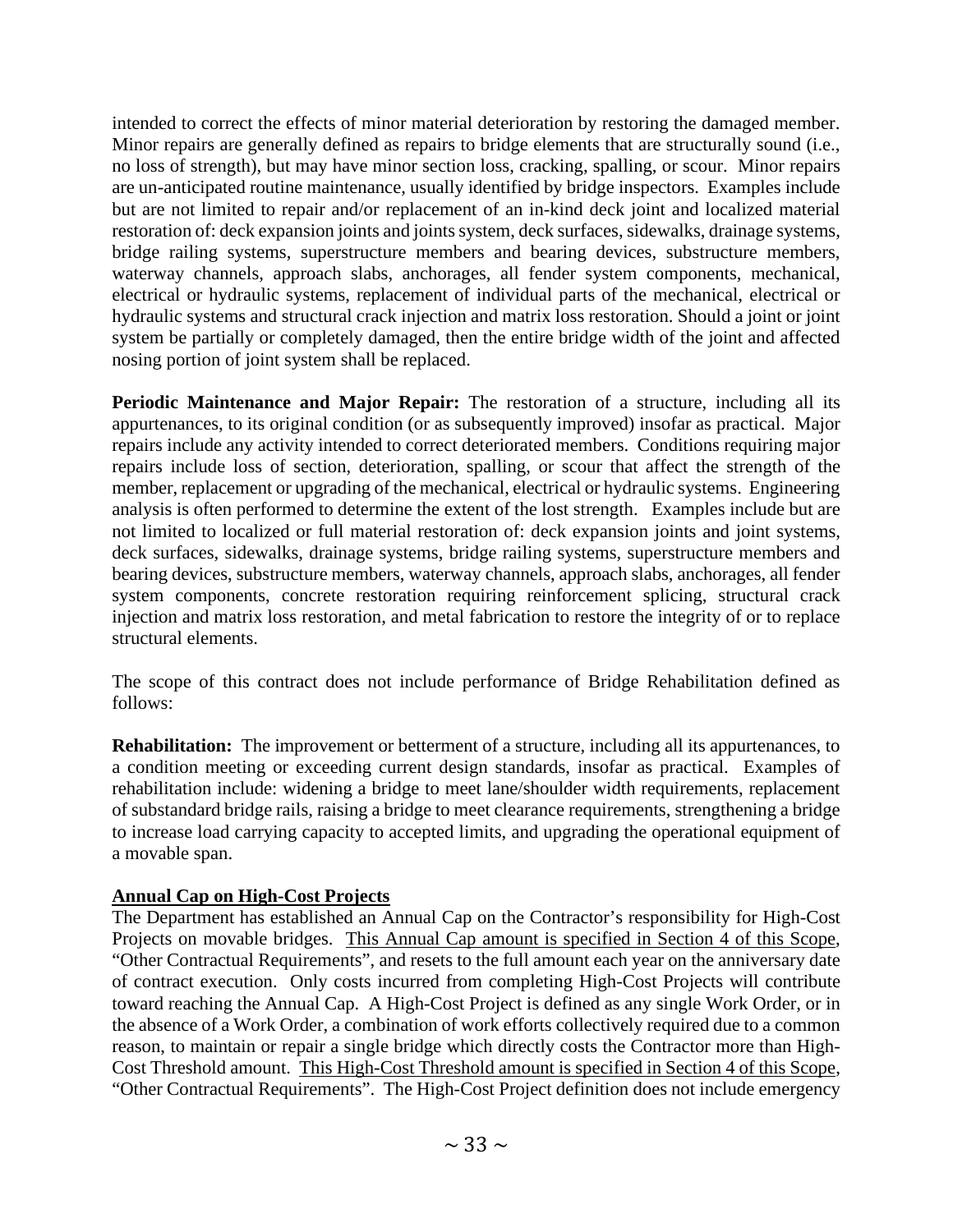response work covered by Section 2, Emergency Management, of this scope or any work required due to Contractor negligence, lack of preventative maintenance, or failure to properly maintain the bridge.

If the Contractor determines the Annual Cap has been reached, provide documentation to the Department for concurrence and approval of all direct costs incurred for all High-Cost Projects. Thereafter, the Department, at its own discretion, will either increase the Annual Cap with additional funding or take responsibility to complete all High-Cost Projects until the Annual Cap resets. For the specific High-Cost Project that causes the Annual Cap to be reached, the Contractor, at his discretion, may either complete this project in its entirety with his own resources, or transfer this project to the Department and deduct the amount remaining in the Annual Cap from the next invoice. If the Department chooses to increase the Annual Cap with addition funding, this increase applies only to the current year's Annual Cap, and all High-Cost Projects using the additional funding must be reviewed and approved by the Department before work begins.

After taking responsibility for a High-Cost Project, the Department reserves the right to postpone completion until after the Annual Cap resets as long as the postponement will not cause any Bridge Work Order to be delinquent or otherwise violate any Department policy or procedure. After Annual Cap reset, all postponed projects shall again become the Contractor's responsibility. The Contractor may, at his discretion, choose to complete a postponed project in the year of postponement and apply the cost of that project to the following year's Annual Cap.

## **Bridge Work Orders in First and Final Contract Years**

In the first year of the contract, expect to take responsibility for all outstanding Priority I & Priority II Bridge Work Orders generated during the 15 day period before this contract's execution date. Also expect to take responsibility for all Priority III Bridge Work Orders generated during the six (6) month period before this contract's execution date. Complete these inherited Bridge Work Orders before their due dates.

During the final year of the contract, complete all Priority I & Priority II Bridge Work Orders generated prior to the final 15 days of the contract, and complete all Priority III Work Orders generated prior to the final six (6) months of the contract.

# **Bridge Maintenance PERFORMANCE CRITERIA**

The Department will periodically perform quality assurance reviews by inspecting bridge repairs and maintenance activities recently completed by the Contractor. In this Performance Criteria chart, one "location" is defined as a collection of all areas on a bridge needing or receiving attention due to a common reason.

| <b>MOVEABLE BRIDGE MAINTENANCE</b>                                                                         |                       |                                                             |  |  |
|------------------------------------------------------------------------------------------------------------|-----------------------|-------------------------------------------------------------|--|--|
| Deficiency Identification                                                                                  | Time Allowed/Criteria | <b>Deduction</b>                                            |  |  |
| a) Failure to timely complete Per Procedures,<br>repairs identified in Bridge Work   Codes, etc.<br>Orders |                       | Manuals, \ \ \ \$1,000 per day per delinquent<br>Work Order |  |  |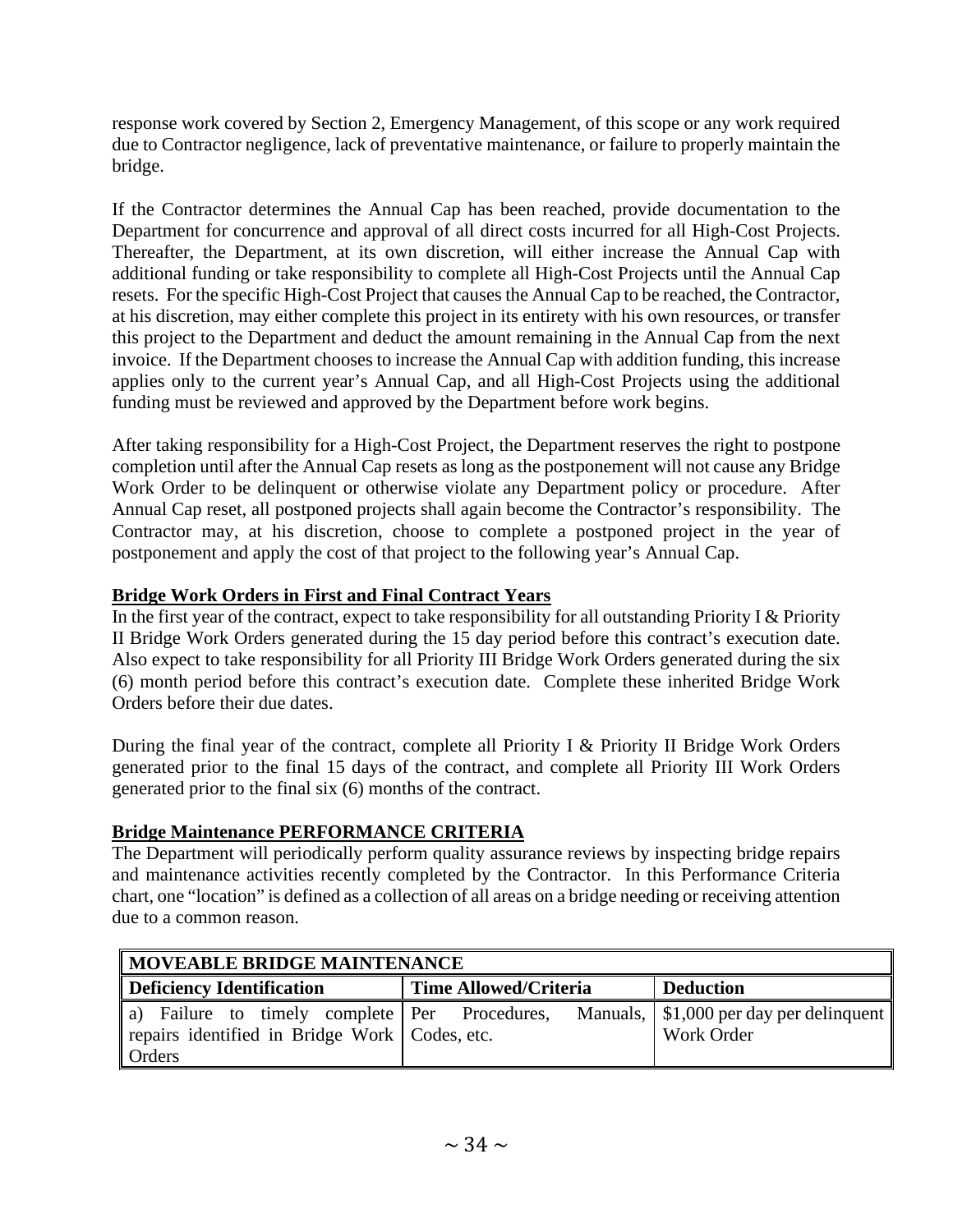| b) Failure to make temporary safety<br>repairs resulting from Incidents                                                             | Must secure public safety from<br>hazards and establish proper<br>MOT before leaving the site | \$1,000 per day per location<br>(clock starts at the moment)<br>contractor leaves the location<br>without proper MOT). |
|-------------------------------------------------------------------------------------------------------------------------------------|-----------------------------------------------------------------------------------------------|------------------------------------------------------------------------------------------------------------------------|
| c) Failure to replace or repair<br>damaged bridge railing                                                                           | Secure the site within 24 hrs of<br>notification or discovery.                                | \$2000 per day per location.                                                                                           |
|                                                                                                                                     | Complete permanent repairs<br>within 15 days.                                                 | \$1000 per day per location.                                                                                           |
| d) Failure to timely complete urgent<br>emergency repairs identified<br><sub>or</sub><br>outside of the Bridge Work Order<br>system | Complete permanent repairs<br>within 30 days of notification<br>or discovery.                 | \$2,000 per day per location.                                                                                          |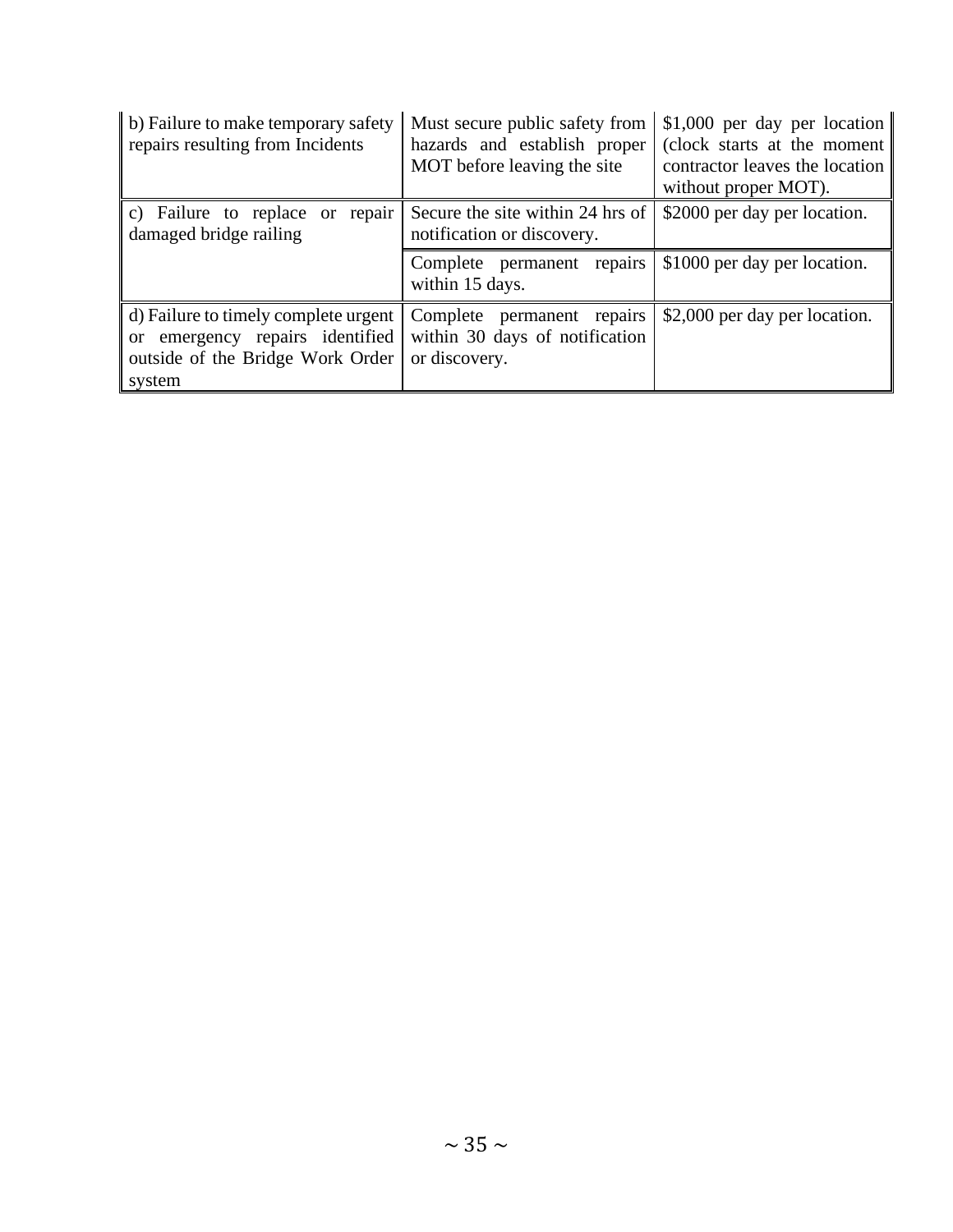| NAVIGATION LIGHTING (INCLUDES UNDERDECK AND AERIAL)                                  |                                                |                               |  |  |
|--------------------------------------------------------------------------------------|------------------------------------------------|-------------------------------|--|--|
| <b>Deficiency Identification</b>                                                     | <b>Time Allowed/Criteria</b>                   | <b>Deduction</b>              |  |  |
| a) Failure to temporarily repair Install temporary lights within \\$100 per hour per |                                                | non-                          |  |  |
| outage following notification or                                                     | 2 hours of notification or                     | functioning light.            |  |  |
| discovery                                                                            | discovery.                                     |                               |  |  |
| b) Failure to permanently repair Install permanent lights within \\$500 per          |                                                | hour<br>per<br>non-           |  |  |
| outage following notification or                                                     | 24 hours of notification or functioning light. |                               |  |  |
| discovery                                                                            | discovery.                                     |                               |  |  |
| <b>QUALITY CONTROL</b>                                                               |                                                |                               |  |  |
| <b>Deficiency Identification</b>                                                     | <b>Time Allowed/Criteria</b>                   | <b>Deduction</b>              |  |  |
| a) Failure to complete bridge                                                        | Per Procedures,<br>Manuals,                    | \$500 per day per location    |  |  |
| repairs with proper quality<br>as                                                    | Codes, Design Standards, etc.                  | deficient repair is<br>until  |  |  |
| identified through District<br><sub>or</sub>                                         |                                                | corrected (clock starts from  |  |  |
| <b>Central Office QAR</b>                                                            |                                                | date of completed repair, not |  |  |
|                                                                                      |                                                | date of QAR).                 |  |  |

#### **NON-MOVEABLE BRIDGE MAINTENANCE**

#### **Maintenance Responsibility**

Bridge tasks are divided into appropriate maintenance activities as described in the Departments *Maintenance Cost Handbook*. Participate in Feasible Action Review Committee (FARC) meetings and complete Work Orders generated by the Department's Bridge Work Order System within allowable timeframes. Perform Routine/Preventive Bridge Maintenance, Minor Repair, Periodic Maintenance and Major Repair, including collision damage repair, defined below. In order to minimize traffic impact, make every practical effort to quickly and efficiently complete maintenance and repairs that require closure of a lane.

**Routine/Preventive Maintenance**: The preservation and upkeep of a structure, including all its appurtenances, maintenance and servicing of mechanical, electrical and hydraulic systems, in its original condition (or as subsequently improved) insofar as practical. Preventive maintenance includes any activity intended to maintain an existing condition or to prevent deterioration. Examples include but are not limited to: cleaning, lubrication, spot painting, dirt and debris removal, and application of protective systems. Ideally, preventive maintenance is anticipated (i.e. planned) routine maintenance.

**Minor Repair**: The restoration of a structure, including all its appurtenances, to its original condition (or as subsequently improved) insofar as practical. Minor repairs include any activity intended to correct the effects of minor material deterioration by restoring the damaged member. Minor repairs are generally defined as repairs to bridge elements that are structurally sound (i.e., no loss of strength), but may have minor section loss, cracking, spalling, or scour. Minor repairs are un-anticipated routine maintenance, usually identified by bridge inspectors. Examples include but are not limited to repair and/or replacement of an in-kind deck joint and localized material restoration of: deck expansion joints and joints system, deck surfaces, sidewalks, drainage systems, bridge railing systems, superstructure members and bearing devices, substructure members, waterway channels, approach slabs, anchorages, all fender system components, mechanical,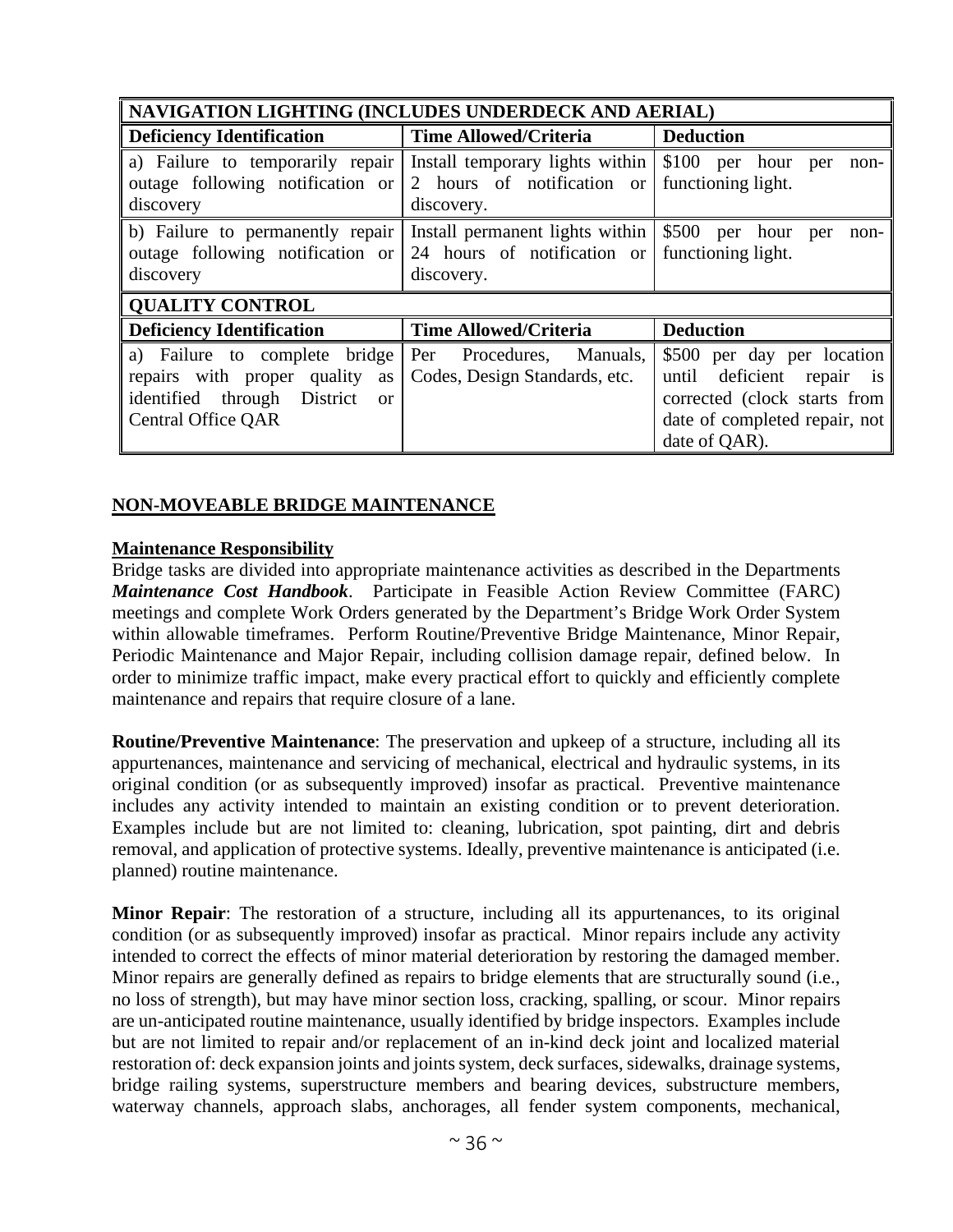electrical or hydraulic systems, replacement of individual parts of the mechanical, electrical or hydraulic systems and structural crack injection and matrix loss restoration. Should a joint or joint system be partially or completely damaged, then the entire bridge width of the joint and affected nosing portion of joint system shall be replaced.

**Periodic Maintenance and Major Repair**: The restoration of a structure, including all its appurtenances, to its original condition (or as subsequently improved) insofar as practical. Major repairs include any activity intended to correct deteriorated members. Conditions requiring major repairs include loss of section, deterioration, spalling, or scour that affect the strength of the member, replacement or upgrading of the mechanical, electrical or hydraulic systems. Engineering analysis is often performed to determine the extent of the lost strength. Examples include but are not limited to localized or full material restoration of: deck expansion joints and joint systems, deck surfaces, sidewalks, drainage systems, bridge railing systems, superstructure members and bearing devices, substructure members, waterway channels, approach slabs, anchorages, all fender system components, concrete restoration requiring reinforcement splicing, structural crack injection and matrix loss restoration, and metal fabrication to restore the integrity of or to replace structural elements.

The scope of this contract does not include performance of Bridge Rehabilitation defined as follows:

**Rehabilitation**: The improvement or betterment of a structure, including all its appurtenances, to a condition meeting or exceeding current design standards, insofar as practical. Examples of rehabilitation include: widening a bridge to meet lane/shoulder width requirements, replacement of substandard bridge rails, raising a bridge to meet clearance requirements, strengthening a bridge to increase load carrying capacity to accepted limits, and upgrading the operational equipment of a movable span.

## **Bridge Work Orders in First and Final Contract Years**

In the first year of the contract, expect to take responsibility for all outstanding Priority I & Priority II Bridge Work Orders generated during the 15 day period before this contract's execution date. Also expect to take responsibility for all Priority III Bridge Work Orders generated during the six (6) month period before this contract's execution date. Complete these inherited Bridge Work Orders before their due dates.

During the final year of the contract, complete all Priority I & Priority II Bridge Work Orders generated prior to the final 15 days of the contract, and complete all Priority III Work Orders generated prior to the final six (6) months of the contract.

### **Bridge Maintenance PERFORMANCE CRITERIA**

The Department will periodically perform quality assurance reviews by inspecting bridge repairs and maintenance activities recently completed by the Contractor. In this Performance Criteria chart, one "location" is defined as a collection of all areas on a bridge needing or receiving attention due to a common reason.

| <b>BRIDGE MAINTENANCE</b> |                                   |  |
|---------------------------|-----------------------------------|--|
| Deficiency Identification | Time Allowed/Criteria   Deduction |  |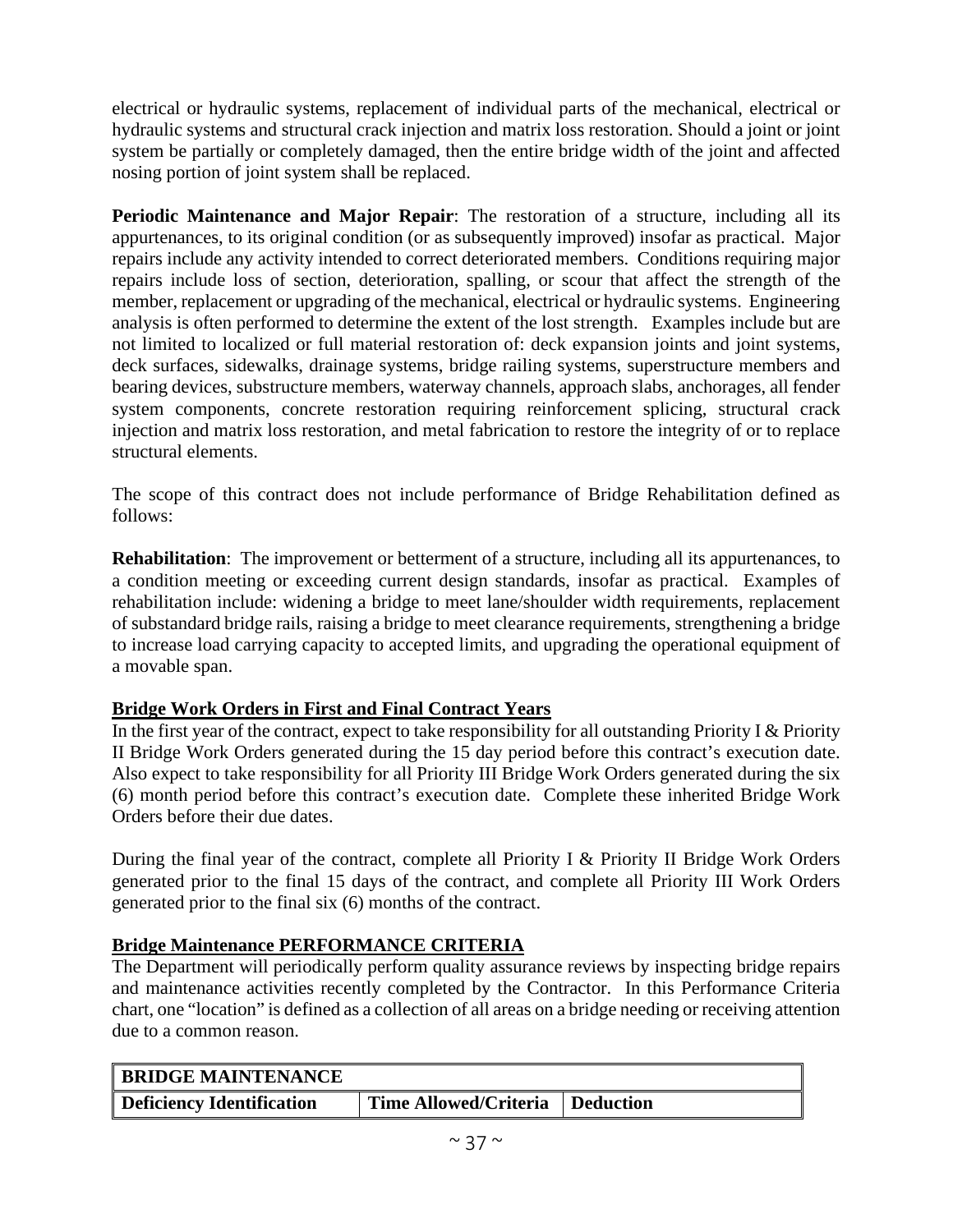| a) Failure to timely complete                       | Procedures,<br>Per                      | \$1,000 per day per delinquent                                |
|-----------------------------------------------------|-----------------------------------------|---------------------------------------------------------------|
| repairs identified in Bridge                        | Manuals, Codes, etc.                    | Work Order                                                    |
| <b>Work Orders</b>                                  |                                         |                                                               |
| b) Failure to make temporary                        | Must<br>public<br>secure                | \$1,000 per day per location                                  |
| safety repairs resulting from                       | safety from hazards and                 | (clock starts at the moment                                   |
| Incidents                                           | establish proper MOT                    | contractor leaves the location                                |
|                                                     | before leaving the site                 | without proper MOT).                                          |
| c) Failure to replace or repair                     | Secure the site within 24               | \$2000 per day per location.                                  |
| damaged bridge railing                              | hrs of notification or                  |                                                               |
|                                                     | discovery.                              |                                                               |
|                                                     | Complete<br>permanent                   | \$1000 per day per location.                                  |
|                                                     | repairs within 15 days.                 |                                                               |
| d) Failure to timely complete                       | Complete<br>permanent                   | \$2,000 per day per location.                                 |
| urgent or emergency repairs                         | repairs within 30 days of               |                                                               |
| identified outside of the Bridge                    | notification or discovery.              |                                                               |
| Work Order system                                   |                                         |                                                               |
|                                                     |                                         |                                                               |
| NAVIGATION LIGHTING (INCLUDES UNDERDECK AND AERIAL) |                                         |                                                               |
| <b>Deficiency Identification</b>                    | <b>Time Allowed/Criteria</b>            | <b>Deduction</b>                                              |
| a) Failure to temporarily                           | Install<br>temporary lights             | \$100 per<br>hour<br>per<br>non-                              |
| following<br>outage<br>repair                       | within<br>$\overline{2}$<br>hours<br>of | functioning light.                                            |
| notification or discovery                           | notification or discovery.              |                                                               |
| b) Failure to permanently                           | Install<br>permanent lights             | \$500<br>per<br>hour<br>per<br>non-                           |
| following<br>repair<br>outage                       | within<br>24<br>hours<br>of             | functioning light.                                            |
| notification or discovery                           | notification or discovery.              |                                                               |
| <b>QUALITY CONTROL</b>                              |                                         |                                                               |
| <b>Deficiency Identification</b>                    | <b>Time Allowed/Criteria</b>            | <b>Deduction</b>                                              |
| a) Failure to complete bridge                       | Per Procedures, Manuals,                | \$500 per day per location                                    |
| repairs with proper quality                         | Codes, Design Standards,                | until<br>deficient<br>repair<br>is                            |
| as identified through District                      | etc.                                    |                                                               |
| or Central Office QAR                               |                                         | corrected (clock starts from<br>date of completed repair, not |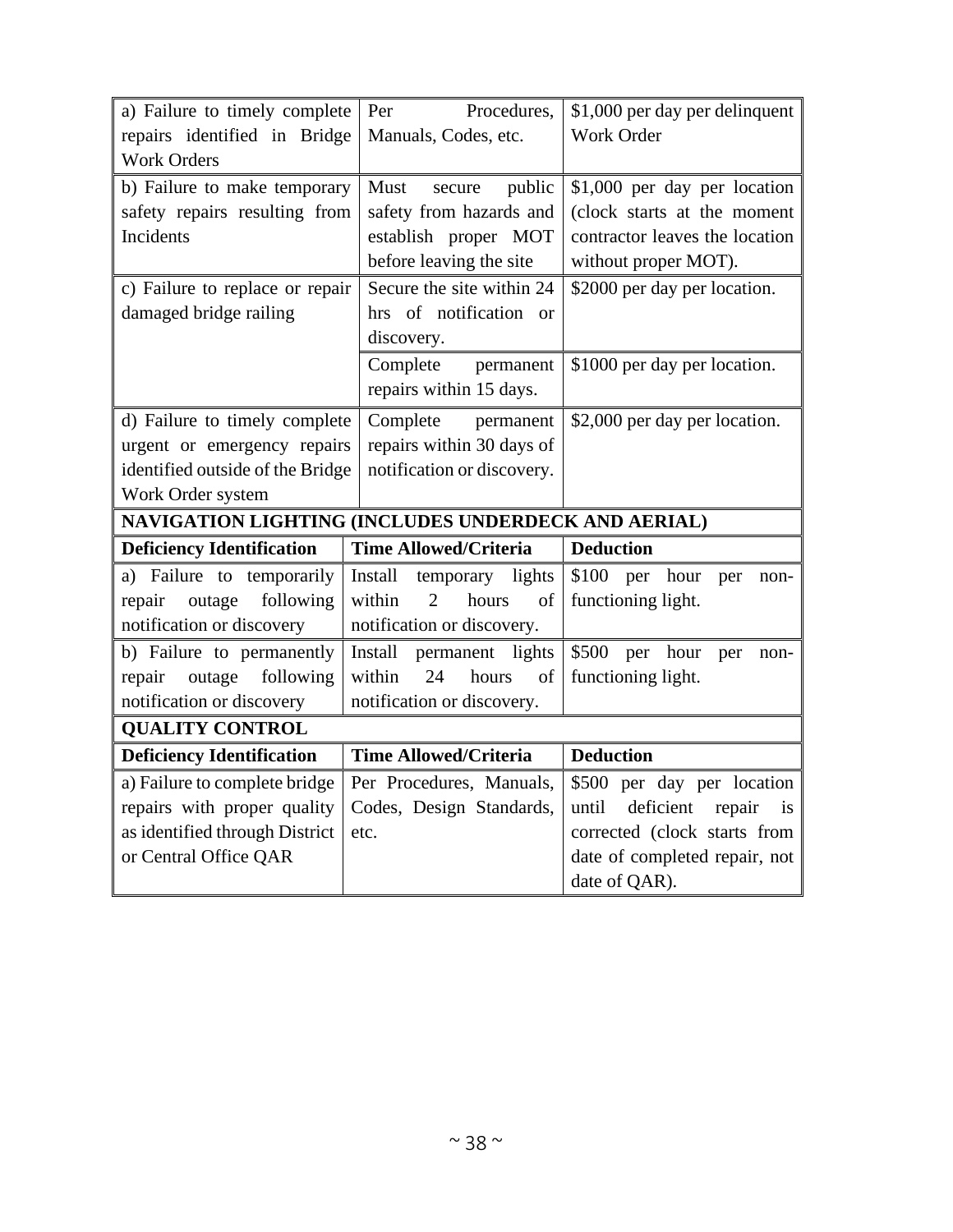## **MOVABLE BRIDGE TENDING & PREVENTATIVE MAINTENANCE**

Perform movable bridge tending duties and preventative maintenance according to the Standard Scope of Services for Bridge Tending and Preventative Maintenance.

### **Moveable Bridge Tending & Preventative Maintenance PERFORMANCE CRITERIA**

| MOVEABLE BRIDGE TENDING & PREVENTATIVE MAINTENANCE                |                              |                       |
|-------------------------------------------------------------------|------------------------------|-----------------------|
| Deficiency Identification                                         | <b>Time Allowed/Criteria</b> | <b>Deduction</b>      |
| a) Failure to operate<br>bridges in accordance with<br>procedures | Per schedule                 | \$1000 per occurrence |

## **PAYMENT OF MOVEABLE BRIDGE UTILITY BILLS**

Pay all utility bills associated with each Movable Bridge before the due date each month.

## **Utility Bill Payment PERFORMANCE CRITERIA**

| <b>MOVEABLE BRIDGE UTILITY BILLS</b>                         |                                                           |                                                  |
|--------------------------------------------------------------|-----------------------------------------------------------|--------------------------------------------------|
| Deficiency Identification                                    | <b>Time Allowed/Criteria</b>                              | <b>Deduction</b>                                 |
| a) Failure to pay utility bill<br>on time                    | As per specific utility bill<br>due date                  | 50% of total amount of<br>utility bill per month |
| b) Utility is disconnected at<br>facility due to non-payment | \$10,000 per day per occurrence until utility is restored |                                                  |

## **TRAFFIC SIGNAL MAINTENANCE**

Maintain all flashing signs and traffic signals that are not covered by a maintenance agreement with a city or county. Perform maintenance according to applicable procedures, specifications, and other contract documents.

## **Traffic Signal Maintenance PERFORMANCE CRITERIA**

| TRAFFIC SIGNAL MAINTENANCE                                                    |                                                                              |                              |
|-------------------------------------------------------------------------------|------------------------------------------------------------------------------|------------------------------|
| Deficiency Identification<br><b>Time Allowed/Criteria</b><br><b>Deduction</b> |                                                                              |                              |
| a) Failure to make<br>temporary safety repairs<br>resulting from Incidents    | Must secure public safety<br>from hazards and establish<br>proper MOT before | \$1,000 per day per location |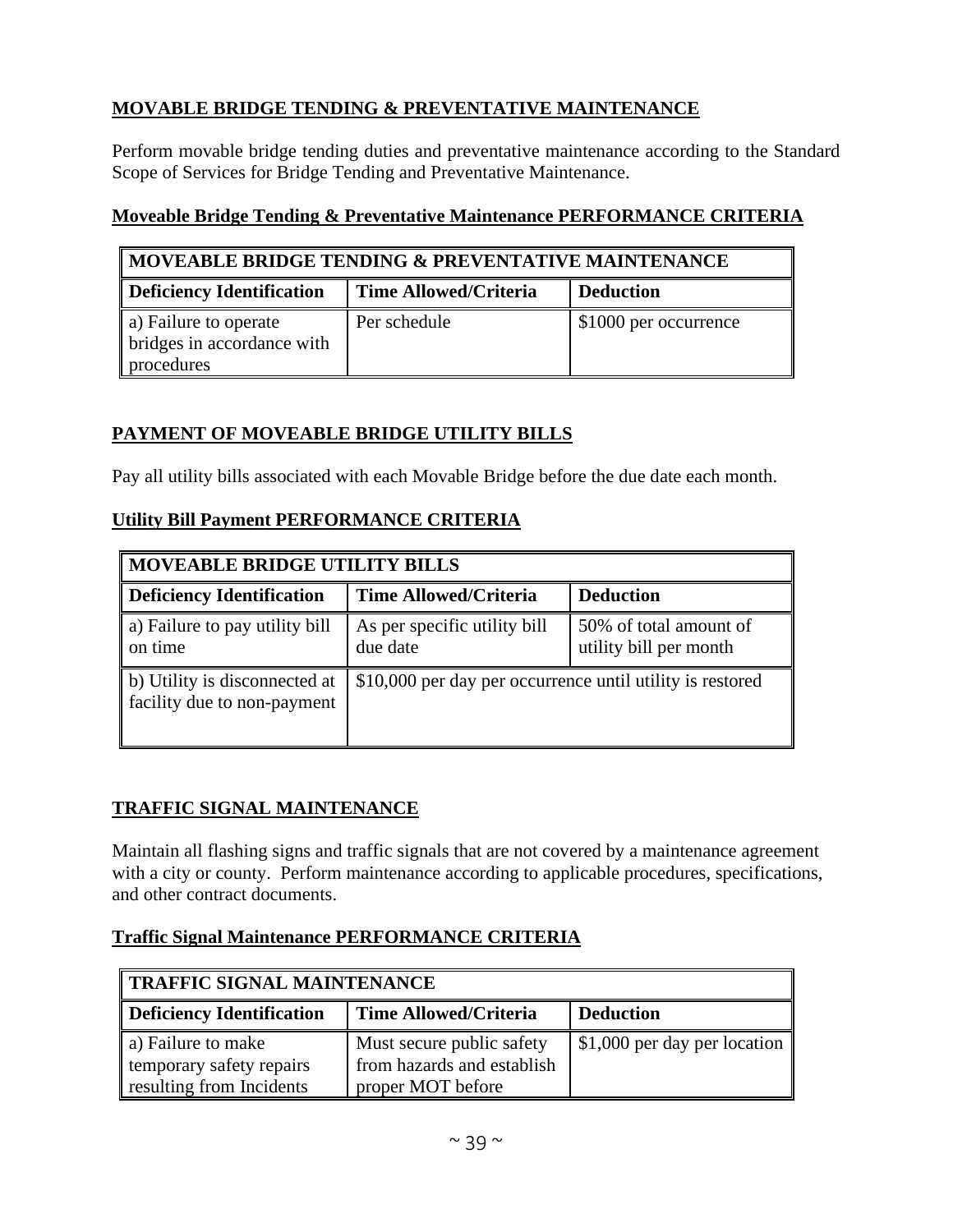|                                                                              | leaving the site                             |                              |
|------------------------------------------------------------------------------|----------------------------------------------|------------------------------|
| b) Failure to repair<br>damaged or malfunctioning<br>signal or flashing sign | Repairs made within 48<br>hours of discovery | \$1,000 per day per location |

## **TRAFFIC OPERATIONS WORK ORDERS (GENERIC METHOD)**

Perform or construct all Traffic Operations Work Orders as directed by the Department. The Department will separately compensate the Contractor for all work performed on Traffic Operations Work Orders up to the amount provided in the Traffic Operations Work Orders Pay Item as established pre-bid.

### **Traffic Operations Work Orders PERFORMANCE CRITERIA**

| TRAFFIC OPERATIONS WORK ORDERS                                                                 |                                                                                                                                                                |                                                                                                   |
|------------------------------------------------------------------------------------------------|----------------------------------------------------------------------------------------------------------------------------------------------------------------|---------------------------------------------------------------------------------------------------|
| Deficiency Identification                                                                      | <b>Time Allowed/Criteria</b>                                                                                                                                   | <b>Deduction</b>                                                                                  |
| a) Traffic Operations Work<br>Order not completed within<br>allowed timeframe                  | Work must be completed<br>within timeframe<br>established in Work Order                                                                                        | 1% of Work Order amount<br>per day late                                                           |
| b) Traffic Operations Work<br>Order not completed<br>correctly or according to<br>requirements | Work must be completed<br>according to requirements<br>established in the Work<br>Order, procedures,<br>specifications, and other<br><b>Contract Documents</b> | Re-perform the work until<br>correct plus any deductions<br>due to exceeding allowed<br>timeframe |

### **DEPARTMENT OF CORRECTIONS INMATE LABOR (NOT INCLUDED)**

## **INTELLIGENT TRANSPORTATION SYSTEMS (ITS) (NOT INCLUDED)**

## **ATTACHMENTS**

Attachments I thru II are incorporated into this contract.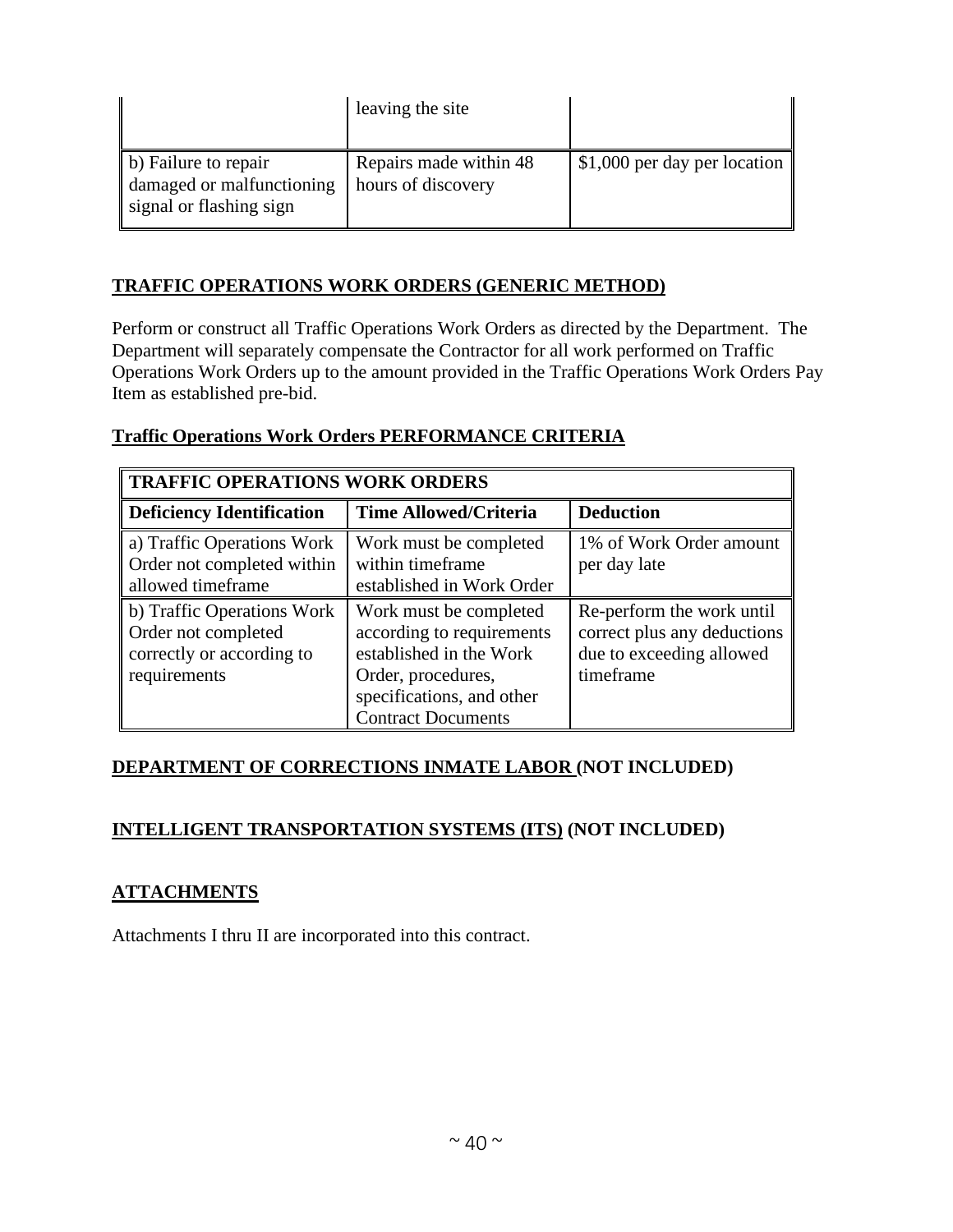## **PAYMENT SCHEDULE**

The Contractor shall be paid in equal monthly amounts for the contract period, by dividing the bid amount by the total number of months specified below under the "Total Months" column.

If renewal is allowed, the equal monthly amounts will be established in the same manner.

| Financial Project Number  | <b>Total Months</b> |
|---------------------------|---------------------|
| $\parallel$ 4300821-72-01 | -60                 |
|                           |                     |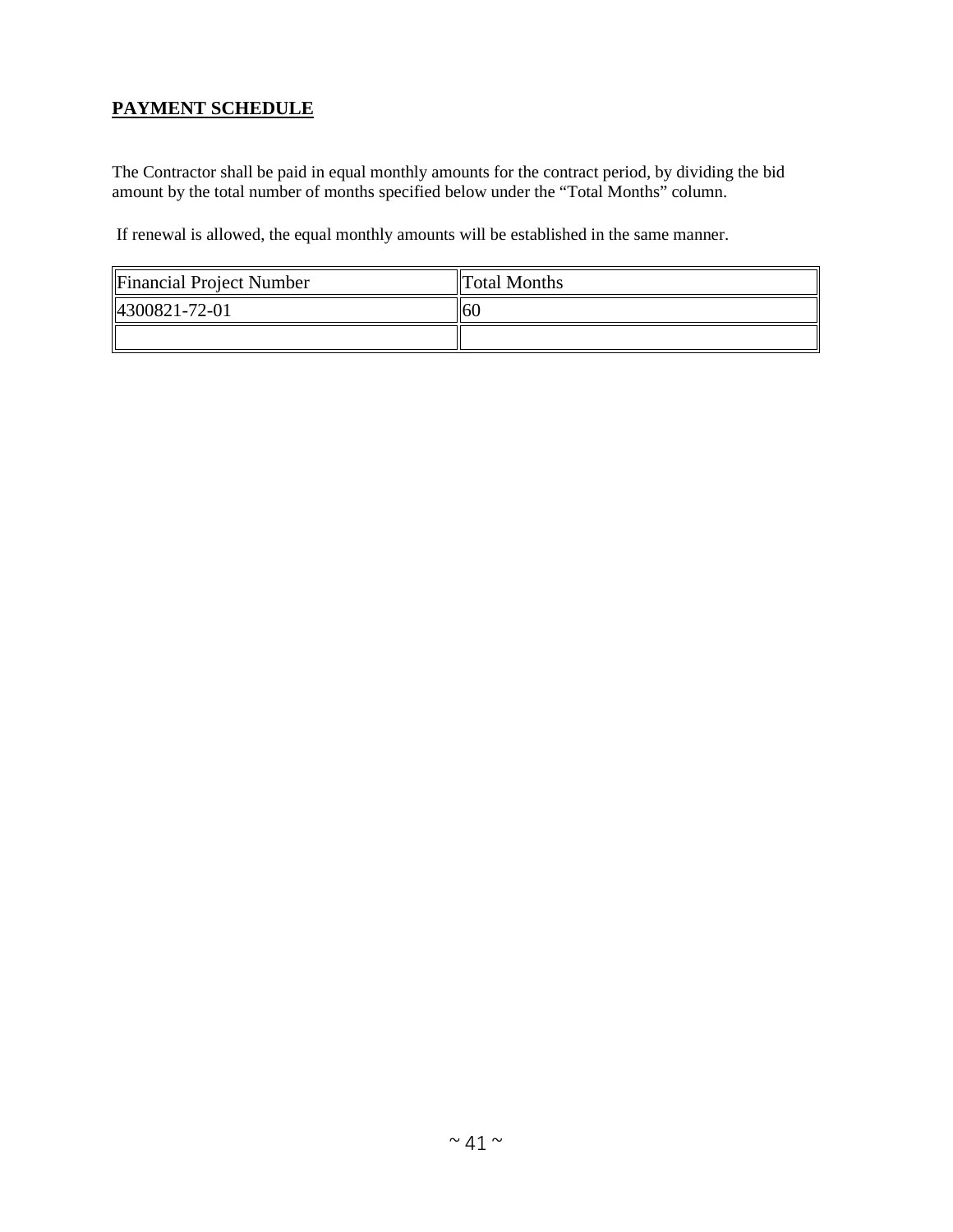## **4. OTHER CONTRACTUAL REQUIREMENTS**

## **4.1 MOVABLE BRIDGE MAINTENANCE (ENHANCED)**

## **4.1.1 CONTRACTOR MAINTENANCE RESPONSIBILITIES**

Manage the maintenance of all assets identified in this scope. Tasks include work needs assessment; resource management; work activity planning and execution; emergency response and repairs; secure all applicable construction and environmental related permits necessary to conduct the work; and quality control performance to ensure work complies with contractual requirements.

Develop, submit, and implement to the Department a Customer Service Resolution Plan within 30 days of the Contract start date. Maintain a customer service log detailing concerns, requests, and the resolution of the items contained in the log. Include Customer name, contact information, customer concern, location, and the date concerns were received in the log; also include areas for notes, comments, and resolution of the issue. The Customer Service Log shall be forwarded to the Department every month, with the contractor's invoice, for review.

Comply with current lane closure restrictions, requirements, and individual lane closure analysis results. This may require nighttime work in some locations. The Contractor will comply with all United States Coast Guard (U.S.C.G.) rules as well as the Code of Federal Regulations regarding operation of movable bridges and navigation lighting. All incidents in a facility which would interrupt marine traffic for more than thirty (30) minutes must be reported the United States Coast Guard District Commander by the Contractor. Lane closure restrictions are subject to change due to updated traffic counts or various other events. Work with Department staff to coordinate lane closures during special events.

The Department Structures Maintenance Engineer or authorized representative, as well as local law enforcement and other emergency services as included in the Movable Bridge Operation Manual shall be notified by the Contractor whenever a delay is expected to exceed thirty (30) minutes. The Contractor will be required to submit to the Department cause of malfunction and estimated time of repair to the Department. The Contractor is responsible for all fines issued by the U.S. Coast Guard as a result of improper bridge or fender maintenance, operation or any other Contractor activities resulting in such action by the U.S. Coast Guard.

Pay all fines, fees, and penalties levied against the Department by any Governmental Agency resulting from lack of maintenance or failure to take action according to contract terms.

Meetings will be held at the discretion of the Department for discussing all issues relevant to the performance and/or administration of this Contract. The Department reserves the right to call for meetings at any time during this Contract period by notifying the Contractor at least one week in advance. A representative authorized to act on behalf of the Contractor must be present at all meetings scheduled by the Department.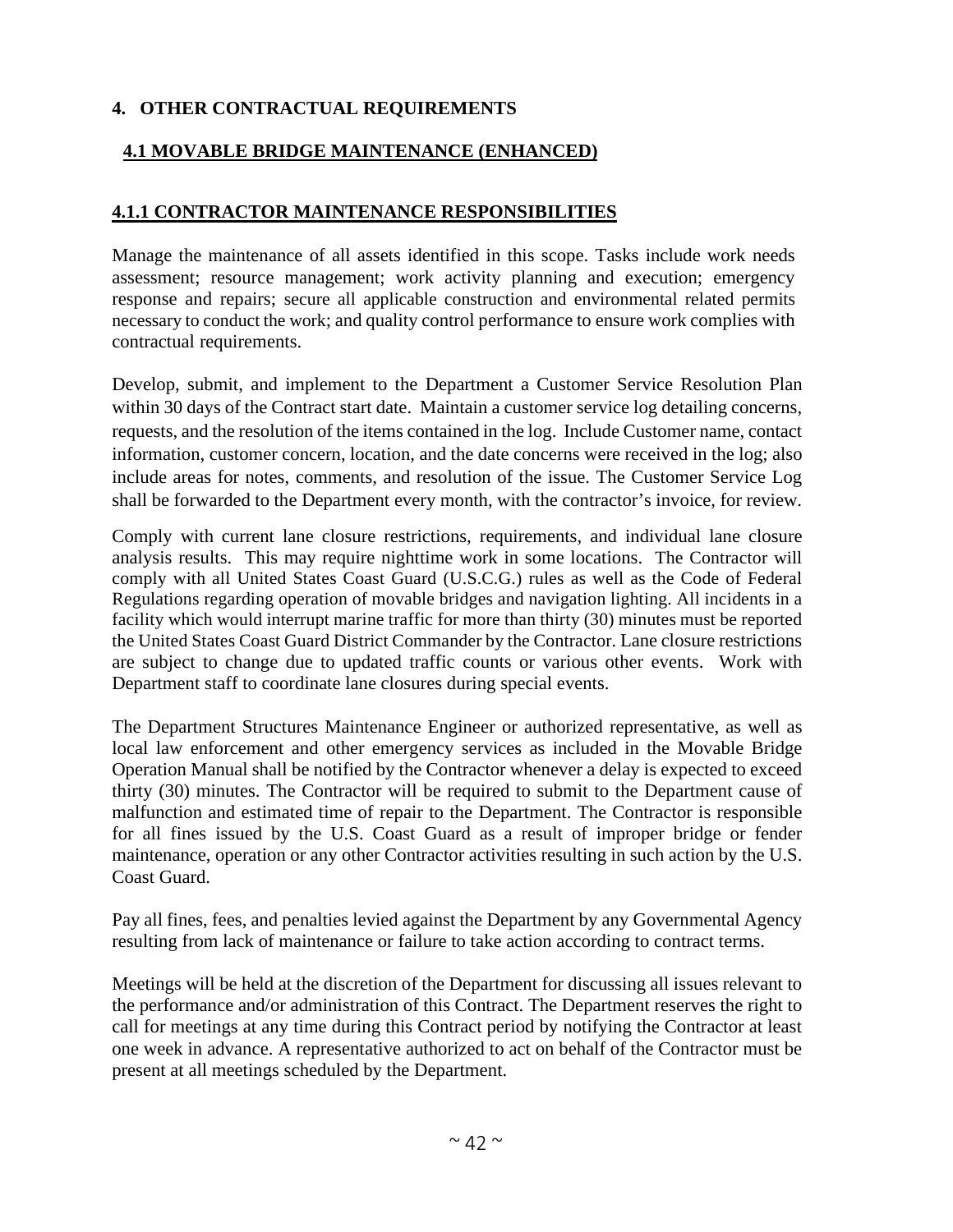### **Routine/Preventive Maintenance:**

Preventive maintenance also includes the oil change in gear boxes and hydraulic power units as required. The Contractor will replace all leaking seals, seal glands and hoses in the Hydraulic system including but not limited to cylinders, planetary gear reducers, span locks and tail locks. Contractor will supply the oils and hydraulic fluids and shall recycle or dispose them in accordance to federal, state and local laws and regulations. Additional Information is presented in section 4.6 of this scope of services.

## **Major Repair:**

A thorough field review and engineering analysis shall be performed by the Contractor, unless the Department decides otherwise, to determine the need for the scope of the repair with written concurrence from the District Structures Maintenance Engineer.

### **Rehabilitation:**

Bridge rehabilitation as defined in section 3, also includes:

- (a) Replacement of substandard traffic railing and/or pedestrian railing.
- (b) Installation/widening of sidewalk.
- (c) Installation of traffic barrier and/or pedestrian railing to meet current standards.
- (d) Structural strengthening to increase load carrying capacity beyond as-constructed design (or as subsequently improved).
- (e) Global upgrade/replacement of span operating machinery and control system.
- (f) Global upgrade/replacement of traffic and/or pedestrians control devices.
- (g) Installation of submarine conduit.
- (h) Installation of global scour countermeasures.
- (i) Improving access for inspection/maintenance activities.
- (j) Tender house structural renovation.

#### **Replacement parts:**

The Contractor shall provide bridge replacement parts. All parts shall be new and of the same brand and specifications of the original part or as recommended and certified by the original manufacturer. If the original manufacture is no longer in business, the Contractor shall propose alternatives, as recommended and certified by another manufacturer, for the Department concurrence. All parts shall be compatible with the existing equipment. Rebuilt and/or repaired parts shall not be used unless approved by the District Structures Maintenance Engineer in writing.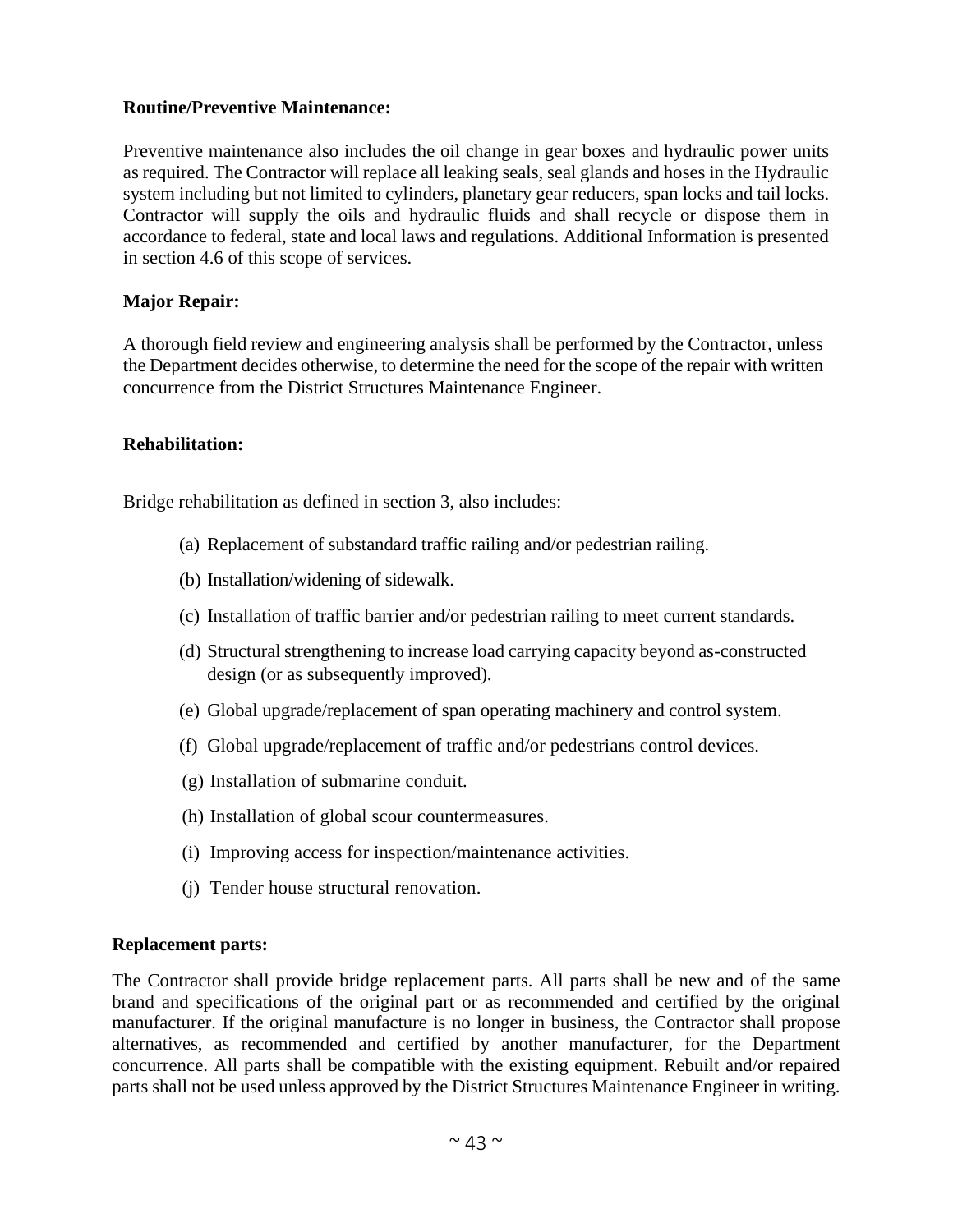## **Bridge Flags, Sculptures, Bas-Reliefs, and Accent Lighting:**

The Contractor shall be responsible to maintain all flags, sculptures and bas-reliefs within the limits of the bridges including waxing of sculptures and bas-reliefs and the repair of accent lighting fixtures, conduits and bulbs as needed. The Contractor shall be responsible for existing features and future locations added during the life of the contract, as indicated below.

**Existing:** Brickell Ave Bridge: US and FL Flags, Sculptures, Bas-Reliefs, and Accent Lighting

Future: SW 1<sup>St</sup> Street Bridge: Bridge Deck Marker (1) and State Historical Marker (2)

The SW 1<sup>st</sup> Street Bridge deck markers and historical markers shall be cleaned from dirt, debris, and graffiti removal using appropriate paint removal solvents as to not damage the bronze material. It is expected that the deck markers will be made of bronze material and they shall be maintained with the same process specified for the Brickell Avenue Movable Bridge. For the state historical markers, use following procedures. Mix small amount of non-abrasive cleaner with water. Spray the markers and poles with water. Apply the cleaning mixture with a large non-metallic scrub brush. Make sure the markers' paint is not in poor conditions, otherwise use a cotton cloth to apply the cleaning mixture. Use small brush, i.e. toothbrush, to clean seals and letters. Also, brush the markers poles with the same cleaning mixture. Thoroughly rinse off the cleaning mixture with water. If necessary, repeat the cleaning process.

**The Tequesta Family sculpture and bas-reliefs at the Brickell Avenue Bridge shall be waxed annually.** The waxing shall consist of applying a coat of wax to the surface with a brush and then as it dries in several minutes, polished with a cheese cloth. This procedure shall be done by hand. The wax shall be applied to the complete bronze surface, and then the outer surface rubbed and polished with the cheese cloth. There is a natural patina that the bronze acquires with time, but by doing this procedure it keeps the contrast of the greenish patina in the inner surface and the more finished clean look of the brownish patina on the outer surface. The wax comes in several tones including neutral, a wax with a brown tint shall be applied. For further information the Contractor may contact Mr. Ricardo J. Gonzalez III at the "Beaux Art Collections Ltd. Inc." (305) 858-6776. The Contractor shall submit a yearly schedule for the waxing. Damaged cause by the Contractor's lack of maintenance will be refurbished at the Contractor's own cost.

The Contractor is responsible for maintaining all flags and supports and mechanisms at the Brickell Avenue Bridge, and any future locations. Flags are replaced when missing, torn, faded, or as directed by the Department.

| <b>Deficiency Identification</b> | <b>Time Allowed/Criteria</b> | <b>Deduction</b>        |
|----------------------------------|------------------------------|-------------------------|
| a. Failure to wax the            | Annually/Per provided        | \$1000 per month until  |
| sculptures and bas-reliefs       | Schedule                     | deficiency is corrected |
| b. Failure to repair the         | Within 7 days of             | \$1000 per day until    |
| accent lighting system           | identification and/or        | deficiency is corrected |
|                                  | notification                 |                         |
| c. Failure to replace the        | Within 48 hours of reported  | \$500 per flag per      |
| flags and/or repair the flag     | deficiency                   | occurrence              |
| mechanism                        |                              |                         |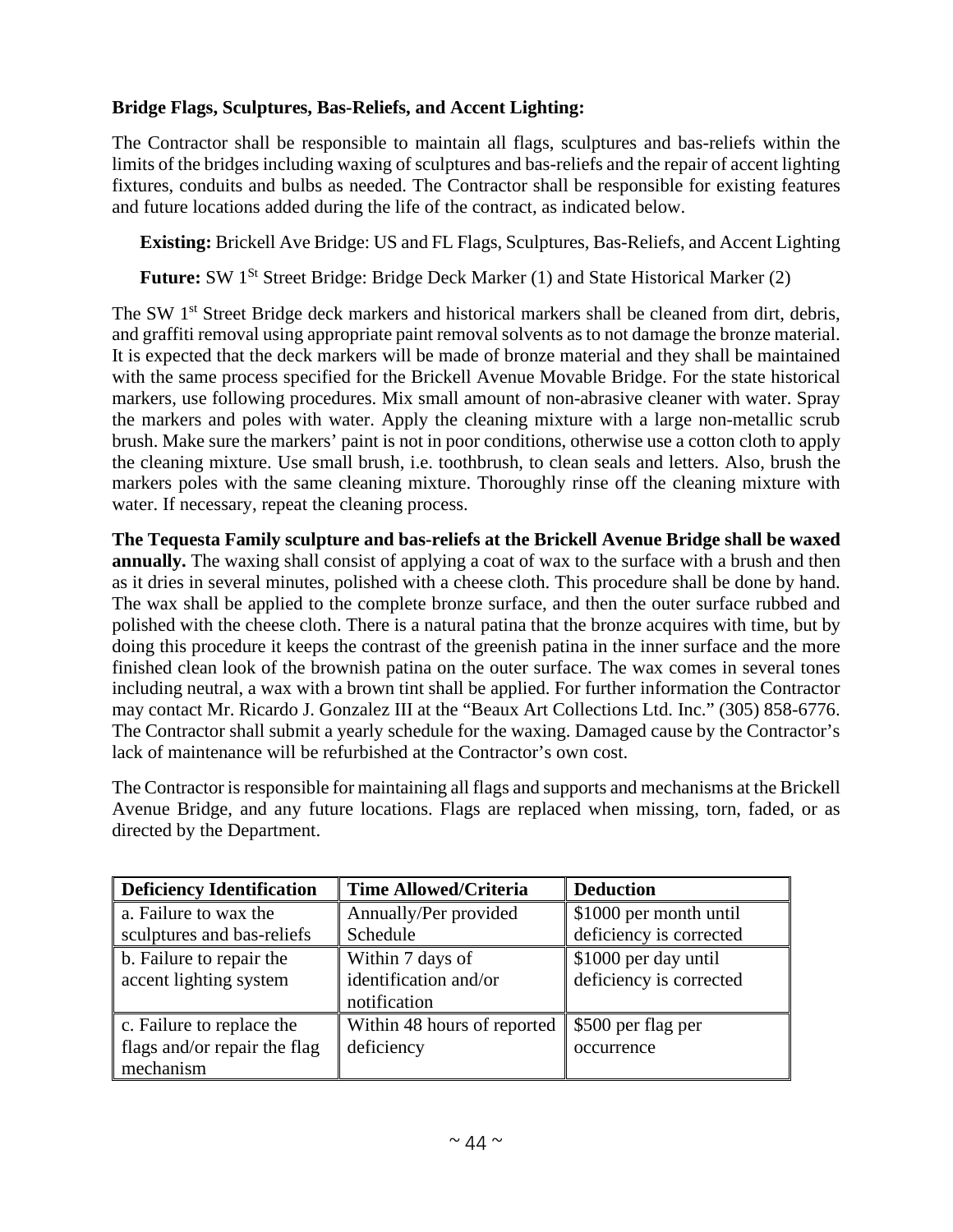### **Live Feed Only Bridge Security Cameras/Video System:**

The Contractor shall maintain, repair or replace the security camera system. The system includes cameras, housings, conduits, cables, video recording unit and monitors. The Contractor will replace all elements of the system that become defective and are no longer working. All replacement elements shall be new and of a brand and quality of equal or better than the ones being replaced. All elements shall fully compatible with the existing system. The replacement elements different to the existing must be approved by the District Structures Maintenance Engineer in writing.

### **4.1.2 ANNUAL CAP ON HIGH-COST PROJECTS ON MOVABLE BRIDGES**

*This section is intended to amend the Moveable Bridge Maintenance, Annual Cap for High-Cost Projects on section 3.* 

The Department has established an Annual Cap amount on the Contractor's responsibility for on a single High-Cost Projects on movable bridges of \$500,000 per year. The contractor is fully responsible for the cost of all repairs up to \$500,000.

The Annual Cap amount shall only apply to Major Repair for the movable bridges and only the movable bridge section of the bridge.

As it concerns the Annual Cap, the movable bridge section is defined as:

- (a) The section of the bridge between, and including, the bascule piers or bascule and rest piers
- (b) The concrete components including but not limited to the tender house, bascule piers and rest piers

Not included on the Annual Cap, the non-movable bridge section is defined as:

- (a) The approach spans superstructure including the bearings are not part of the movable bridge section
- (b) The approach spans substructure including the underwater elements are not part of the movable bridge section
- (c) The fender system and navigation lighting are not part of movable bridge section
- (d) The roadway, underdeck, accent lighting is not part of movable bridge section
- (e) The non-pedestrian stairs and railings are not part of the movable bridge section
- (f) All areas and limits under and outside of the footprint and within the limits defined in Section 4.14 of the movable bridge and approach spans

The Contractor must obtain 3 quotes detailing the cost for all work towards the Annual Cap Amount, unless approved by the District Structures Maintenance Engineer.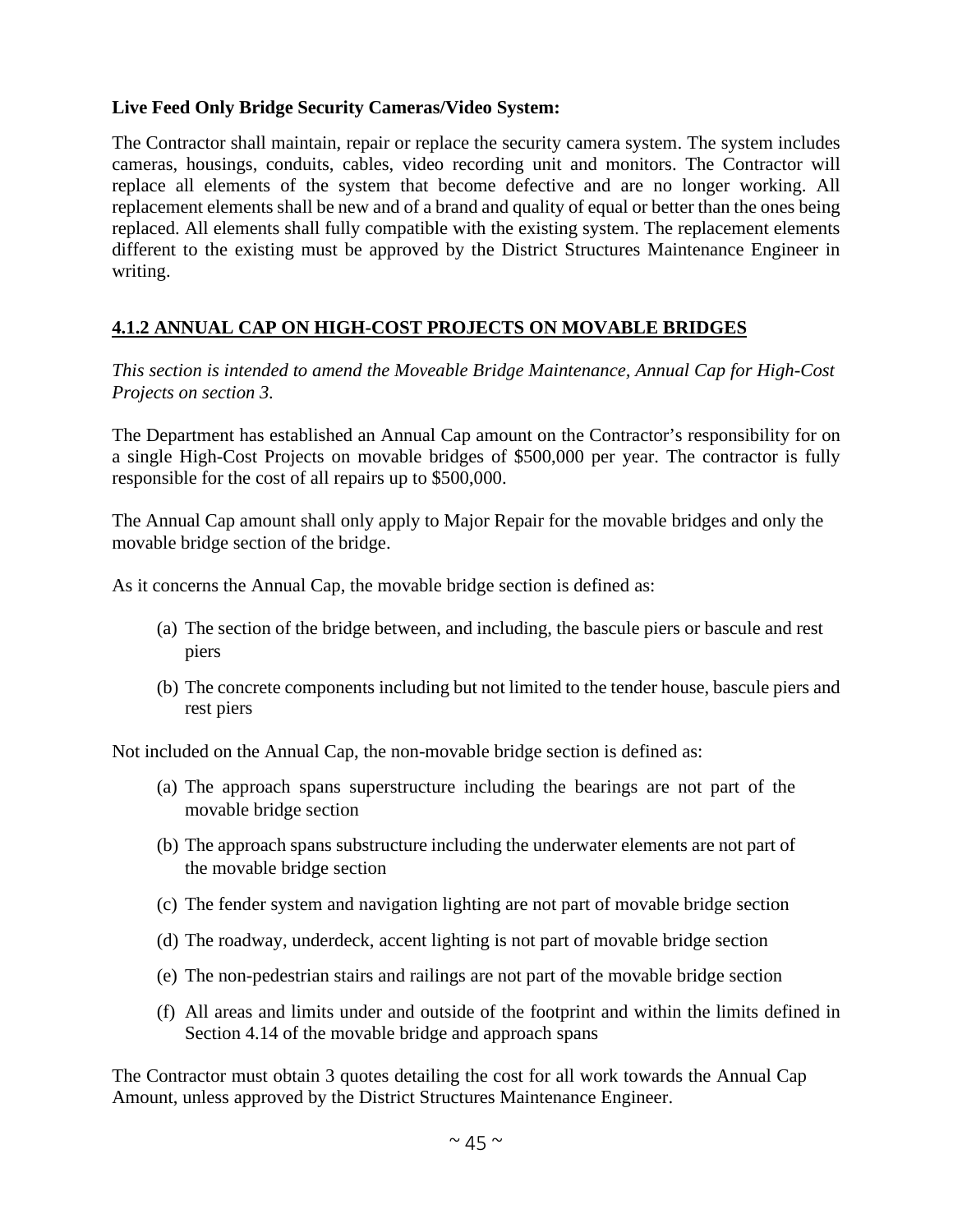The Contractor shall notify the Department when it appears that repair costs may exceed the Annual Cap, prior to performing the work or reaching the Annual Cap.

## **4.2 PROJECT DESIGN DOCUMENTS REVIEWS**

The Contractor shall participate in all phase reviews of all design documents (plans, reports, studies, etc.) involving the corridors under this contract, and provide quality input regarding maintenance issues. Contractor must have staff knowledgeable in movable bridge maintenance practices to provide adequate comments and attend review meetings.

| <b>Deficiency Identification</b> | <b>Time Allowed/Criteria</b> | <b>Deduction</b>      |
|----------------------------------|------------------------------|-----------------------|
| Failure to participate in any    | Per phase review or          | \$1000 per occurrence |
| design phase reviews and         | meeting                      |                       |
| attend review meetings           |                              |                       |
| when participation is            |                              |                       |
| requested                        |                              |                       |

## **4.3 CONSTRUCTION PROJECT RESPONSIBILITIES AND INSPECTIONS**

Within construction project limits, continue to remain responsible for all bridge characteristics that are not designated as the responsibility of the construction contractor throughout the duration of all active construction projects, per procedure. The Contractor must participate in scheduled communications meetings, including the project Pre-Construction conference to define maintenance responsibilities.

Participate in final walk-throughs and functional checkouts for construction projects within the limits of this contract and identify any deficient items to the Maintenance Project Manager. All communication must be with the Maintenance Project Manager. Participate in all warranty field reviews for any component deemed necessary by the Department.

## **4.4 FEASIBLE ACTION REVIEW COMMITTEE (FARC)**

The Contractor shall participate in the Department's monthly FARC meetings when the movable bridges are due for review according to Department's procedures. While the Contractor is responsible for maintaining the Department's Structures in their original conditions, the Department has ultimate decision in all FARC Bridge Work Orders. The Contractor will work with the Department to find suitable solutions and alternate innovative solutions to maintain the Department's Structures in their original conditions.

## **4.5 QUALITY ASSURANCE REVIEW DOCUMENTATION**

The Department conducts periodic quality assurance reviews to ensure the Contractor is meeting the Department procedures and the requirements of this contract. The Contractor shall update the Movable Bridge Operations Manual for each bridge and submit these manuals to the Department within 30 calendar days of contract execution. The Contractor shall update all manuals on a yearly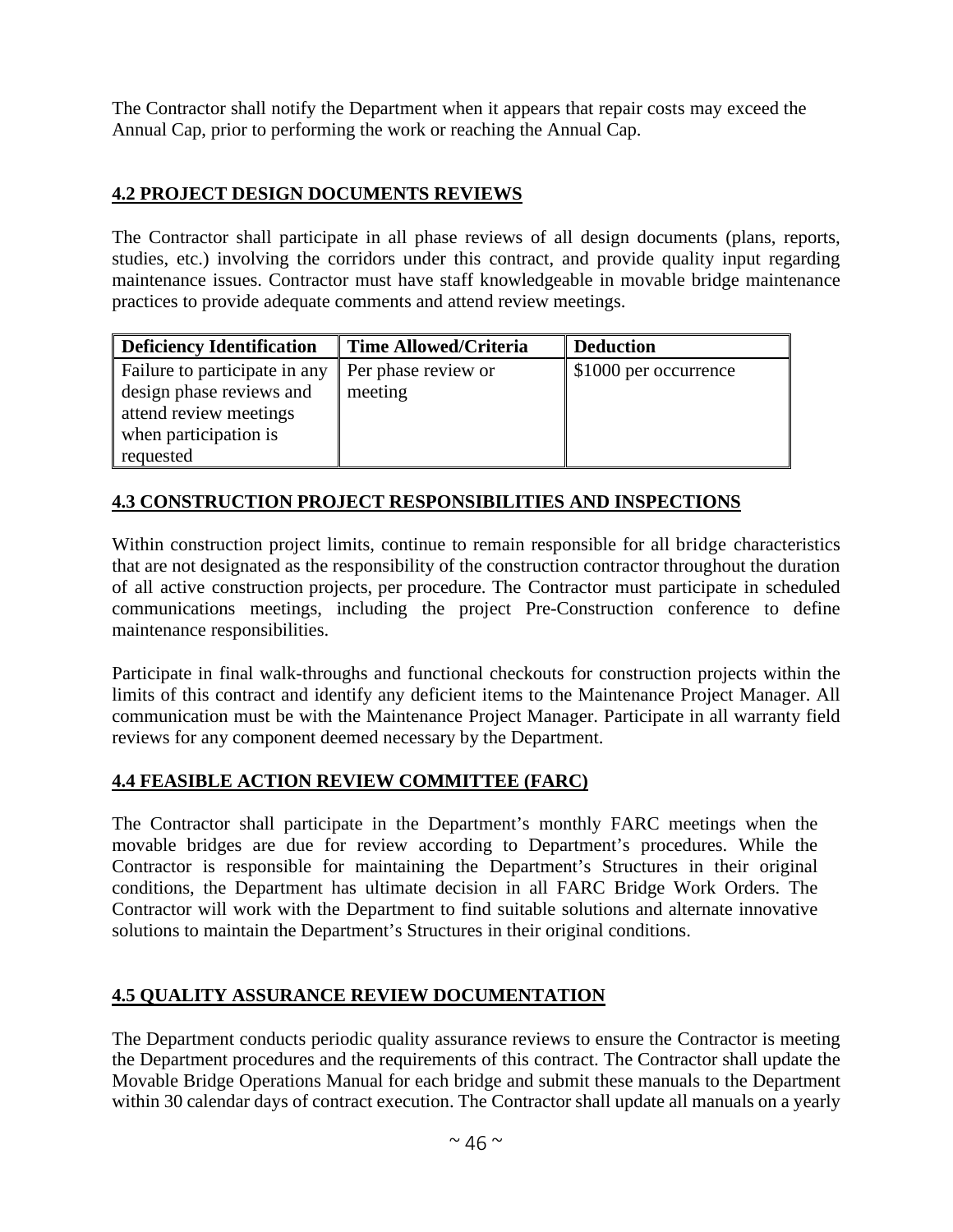basis and as requested by the Department. The date of the updates must be clearly shown on the manual. The Contractor shall provide reports with photographs of all bridge work orders completed issued during FARC meetings, within 2 weeks from completion.

| <b>QAR DOCUMENTATION</b>                                                                                            |                                                                                                        |                                                |
|---------------------------------------------------------------------------------------------------------------------|--------------------------------------------------------------------------------------------------------|------------------------------------------------|
| Deficiency Identification                                                                                           | <b>Time Allowed/Criteria</b>                                                                           | <b>Deduction</b>                               |
| a. Failure to update the<br>operations manuals timely                                                               | Within 30 calendar days of \$1,000<br>contract execution and yearly bridge for documents<br>thereafter | per incident,<br>per<br>not<br>updated         |
| b. Failure have the operations<br>manual readily available at<br>the Operator Level on every<br>bridge tender house | Within 30 calendar days of<br>contract execution and at all times<br>thereafter                        | \$1,000<br>incident,<br>per<br>per<br>bridge   |
| $\ c.$ Failure to provide bridge $\ $<br>work orders completion<br>report                                           | Within 2 weeks from bridge work<br>orders completion                                                   | \$1,000 per incident of report<br>not provided |

## **PERFORMANCE CRITERIA**

## **4.6 MOVABLE BRIDGE TENDING & PREVENTATIVE MAINTENANCE**

For the bridge tending requirements, refer to the District 6 Movable Bridge Tending Manual.

### **Preventive Maintenance on Movable Bridge Systems:**

Contractor shall provide sufficient personnel, with experience and training to perform maintenance to all movable bridge equipment and components. All bridge equipment and components shall be repaired and/or installed in accordance to current industry standards.

Contractor shall perform Routine/Preventive Maintenance according to the latest edition of the AASHTO Movable Bridge Inspection, Evaluation, and Maintenance Manual. The Contractor shall develop, submit, and implement to the Department a Preventive Maintenance Plan and Schedule for each bridge within 30 days of the Contract start date and updated on April of every subsequence contract year. Each Plan must include the maintenance schedules for each of the Mechanical, Hydraulic, and Electrical Systems. Refer to the attached Sample Preventative Maintenance Schedule. The Routine/Preventive Maintenance activities must be recorded under the forms listed on section 4.11 of this scope of services.

The Contractor shall complete all maintenance schedules (daily, weekly, monthly, quarterly, semi-annual and annually). The Contractor shall provide all supplies, equipment, materials and labor necessary for bridge tending, maintenance and repairs of all structures within this scope of services.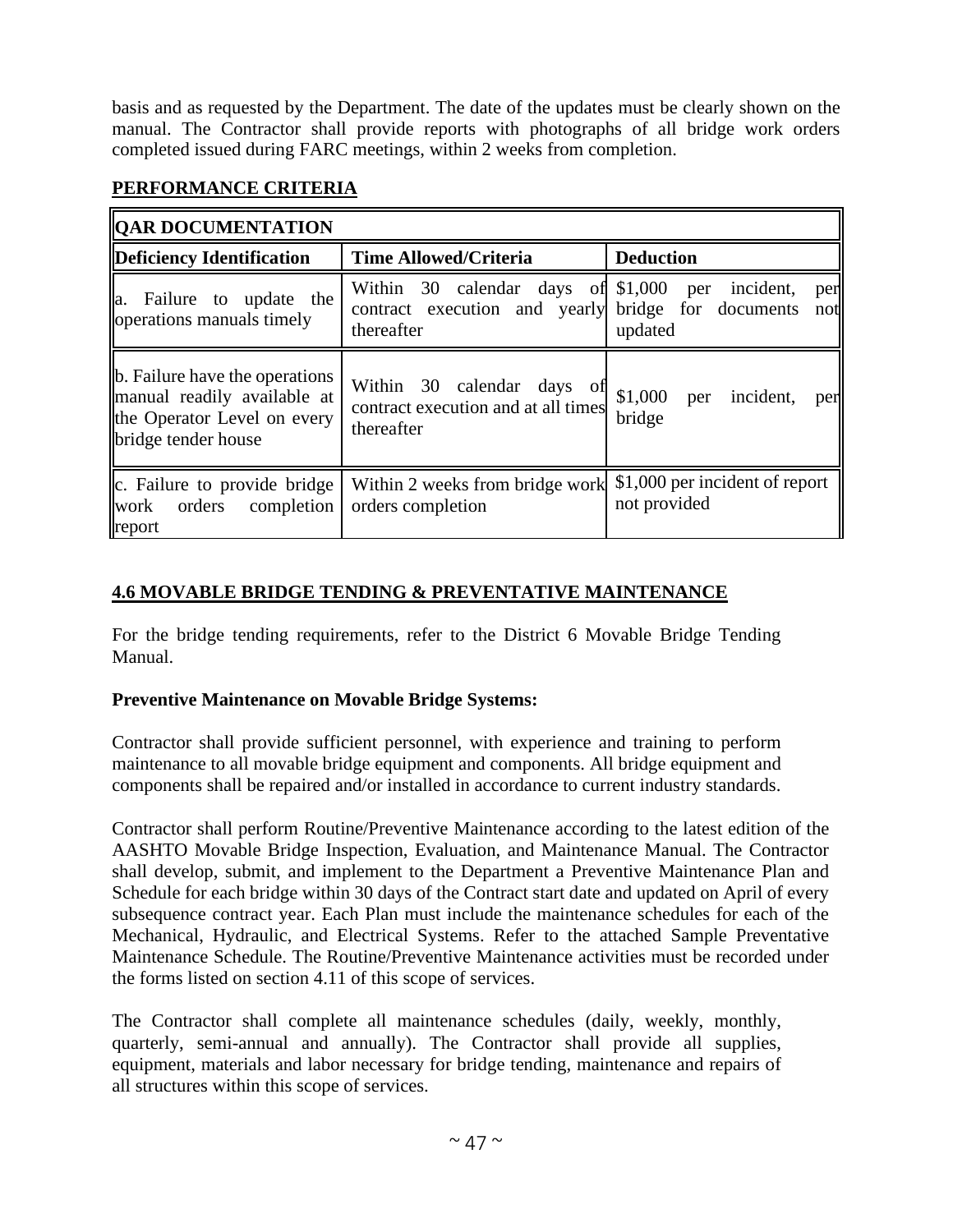## **Emergency and Non-Emergency Repairs:**

Contractor shall provide emergency repairs 24 hours per day for the duration of this contract. Emergency repairs are defined as those required to restore normal operations after a bridge malfunction and stops or delays either vehicular or marine traffic. Furthermore, emergency repairs include those repairs needed immediately to protect the traveling public including bicyclist and pedestrians. Non-emergency repairs shall be scheduled according to Department lane closures request procedures to minimize the impact to vehicular and marine traffic.

| MOVEABLE BRIDGE TENDING & PREVENTATIVE MAINTENANCE                            |                                                 |                                                                                                      |
|-------------------------------------------------------------------------------|-------------------------------------------------|------------------------------------------------------------------------------------------------------|
| <b>Deficiency Identification</b>                                              | <b>Time Allowed/Criteria</b>                    | <b>Deduction</b>                                                                                     |
| a. Failure to operate bridges<br>in accordance with<br>procedures and manuals | Per procedures and<br>manuals                   | \$1000 per occurrence                                                                                |
| b. If the bridge is<br>unattended by a bridge<br>tender                       | Per procedures and<br>manuals                   | \$3,000 per event and an<br>additional \$1,000 per hour<br>per event until the bridge is<br>attended |
| c. For any other items of<br>non-conformance with<br>tending operations       | Per Bridge Operations and<br>Maintenance Manual | \$500 per incident, per day                                                                          |

## **PERFORMANCE CRITERIA**

## **4.7 MARINE RADIOS**

The Contractor shall maintain or replace all furnished/existing marine radios and antennas as needed. Marine radios are extremely important and must be properly maintained. Contractor shall provide at least two (2) portable marine radios per bridge not including the main console radio.

| MOVEABLE BRIDGE MARINE RADIOS                                                      |               |                            |  |  |
|------------------------------------------------------------------------------------|---------------|----------------------------|--|--|
| Deficiency Identification<br><b>Time Allowed/Criteria</b><br><b>Deduction</b>      |               |                            |  |  |
| Failure to provide at least<br>two portable marine radios<br>in working condition. | Per procedure | \$500 per incident per day |  |  |

### **Incident Response**

Contractor shall respond and deploy resources within fifteen (15) minutes of initial notification twenty-four (24) hours per day for the duration of the contract for bridge emergencies and malfunctions including fenders systems. The Contractor must arrive on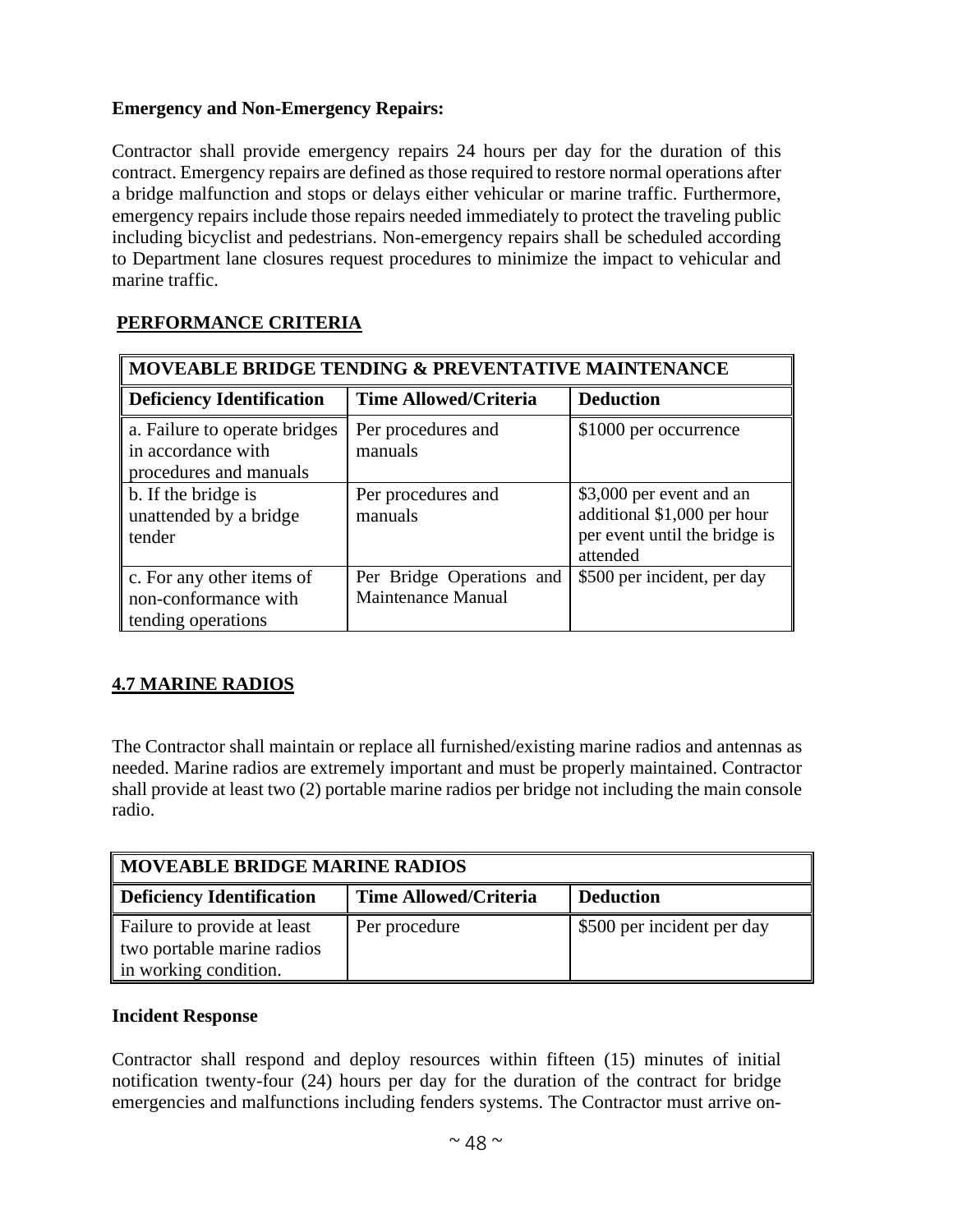site, prepared to act with the necessary manpower and typical emergency response tools and equipment within forty-five (45) minutes from initial notification. When the emergency event the incident causes damages to the structural, mechanical or electrical components, the Department will provide the appropriate Special Inspection. The Contractor shall develop an Incident Response plan, include it as part of the Movable Bridge Operations and Maintenance Manual and keep it visible on each bridge on the first day of the contract and for the duration of this contract. The plan shall be updated yearly.

| MOVEABLE BRIDGE INCIDENT RESPONSE                                                        |                                                                      |                                                                          |  |  |
|------------------------------------------------------------------------------------------|----------------------------------------------------------------------|--------------------------------------------------------------------------|--|--|
| <b>Deficiency Identification</b>                                                         | <b>Time Allowed/Criteria</b>                                         | <b>Deduction</b>                                                         |  |  |
| a. Failure to arrive on-site                                                             | 45 minutes / within 45<br>minutes of initial<br>notification         | \$500 per hour over the limit<br>per occurrence                          |  |  |
| b. Failure to arrive on-site<br>prepared                                                 | 45 minutes / arrived with<br>necessary staff, tools and<br>equipment | \$1000 per occurrence, per<br>hour that the bridge span is<br>inoperable |  |  |
| c. Failure to create and<br>display an incident response<br>plan on each bridge location | 24 hours per day                                                     | \$500 per occurrence per day<br>per bridge                               |  |  |

## **4.8 BRIDGE INSPECTION REQUIREMENTS**

The Department will provide the biennial, annual and emergency bridge inspections of all movable bridges within the scope of this contract. The contractor shall participate in all field inspections to assist the bridge team in access and operations of the bridge and to provide information that may aid the inspection team to determine the roots of deficiencies. The contractor shall be available to participate to all bridge emergencies inspections. The Department will send the inspection team when the emergency is due to a bridge hit.

### **4.9 STRUCTURAL PROTECTIVE/DECORATIVE COATING MATERIALS**

Structural coating materials as identified in standard specification section 975 require routine maintenance to address failed coating systems up to 15 percent of the total coated surface area. Timely notify the DSME of a structure with a failed coating system, or with section loss equal to or greater than  $1/16<sup>th</sup>$  inch, covering 15 percent of the surface area so the structure can be considered for a full recoating project in the five-year Work Program. Maintain the coating system until the recoating project is let including the areas with failed coating and/or section loss. Examples of coating systems include but are not limited to; concrete coatings (class V, paint, anti-graffiti, etc.), steel coatings (galvanizing, paint, metalizing, etc.), aluminum coatings (paint, etc.)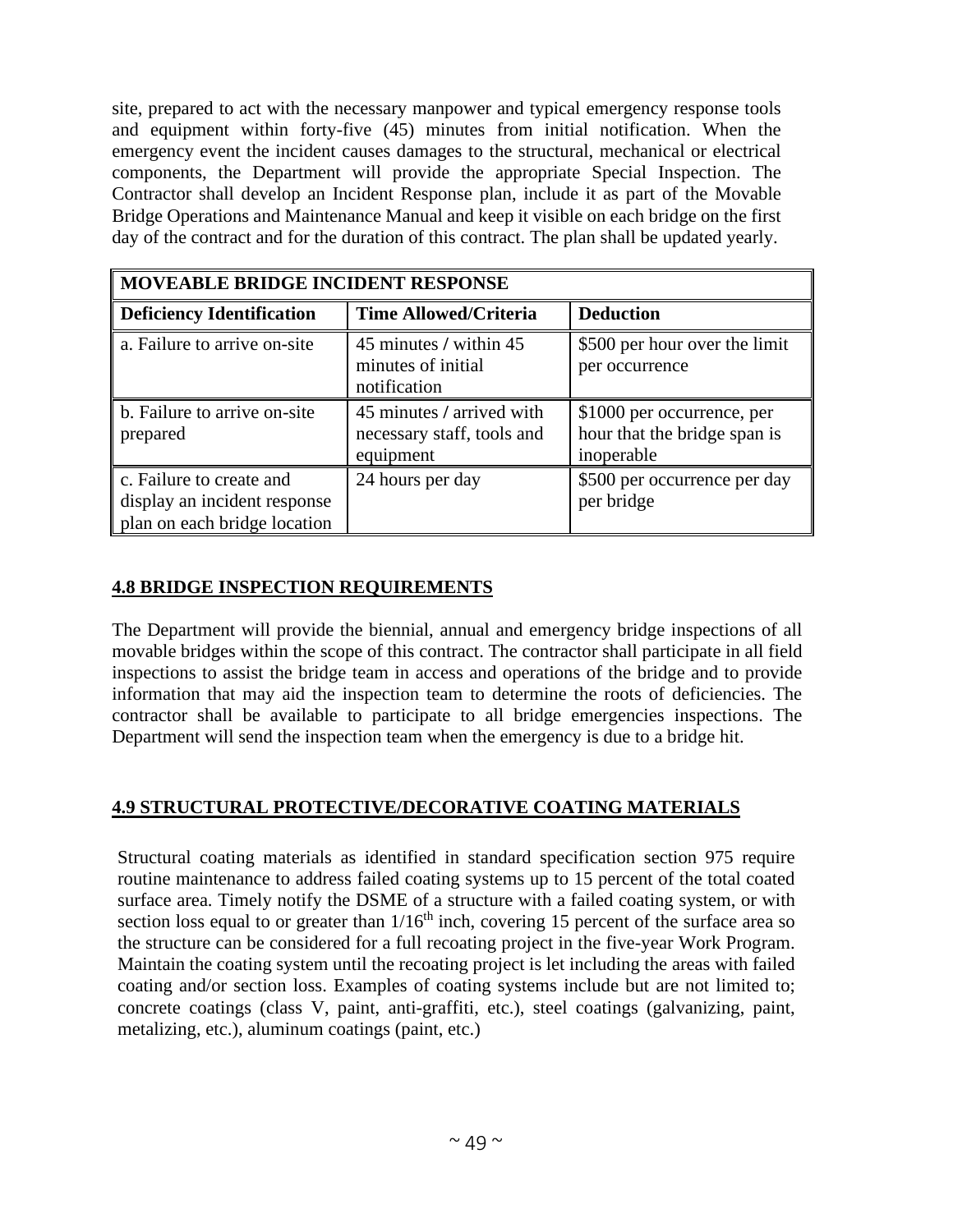## **MAINTENANCE OF STRUCTURAL COATING MATERIALS PERFORMANCE CRITERIA**

| MAINTENANCE OF STRUCTURAL COATING MATERIALS                                                                                                                                           |                                                        |                                                                                                                                                                                                                                                                                                                                                                                                                                                                                                                                                                                                                                                                                                                                                                                                                                                                                                                        |  |  |  |
|---------------------------------------------------------------------------------------------------------------------------------------------------------------------------------------|--------------------------------------------------------|------------------------------------------------------------------------------------------------------------------------------------------------------------------------------------------------------------------------------------------------------------------------------------------------------------------------------------------------------------------------------------------------------------------------------------------------------------------------------------------------------------------------------------------------------------------------------------------------------------------------------------------------------------------------------------------------------------------------------------------------------------------------------------------------------------------------------------------------------------------------------------------------------------------------|--|--|--|
| <b>Deficiency</b><br><b>Identification</b>                                                                                                                                            | <b>Time</b><br><b>Allowed/Criteria</b>                 | <b>Deduction</b>                                                                                                                                                                                                                                                                                                                                                                                                                                                                                                                                                                                                                                                                                                                                                                                                                                                                                                       |  |  |  |
| a) Failure perform spot<br>painting of areas with<br>paint failure greater<br>than two percent of the<br>structure area or<br>al<br>single location greater<br>than 25 square inches. | Within 60 days from<br>the FARC meeting or<br>60 days. | \$500 per day per structure plus the<br>additional daily deduction below for the<br>applicable component. Days will count<br>from the date of the FARC meeting to<br>the date remedied plus.<br>Miscellaneous<br>\$200.00<br>non-<br>structural components - sidewalk<br>sidewalk<br>stringers,<br>support<br>members and brackets, walls,<br>etc. Steel electrical, mechanical<br>and/or hydraulic components -<br>Movable Bridge components:<br>motors, gear boxes, hydraulic<br>power units, hydraulic cylinders,<br>etc. Connections with High<br>Strength bolts or turned bolts or<br>anchor bolts<br>\$400.00<br><b>Steel</b><br>structural<br>non-fracture<br>components<br>critical<br>members<br>counterweight girders, beams,<br>stringers, lateral bracing, gusset<br>(connection) plates, etc.<br>\$500 Steel structural<br>components - fracture critical<br>members - floor beams, main<br>girders, etc. |  |  |  |
| b) Failure<br>to<br>paint color                                                                                                                                                       | match Color Charts                                     | Repaint areas at no cost to the<br>Department and \$500 per day from<br>notice of failure until remedied                                                                                                                                                                                                                                                                                                                                                                                                                                                                                                                                                                                                                                                                                                                                                                                                               |  |  |  |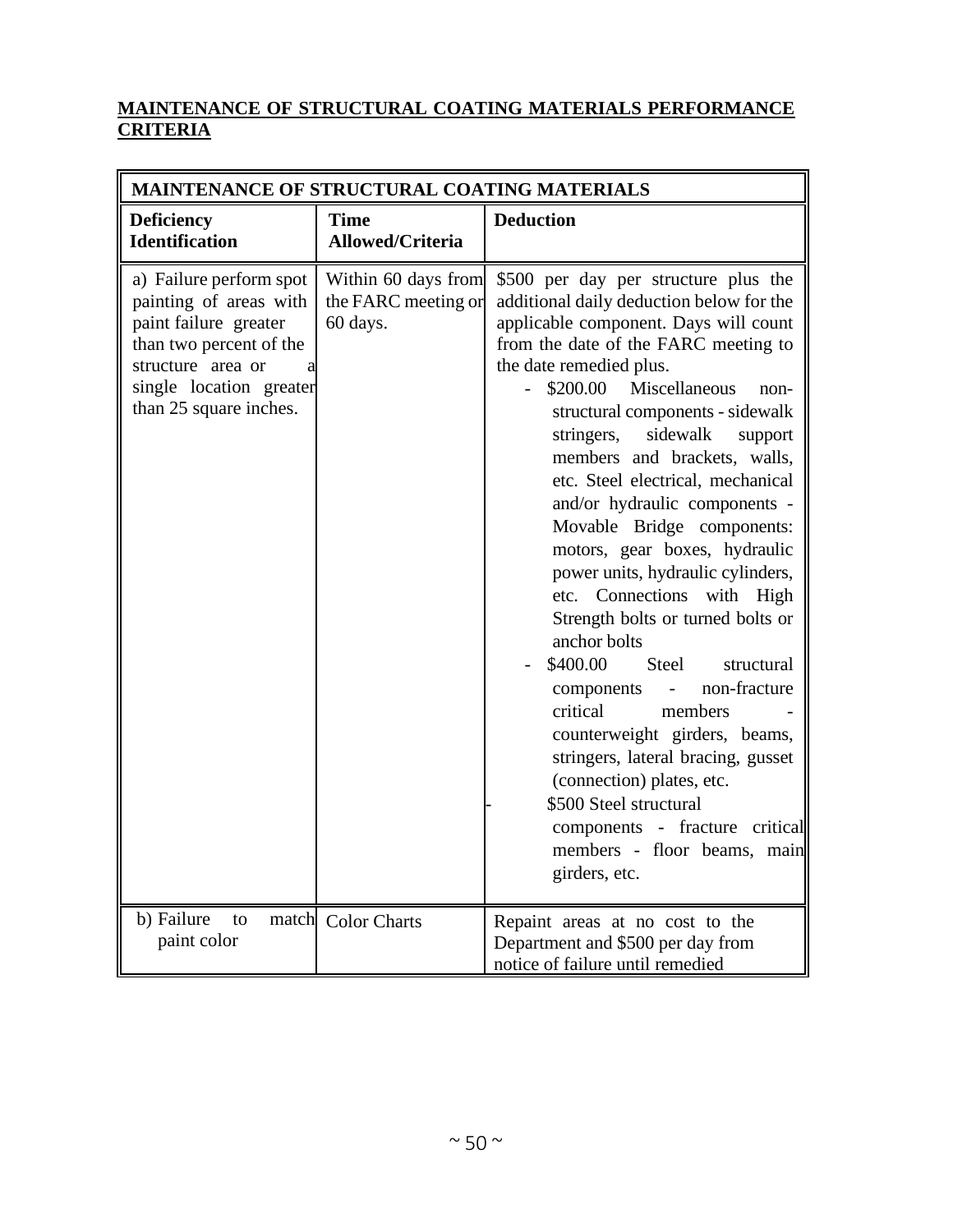## **4.10 ELECTRONIC DOCUMENT MANAGEMENT SYSTEM**

Comply with the Department procedures guidelines for Electronic Document Management System (EDMS). Documents must be entered into the EDMS system within 7 calendar days of producing or receiving the document unless otherwise specified in the EDMS local procedures.

## **ELECTRONIC DOCUMENT MANAGEMENT SYSTEM PERFORMANCE CRITERIA**

| ELECTRONIC DOCUMENT MANAGEMENT SYSTEM                                                                                                                                                                                                                                                               |                                                       |                                                                                                  |  |  |
|-----------------------------------------------------------------------------------------------------------------------------------------------------------------------------------------------------------------------------------------------------------------------------------------------------|-------------------------------------------------------|--------------------------------------------------------------------------------------------------|--|--|
| <b>Deficiency Identification</b>                                                                                                                                                                                                                                                                    | <b>Time Allowed/Criteria</b>                          | <b>Deduction</b>                                                                                 |  |  |
| a) Failure to timely upload<br>documents in accordance<br>with the Department<br>procedures guidelines for<br><b>Electronic Document</b><br><b>Management System</b><br>(EDMS).                                                                                                                     | Immediately upon<br>notification by the<br>Department | \$500 per day per document from<br>the required date of upload into<br>EDMS to the date remedied |  |  |
| a) Uploaded documents<br>that do not pass quality<br>standards and guidelines in<br>accordance with the<br>Department procedures for<br><b>Electronic Document</b><br><b>Management System</b><br>(EDMS), most current<br>revision or are incorrectly<br>uploaded (example:<br>duplicate documents) | Immediately upon<br>notification by the<br>Department | \$500 per day per document from<br>the required date of upload into<br>EDMS to the date remedied |  |  |

### **4.11 FORMS/DOCUMENTATION:**

The Contractor will be responsible for supplying his/her own copies of all forms needed throughout the length of the contract. All necessary forms shall be submitted as noted or upon the Department's request. The Contractor shall not make any changes to these forms. All original forms and a digital copy shall be submitted to the department on a monthly basis to the Department's project manager.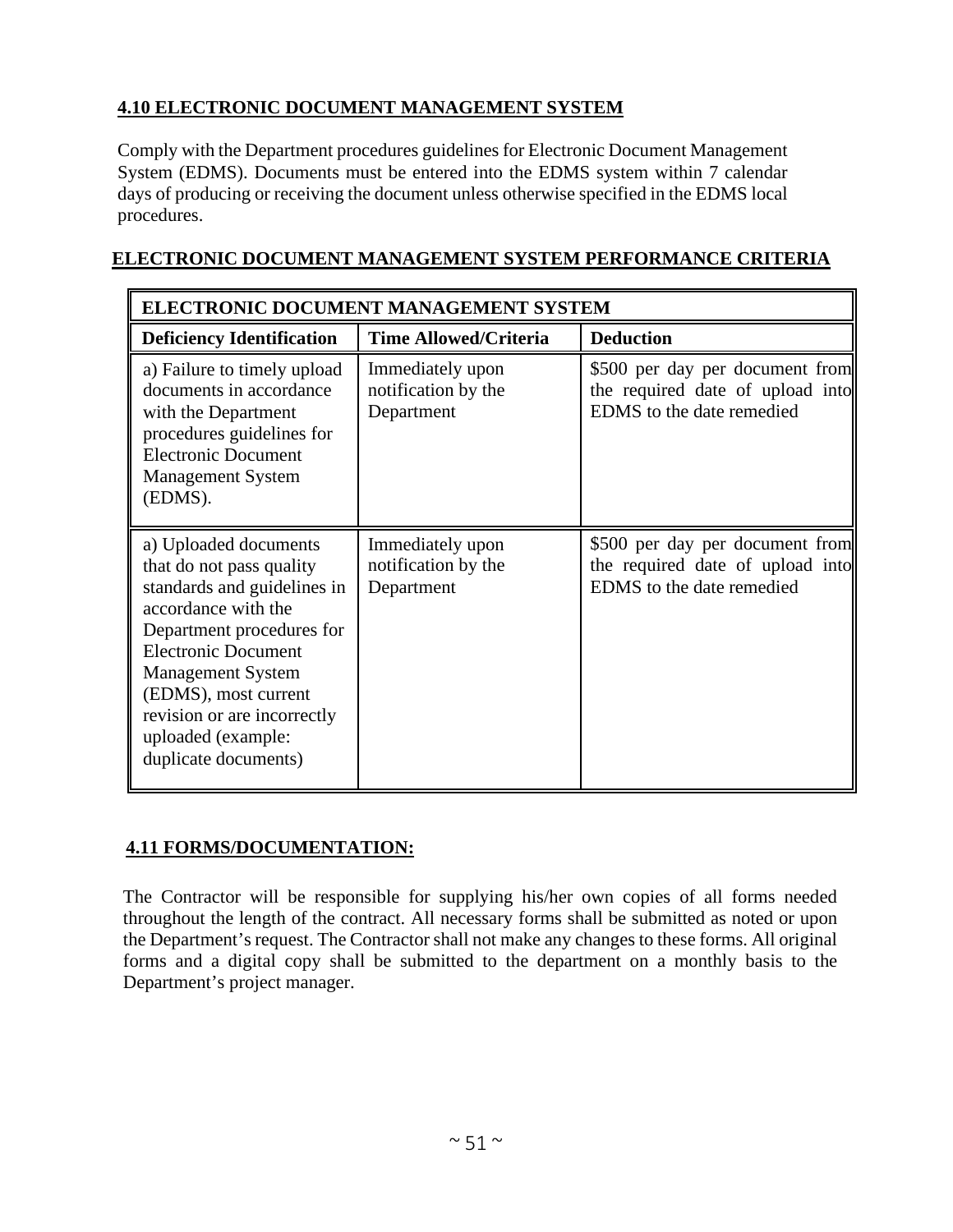| Bridge<br>Tender's Report<br>a)<br><sub>on</sub><br>bridge opening<br>and/or<br>unnecessary<br>unauthorized approach of vessel | The bridge tender uses this form to<br>document vessels requesting bridge<br>openings to accommodate outriggers or<br>antennas, or to report vessels that are<br>approaching the bridge in an unsafe<br>manner (Under no circumstances are<br>bridge tenders to engage in verbal<br>altercations with boat captains). |
|--------------------------------------------------------------------------------------------------------------------------------|-----------------------------------------------------------------------------------------------------------------------------------------------------------------------------------------------------------------------------------------------------------------------------------------------------------------------|
| b) Vehicle Traffic Accident on bridge                                                                                          | This form serves to record all vehicular<br>accidents on the bridge. Please note on the<br>report the responding agency's case<br>number.                                                                                                                                                                             |
| c) Bridge Tender Supervisor Inspection<br>Form                                                                                 | Used weekly to monitor overall bridge<br>conditions to ensure high standards are<br>maintained.                                                                                                                                                                                                                       |
| d) Monthly Equipment Checklist                                                                                                 | On a monthly basis, the bridge tender<br>supervisor will inspect the bridge house<br>to determine that all required equipment<br>and supplies are in stock and are in good<br>working order and condition.                                                                                                            |
| e) Bridge Maintenance Log                                                                                                      | time<br>Documents<br>the<br>date,<br>and<br>for<br>assignment<br>any<br>repair<br><b>or</b><br>maintenance crew servicing the bridge.<br>This will record for future reference<br>when various repairs and maintenance<br>work was performed.                                                                         |
| f) Telephone Log                                                                                                               | Documents all incoming and outgoing<br>phone calls made to and from the bridge.                                                                                                                                                                                                                                       |
| g) Biannual<br>Emergency<br>Generator<br><b>Check List</b>                                                                     | <b>Allows</b><br>maintenance<br>personnel<br>to<br>document maintenance procedures to the<br>bridge's auxiliary emergency generators.                                                                                                                                                                                 |
| h) Bridge Tender's Comment Log                                                                                                 | Allows bridge tenders on each shift to<br>note problems, incidents or malfunctions.<br>This will include visually checking all<br>lights and flags for proper replacement. If<br>any problem is encountered, supervisor<br>shall be notified, and problem corrected.                                                  |
| i) Drawbridge Malfunctions Report                                                                                              | This form is filled out jointly by the<br>bridge<br>tender<br>and<br>the<br>repairman<br>responding<br>the<br>make<br>to<br>scene<br>to                                                                                                                                                                               |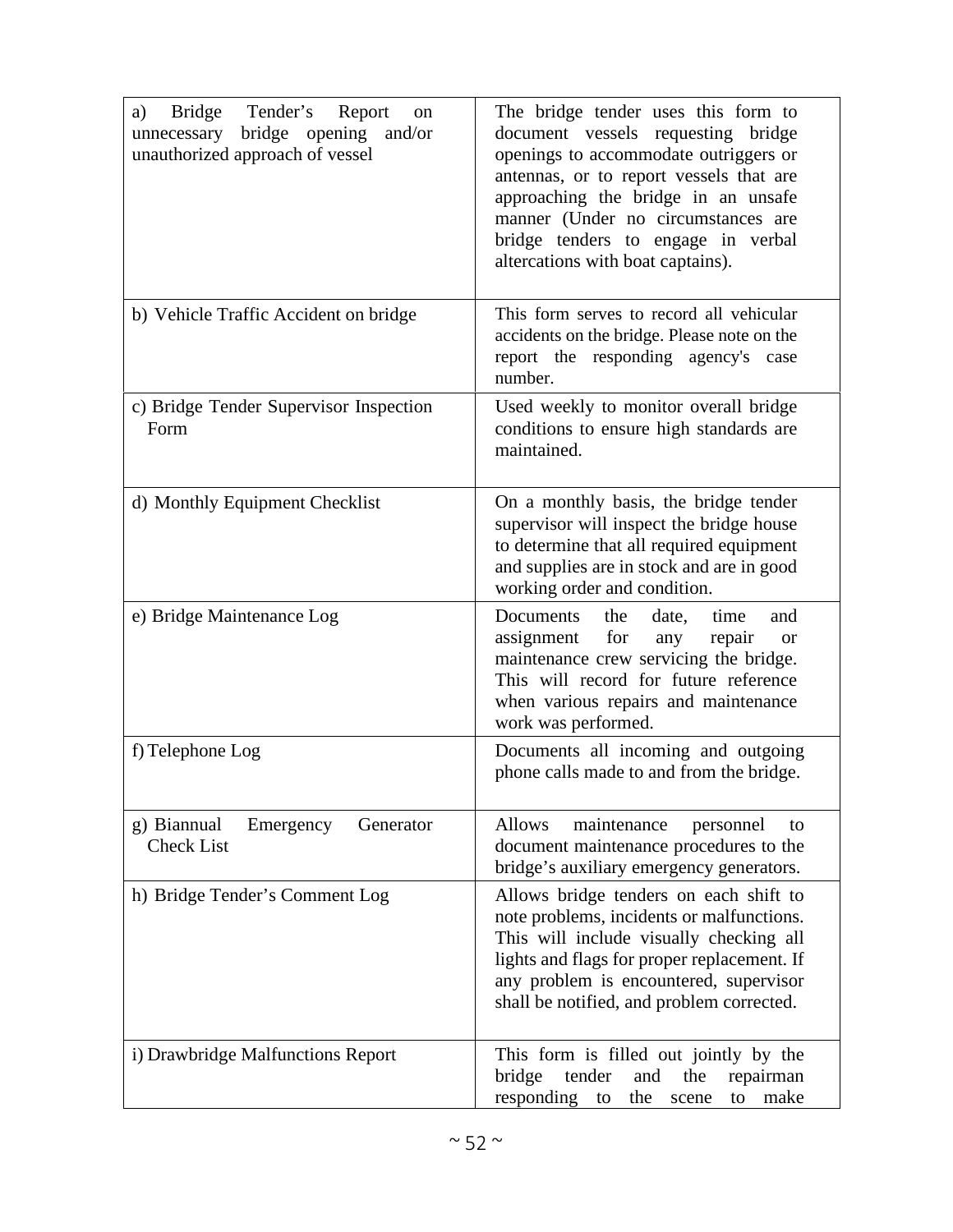|                                                                      | emergency bridge repairs. The bridge<br>tender fills out the top half of the form,<br>which asks information regarding the<br>type of problem the bridge tender is<br>having and the date and time of the<br>malfunction. The bottom half of the form<br>is filled out by the responding electrician<br>or repairman, who notes the kind of repair<br>that was made. It is important for the<br>bridge tender to keep track of the amount<br>of time the bridge was down to either<br>marine or vehicular traffic. Managers<br>within the Department use these reports<br>to track the amount of down time for each<br>bridge in a given period of time. It is<br>imperative that this form be completely<br>and accurately filled out each time the<br>operation of the bridge is interrupted due<br>to electrical or mechanical failure. |
|----------------------------------------------------------------------|--------------------------------------------------------------------------------------------------------------------------------------------------------------------------------------------------------------------------------------------------------------------------------------------------------------------------------------------------------------------------------------------------------------------------------------------------------------------------------------------------------------------------------------------------------------------------------------------------------------------------------------------------------------------------------------------------------------------------------------------------------------------------------------------------------------------------------------------|
| j) Report of Bridge Accident Caused by<br><b>Water-Borne Traffic</b> | This three-page report documents any<br>mishaps or accidents involving the bridge<br>structure and marine vessels.                                                                                                                                                                                                                                                                                                                                                                                                                                                                                                                                                                                                                                                                                                                         |
| k) Bridge Information                                                | Since the various bridges are in different<br>local government jurisdictions, each<br>bridge needs to maintain its own list of<br>emergency phone numbers for police, fire<br>agencies.<br>It is<br>also<br>and<br>rescue<br>recommended that other public service<br>agencies, such as mass<br>be<br>transit,<br>informed when the bridge is closed to<br>traffic<br>vehicular<br>due<br>to<br>electrical/mechanical malfunctions.                                                                                                                                                                                                                                                                                                                                                                                                        |
| 1) Bridge Tender Shift-Change Checklist                              | When one bridge tender relieves another,<br>this form is used to document the<br>exchange of information regarding bridge<br>problems, malfunctions or deficiencies.                                                                                                                                                                                                                                                                                                                                                                                                                                                                                                                                                                                                                                                                       |
| m) Bridge Tender Safety Equipment<br>Checklist                       | Used by the bridge tender supervisor to<br>maintain<br>the<br>appropriate<br>safety<br>equipment on each bridge and ensure that<br>they are in good working order.                                                                                                                                                                                                                                                                                                                                                                                                                                                                                                                                                                                                                                                                         |
| n) Report of Drawbridge Openings                                     | This form is used to log the date, time,<br>direction, weather conditions and name of<br>every vessel accommodated by the<br>bridge. The information must be entered<br>electronically using Excel Spreadsheet                                                                                                                                                                                                                                                                                                                                                                                                                                                                                                                                                                                                                             |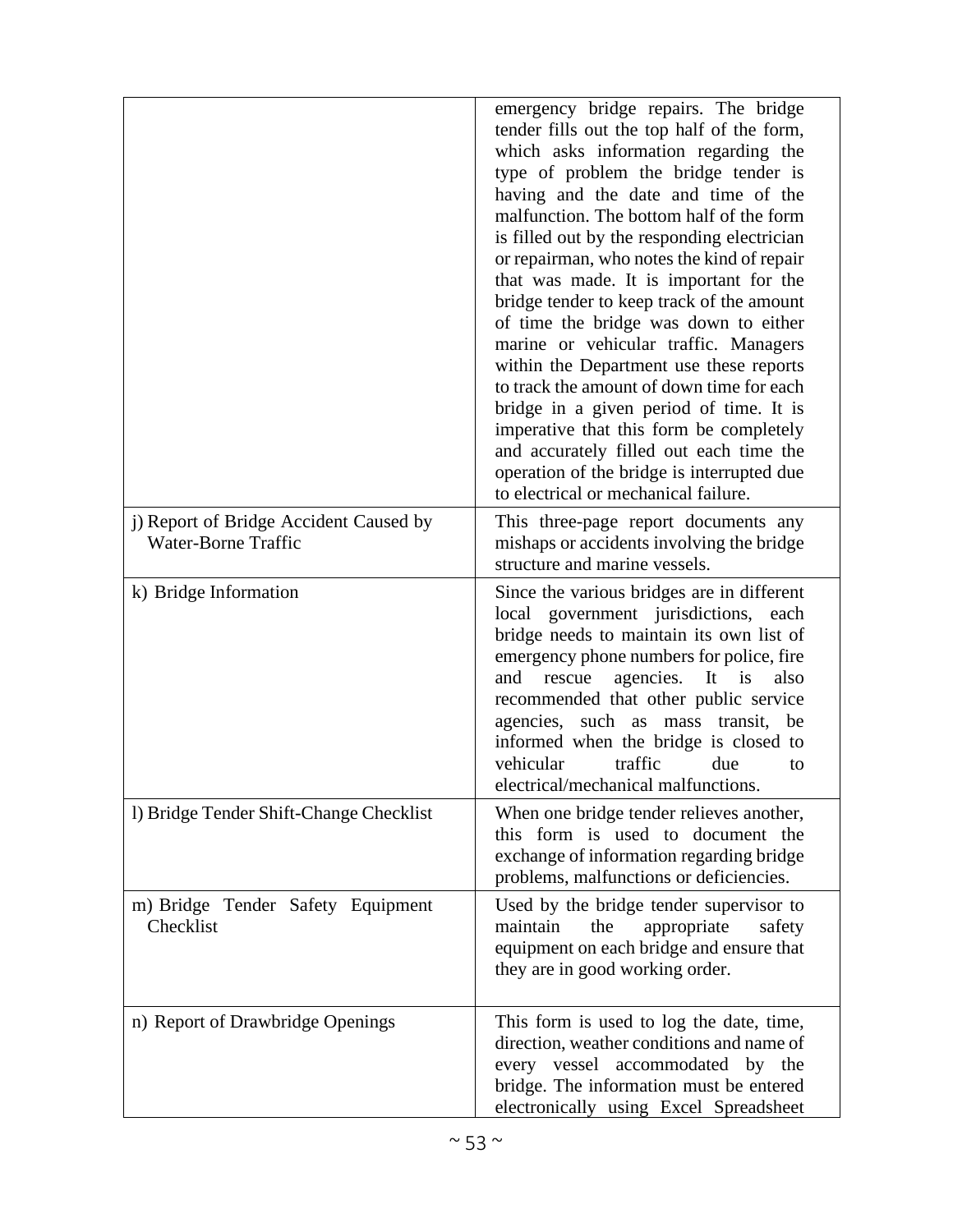|                                  | format and uploaded in EDMS.                                                                                                                                           |
|----------------------------------|------------------------------------------------------------------------------------------------------------------------------------------------------------------------|
| o) Electrical Components         | A checklist for electricians performing<br>routine<br>preventative<br>maintenance<br>procedures.                                                                       |
| p) Mechanical Components         | A checklist for mechanics performing<br>preventative<br>maintenance<br>routine<br>procedures.                                                                          |
| q) Supervisor's Report           | Allows managers to schedule the various<br>mandated inspections.                                                                                                       |
| r) Emergency Generator Checklist | Used<br>document<br>preventative<br>to<br>maintenance procedures to the emergency<br>auxiliary generator                                                               |
| s) Bridge Visitor's Log          | Logs all persons, other than bridge tenders<br>or contract technicians who visit the bridge<br>(No one is allowed on the bridge without)<br>Department authorization). |

The Department has originals of the aforementioned forms available for the Contractor's convenience. The Contractor, however, will be responsible for supplying his/her own copies of all of these forms needed during the length of the contract.

| MOVEABLE BRIDGE FORMS/DOCUMENTATION                             |                                                                             |                             |  |  |
|-----------------------------------------------------------------|-----------------------------------------------------------------------------|-----------------------------|--|--|
| Deficiency Identification                                       | <b>Time Allowed/Criteria</b>                                                | <b>Deduction</b>            |  |  |
| a) Failure to submit all<br>required forms/documents<br>monthly | Submit documents at the<br>end of the first week of<br>every contract month | \$1000 per incident per day |  |  |

## **4.12 MAINTENANCE OF TRAFFIC (MOT)**

The Contractor shall be responsible for setting all required MOT per FDOT Standards. The Contractor shall perform up to ten (10) additional instances of lane closures as requested by the Department per contract year.

### **MAINTENANCE OF TRAFFIC PERFORMANCE CRITERIA**

| <b>Deficiency Identification</b> | Time Allowed/Criteria                                          | <b>Deduction</b>             |  |
|----------------------------------|----------------------------------------------------------------|------------------------------|--|
|                                  | a. Failure to set up the traffic Must have all traffic control | \$100 Per hour delinquent    |  |
|                                  | control devices within the devices in operation by the         | to site. \$5000 Per Site for |  |
| scheduled timeframe.             | scheduled time to begin work.                                  | failure to appear.           |  |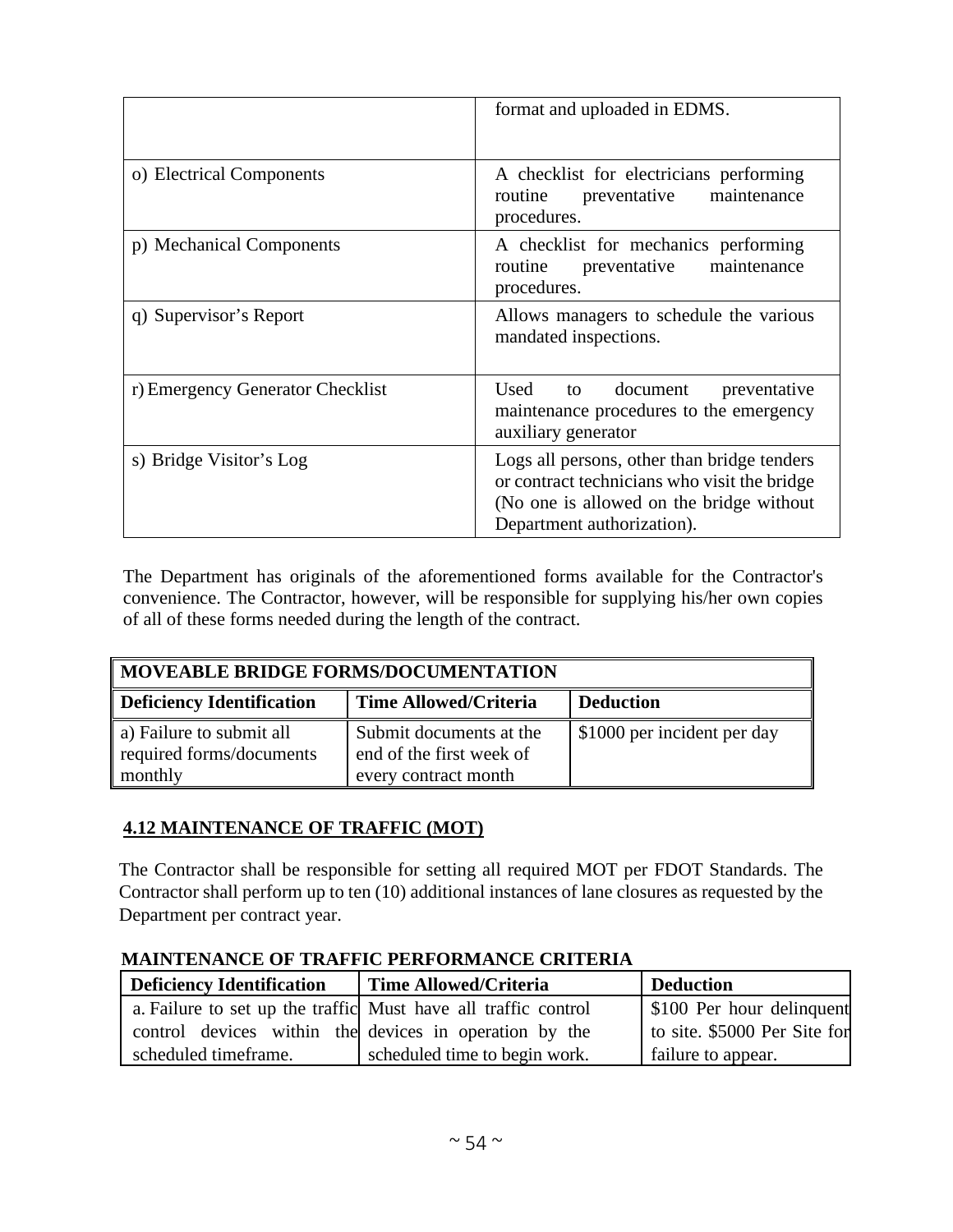| b. Failure to provide       |  | a Per Standard Specifications. | S500 Per occurrence. |
|-----------------------------|--|--------------------------------|----------------------|
| Worksite Traffic Supervisor |  |                                |                      |
| onsite.                     |  |                                |                      |

### **4.13 PAYMENT OF MOVEABLE BRIDGE UTILITY BILLS (ENHANCED)**

Contractor shall pay all electrical, telephone, water and sanitary sewer utilities. Contractor shall provide and maintain telephones and communications lines on each bridge. If a telephone number is changed, the Contractor shall notify the Department and Emergency Operation Agencies within 24 hours.

### **4.14 MAINTENANCE RESPONSIBILTY CLARIFICATION**

If not already noted in other sections of this contract maintenance limits is as

#### follows, **Maintenance Limits**

- 1. Moveable and Fixed Bridges: From beginning of approach slab to the end of opposite approach slab. The Fixed Bridges covered in this section are defined as all fixed approach spans of the corresponding movable bridges included under this contract.
- 2. All equipment associated with bridge operation (Traffic gates, Traffic Signals, bridge lighting, etc.).
- 3. All bridge slope pavement.
- 4. All seawall associated with bridge structures ROW to ROW, up to 30 feet beyond the approach slab limits.
- 5. MSE walls located within the approach slab of a bridge and up to 30 feet beyond the approach slab limits.
- 6. Litter pickup, mowing, landscape and vegetation removal from beginning of approach slab to the end of opposite approach slab, when not included under a Memorandum of Maintenance Agreement (MMOA) or a Department Funded Agreement (DFA).
- 7. Barrier wall from beginning of approach slab to the end of opposite approach slab.
- 8. Asphalt from beginning of approach slab to the end of opposite approach slab.
- 9. Sidewalk and handrail from beginning of approach slab to the end of opposite approach slab.
- 10. Maintenance on roadways ROW to ROW from the projected lines of the beginning of approach slab to the end of opposite approach slab, when not included under a MMOA or a DFA.
- 11. Barrier wall on bridges and up to 30 feet beyond the approach slab limits.
- 12. All guardrail including guardrail on bridges and up to 30 feet beyond the approach slab limits.
- 13. Sidewalk and handrail up to bridge approach slab.
- 14. Monitoring all maintenance needs ROW to ROW from the projected lines of the beginning of approach slab to the end of opposite approach slab including areas under MMOA's and DFA's.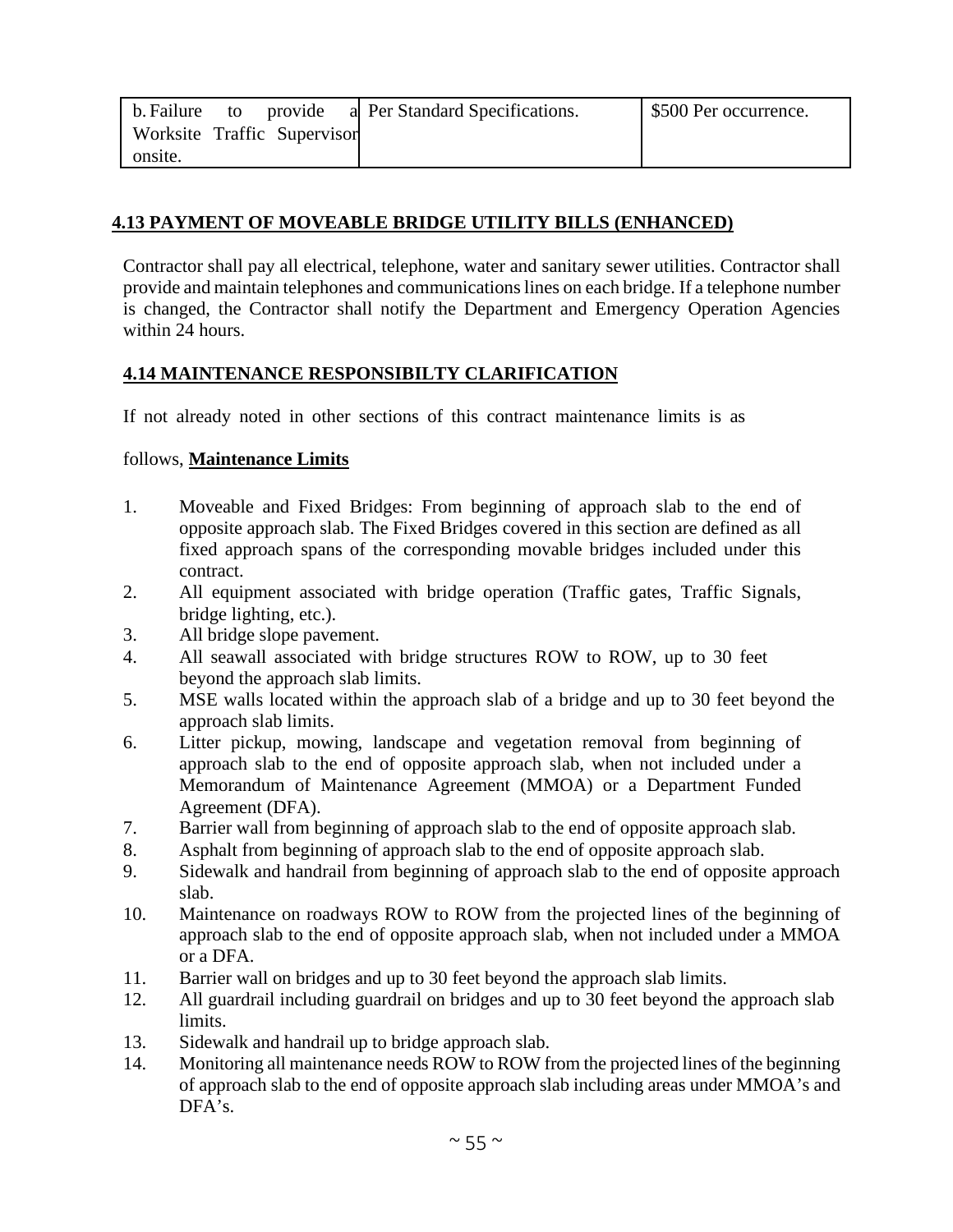## **4.15 USE OF DEPARTMENT RIGHT OF WAY**

Upon request, the Department will make available to the Contractor use of the Department's Right of Way under the North Side of the SW 27th Avenue Movable Bridge.

The Contractor will not use the Department Right of Way in any manner for personal advantage, commercial gain, or other endeavors by the Contractor or the Contractor's employees other than in the performance of the work described in this contract. The Contractor will not assign, sublet, or allow the use of any part of the Department Right of Way to any private or public parties.

The Contractor does hereby accept the Department Right of Way in the depicted area as now being in fit and tenantable condition for all purposes of the Contractor.

No structures, improvements or renovations of any kind will be constructed or placed without prior written approval from the District Six Structures Maintenance Engineer. Any structures or improvements will be constructed following all applicable codes and regulations including any necessary permits, at the Contractor's cost. The contractor is responsible for all permits associated with improvements or use of the property.

The Contractor shall maintain, repair and secure of Department Right of Way, at the Contractors expense, during the Contract, and will keep the same free and clear of any debris, hazardous and flammable materials.

The contractor is responsible for securing all property in preparation for emergency events per Department guidelines, and for any resulting damage or liability related to the contractor's negligence or failures. This includes any damage to Department structures or right of way.

The Department will have no duty to inspect or maintain the right of way during the term of this Contract; however, the Department will, at any time, have the right to enter property for purposes of inspection, including conducting assessments. Such assessments may include but would not be limited to maintenance and operation inspections, or environmental assessments, and any other actions that might be reasonable and necessary. The Department's right of entry will not obligate inspection of the property by the Department, nor will it relieve the Contractor of its duty to maintain the property.

The Contractor is responsible for compliance with the requirements of the Department's Safe Work Practices and Compliance Standards Handbook to assure safe work practices are observed in work activities and operations conducted within the Department Right of Way.

In the event of emergency due to a release or suspected release of hazardous waste on the premise, the Department will have the right of immediate inspection, and the right, but not the obligation, to engage in remedial action, without notice. The Contractor is responsible for all costs associated with hazardous conditions resulting from the Contractor's negligence or actions or omissions of responsible action.

Unless otherwise agreed to by the Department in writing, the Contractor, will remove all structures or improvements constructed by the Contractor, by midnight on the day of termination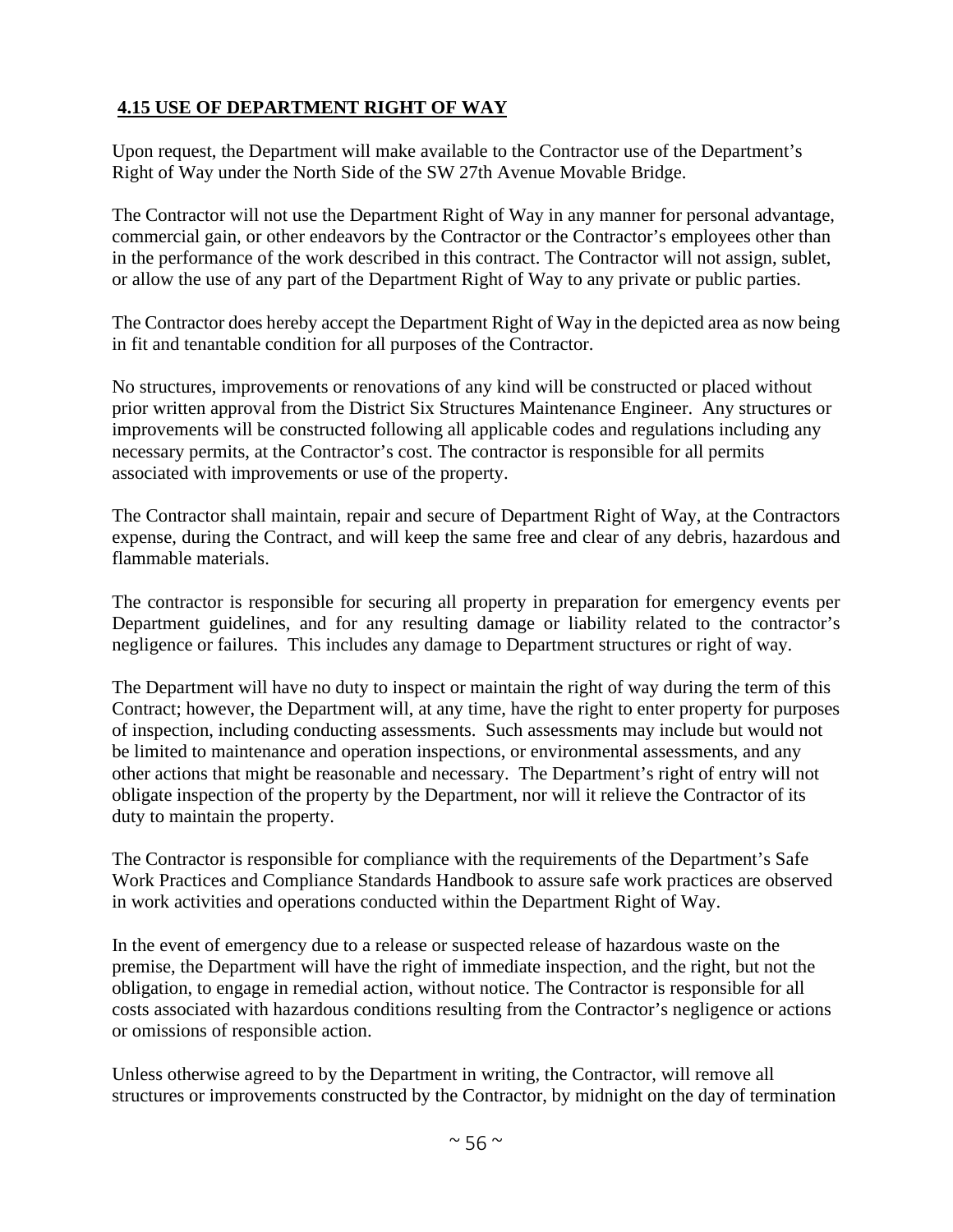of this Contract and the area restored to its original condition.

The Contractor will remove all equipment, tools, supplies, and materials from Department Right of Way upon completion of the Contract. Department will observe the removal of the Contractor's equipment. Any resulting damage is the responsibility of the contractor.

## **4.16 MACHINARY**

The Contractor shall provide two (2) Power Generators as backup generators for movable bridge operations, 72 hours prior to the arrival of Tropical Storm Force Winds from severe weather/tropical cyclone. The objective of this requirement is to provide power to movable bridges that lose power and that sustain damage to the bridge backup power generator. The power generators will be required until all bridges within this contract are back in normal operations after the natural event. This requirement is in place during hurricane season of every contract year. The power generators specifications are as follows:

250kW Diesel Generator with 120V, 240V, and 480V single and 3-phase power output with a minimum of 24 hours running time capacity.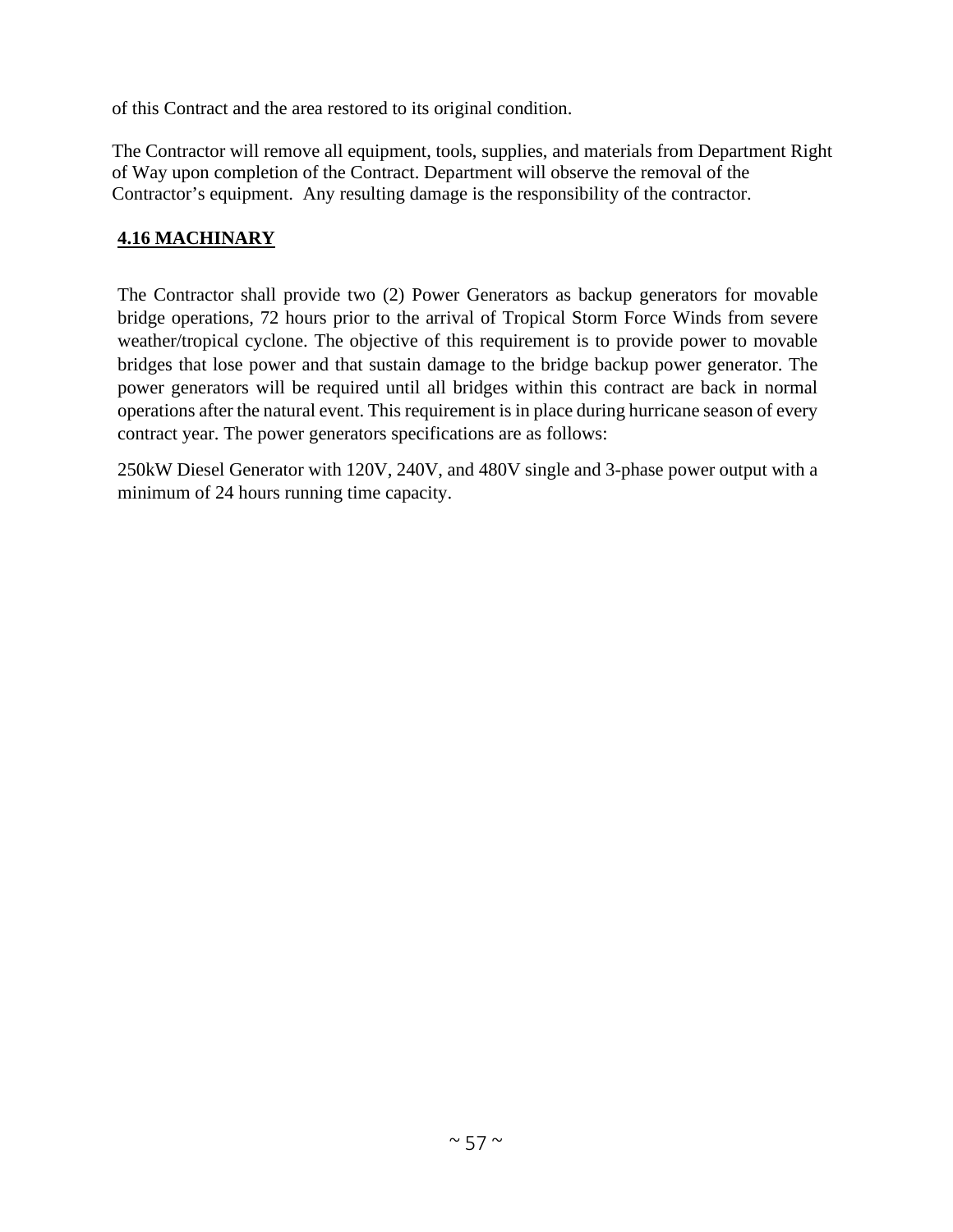## **ATTACHMENT I**

## **DEPARTMENT CONTRACTS THAT WILL CONTINUE INTO THE ASSET MAINTENANCE CONTRACT**

| <b>DISTRICT/</b><br><b>AREA</b> | <b>CONTRACT</b><br><b>NUMBER</b> | <b>DESCRIPTION</b> | <b>CONTRACT</b><br><b>END DATE</b> | <b>CONTRACTOR</b> | <b>PLANNED</b><br><b>RENEWAL</b><br>(Y/N) |
|---------------------------------|----------------------------------|--------------------|------------------------------------|-------------------|-------------------------------------------|
|                                 |                                  |                    |                                    |                   |                                           |
|                                 |                                  |                    |                                    |                   |                                           |
|                                 |                                  |                    |                                    |                   |                                           |
|                                 |                                  |                    |                                    |                   |                                           |
|                                 |                                  |                    |                                    |                   |                                           |
|                                 |                                  |                    |                                    |                   |                                           |
|                                 |                                  |                    |                                    |                   |                                           |
|                                 |                                  |                    |                                    |                   |                                           |
|                                 |                                  |                    |                                    |                   |                                           |
|                                 |                                  |                    |                                    |                   |                                           |
|                                 |                                  |                    |                                    |                   |                                           |
|                                 |                                  |                    |                                    |                   |                                           |
|                                 |                                  |                    |                                    |                   |                                           |
|                                 |                                  |                    |                                    |                   |                                           |
|                                 |                                  |                    |                                    |                   |                                           |
|                                 |                                  |                    |                                    |                   |                                           |
|                                 |                                  |                    |                                    |                   |                                           |
|                                 |                                  |                    |                                    |                   |                                           |
|                                 |                                  |                    |                                    |                   |                                           |
|                                 |                                  |                    |                                    |                   |                                           |
|                                 |                                  |                    |                                    |                   |                                           |
|                                 |                                  |                    |                                    |                   |                                           |
|                                 |                                  |                    |                                    |                   |                                           |
|                                 |                                  |                    |                                    |                   |                                           |
|                                 |                                  |                    |                                    |                   |                                           |
|                                 |                                  |                    |                                    |                   |                                           |
|                                 |                                  |                    |                                    |                   |                                           |
|                                 |                                  |                    |                                    |                   |                                           |
|                                 |                                  |                    |                                    |                   |                                           |
|                                 |                                  |                    |                                    |                   |                                           |
|                                 |                                  |                    |                                    |                   |                                           |
|                                 |                                  |                    |                                    |                   |                                           |
|                                 |                                  |                    |                                    |                   |                                           |
|                                 |                                  |                    |                                    |                   |                                           |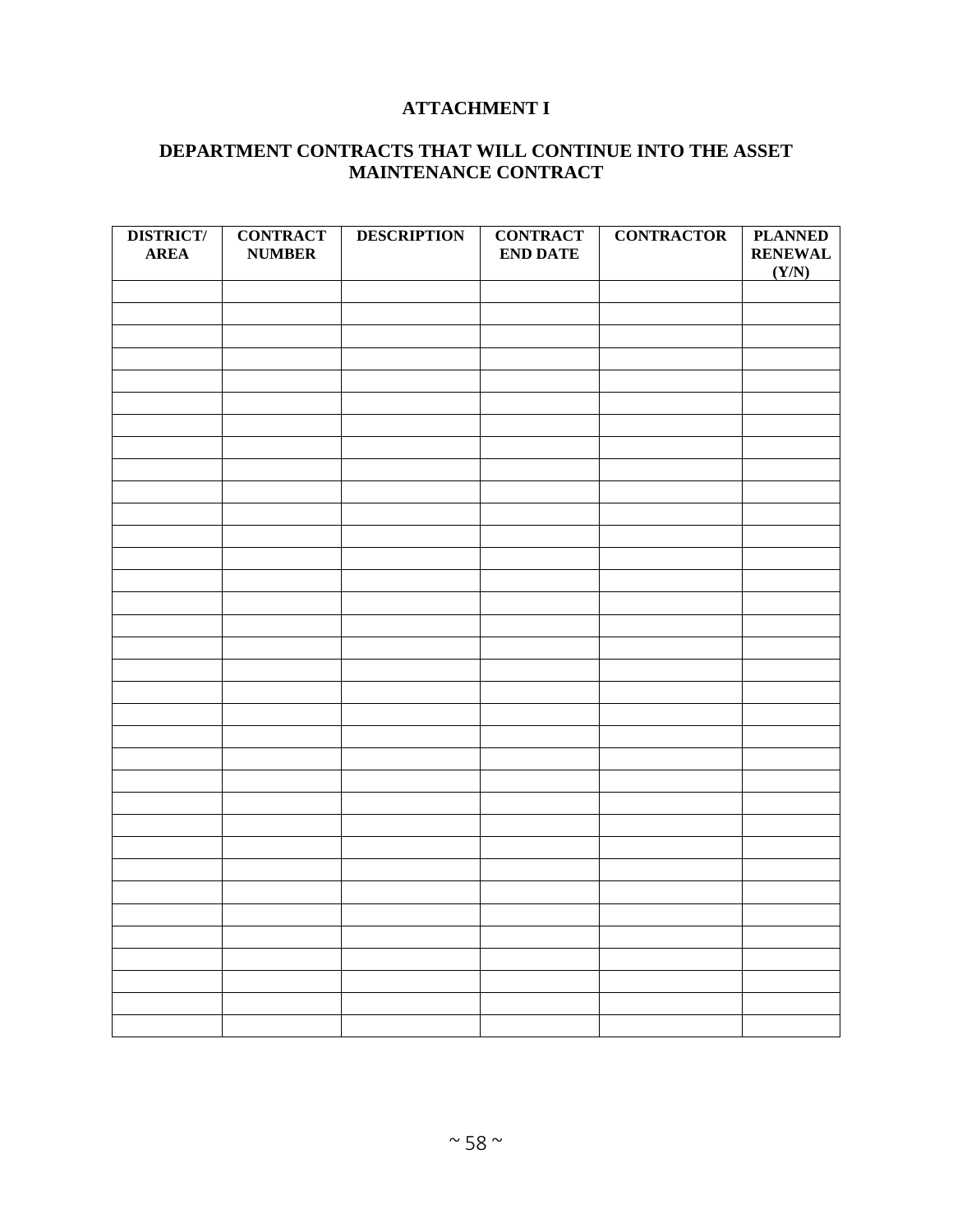## **ATTACHMENT II**

# **STANDARD ASSET MAINTENANCE SPECIFICATIONS GENERAL REQUIREMENTS AND COVENANTS**

| <b>SECTION</b> | <b>TITLE</b>                                           | <b>PAGE NUMBER (s)</b> |
|----------------|--------------------------------------------------------|------------------------|
|                | <b>Definitions and Terms</b>                           | $\overline{2}$         |
| $\overline{2}$ | Proposal Requirements and<br>Conditions                | 10                     |
| 3              | Award and Execution of<br>Contract                     | 15                     |
| 4              | Scope of the Work                                      | 19                     |
| 5              | Control of the Work                                    | 21                     |
| 6              | <b>Control of Materials</b>                            | 29                     |
| 7              | Legal Requirements and<br>Responsibility to the Public | 30                     |
| 8              | <b>Prosecution and Progress</b>                        | 51                     |
| 9              | <b>Measurement and Payment</b>                         | 62                     |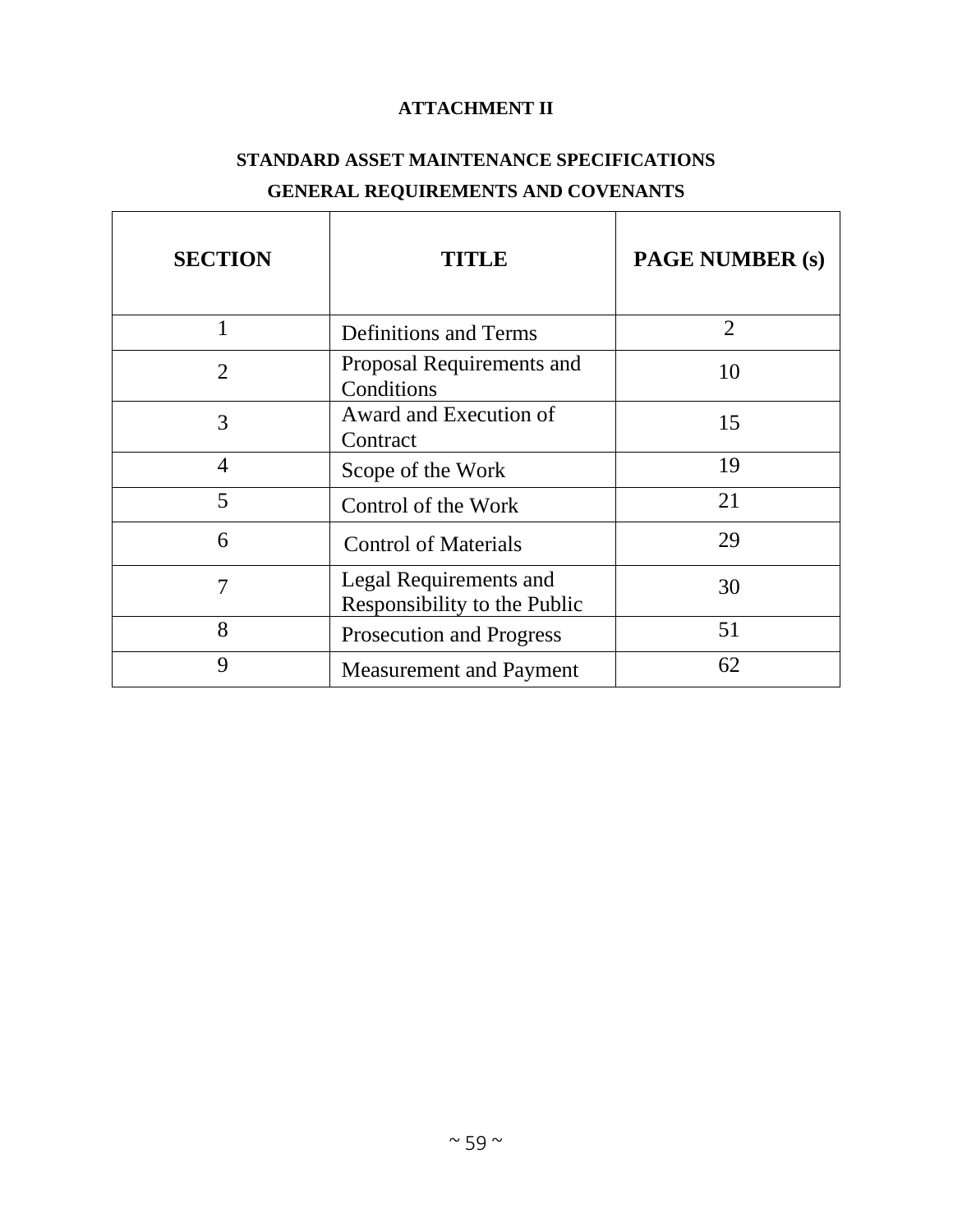## **SECTION 1 DEFINITIONS AND TERMS**

#### **1-1 General.**

These Specifications are written to the Bidder, prior to award of the Contract, and to the Contractor. Within these specifications, sentences that direct the Contractor to perform work are written in the active voice-imperative mood. These directions to the Contractor are written as commands. In the imperative mood, the subject "the Bidder" or "the Contractor" is understood.

Division II of the specifications is written in active voice-imperative mood. All other requirements to be performed by others, with the exception of the Method of Measurement and the Basis of Payment Articles, have been written in the active voice, but not in the imperative mood. Sentences written in the active voice identify the party responsible for performing the action. For example, "The Engineer will determine the density of the compacted material." Certain requirements of the Contractor may also be written in the active voice, rather than active voice-imperative mood.

Division III of the Specifications (Materials) is written in the passive voice.

#### **1-2 Abbreviations**.

The following abbreviations, when used in the Contract Documents, represent the full text shown.

| <b>AAN</b>    | American Association of Nurserymen, Inc.                    |
|---------------|-------------------------------------------------------------|
| <b>AASHTO</b> | American Association of State Highway and Transportation    |
|               | <b>Officials</b>                                            |
| <b>ACI</b>    | <b>American Concrete Institute</b>                          |
| AGC           | The Associated General Contractors of America, Inc.         |
| <b>AGMA</b>   | <b>American Gear Manufacturers Association</b>              |
| <b>AIA</b>    | American Institute of Architects.                           |
| <b>AISI</b>   | American Iron and Steel Institute                           |
| <b>ANSI</b>   | American National Standards Institute, Inc.                 |
| <b>AREA</b>   | American Railway Engineering Association                    |
| <b>ASCE</b>   | American Society of Civil Engineers                         |
| <b>ASME</b>   | American Society of Mechanical Engineers                    |
| <b>ASTM</b>   | American Society for Testing and Materials                  |
| <b>AWG</b>    | <b>American Wire Gauge</b>                                  |
| <b>AWPA</b>   | <b>American Wood Preservers Association</b>                 |
| <b>AWS</b>    | <b>American Welding Society</b>                             |
| <b>AWWA</b>   | <b>American Water Works Association</b>                     |
| <b>CRSI</b>   | <b>Concrete Reinforcing Steel Institute</b>                 |
| <b>EASA</b>   | <b>Electrical Apparatus Service Association</b>             |
| <b>EPA</b>    | <b>Environmental Protection Agency of the United States</b> |
|               | Government                                                  |
| <b>FDOT</b>   | Florida Department of Transportation                        |
| <b>FHWA</b>   | Federal Highway Administration                              |
| <b>FSS</b>    | <b>Federal Specifications and Standards</b>                 |
| <b>IEEE</b>   | Institute of Electrical and Electronics Engineers           |
| <b>IES</b>    | <b>Illuminating Engineering Society</b>                     |
| <b>IPCEA</b>  | <b>Insulated Power Cable Engineers Association</b>          |
| <b>ISO</b>    | <b>International Organization for Standards</b>             |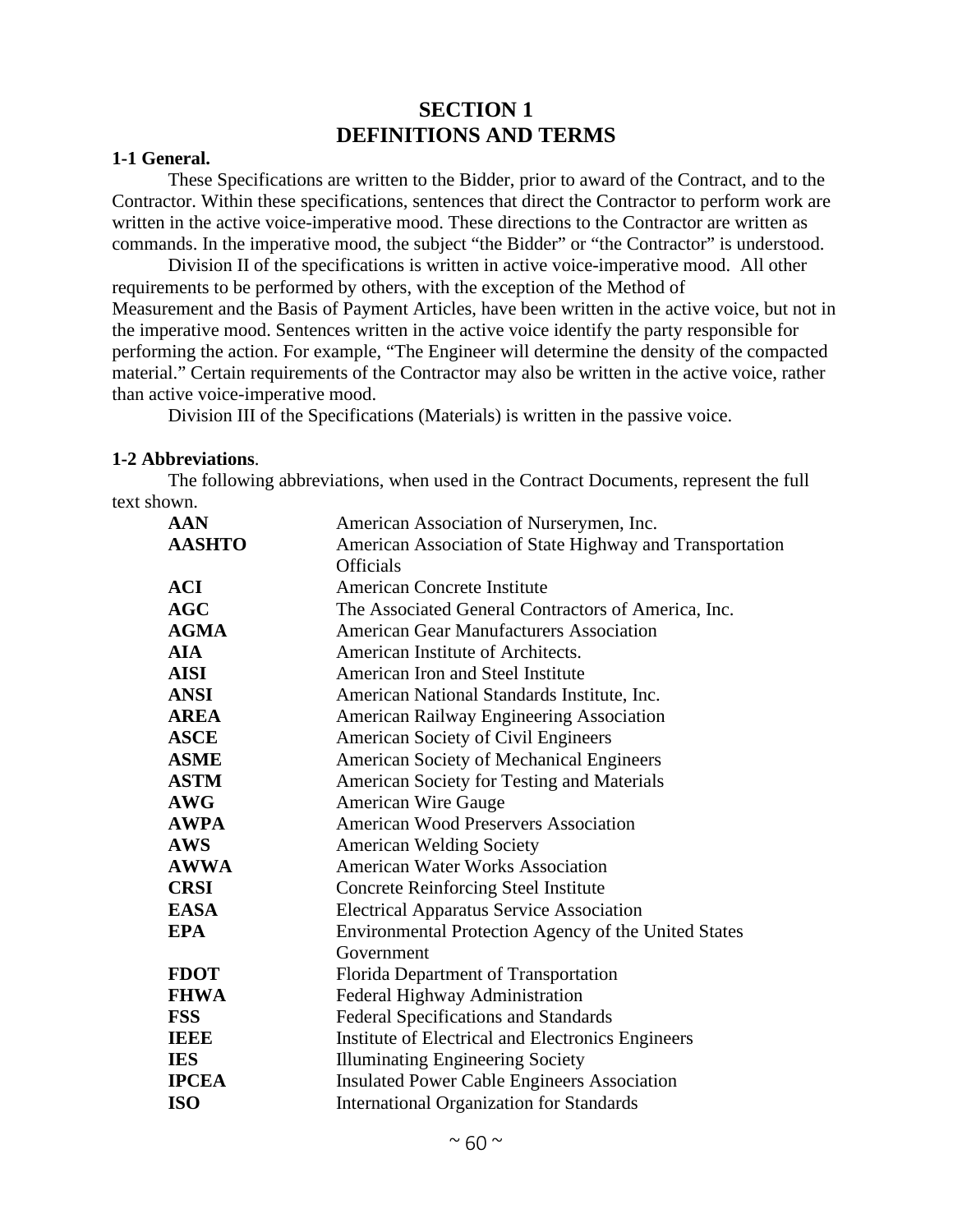| <b>MUTCD</b> | Manual on Uniform Traffic Control Devices            |
|--------------|------------------------------------------------------|
| <b>NEC</b>   | <b>National Electrical Code</b>                      |
| <b>NEMA</b>  | <b>National Electrical Manufacturers Association</b> |
| <b>NFPA</b>  | <b>National Fire Protection Association</b>          |
| <b>NIST</b>  | National Institute for Standards and Technology      |
| <b>NOAA</b>  | National Oceanic and Atmospheric Administration      |
| <b>OSHA</b>  | Occupational Safety and Health Administration        |
| <b>SAE</b>   | Society of Automotive Engineers                      |
| SI           | International System of Units                        |
| <b>SSPC</b>  | Society of Protective Coatings                       |
| UL           | <b>Underwriters' Laboratories</b>                    |

Each of the above abbreviations, when followed by a number or letter designation, or combination of numbers and letters, designates a specification, test method, or other code or recommendation of the particular authority or organization shown.

#### **1-3 Definitions.**

The following terms, when used in the Contract Documents, have the meaning described.

#### **Advertisement.**

The public announcement, as required by law, inviting bids for work to be performed or materials to be furnished, usually issued as "Notice to Contractors," or "Notice to Bidders."

#### **Article.**

The numbered prime subdivision of a Section of these Specifications.

#### **Bidder.**

An individual, firm, or corporation submitting a proposal for the proposed work.

#### **Bid Proposal.**

A technical proposal and a sealed price proposal submitted by each Asset Maintenance Contract Bidder.

#### **Bridge.**

A structure, including supports, erected over a depression or over an obstruction such as water, highway or railway, or for elevated roadway, for carrying traffic or other moving loads, and having a length, measured along the center of the roadway, of more than 20 feet between the inside faces of end supports. A multiple-span box culvert is considered a bridge, where the length between the extreme ends of the openings exceeds 20 feet.

#### **Calendar day.**

Every day shown on the calendar, ending and beginning at midnight.

#### **Contract.**

The term "Contract" means the entire and integrated agreement between the parties thereunder and supersedes all prior negotiations, representations, or agreements, either written or oral. The Contract Documents form the Contract between the Department and the Contractor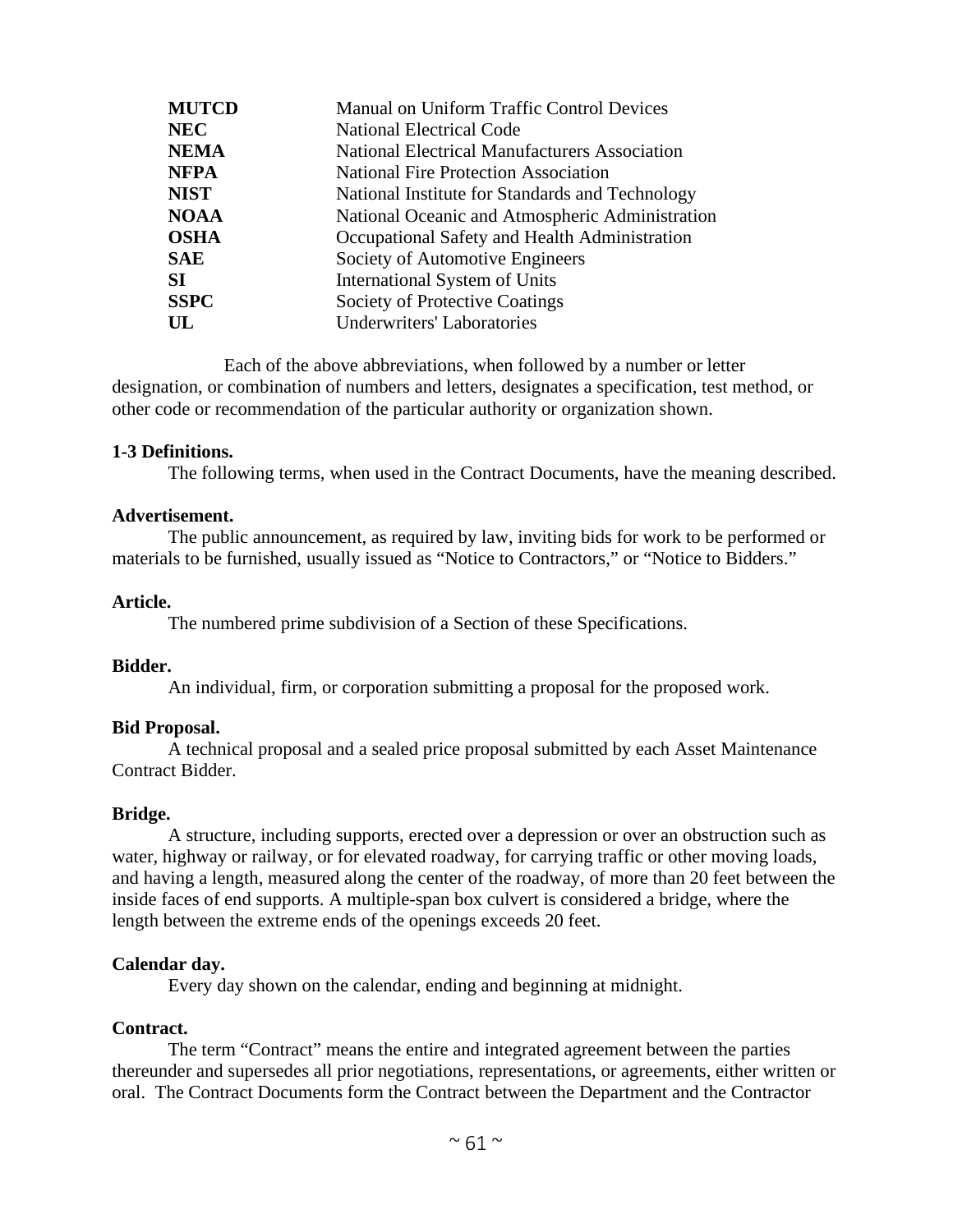setting forth the obligations of the parties thereunder, including, but not limited to, the performance of the Work and the basis of payment.

### **Contract Claim (Claim).**

A written demand submitted to the Department by the Contractor in compliance with 5-12.3 seeking additional monetary compensation, time, or other adjustments to the Contract, the entitlement or impact of which is disputed by the Department.

## **Contract Documents.**

The term "Contract Documents" includes: Advertisement, Request for Proposal (RFP), Scope of Services, Technical Proposal, Certification as to Publication and Notice of Advertisement for Proposal, Appointment of Agent by Nonresident Contractors, Noncollusion Affidavit, Warranty Concerning Solicitation of the Contract by Others, Resolution of Award of Contract, Executed Form of Contract, Performance Bond and Payment Bond, Specifications, Plans (including revisions thereto issued during construction), Design Standards, Addenda, or other information mailed or otherwise transmitted to the prospective Bidders prior to the receipt of bids, work orders and supplemental agreements, all of which are to be treated as one instrument whether or not set forth at length in the form of Contract. "Contact Documents" are further defined in the Asset Maintenance Scope of Services.

### **Contract Bond.**

The security furnished by the Contractor and the surety as a guaranty that the Contractor shall fulfill the terms of the Contract and pays all legal debts pertaining to the maintenance of the project.

### **Contract Letting.**

The date that the Department opened the Bid Proposals.

## **Contract Time.**

The number of calendar days allowed for completion of the Contract work, including authorized time extensions.

### **Contractor.**

The individual, firm, joint venture, or company Contracting with the Department to perform the work.

## **Asset Maintenance Contractor's Engineer of Record.**

A Professional Engineer registered in the State of Florida, other than the Engineer of Record or his subcontracted consultant, who undertakes the design and drawing of components of the permanent structure as part of a redesign or Cost Savings Initiative Proposal, or for repair designs and details of the permanent work. The Asset Maintenance Contractor's Engineer of Record may also serve as the Specialty Engineer.

The Asset Maintenance Contractor's Engineer of Record must be an employee of a prequalified firm. The firm shall be pre-qualified in accordance with the Rules of the Department of Transportation, Chapter 14-75. Any Corporation or Partnership offering engineering services must hold a Certificate of Authorization from the Florida Department of Business and Professional Regulation.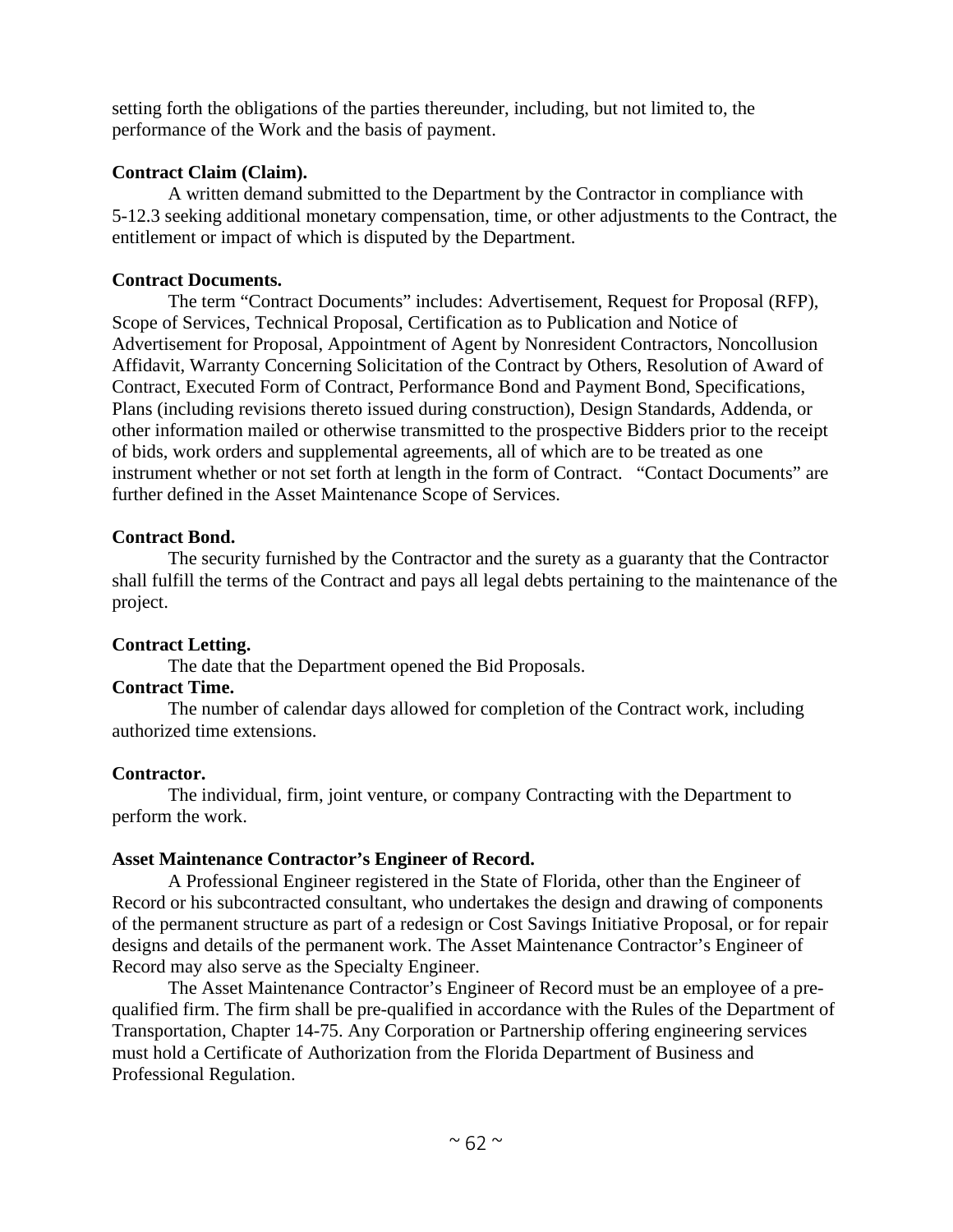As an alternate to being an employee of a pre-qualified firm, the Asset Maintenance Contractor's Engineer of Record may be a Department-approved Specialty Engineer. For items of the permanent work declared by the District Structures Maintenance Office to be "major" or "structural", the work performed by a Department-approved Specialty Engineer must be checked by another Department-approved Specialty Engineer. An individual Engineer may become a Department-approved Specialty Engineer if the individual meets the Professional Engineer experience requirements set forth within the individual work groups in Chapter 14-75, Rules of the Department of Transportation, Florida Administrative Code. Department-approved Specialty Engineers are listed on the State Construction Website.

### **Controlling Work Items.**

The activity or work item on the critical path having the least amount of total float. The controlling item of work will also be referred to as a Critical Activity.

#### **Culverts.**

Any structure not classified as a bridge that provides an opening under the roadway.

#### **Delay.**

Any unanticipated event, action, force or factor which extends the Contractor's time of performance of any controlling work item under the Contract. The term "delay" is intended to cover all such events, actions, forces or factors, whether styled "delay", "disruption", "interference", "impedance", "hindrance", or otherwise, which are beyond the control of and not caused by the Contractor, or the Contractor's subcontractors, materialmen, suppliers or other agents. This term does not include "extra work".

### **Department.**

State of Florida Department of Transportation.

### **Engineer.**

The Director, Office of Maintenance, acting directly or through duly authorized representatives; such representatives acting within the scope of the duties and authority assigned to them.

Note: In order to avoid cumbersome and confusing repetition of expressions in these Specifications, it is provided that whenever anything is, or is to be done, if, as, or, when, or where "acceptable, accepted, approval, approved, authorized, condemned, considered necessary, contemplated, deemed necessary, designated, determined, directed, disapproved, established, given, indicated, insufficient, ordered, permitted, rejected, required, reserved, satisfactory, specified, sufficient, suitable, suspended, unacceptable, or unsatisfactory," it shall be understood as if the expression were followed by the words "by the Engineer," "to the Engineer," or "of the Engineer."

### **Engineer of Record.**

The Professional Engineer or Engineering Firm registered in the State of Florida that develops the criteria and concept for the project, performs the analysis, and is responsible for the preparation of the Plans and Specifications. The Engineer of Record may be Departmental inhouse staff or a consultant retained by the Department.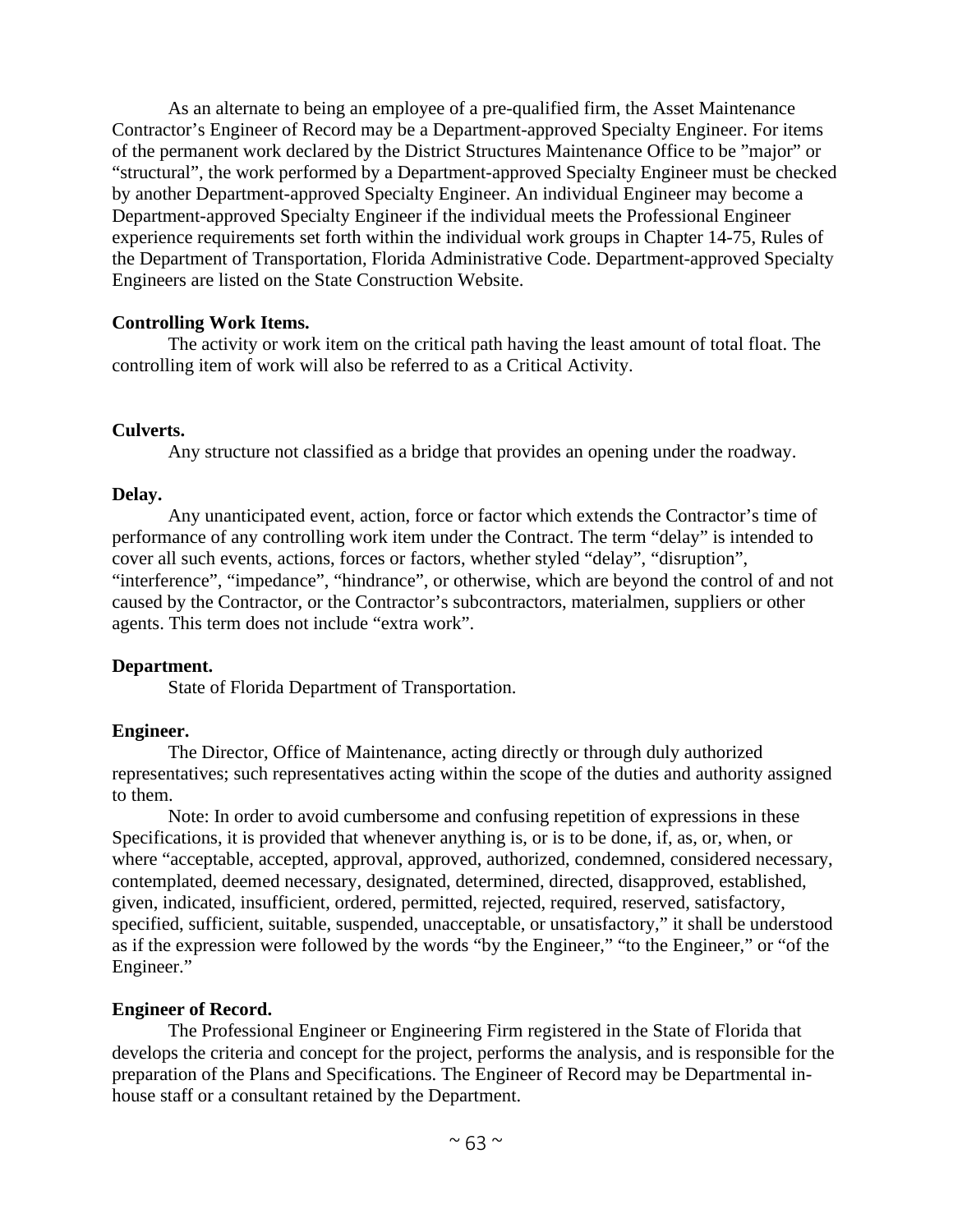The Contractor shall not employ the Engineer of Record as the Contractor's Engineer of Record or as a Specialty Engineer.

### **Equipment.**

The machinery and equipment, together with the necessary supplies for upkeep and maintenance thereof, and all other tools and apparatus necessary for the acceptable completion of the work.

## **Extra Work.**

Any "work" which is required by the Engineer to be performed and which is not otherwise covered or included in the project by the existing Contract Documents, whether it be in the nature of additional work, altered work, deleted work, work due to differing site conditions, or otherwise. This term does not include a "delay".

### **Federal, State, and Local Rules and Regulations.**

The term "Federal, State and Local Rules and Regulations" includes: any and all Federal, State, and Local laws, bylaws, ordinances, rules, regulations, orders, permits, or decrees including environmental laws, rules, regulations, and permits.

## **Highway, Street, or Road.**

A general term denoting a public way for purposes of vehicular travel, including the entire area within the right-of-way.

## **Holidays.**

Days designated by the State Legislature or Cabinet as holidays, which include, but are not limited to, New Year's Day, Martin Luther King's Birthday, Memorial Day, Independence Day, Labor Day, Veterans' Day, Thanksgiving Day and the following Friday, and Christmas Day.

## **Inspector.**

An authorized representative of the Engineer, assigned to make official inspections of the materials furnished and of the work performed by the Contractor.

## **Laboratory.**

The official testing laboratory used by the Department.

## **Major Item of Work.**

Any item of work having an original Contract value in excess of 5% of the original Contract amount.

## **Materials.**

Any substances to be incorporated in the work under the Contract.

## **Median.**

The portion of a divided highway or street separating the traveled ways for traffic moving in opposite directions.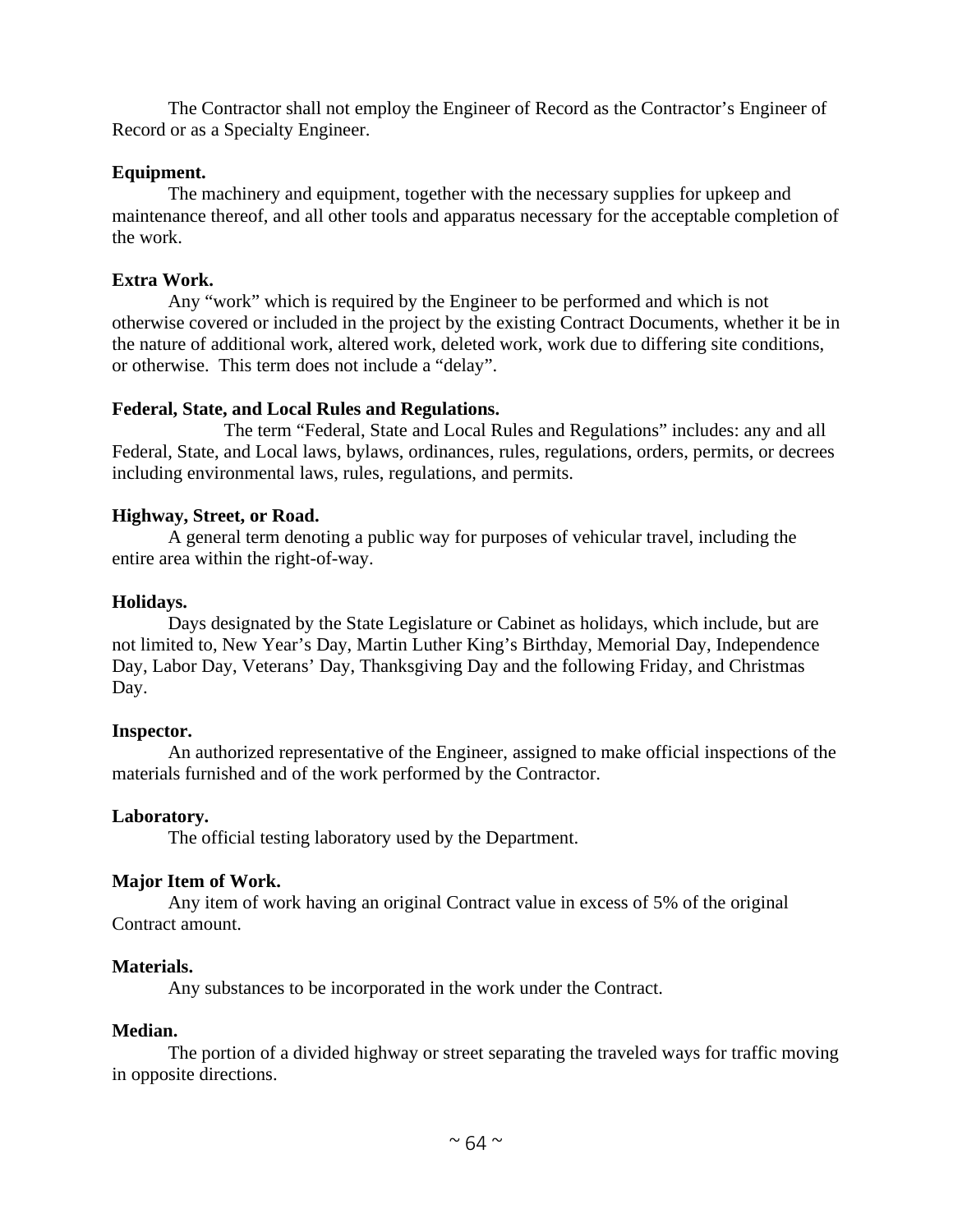#### **Plans.**

The approved Plans, including reproductions thereof, showing the location, character, dimensions, and details of the work.

#### **Proposal (Bid, Bid Proposal).**

The offer of a Bidder, on the prescribed form, to perform the work and to furnish the labor and materials at the prices quoted.

#### **Price Proposal.**

The Bidder's submittal, on the prescribed form, in response to the price requirements set forth in the Department's Request for Proposal.

#### **Proposal Form.**

The official form on which the Department requires formal bids to be prepared and submitted for the work.

#### **Proposal Guaranty**

The security furnished by the Bidder as guaranty that the Bidder will enter into the Contract for the work if the Department accepts the proposal.

#### **Request for Proposal (RFP).**

Package, including subsequent addendums, to be provided to Asset Maintenance Contract Bidders defining requirements of the Contract and the functions and responsibilities of the Contractor and Department. The Criteria for Scope of Work and Service, and all other documents attached thereto together set forth the criteria for work to be provided to complete this Contract.

#### **Right-of-Way.**

The land that the Department has title to, or right of use, for the road and its structures and appurtenances, and for material pits furnished by the Department.

### **Roadbed.**

The portion of the roadway occupied by the subgrade and shoulders.

#### **Roadway.**

The portion of a highway within the limits of maintenance.

#### **Secretary.**

Secretary of Transportation, State of Florida Department of Transportation, acting directly or through an assistant or other representative authorized by him; the chief officer of the Department of Transportation.

#### **Section.**

A numbered prime division of these Specifications.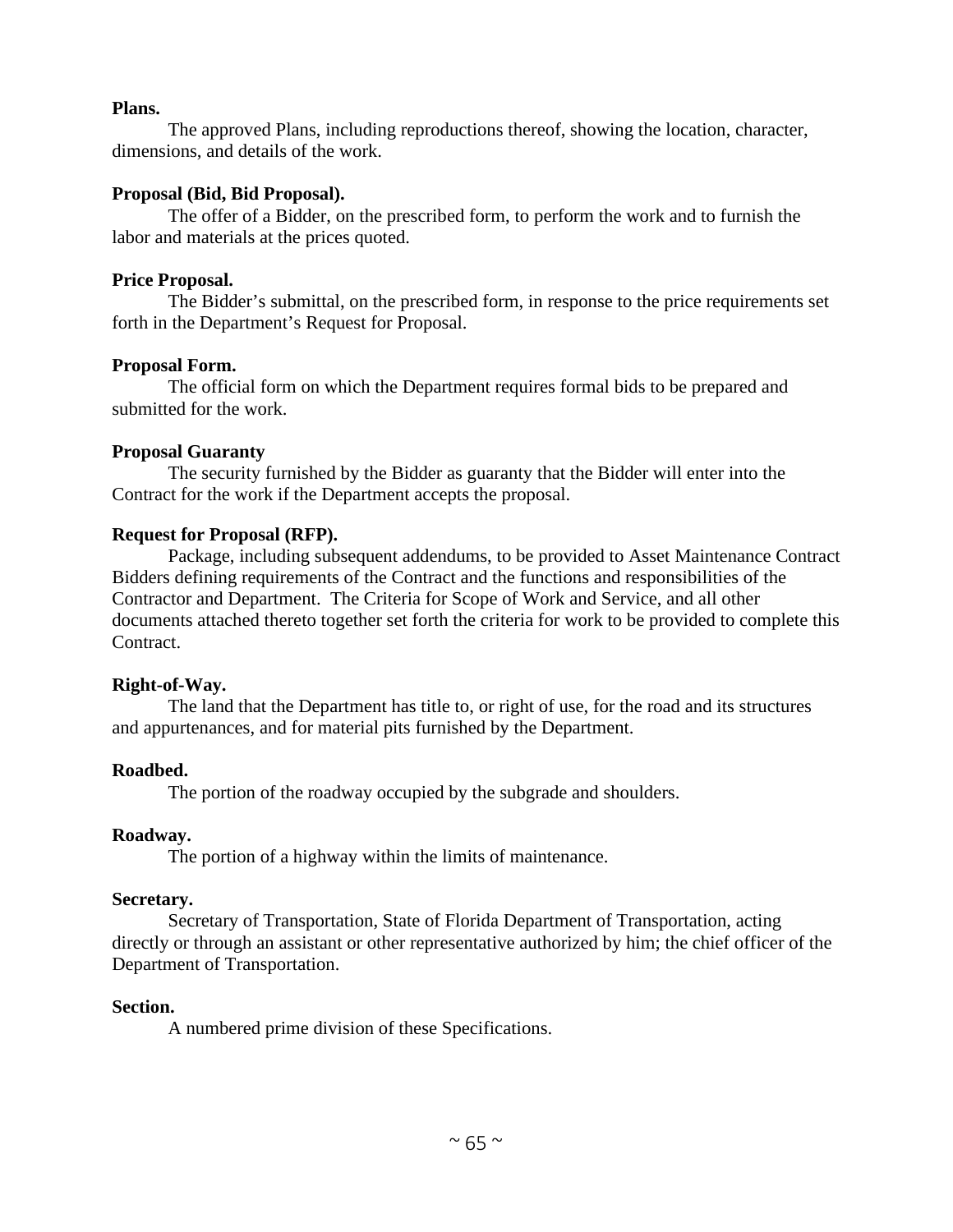#### **Special Event.**

Any event, including but not limited to, a festival, fair, run or race, motorcade, parade, civic activity, cultural activity, charity or fund drive, sporting event, or similar activity designated in the Contract Documents.

#### **Special Provisions.**

See definition for Specifications.

### **Specialty Engineer.**

A Professional Engineer registered in the State of Florida, other than the Engineer of Record or his subcontracted consultant, who undertakes the design and drawing preparation of components, systems, or installation methods and equipment for specific temporary portions of the project work or for special items of the permanent works not fully detailed in the Plans and required to be furnished by the Contractor. The Specialty Engineer may also provide designs and details, repair designs and details, or perform Engineering Analyses for items of the permanent work declared by the State Construction Office to be "minor" or "non-structural".

For items of work not specifically covered by the Rules of the Department of Transportation, a Specialty Engineer is qualified if he has the following qualifications:

1. Registration as a Professional Engineer in the State of Florida.

2. The education and experience necessary to perform the submitted design as required by the Florida Department of Business and Professional Regulation.

### **Specifications.**

The directions, provisions, and requirements contained herein, together with all stipulations contained in the Contract Documents, setting out or relating to the method and manner of performing the work, or to the quantities and qualities of materials and labor to be furnished under the Contract.

Standard Specifications: "Standard Specifications for Road and Bridge Construction" an electronic book, applicable to all Department Contracts containing adopted requirements, setting out or relating to the method or manner of performing work, or to the quantities and qualities of materials and labor.

Supplemental Specifications: Approved additions and revisions to the Standard Specifications, applicable to all Department Contracts.

Special Provisions: Specific clauses adopted by the Department that add to or revise the Standard Specifications or supplemental specifications, setting forth conditions varying from or additional to the Standard Specifications applicable to a specific project.

Technical Special Provisions: Specifications, of a technical nature, prepared, signed, and sealed by an Engineer registered in the State of Florida other than the State Specifications Engineer or his designee, that are made part of the Contract as an attachment to the Contract Documents.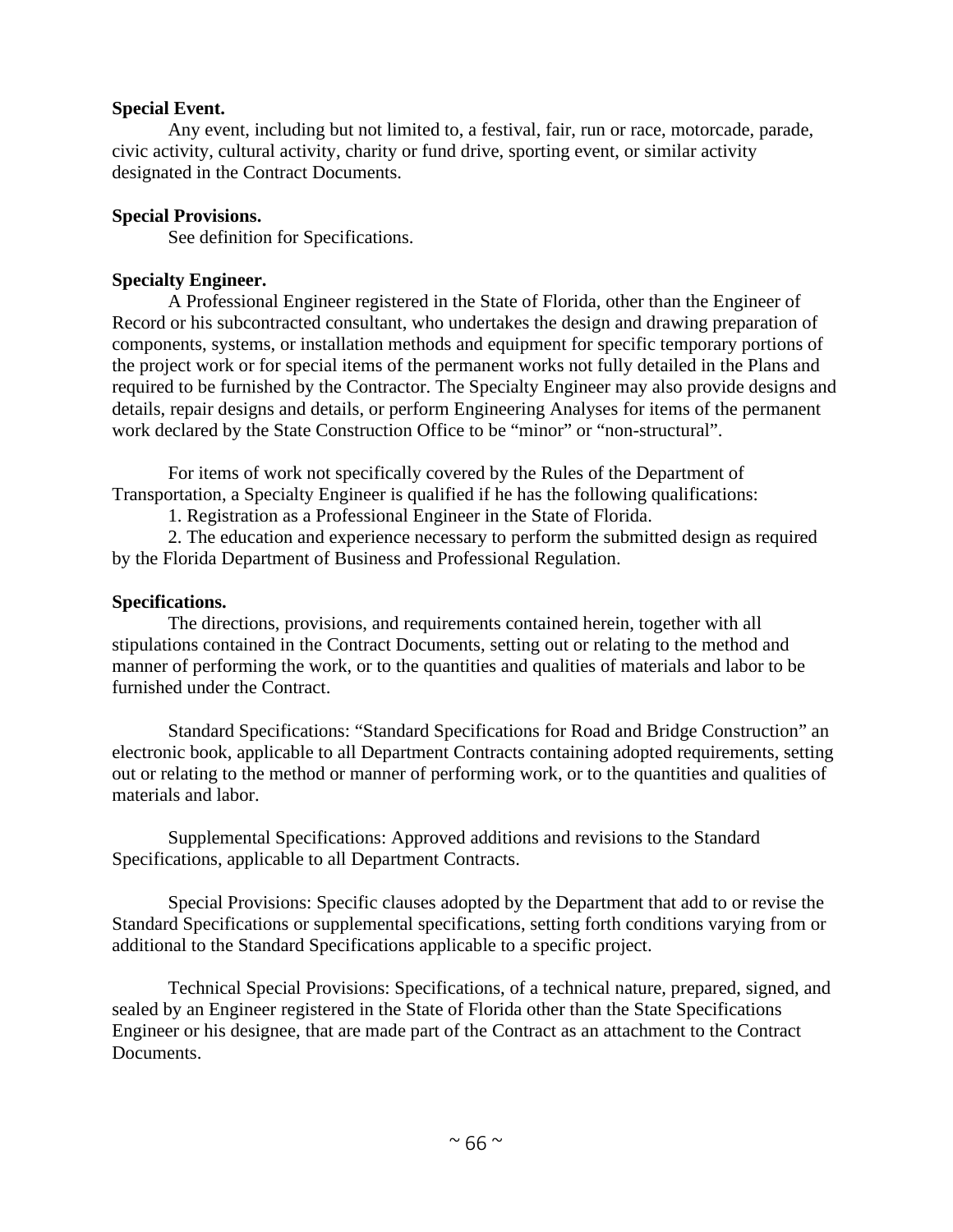Developmental Specification: A specification developed around a new process, procedure, or material.

#### **Standard Specifications.**

See definition for Specifications.

#### **State.**

State of Florida.

#### **Subarticle.**

A headed and numbered subdivision of an Article of a Section of these Specifications.

#### **Subgrade.**

The portion of the roadbed immediately below the base course or pavement, including below the curb and gutter, valley gutter, shoulder and driveway pavement. The subgrade limits ordinarily include those portions of the roadbed shown in the Plans to be constructed to a design bearing value or to be otherwise specially treated. Where no limits are shown in the Plans, the subgrade section extends to a depth of 12 inches below the bottom of the base or pavement and outward to 6 inches beyond the base, pavement, or curb and gutter.

#### **Substructure.**

All of that part of a bridge structure below the bridge seats, including the parapets, backwalls, and wingwalls of abutments.

#### **Superintendent.**

The Contractor's authorized representative in responsible charge of the work.

### **Superstructure.**

The entire bridge structure above the substructure, including anchorage and anchor bolts, but excluding the parapets, backwalls, and wingwalls of abutments.

### **Supplemental Agreement.**

A written agreement between the Contractor and the Department, and signed by the surety, modifying the Contract within the limitations set forth in these Specifications.

### **Supplemental Specifications**

See definition for Specifications.

### **Surety.**

The corporate body that is bound by the Contract Bond with and for the Contractor and responsible for the performance of the Contract and for payment of all legal debts pertaining thereto.

### **Technical Proposal.**

The Bidder's submittal in response to the technical requirements set forth in the Department's Request for Proposal and associated Scope of Services.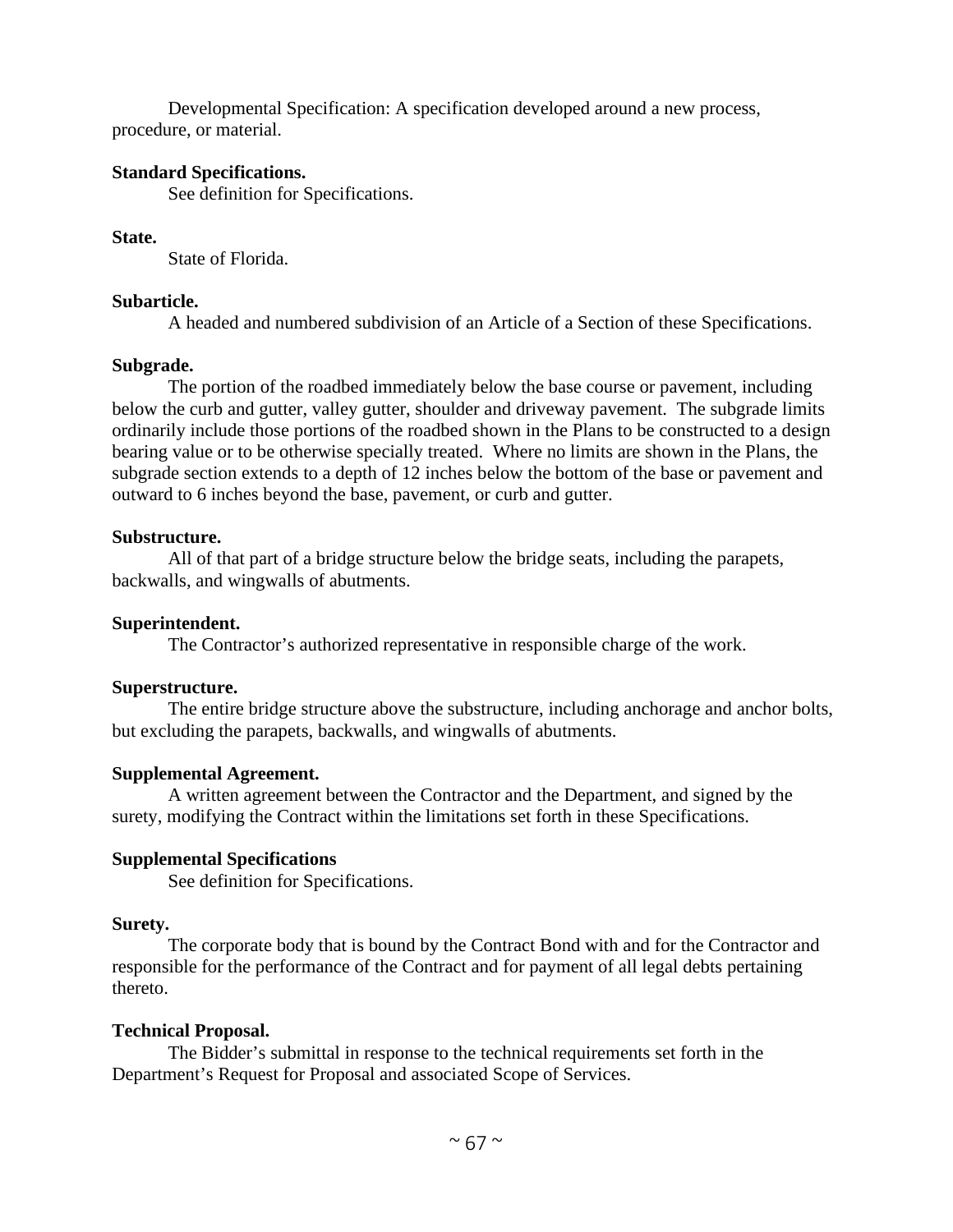#### **Technical Special Provisions.**

See definition for Specifications.

### **Traveled Way.**

The portion of the roadway providing for the movement of vehicles, exclusive of shoulders and auxiliary lanes.

### **Unilateral Payment.**

A payment of money made to the Contractor by the Department pursuant to Section 337.11(12), Florida Statutes (2015), for sums the Department determines to be due to the Contractor for work performed on the project, and whereby the Contractor by acceptance of such payment does not waive any rights the Contractor may otherwise have against the Department for payment of any additional sums the Contractor claims are due for the work.

#### **Work.**

All labor, materials and incidentals required to execute and complete the requirements of the Contract including superintendence, use of equipment and tools, and all services and responsibilities prescribed or implied.

### **Work Order.**

When pertaining to a Structure or Bridge, a Work Order is a written task identified by a structure inspector and determined by the Feasible Action Review Committee (FARC) as necessary to be done to a structure, which may include bridges, culverts, traffic signal mast arms, high mast light poles, or overlane sign structures. The task will be recorded in the Department's Maintenance Management System and completed by a specified deadline in accordance with the priority assigned by the FARC and Department procedure.

When pertaining to Traffic Operations, a Work Order is a written task assigned to the Contractor as described within the "TRAFFIC OPERATIONS WORK ORDERS" subsection of the Scope of Services.

### **Working Day.**

Any calendar day on which the Contractor works or is expected to work in accordance with the approved work progress schedule.

## **SECTION 2 PROPOSAL REQUIREMENTS AND CONDITIONS**

### **2-1 Contractor Experience.**

The Department does not require a Contractor to have a certificate of qualification if Bidding Maintenance contracts. Maintenance contracts may require potential Bidders to have and document certain experience in the type of work required for the Contract. If this requirement is applicable to a Contract, detailed experience requirements will be listed in the advertisement and a form will be included with the bid package to document such experience. The form must be fully and accurately completed by the potential Bidder and received by the Department before or at the opening of the bids.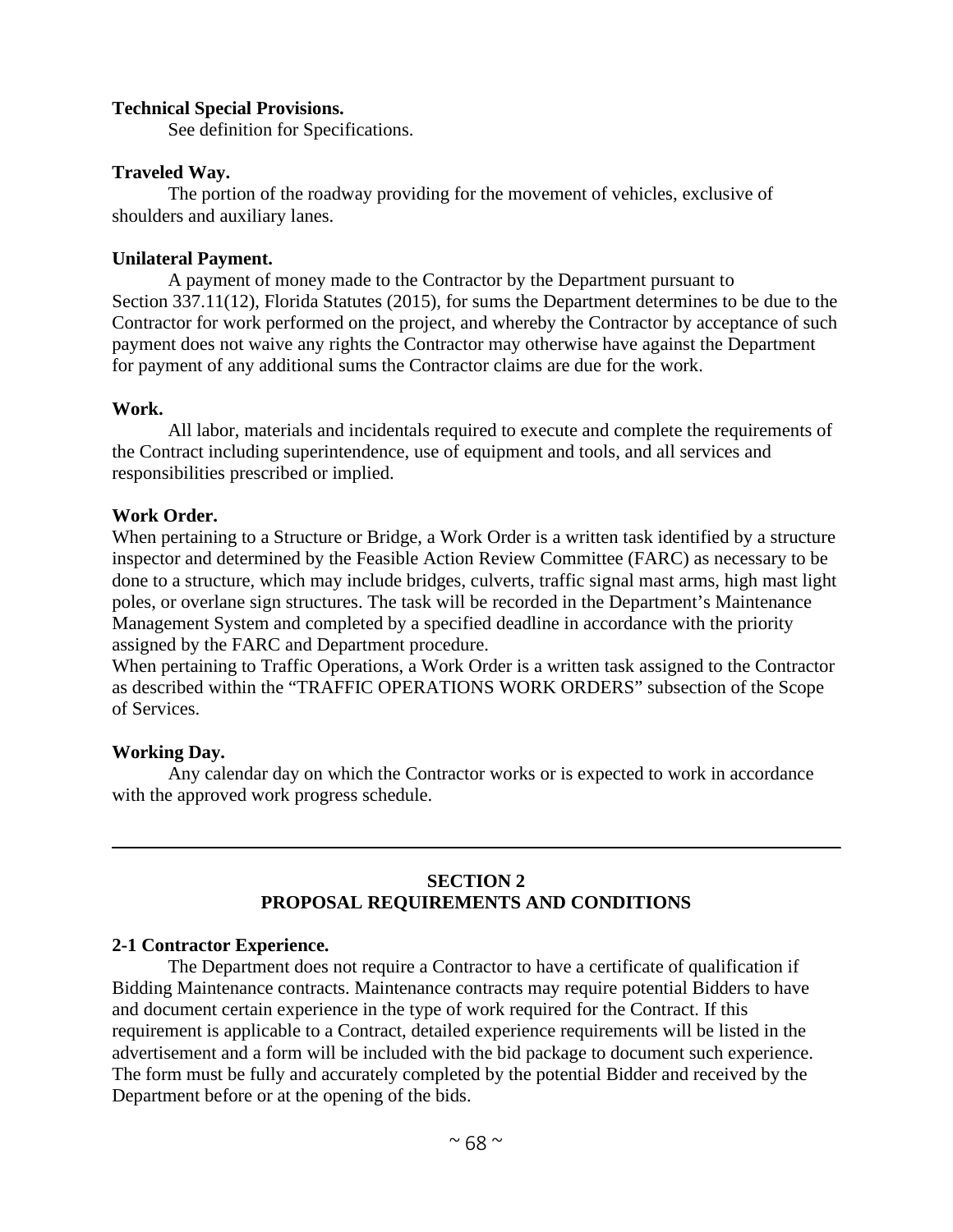A person or affiliate who has been placed on the convicted vendor list following a conviction for a public entity crime may not submit the following:

- 1. A bid on a Contract to provide any goods or services to a public entity.
- 2. A bid on a Contract with a public entity for the construction or repair of a public building or public work.
- 3. Bids on leases of real property to a public entity.

A person or affiliate who has been placed on the convicted vendor list following a conviction for a public entity crime may not be awarded or perform work as a contractor, supplier, subcontractor, or consultant under a contract with any public entity, and may not transact business with any public entity in excess of the threshold amount provided in Section 287.017 F.S., for Category Two. All restrictions apply for a period of 36 months from the date of placement on the convicted vendor list.

## **2-2 Proposals.**

**2-2.1 Obtaining Proposal Forms:** Obtain Proposal Forms under the conditions stipulated in the Advertisement. The Advertisement states the location and description of the work to be performed; the estimate of the various quantities (if applicable); the pay items of work to be performed (if applicable); the Contract Time; the amount of Proposal Guaranty; and the date, time, and place of the opening of Proposals.

The Plans, Specifications and other documents designated in the Advertisement are part of the Proposal, whether attached or not.

Upon advertising, the Department will make the Proposal Forms available for download as an electronic file from the Online Ordering System or provide the Proposal Forms on portable electronic media as stipulated in the Advertisement. This file contains the information to be used by the Bidder, who has ordered and obtained the Proposal Forms, to submit the Proposal.

The Department is not responsible for loss of or damage to the portable electronic media after it has been received by or delivered to the Bidder. If loss or damage occurs, the Bidder may order replacement Proposal Forms.

If the Bidder requests replacement Proposal Forms, the Department will attempt to provide the replacement by overnight delivery or by electronic transmittal of the files. The Department will not be held responsible if the Bidder cannot complete and submit a bid due to failure or incomplete delivery of the files.

Unless otherwise indicated in the Advertisement, the Bidder has the option to submit a bid either as an Internet Bid Submittal in accordance with 2-2.3 or as a Hard Copy Bid Submittal in accordance with 2-2.4. When an Internet bid submittal is used, the hard copy will not be considered.

**2-2.2 Department Modifications to Contract Documents:** Notification of modifications to any Contract Documents will be posted on the Department's website at the following URL address: http://www.fdot.gov/contracts/Lettings/Letting\_Project\_Info.shtm and will also be transmitted to the Bidder. The email address provided by the Bidder at the time of registration for Online Ordering will be used to transmit notification of modifications. Follow the instructions provided in the notification of modifications to access the amendment files.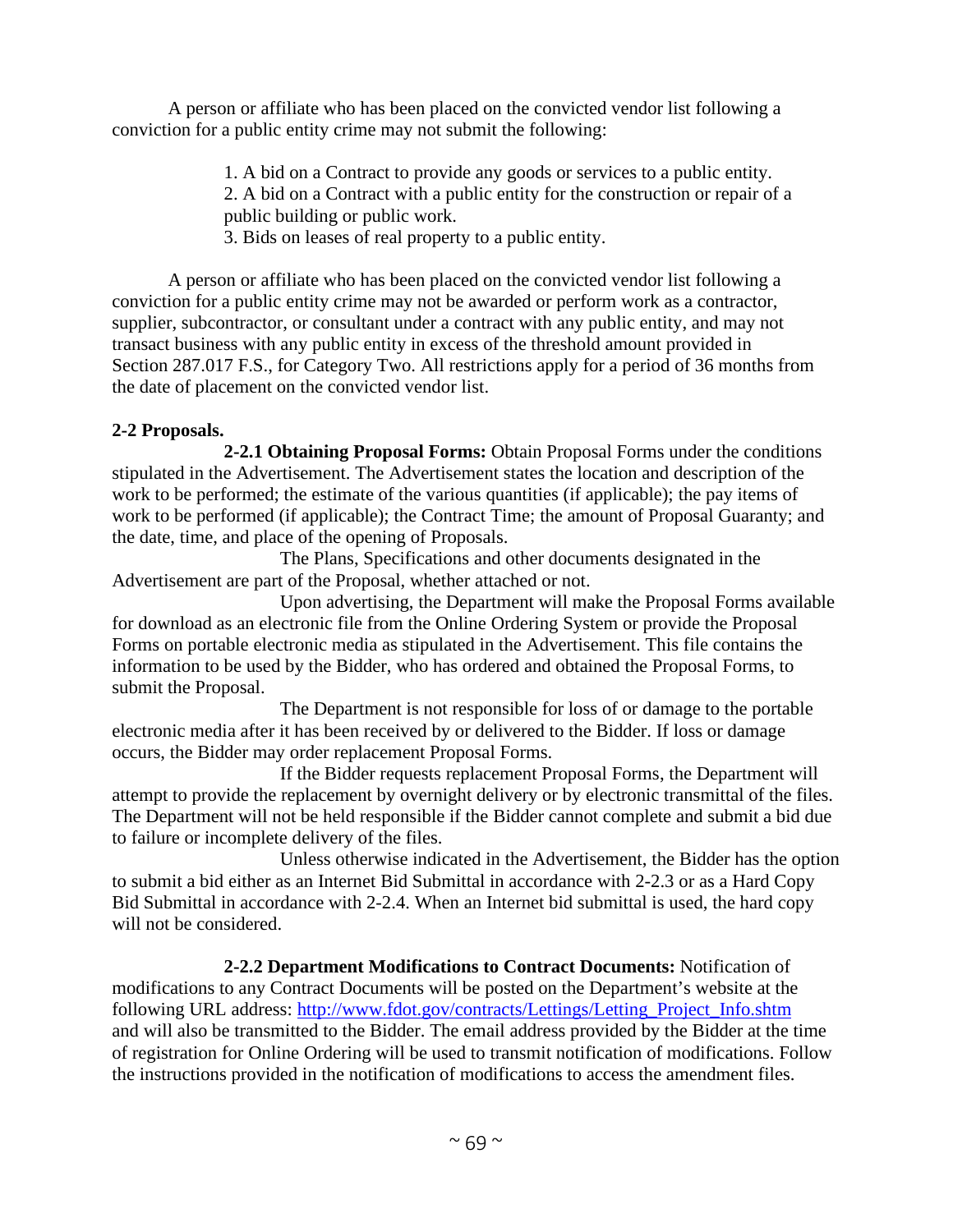The Bidder shall take responsibility for downloading the revised information per the instructions included in the notification of modifications.

**2-2.3 Internet Bid Submittals:** Unless otherwise indicated in the Advertisement, the Bidder shall use the Department's bid software to prepare a bid for Internet submittal. The Department will accept, as the official bid, the set of Proposal Forms generated from the Department's bid software along with a complete Proposal package, submitted via the Internet in accordance with 2-5 and 2-8. A Digital ID is required to submit a bid via the Internet. Digital IDs may be obtained as outlined in the Advertisement.

The Department will not be responsible for any communications or machine breakdowns, transmission interruptions, delays, or any other problems that interfere with the receipt of Proposals as required above either at the Bidder's transmitting location, at the Department's receiving location, or anywhere between these locations. Receipt or non-receipt of Proposals will not be considered grounds for a bid protest. The Department will not be held responsible if the Bidder cannot complete or submit a bid due to failure or incomplete delivery of the files submitted via the Internet.

**2-2.4 Hard Copy Bid Submittals:** Unless otherwise indicated in the Advertisement, the Bidder shall use the Department's bid software to prepare a bid for hard copy submittal.

The Department will accept, as the official bid, this set of Proposal Forms generated from the Department's bid software along with a complete Proposal package, delivered to the Department in hard copy in accordance with the instructions listed below and the requirements of 2-5 and 2-8.

Print and submit bid item sheets generated from the Department's bid software on letter size paper. Ensure that all computer generated sheets are legible. Do not submit computer generated sheets using a font size smaller than 9 point.

Return the Department's bid software generated Proposal as the official bid, with the Proposal labeled with the Bidder's Name, Vendor Number, Letting Date, Revision Date (if applicable) and the Proposal ID.

### **2-3 Interpretation of Estimated Quantities. (Not included)**

## **2-4 Examination of Plans, Specifications, Special Provisions, and Site of Work.**

Examine the Contract Documents and the site of the proposed work carefully before submitting a Proposal for the work contemplated. Investigate the conditions to be encountered, as to the character, quality, and quantities of work to be performed and materials to be furnished and as to the requirements of all Contract Documents.

The Department does not guarantee the details pertaining to borings, as shown in the Plans, to be more than a general indication of the materials likely to be found adjacent to holes bored at the site of the work, approximately at the locations indicated. The Bidder shall examine boring data, where available, and make their own interpretation of the subsoil investigations and other preliminary data, and shall base their bid solely on their own opinion of the conditions likely to be encountered.

The Bidder's submission of a Proposal is prima facie evidence that the Bidder has made an examination as described in this Article.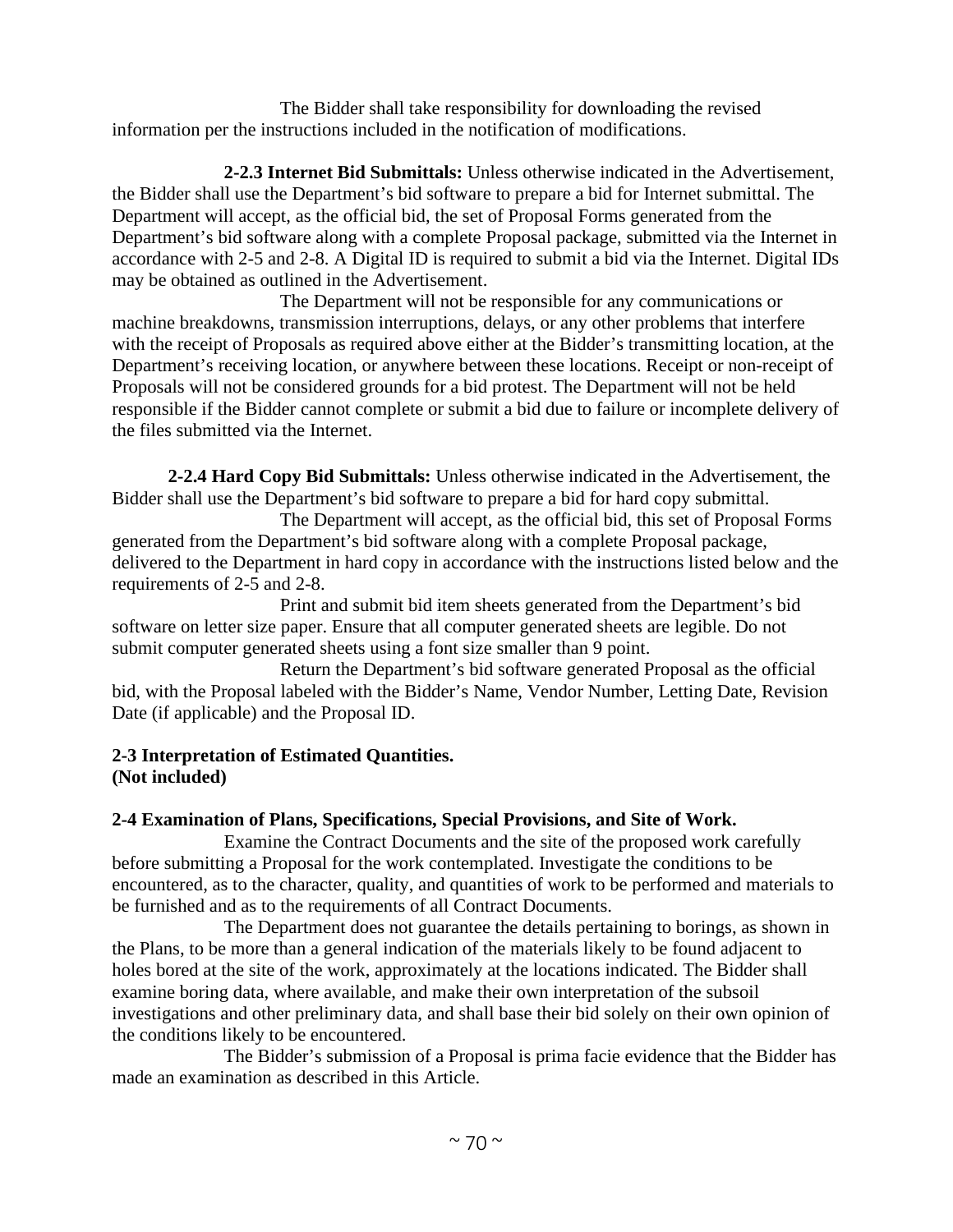### **2-5 Preparation of Proposals.**

**2-5.1 General:** Submit Proposals on the Proposal Form described in 2-2. Any pay item that will be provided free or at no cost to the Department shall be indicated as "free" or "\$.00". If the pay item is left blank or n/a is used, the bid may be declared irregular. Show the total of the bid on the face of the Proposal.

**2-5.2 Internet Bid Submittals:** The Bidder shall execute the Proposal under the Bidder's Digital ID and enter the firm's bidding office street address on the Bidders Information Tab in the Department's bid software. This Digital ID represents the firm as an individual, partnership, corporation, limited liability company, or joint venture. By entering and submitting the Digital ID the authorized parties obligate the firm to the bid. Internet Bid Submittals must acknowledge, on behalf of, the person, firm, association, or corporation submitting the bid certifying that such person, firm, association, or corporation has not, either directly or indirectly, entered into any agreement, participated in any collusion, or otherwise taken any action in restraint of free competitive bidding in connection with the submitted bid, by indicating such in the Proposal. The Department will not consider any bid unless such acknowledgement is included.

**2-5.3 Hard Copy Bid Submittals:** If the Proposal is made by an individual, either in the Bidder's own proper person or under a trade or firm name, the Bidder shall execute the Proposal under the Bidder's signature and enter the firm's bidding office street address. If the Proposal is made by a partnership, execute the Proposal by setting out in full the names of the partners, the firm name of the partnership, if any, have two or more of the general partners or authorized person sign the Proposal and enter the firm's bidding office street address. If the Proposal is made by a corporation, execute the Proposal by setting out in full the corporate name and have the president or other legally authorized corporate officer or agent sign the Proposal, affix the corporate seal and enter the corporation's bidding office street address. If the Proposal is made by a limited liability company, execute the Proposal by setting out the company name, have the manager or authorized member sign the Proposal and enter the company's bidding office address. If the Proposal is made by a joint venture, execute the Proposal by setting out the joint venture name, have the authorized parties sign the Proposal and enter the bidding office's street address. File with the Department Form 375-020-08, contained in the Proposal, which includes an unsworn statement executed by, or on behalf of, the person, firm, association, or corporation submitting the bid certifying that such person, firm, association, or corporation has not, either directly or indirectly, entered into any agreement, participated in any collusion, or otherwise taken any action in restraint of free competitive bidding in connection with the submitted bid. The Department will not consider any bid unless such form is properly completed in accordance with the requirements shown thereon.

#### **2-6 Rejection of Irregular Proposals.**

A Proposal is irregular and the Department may reject it if it shows omissions, alterations of form, additions not specified or required, conditional or unauthorized alternate bids, or irregularities of any kind;, or if the cost is in excess of or below the reasonable cost analysis values.

### **2-7 Guaranty to Accompany Proposals.**

The Department will not consider any Proposal unless accompanied by a Proposal Guaranty of the character and amount indicated in the Advertisement, and unless made payable to the Florida Department of Transportation. Submit the Proposal with the understanding that the successful Bidder shall furnish a Contract Bond pursuant to the requirements of 3-5.

The Bidder's Proposal Guaranty is binding for all projects included in the Contract awarded to the Contractor pursuant to the provisions of this Subarticle.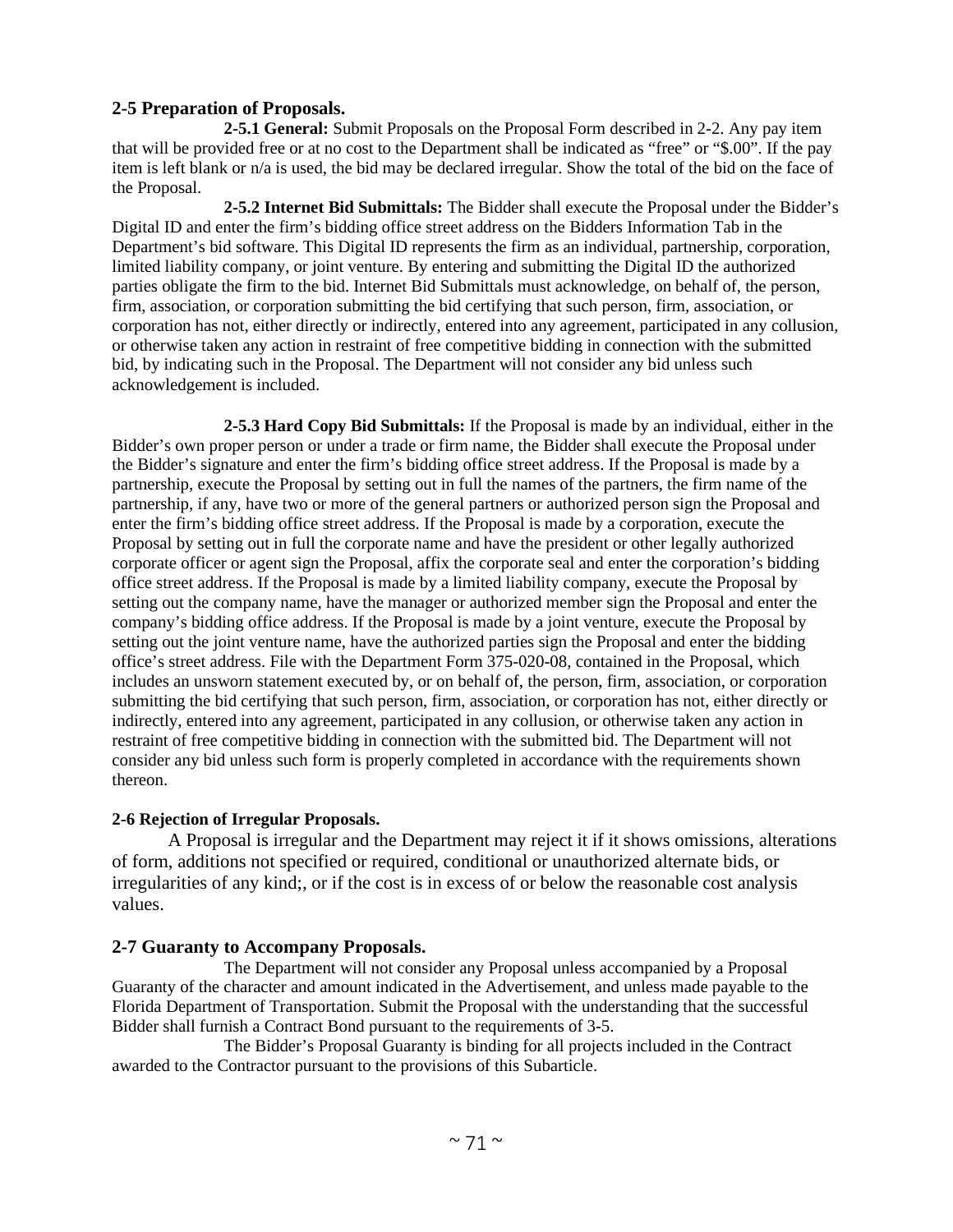### **2-8 Delivery of Proposals.**

**2-8.1 Internet Bid Submittals:** Unless otherwise indicated in the Advertisement, the Proposal may be submitted via the Internet. The Department will not accept responsibility for Internet bids not meeting the time requirement stipulated in the Advertisement.

**2-8.2 Hard Copy Bid Submittals:** Unless otherwise indicated in the Advertisement, the Proposal may be submitted via hard copy. Submit the Proposal in a sealed envelope, bearing on the outside the name of the Bidder, the Bidder's address, and the Proposal ID of the project for which the Bidder submitted the bid. For Proposals that are submitted by mail, enclose the Proposal in a sealed envelope, marked as directed above. Enclose the sealed envelope in a second outer envelope addressed to the Department, at the place designated in the Advertisement. For a Proposal that is not submitted by mail, deliver the Proposal to the Contracts Office of the Department, or to the place as designated in the Advertisement. The Department will not consider Proposals received after the time set for opening bids. The Department will retain these Proposals unopened.

### **2-9 Withdrawal or Revision of Proposals.**

**2-9.1 Internet Bid Submittals:** A Bidder may withdraw a Proposal any time prior to the bid submittal deadline specified in the Advertisement. The resubmission of any Proposal so withdrawn must be made as a complete Proposal, subject to the provisions of 2-8.

A Bidder may revise a Proposal any time prior to the bid submittal deadline specified in the Advertisement. Revisions may be made via Internet in accordance with 2-8.1 or by fax in accordance with 2-9.2.

The Department will not be responsible for any communications or machine breakdowns, transmission interruptions, delays, or any other problems that interfere with the receipt of revisions to Proposals as required above either at the Bidder's transmitting location, at the Department's receiving location, or anywhere between these locations. Receipt or non-receipt of revisions to a Proposal will not be considered grounds for a bid protest. The Department will not be held responsible if the Bidder cannot complete or submit revisions to a bid due to failure or incomplete delivery of the files submitted via the Internet.

**2-9.2 Hard Copy Bid Submittals:** A Bidder may withdraw or revise a Proposal after submission, provided the Department receives a written request to withdraw or revise the Proposal prior to the time set for opening of bids. The resubmission of any Proposal withdrawn under this provision is subject to the provisions of 2-8.

Legible facsimile (FAX) Proposal changes will be accepted if received in full at the fax number listed in the Bid Solicitation Notice by the time Proposals are due on the day of the letting and provided that all of the following conditions are met:

1. The Bidder's name is the same on the faxed Proposal change as shown on the original Proposal.

2. The Proposal change includes the following:

a. The correct Proposal ID.

b. The correct bid item number for which the price is being changed and the respective unit price change.

c. The correct revised total per item.

d. The revised total bid amount.

e. The signature of the President or Vice President of the Company.

Faxed Proposal changes failing to meet all of these requirements will not be considered and will not change the original bid.

The Department will not be responsible for any communications or fax machine breakdowns, transmission interruptions, delays, or any other problems that interfere with the receipt of faxed Proposal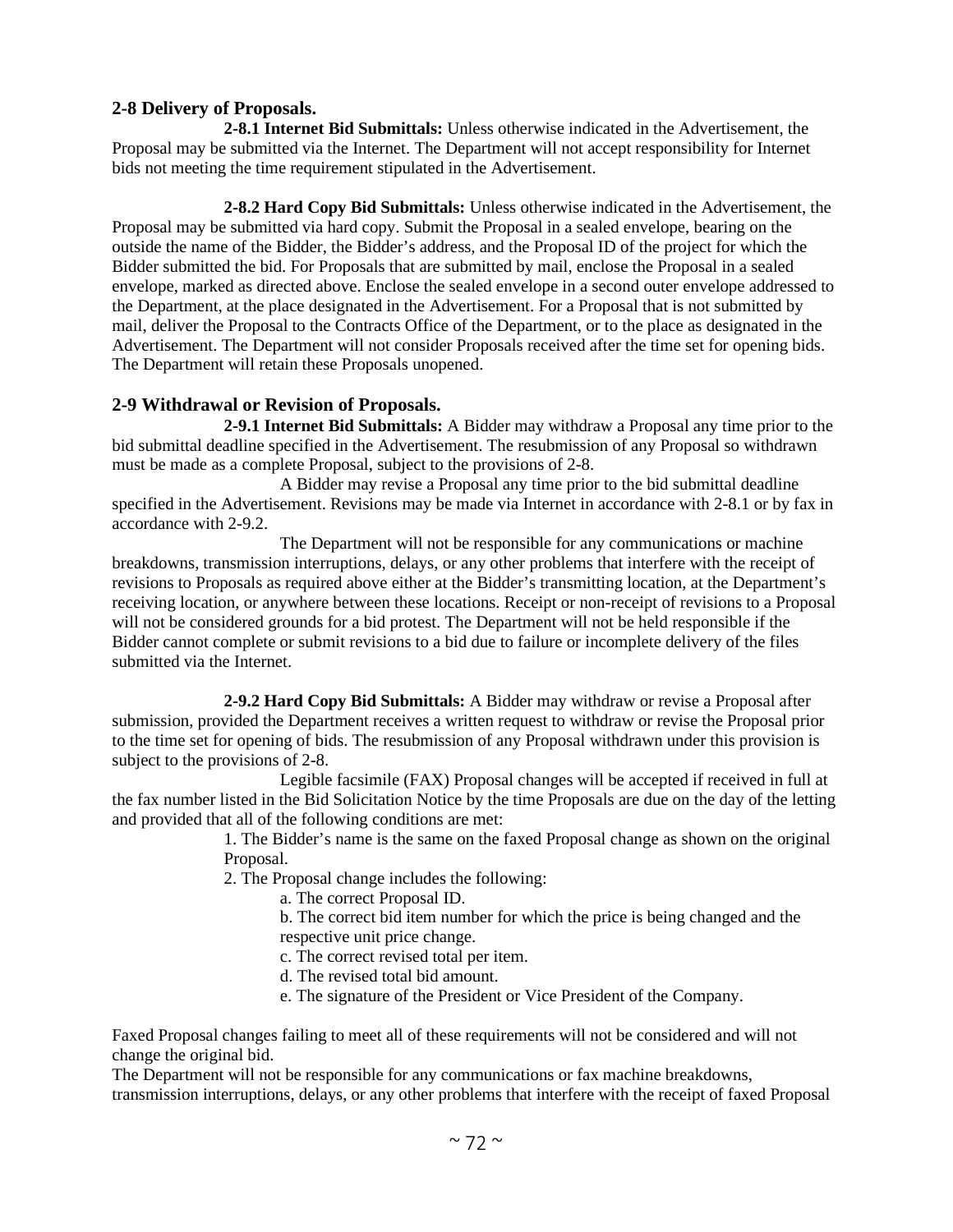changes as required above either at the Bidder's fax location, at the Department's fax location, or anywhere between these locations. Receipt or non-receipt of a faxed Proposal change will not be considered grounds for a bid protest.

#### **2-10 Opening of Proposals.**

The Department will open and publicly announce Proposals at the time and place indicated in the Advertisement. The Department invites Bidders, their authorized agents, and other interested parties to attend.

#### **2-11 Disqualification of Bidders.**

The Department may disqualify any Bidder and reject the Bidder's Proposal or Proposals for any of the following reasons:

1. The submission of more than one Proposal for the same work from an individual, firm, or corporation under the same or a different name.

2. Evidence that one Bidder has a financial interest in the firm of another Bidder for the same work.

3. Evidence of collusion among Bidders. The Department will not recognize a participant in such collusion as a Bidder for any future work of the Department until the Department reinstates such participant as a qualified Bidder.

4. Failure to qualify in accordance with 2-1.

5. Uncompleted work on other projects that, in the judgment of the Department, could hinder or prevent the prompt completion of the proposed work.

6. Failure to pay or satisfactorily settle all bills due for labor and material on other contracts in force at the time of advertisement for bids.

7. Default under a previous contract.

8. Employment of unauthorized aliens in violation of Section 274A (e) of the Immigration and Nationality Act.

9. Falsification on any form required by the Department.

10. The submission of a Proposal that was not solicited by the Department.

#### **2-12 Material, Samples and Statement. (Not included)**

## **SECTION 3 AWARD AND EXECUTION OF CONTRACT**

#### **3-1 Consideration of Bids.**

For the purpose of award, after opening and reading the technical and price Proposals, the Department will consider as the bid the correct summation of each unit bid price multiplied by estimated quantities shown in the proposal. On this basis, the Department will compare the amounts of each bid and each technical proposal score and make the results of such comparison available to the public. Until the actual award of the Contract, however, the Department reserves the right to reject any or all Proposals and to waive technical errors that the Department determines, in its sole discretion, to be in the best interest of the State. In the event of any discrepancy in the two entries of the Contract lump sum price, the Department will evaluate the bid based on the lump sum price shown in words.

## **3-2 Award of Contract.**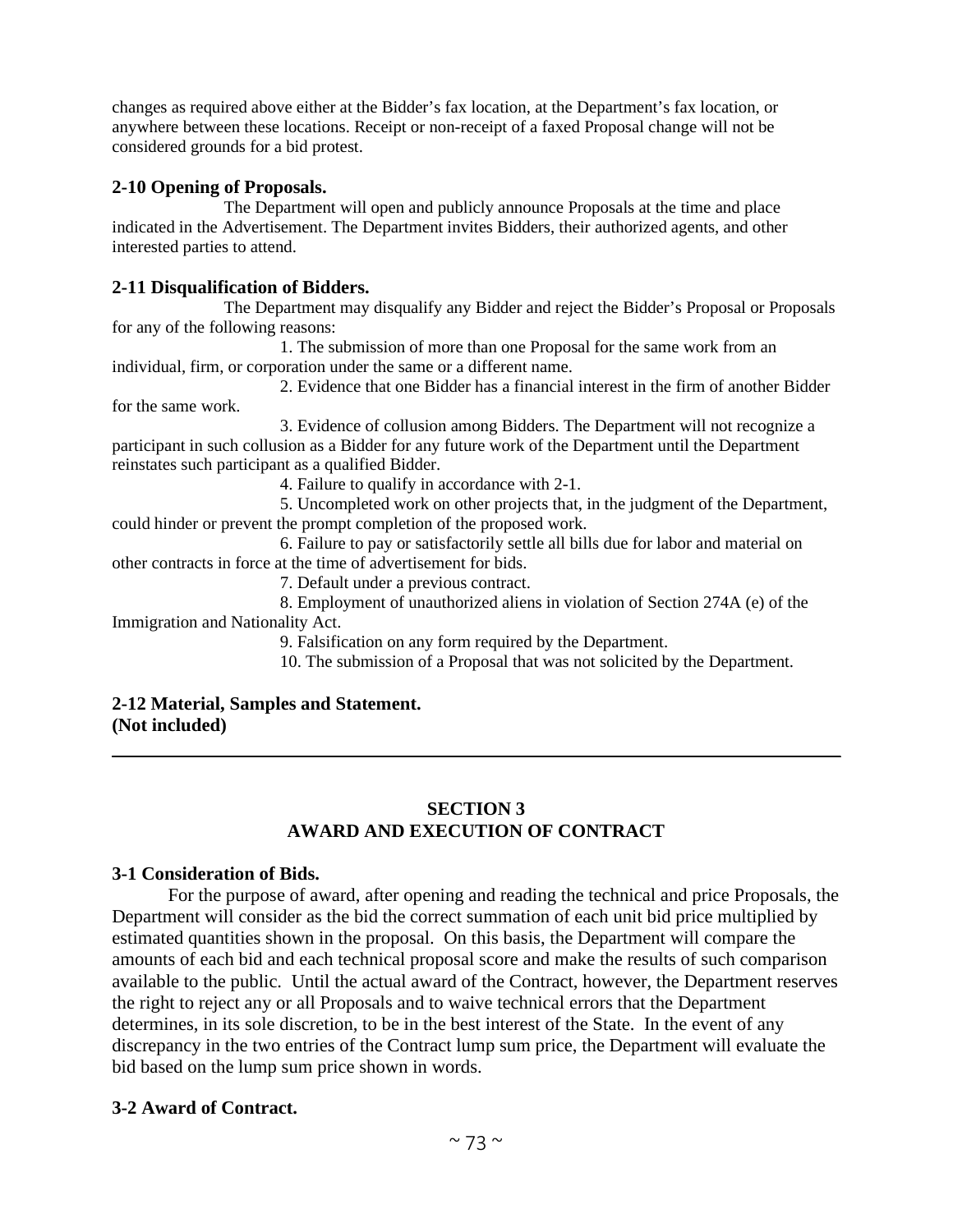**3-2.1 General:** If the Department decides to award the Contract, the Department will award the Contract to the Bidder whose proposal complies with all the Contract Document requirements and has the highest total Proposal Score as calculated in accordance with the RFP. If awarded, the Department will award the Contract within 50 days after the opening of the Proposals, unless the Special Provisions change this time limit or the Bidder and the Department extend the time period by mutual consent.

Prior to award of the Contract by the Department, a Contractor must provide proof of authorization to do business in the State of Florida.

## **3-2.2 Bids Exceeding Contractor's Rating: (Not included)**

## **3-3 Cancellation of Award.**

The Department reserves the right to cancel the award of any Contract at any time before the execution of the Contract by all parties, with no compensation due any of the Bidders.

## **3-4 Release of Proposal Guaranty.**

The Department will release all proposal guaranties except those of the two Bidders with the highest proposal scores immediately following the opening and checking of the Proposals. The Department will immediately release the Proposal Guaranty of the two Bidders with the highest proposal scores after the successful Bidder delivers the executed Contract and a satisfactory bond to the Department, except that the Department will not retain the proposal guaranty of the next-to-lowest Bidder longer than 50 days after the opening of the Proposals unless the Department awards the Contract to the next lowest responsible Bidder prior to the expiration of this time limit.

# **3-5 Contract Bond Required.**

# **3-5.1 General Requirements of the Bond**:

**3-5.1.1 Bond Requirements for Multi-Year Contracts:** Upon award, furnish to the Department, and thereafter continue to furnish to the Department during the term of the Contract, a Payment and Performance Bond guaranteeing the contract obligations for each twelve -month period of the Contract.

No later than the date of Contract execution, provide to the Department a Payment and Performance Bond on Department Form No. 375-020-59 in a penal sum equal to the first year's annual Contract amount under the Contract. Annually thereafter, between thirty and forty-five days prior to the contract anniversary date, provide to the Department a Payment and Performance Bond on Form No. 375-020-61 in a penal sum equal to the upcoming year's annual Contract amount. Regardless of the number of separate bonds or bond continuations provided by the Surety hereunder, the Surety's liability for each bond or bond continuation will be limited to the contract amount for the twelve-month period for which the bond or bond continuation is provided.

Obtain the Payment and Performance Bond from a Surety authorized to conduct business in the State of Florida. Each Payment and Performance Bond must be executed only on the forms provided by the Department. Failure to provide any of the required Payment and Performance Bond's to the Department within the aforementioned time frames will entitle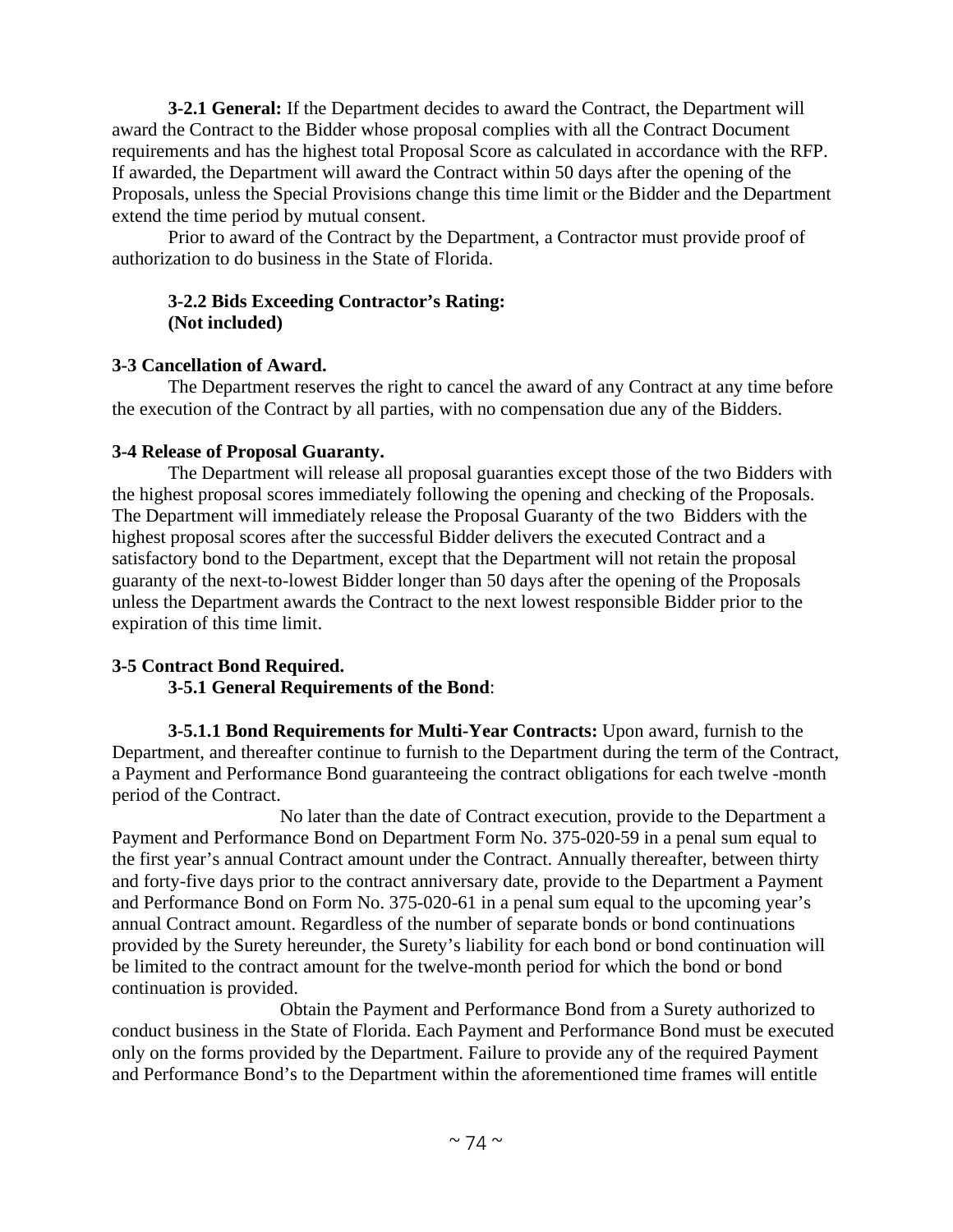the Department to annul the award, declare the Contractor in default, terminate the Contract, or decline to renew the Contract, all in the Department's sole discretion.

# **3-5.1.2 Bonds for Improvement, Demolition or Removal Contracts of \$25,000 or Less:**

(Not included)

**3-5.2 Continued Acceptability of Surety:** Provide a surety bond that remains acceptable to the Department throughout the life of the Contract. In the event that the surety executing the bond, although acceptable to the Department at the time of execution of the Contract, subsequently becomes insolvent or bankrupt, or becomes unreliable or otherwise unsatisfactory due to any cause that becomes apparent after the Department's initial approval of the company, then the Department may require that the Contractor immediately replace the surety bond with a similar bond drawn on a surety company that is reliable and acceptable to the Department. In such an event, the Department will bear all costs of the premium for the new bond, after deducting any amounts that are returned to the Contractor from his payment of premium on the original bond.

**3-5.3 Default by Contractor:** In case of default on the part of the Contractor, the Department will charge against the Contract bond all expenses for services incidental to ascertaining and collecting losses under the Contract bond, including accounting, engineering, and legal services, together with any and all costs incurred in connection with renegotiation of the Contract.

**3-5.4 Surety to Furnish Legal Defense as to Payment and Performance Claims or Suits:** The Surety shall indemnify and provide defense for the Department when called upon to do so for all claims or suits against the Department, by third parties, pertaining to Contractor payment or performance issues arising out of the Contract where the Contractor has failed to timely provide the Department such defense. It is expressly understood that the monetary limitation on the extent of the indemnification shall be the approved annual Contract amount, which shall be the original annual Contract amount as may be modified by subsequent Supplemental Agreements.

**3-5.5 Liability for Wrongful or Criminal Act by Contractor:** The principal and surety executing the bond shall be liable to the State in any civil action that might be instituted by the Department or any officer of the State authorized in such cases, for double any amount in money or property the State might lose, or be overcharged, or otherwise be defrauded of by any wrongful or criminal act of the Contractor, their agent or their employees.

## **3-6 Execution of Contract and Contract Bond.**

Within 10 calendar days, excluding Saturdays, Sundays and State holidays, after receipt of the Contract award, execute the necessary agreements to enter into a Contract with the Department and return the Contract along with a satisfactory Contract Bond and documentation evidencing all insurance required by 7-13 to the Department's Contracts Office that awarded the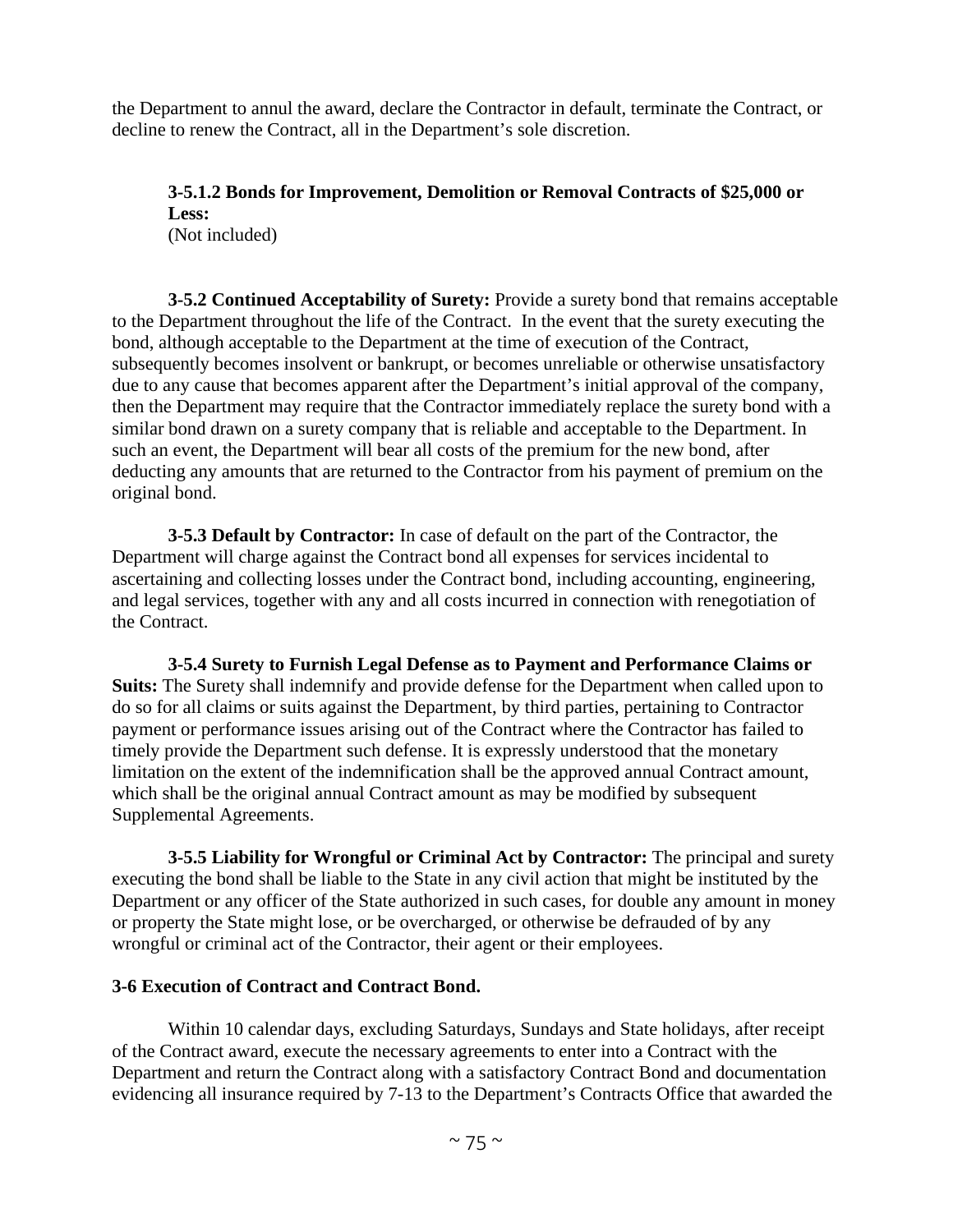Contract. The Department will not be bound by any proposal until it executes the associated Contract. The Department will execute the Contract and Contract Bond in the manner stipulated in 3-5.1.

The Department will execute the Contract within 10 calendar days, excluding Saturdays, Sundays and State holidays, after receipt of the necessary agreements and Contract Bond from the Contractor.

## **3-7 Failure by Contractor to Execute Contract and Furnish Bond.**

In the event that the Bidder fails to execute the awarded Contract and to file an acceptable Contract Bond, as prescribed in 3-5 and 3-6, within 10 calendar days, excluding Saturdays, Sundays and State holidays, of receipt of the Contract award, the Department may annul the award, causing the Bidder to forfeit the Proposal Guaranty to the Department; not as a penalty but in liquidation of damages sustained. The Department may then award the Contract to the next lowest responsible Bidder, re-advertise, or accomplish the Work using alternate resources.

## **3-8 Audit of Contractor's Records.**

Upon execution of the Contract, the Department reserves the right to conduct an audit of the Contractor's records pertaining to the project. The Department or its representatives may conduct an audit, or audits, at any time prior to final payment, or thereafter pursuant to 5-13. The Department may also require submittal of the records from either the Contractor or any subcontractor or material supplier. As the Department deems necessary, records include all books of account, supporting documents, and papers pertaining to the cost of performance of the project work.

Retain all records pertaining to the Contract for a period of not less than three years from the date of the end of the original Contract period or subsequent renewal periods, unless a longer minimum period is otherwise specified. Upon request, make all such records available to the Department or its representative(s). For the purpose of this Article, records include but are not limited to all books of account, supporting documents, and papers that the Department deems necessary to ensure compliance with the Contract provisions.

If the Contractor fails to comply with these requirements, the Department may disqualify or suspend the Contractor from Bidding on or working as a subcontractor on future Contracts.

Ensure that the subcontractors provide access to their records pertaining to the project upon request by the Department.

Comply with Section 20.055(5), Florida Statutes, and incorporate in all subcontracts the obligation to comply with Section 20.055(5), Florida Statutes.

# **3-9 Public Records.**

The Contractor shall comply with Chapter 119, Florida Statutes. Specifically, the Contractor shall:

1. Keep and maintain public records required by the Department to perform the service

2. Upon request from the Department's custodian of public records, provide the Department with a copy of the requested records or allow the records to be inspected or copied within a reasonable time at a cost that does not exceed the cost provided in Chapter 119, Florida Statutes, or as otherwise provided by law.

3. Ensure that public records that are exempt or confidential and exempt from public records disclosure requirements are not disclosed except as authorized by law for the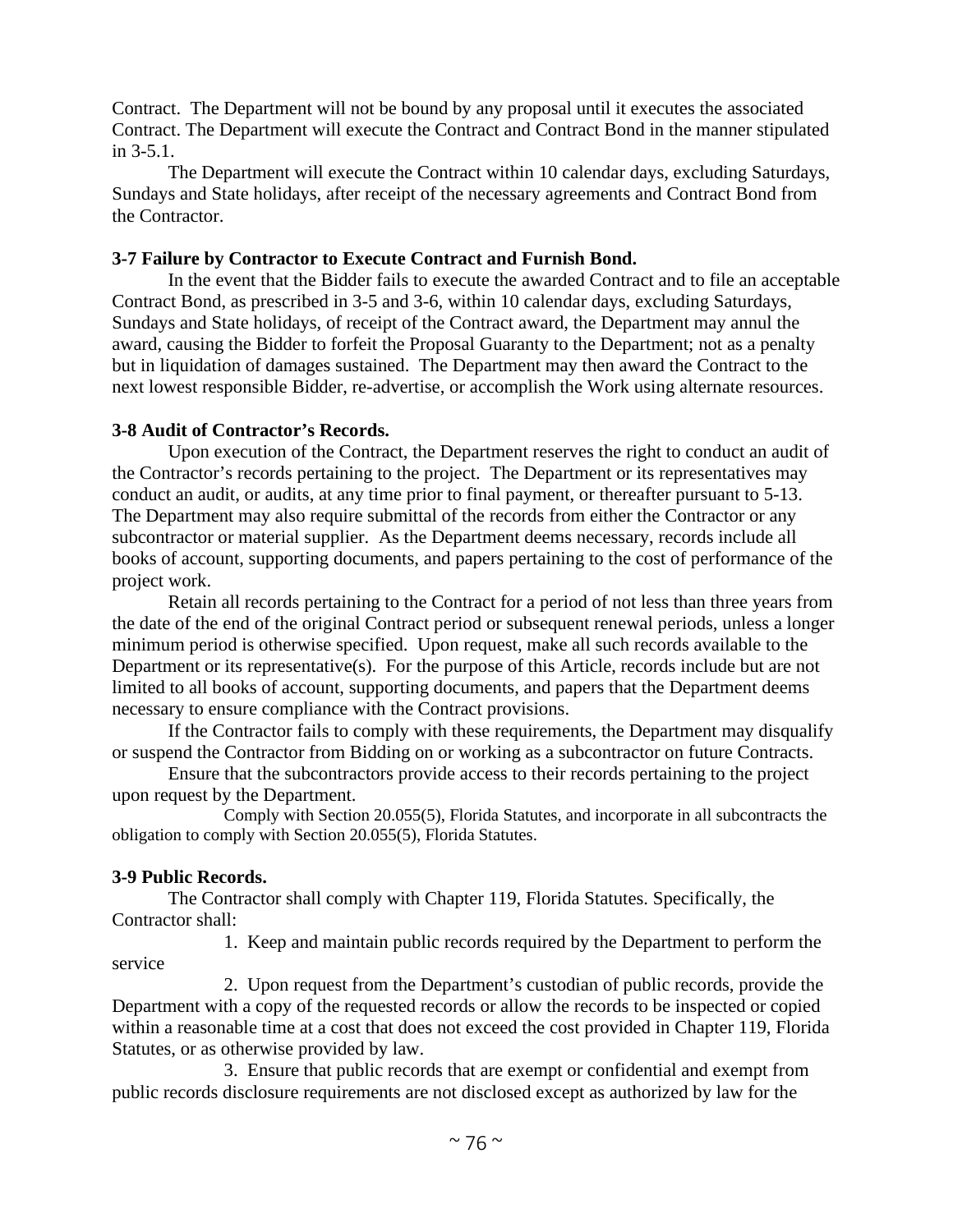duration of the Contract term and following completion of the Contract if the Contractor does not transfer the records to the Department.

4. Upon completion of the Contract, transfer, at no cost, to the Department all public records in possession of the Contractor or keep and maintain public records required by the Department to perform the service. If the Contractor transfers all public records to the Department upon completion of the Contract, the Contractor shall destroy any duplicate public records that are exempt or confidential and exempt from public records disclosure requirements. If the Contractor keeps and maintains public records upon completion of the Contract, the Contractor shall meet all applicable requirements for retaining public records. All records stored electronically must be provided to the Department, upon request from the Department's custodian of public records, in a format that is compatible with the information technology systems of the Department.

Failure to comply with Chapter 119, Florida Statutes and the Article 3-9 shall be grounds for immediate unilateral termination of this Contract by the Department pursuant to 8- 9.1.

## **SECTION 4 SCOPE OF THE WORK**

#### **4-1 Intent of Contract.**

The intent of the Contract is to provide for the Contractor's Performance of every detail of the work described in the Contract. Furnish all labor, materials, equipment, tools, transportation, and supplies required to complete the work in accordance with the Contract Documents.

#### **4.2 Work not covered by Standard Specifications. (Not included)**

## **4-3 Alteration of Plans or of Character of Work.**

**4-3.1 General: (Not included)** 

**4-3.2 Increase, Decrease or Alteration in the Work: (Not included)** 

**4-3.3 No Waiver of Contract: (Not included)** 

#### **4-3.4 Conditions Requiring a Supplemental Agreement or Unilateral Payment:**

 A Supplemental Agreement or Unilateral Payment will be used to clarify the Plans and Specifications of the Contract; to provide for extra Work which could not reasonably have been contemplated or foreseen in the original Scope to settle documented Contract claims; to make the project functionally operational in accordance with the intent of the original Contract and subsequent amendments thereto.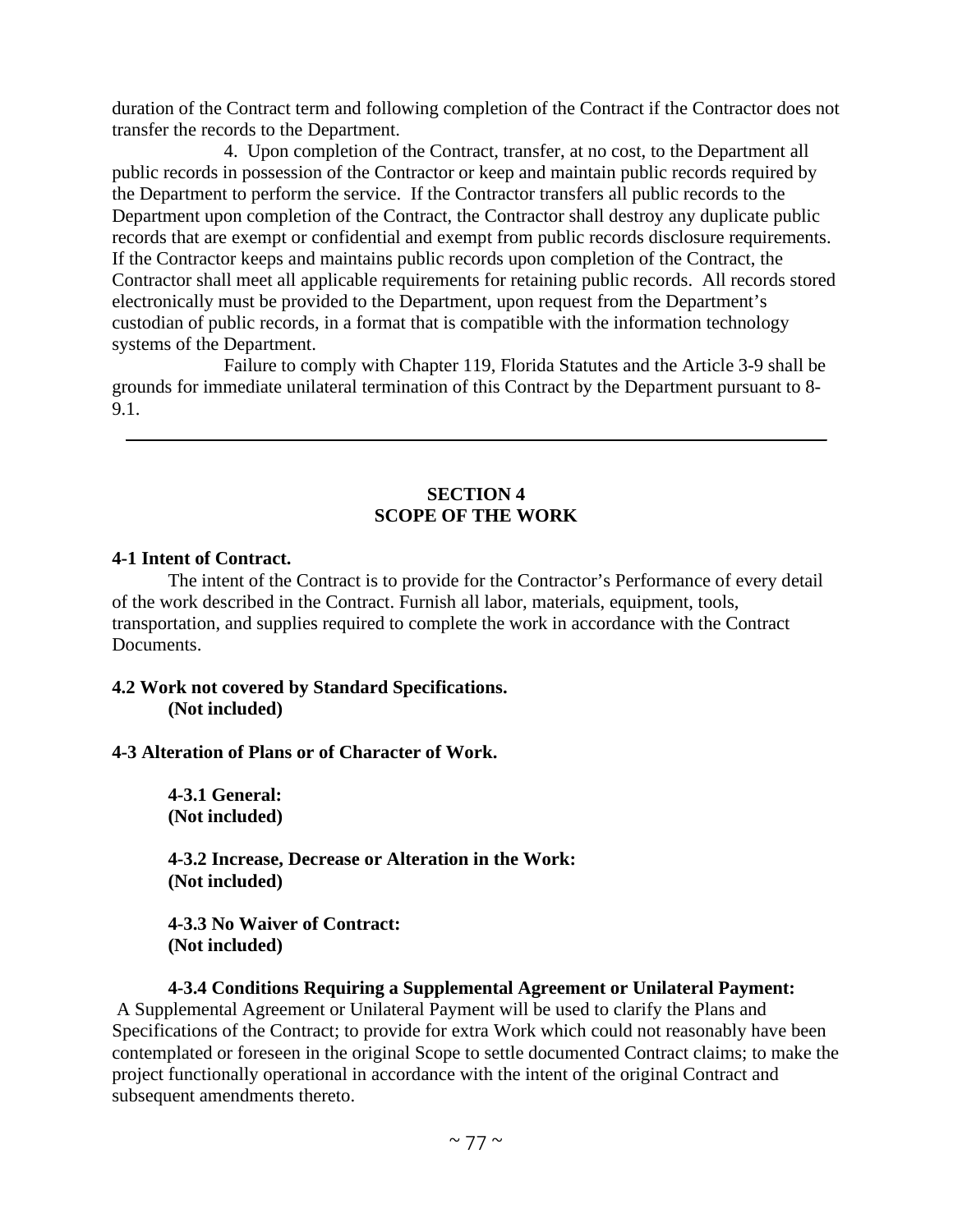A Supplemental Agreement or Unilateral Payment may be used to expand the physical limits of the project only to the extent necessary to make the project functionally operational in accordance with the intent of the original Contract. The cost of any such agreement extending the physical limits of the project shall not exceed \$100,000 or 10% of the original Contract price, whichever is greater.

Perform no work to be covered by a Supplemental Agreement or Unilateral Payment before written authorization is received from the Engineer. The Engineer's written authorization will set forth sufficient work information to allow the work to begin. The work activities, terms and conditions will be reduced to written Supplemental Agreement or Unilateral Payment form promptly thereafter. No payment will be made on a Supplemental Agreement or Unilateral Payment prior to the Department's approval of the document.

**4-3.5 Extra Work: (Not included)** 

#### **4-3.6 Connection to Existing Pavement, Drives and Walks: (Not included)**

**4-3.7 Differing Site Conditions:** During the progress of the work, if subsurface or latent physical conditions are encountered at the site differing materially from those indicated in the Contract, or if unknown physical conditions of an unusual nature differing materially from those ordinarily encountered and generally recognized as inherent in the work provided for in the Contract are encountered at the site, the party discovering such conditions shall promptly notify the other party in writing of the specific differing conditions before the Contractor disturbs the conditions or performs the affected work.

Upon receipt of written notification of differing site conditions from the Contractor, the Engineer will investigate the conditions, and if it is determined that the conditions materially differ and cause an increase or decrease in the cost or time required for the performance of any work under the Contract, an adjustment will be made, excluding loss of anticipated profits, and the Contract will be modified in writing accordingly. The Engineer will notify the Contractor whether or not an adjustment of the Contract is warranted.

The Engineer will not allow a Contract adjustment for a differing site condition unless the Contractor has submitted the required written notice.

The Engineer will not allow a Contract adjustment under this clause for any effects caused to any other Department or non-Department projects on which the Contractor may be working.

**4-3.8 Changes Affecting Utilities:** The Contractor shall be responsible for identifying and assessing any potential impacts to a utility that may be caused by the changes proposed by the Contractor, and the Contractor shall at the time of making the request for a change notify the Department in writing of any such potential impacts to utilities.

Department approval of a Contractor proposed change does not relieve the Contractor of sole responsibility for all utility impacts, costs, delays or damages, whether direct or indirect, resulting from Contractor initiated changes in the design, maintenance, or construction activities from those in the original Contract Specifications, Design Plans (including Traffic control plans) or other Contract Documents and which effect a change in utility work different from that shown in the Utility Plans, joint project agreements or utility relocation schedules.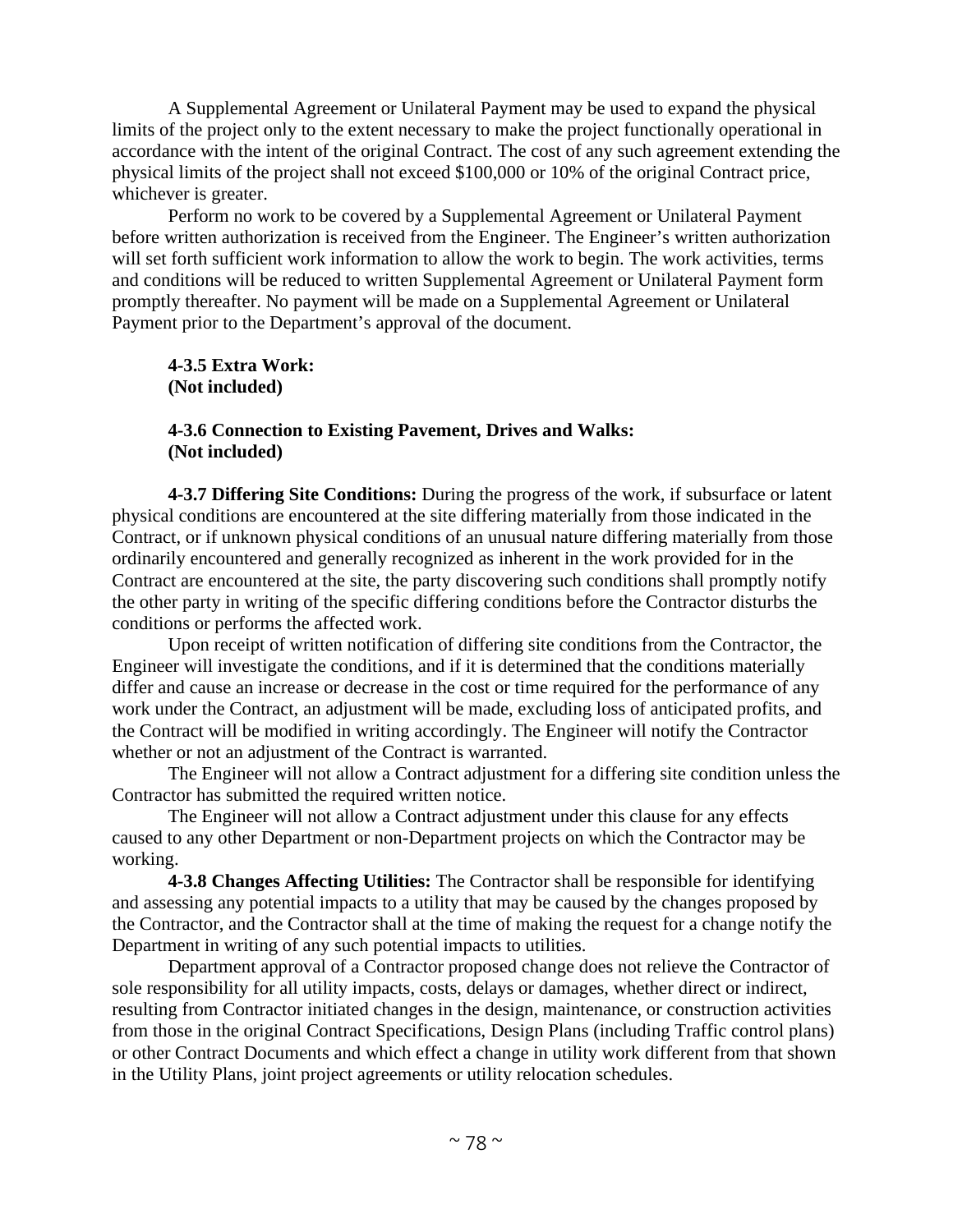## **4-3.9 Cost Savings Initiative Proposal: (Not included)**

#### **4-4 Unforeseeable Work.**

When the Department requires work that is not covered by the Contract and the Department finds that such work is essential to the satisfactory completion of the Contract within its intended scope, the Department will make an adjustment to the Contract. The Engineer will determine the basis of payment for such an adjustment in a fair and equitable amount.

#### **4-5 Rights in and Use of Materials Found on the Site of the Work. 4-5.1 Ownership and Disposal of Existing Materials:**

Take ownership and dispose of all materials that are not designated as the property of other parties, in both roadway and structures, found on the right-of-way, and all material in structures designated for removal. Such materials do not include earth or other excavated material required for the maintenance of the project, or material otherwise exempted by Department policy or procedure. During maintenance, the Contractor may use materials from existing structures that are required to be removed and that are designated to remain the property of the Department. Do not cut or otherwise damage such material during removal unless the Engineer gives permission to do so. Store material in an accessible location as the Engineer directs. The Department is not responsible for the quality or quantity of any material salvaged.

**4-5.2 Ornamental Trees and Shrubs: (Not included)** 

**4-6 Final Cleaning Up of Right-of-Way. (Not included)** 

## **SECTION 5 CONTROL OF THE WORK**

#### **5-1 Plans and Working Drawings. (Not included)**

#### **5-2 Coordination of Contract Documents.**

All Contract documents are integral parts of the Contract; a requirement occurring in one is as binding as though occurring in all. All parts of the Contract are complementary and describe and provide for a complete work.

In cases of discrepancy, the governing order of the documents is as follows:

- 1. Request for Proposal (RFP)
- 2. Scope of Services excluding attachments and referenced Contract Documents
- 3. Design Standards
- 4. Standard Asset Maintenance Specifications General Requirements and Covenants (Scope of Services Attachment II)
- 5. Other Attachments in the Scope of Services
- 6. Div II & III of the Standard Specifications for Road and Bridge Construction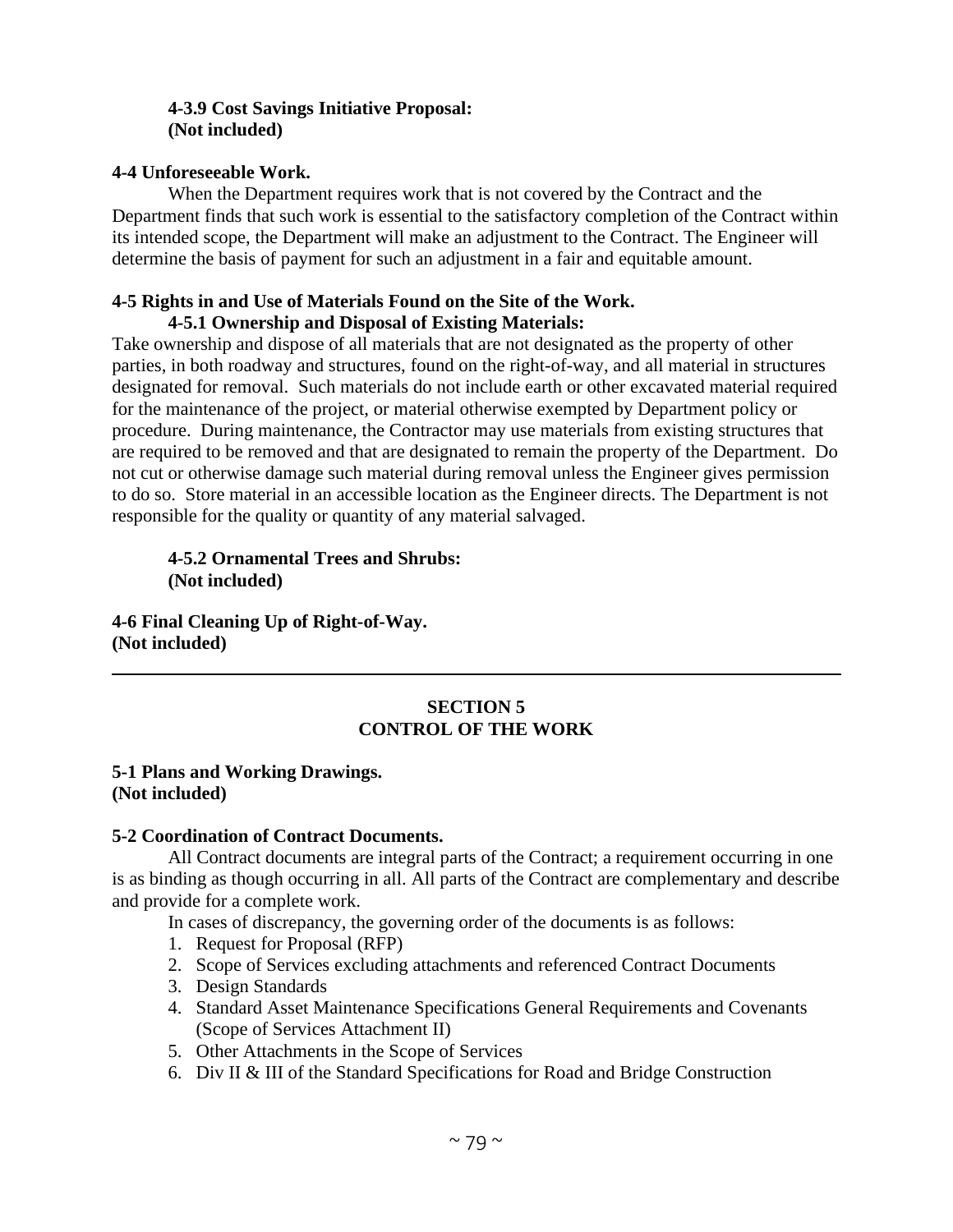7. All other Contract Documents that are incorporated by reference into the Scope of **Services** 

## **5-3 Conformity of Work with Contract Documents.**

Perform all work and furnish all materials in reasonably close conformity with the lines, grades, cross-sections, dimensions, and material requirements, including tolerances, as specified in the Contract Documents.

In the event that the Engineer finds that the Contractor has used material or produced a finished product that is not in reasonably close conformity with the Contract Documents, but that the Contractor has produced reasonably acceptable work, the Engineer will determine if the Department will accept the work in place. In this event, the Engineer will document the basis of acceptance by Contract modification, which provides for an appropriate reduction in the Contract price for such work or materials included in the accepted work as deemed necessary to conform to the determination based on engineering judgment.

In the event that the Engineer finds that the Contractor has used material or produced a finished product that is not in reasonably close conformity with the Contract Documents, and that the Contractor has produced an inferior or unsatisfactory product, the Contractor shall remove and replace or otherwise correct the work or materials at no expense to the Department.

For base and surface courses, the Department will allow the finished grade to vary as much as 0.1 foot from the grade shown in the Plans, provided that the Contractor's work meets all templates and straightedge requirements and contains suitable transitions.

#### **5-4 Errors or Omissions in Contract Documents.**

Do not take advantage of any apparent error or omission discovered in the Contract Documents, but immediately notify the Engineer in writing of such discovery. The Engineer will then make such corrections and interpretations as necessary to reflect the actual spirit and intent of the Contract Documents.

## **5-5 Authority of the Engineer.**

The Director, Office of Maintenance will decide all questions, difficulties, and disputes, of whatever nature, that may arise relative to the interpretation of the plans, construction, prosecution, and fulfillment of the Contract, and as to the character, quality, amount, and value of any work done, and materials furnished, under or by reason of the Contract.

## **5-6 Authority and Duties of Engineer's Assistants.**

The Director, Office of Maintenance may appoint such assistants and representatives as desired. These assistants and representatives are authorized to inspect all work done and all materials furnished. Such inspection may extend to all or any part of the work and to the manufacture, preparation, or fabrication of the materials to be used. Such assistants and representatives are not authorized to revoke, alter, or waive any requirement of these Specifications. Rather, they are authorized to call to the attention of the Contractor any failure of the work or materials to meet the Contract Documents, and have the authority to reject materials or suspend the work until any questions at issue can be referred to and decided by the Engineer. The Engineer will immediately submit written notification to the Contractor of any such suspension of the work, stating in detail the reasons for the suspension. The presence of the inspector or other assistant in no way lessens the responsibility of the Contractor.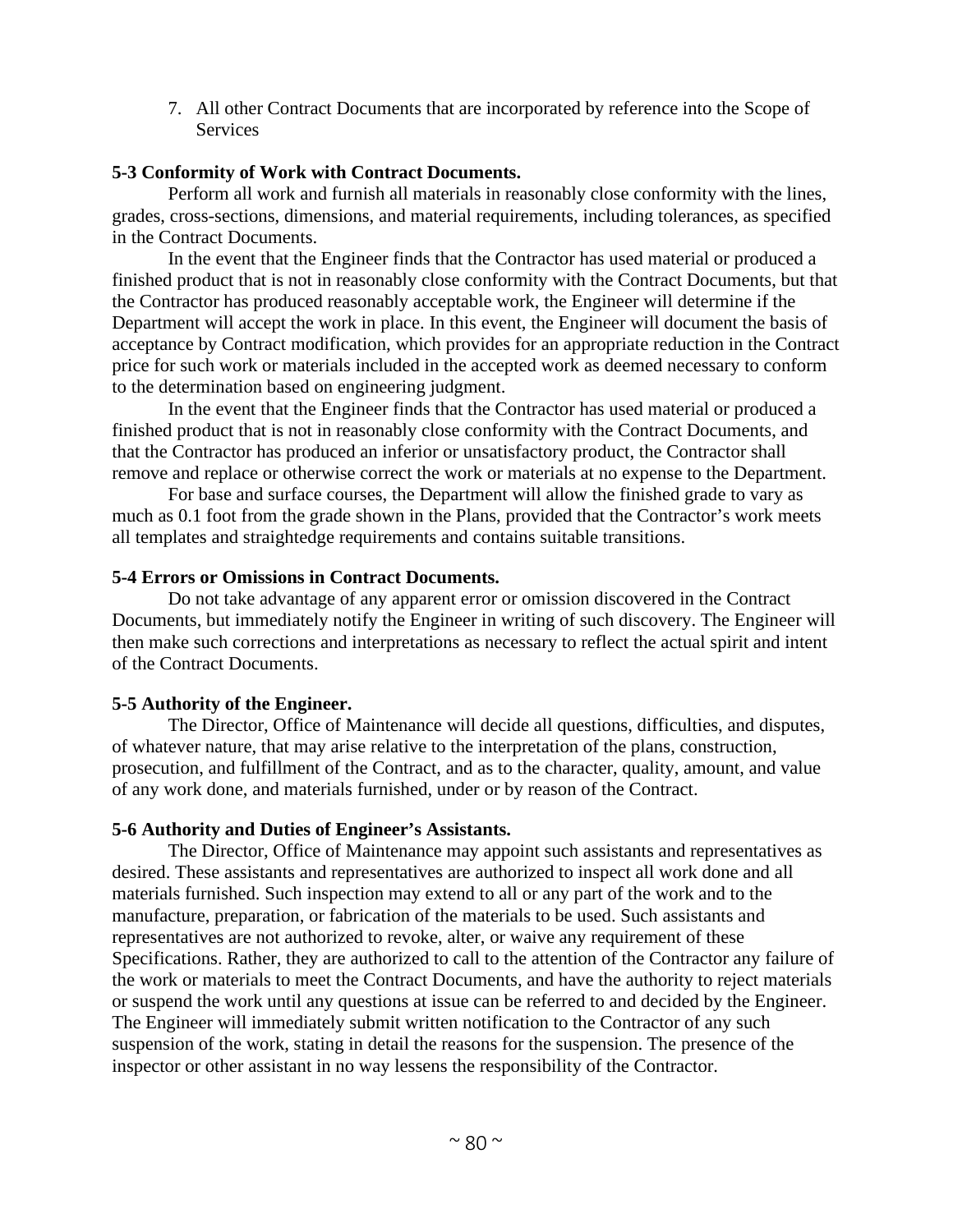#### **5-7 Engineering and Layout. (Not included)**

## **5-8 Contractor's Supervision.**

**5-8.1 Prosecution of Work:** Give the work the constant attention necessary to ensure the scheduled progress, and cooperate fully with the Engineer and with other contractors at work in the vicinity.

**5-8.2 Contractor's Superintendent:** Maintain a competent superintendent to act as the Contractor's agent. Provide a superintendent who is a competent superintendent capable of properly interpreting the Contract Documents and is thoroughly experienced in the type of work being performed. Provide a superintendent with the full authority to receive instructions from the Engineer and to execute the orders or directions of the Engineer, including promptly supplying any materials, tools, equipment, labor, and incidentals that may be required. Provide such superintendence regardless of the amount of work sublet.

Provide a superintendent who speaks and understands English, and maintain at least one other responsible person who speaks and understands English, on the project during all working hours.

**5-8.3 Supervision for Emergencies:** Provide a responsible person, who speaks and understands English, and who is available at or reasonably near the worksite on a 24 hour basis, seven days a week. Designate this person as the point of contact for emergencies and in cases that require immediate action to maintain traffic or to resolve any other problem that might arise. Submit the phone numbers and names of personnel designated to be contacted in cases of emergencies, along with a description of the project location, to the Florida Highway Patrol and all other local law enforcement agencies.

#### **5-9 General Inspection Requirements.**

**5-9.1 Cooperation by Contractor:** Upon request, furnish the Engineer with every reasonable facility for ascertaining whether the work performed and materials used are in accordance with the requirements and intent of the Contract Documents. If the Engineer so requests at any time, remove or uncover portions of finished work as directed. After examination, restore the uncovered portions of the work to the standard required by the Contract Documents. If the Engineer determines that the work so exposed or examined is unacceptable, perform the uncovering or removal, and the replacing of the covering or making good of the parts removed, at no expense to the Department. However, if the Engineer determines that the work thus exposed or examined is acceptable, the Department will pay for the actual costs incurred by uncovering or removing, and the replacing of the covering or making good of the parts removed.

**5-9.2 Failure of Engineer to Reject Work:** If, during or prior to Work, the Engineer fails to reject defective work or materials, whether from lack of discovery of such defect or for any other reason, such initial failure to reject in no way prevents the later rejection when such defect is discovered, or obligates the Department to final acceptance. The Department is not responsible for losses suffered due to any necessary removals or repairs of such defects.

**5-9.3 Failure to Remove and Renew Defective Materials and Work:** If the Contractor fails or refuses to remove and renew any defective materials used or work performed, or to make any necessary repairs in an acceptable manner and in accordance with the requirements of the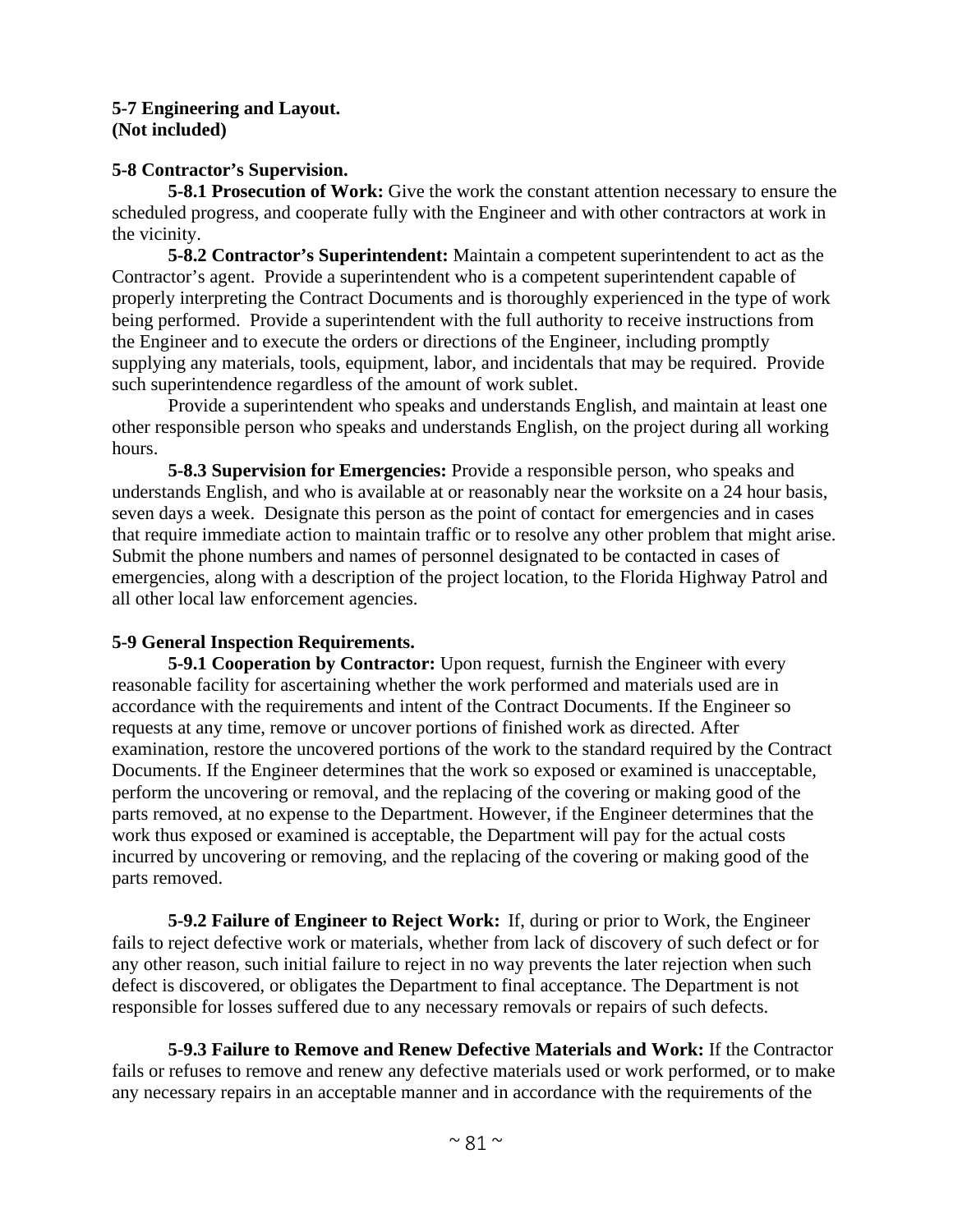Contract within the time indicated in writing, the Engineer has the authority to repair, remove, or renew the unacceptable or defective materials or work as necessary, all at the Contractor's expense. The Department will obtain payment for any expense it incurs in making these repairs, removals, or renewals, that the Contractor fails or refuses to make, by deducting such expenses from any moneys due or which may become due the Contractor, or by charging such amounts against the Contract bond.

#### **5-10 Final Inspection.**

**5-10.1 Maintenance until Acceptance: (Not included)** 

#### **5-10.2 Inspection for Acceptance**

Upon completion of the work and before final payment is made, remove from the job site any surplus materials or waste, and restore the job site area to conditions acceptable to the Engineer.

#### **5-11 Final Acceptance.**

When, upon completion of the final maintenance inspection of the entire project, the Engineer determines that the Contractor has satisfactorily completed the work, the Engineer will provide the Contractor a written Notice of Beginning and Completion of Maintenance Projects.

#### **5-12 Claims by Contractor.**

**5-12.1 General:** When the Contractor deems that extra compensation is due beyond that agreed to by the Engineer, whether due to delay, additional work, altered work, differing site conditions, breach of Contract, or for any other cause, the Contractor shall follow the procedures set forth herein for preservation, presentation and resolution of the claim.

If such claim arises from the "substantial financial impact of 3%" clause described in the AM Scope of Services, and the Contractor believes the 3% threshold has been reached, the Contractor shall follow the procedures set forth herein for preservation, presentation and resolution of the claim.

Submission of timely notice of intent to file a claim, preliminary time extension request, time extension request, and the certified written claim, together with full and complete claim documentation, are each a condition precedent to the Contractor bringing any circuit court, arbitration, or other formal claims resolution proceeding against the Department for the items and for the sums or time set forth in the Contractor's certified written claim. The failure to provide such notice of intent, preliminary time extension request, time extension request, certified written claim and full and complete claim documentation within the time required shall constitute a full, complete, absolute and irrevocable waiver by the Contractor of any right to additional compensation or a time extension for such claim.

#### **5-12.2 Notice of Claim:**

**5-12.2.1 Claims For Extra Work:** Where the Contractor deems that additional compensation is due for work or materials not expressly provided for in the Contract or which is by written directive expressly ordered by the Engineer, the Contractor shall submit written notification to the Engineer of the intention to make a claim for additional compensation before beginning the work on which the claim is based. If such written notification is not submitted to the Engineer and the Engineer is not afforded the opportunity for keeping strict account of actual labor, material, and equipment, the Contractor waives the claim for additional compensation. Such notice by the Contractor, and the fact that the Engineer has kept account of the labor,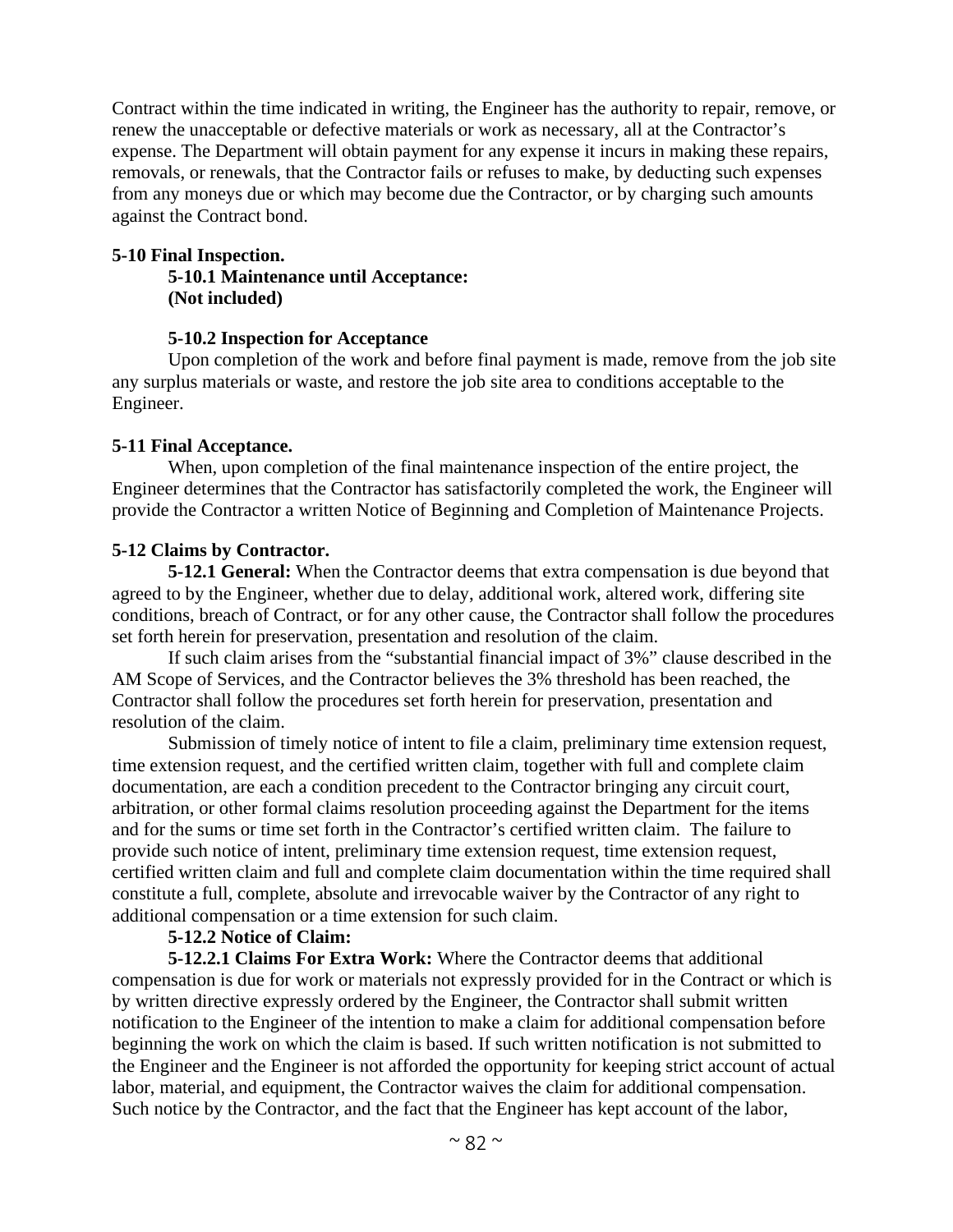materials and equipment, shall not in any way be construed as establishing the validity of the claim or method for computing any compensation for such claim. On projects with an original Contract amount of \$3,000,000 or less within 90 calendar days after the end of the original Contract period or subsequent renewal periods, and on projects with an original Contract amount greater than \$3,000,000 within 180 calendar days after the end of the original Contract period or subsequent renewal periods, the Contractor shall submit full and complete claim documentation as described in 5-12.3 and duly certified pursuant to 5-12.9. However, for any claim or part of a claim that pertains solely to final estimate quantities disputes the Contractor shall submit full and complete claim documentation as described in 5-12.3 and duly certified pursuant to 5-12.9, as to such final estimate claim dispute issues, within 90 or 180 calendar days, respectively, of the Contractor's receipt of the Department's final estimate.

If the Contractor fails to submit a certificate of claim as described in 5-12.9, the Department will so notify the Contractor in writing. The Contractor shall have ten calendar days from receipt of the notice to resubmit the claim documentation, without change, with a certificate of claim as described in 5-12.9, without regard to whether the resubmission is within the applicable 90 or 180 calendar day deadline for submission of full and complete claim documentation. Failure by the Contractor to comply with the ten calendar day notice shall constitute a waiver of the claim.

#### **5-12.2.2 Claims For Delay: (Not included)**

**5-12.3 Content of Written Claim:** As a condition precedent to the Contractor being entitled to additional compensation or a time extension under the Contract, for any claim, the Contractor shall submit a certified written claim to the Department which will include for each individual claim, at a minimum, the following information:

 1. A detailed factual statement of the claim providing all necessary dates, locations, and items of work affected and included in each claim;

2. The date or dates on which actions resulting in the claim occurred or conditions resulting in the claim became evident;

 3. Identification of all pertinent documents and the substance of any material oral communications relating to such claim and the name of the persons making such material oral communications;

4. Identification of the provisions of the Contract which support the claim and a statement of the reasons why such provisions support the claim, or alternatively, the provisions of the Contract which allegedly have been breached and the actions constituting such breach;

 5. A detailed compilation of the amount of additional compensation sought and a breakdown of the amount sought as follows:

a. documented additional job site labor expenses;

b. documented additional cost of materials and supplies;

c. a list of additional equipment costs claimed, including each piece of equipment and the rental rate claimed for each;

> d. any other additional direct costs or damages and the documents in support thereof;

> e. any additional indirect costs or damages and all documentation in support thereof.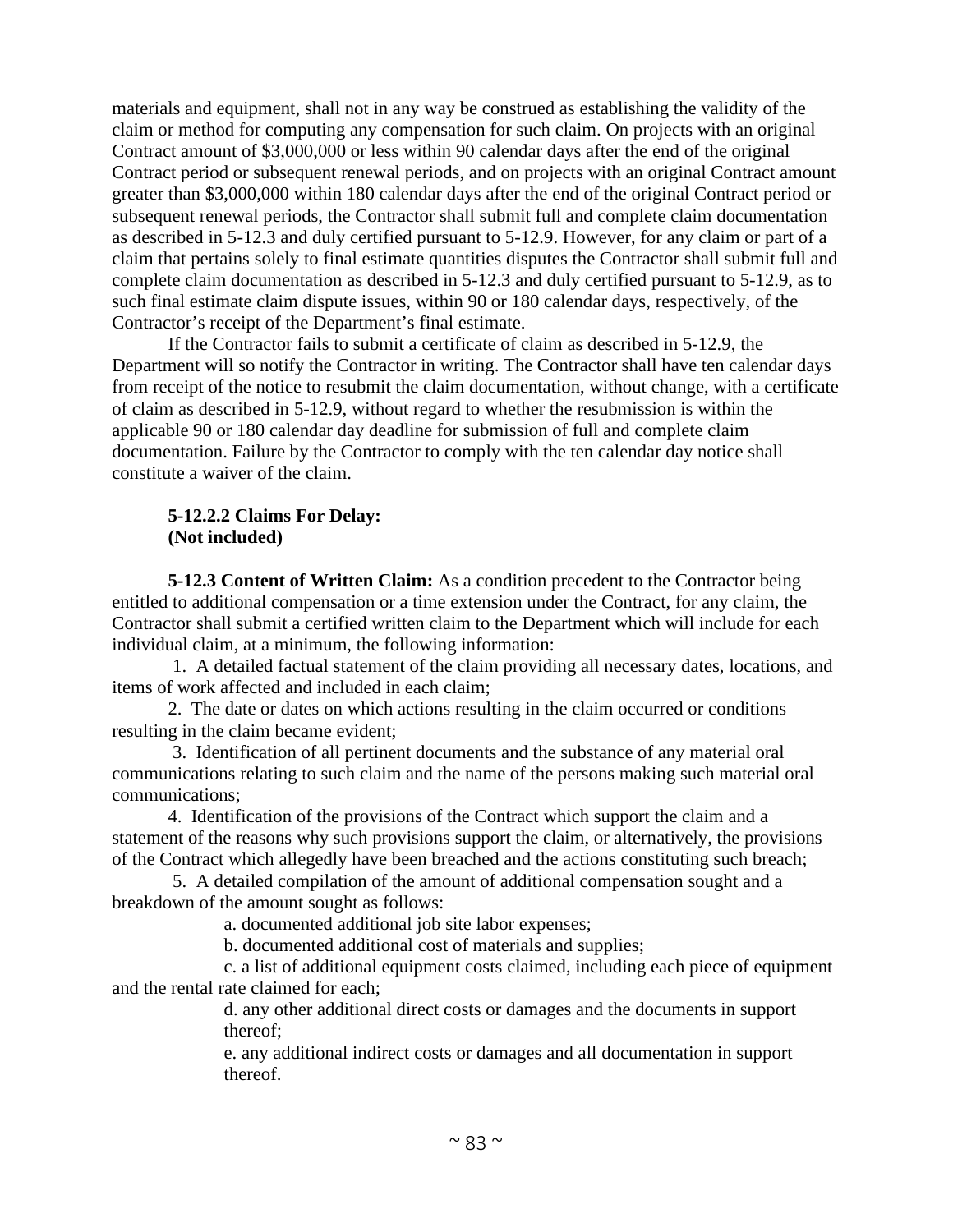6. A detailed compilation of the specific dates and the exact number of calendar days sought for a time extension, the basis for entitlement to time for each day, all documentation of the delay, and a breakout of the number of days claimed for each identified event, circumstance or occurrence.

Further, the Contractor shall be prohibited from amending either the bases of entitlement or the amount of any compensation or time stated for any and all issues claimed in the Contractor's written claim submitted hereunder, and any circuit court, arbitration, or other formal claims resolution proceeding shall be limited solely to the bases of entitlement and the amount of any compensation or time stated for any and all issues claimed in the Contractor's written claim submitted hereunder. This shall not, however, preclude a Contractor from withdrawing or reducing any of the bases of entitlement and the amount of any compensation or time stated for any and all issues claimed in the Contractor's written claim submitted hereunder at any time.

**5-12.4 Action on Claim:** The Engineer will respond in writing on projects with an original Contract amount of \$3,000,000 or less within 90 calendar days of receipt of a complete claim submitted by a Contractor in compliance with 5-12.3, and on projects with an original Contract amount greater than \$3,000,000 within 120 calendar days of receipt of a complete claim submitted by a Contractor in compliance with 5-12.3. Failure by the Engineer to respond to a claim within 90 or 120 days, respectively, after receipt of a complete claim in compliance with 5-12.3 constitutes a denial of the claim by the Engineer. If the Engineer finds the claim or any part thereof to be valid, such partial or whole claim will be allowed and paid for to the extent deemed valid and any time extension granted, if applicable, as provided in the Contract. No circuit court or arbitration proceedings on any claim, or a part thereof, may be filed until after the end of the original Contract period or subsequent renewal periods.

**5-12.5 Pre-Settlement and Pre-Judgment Interest:** Entitlement to any pre-settlement or pre-judgment interest on any claim amount determined to be valid subsequent to the Department's receipt of a certified written claim in full compliance with 5-12.3, whether determined by a settlement or a final ruling in formal proceedings, the Department shall pay to the Contractor simple interest calculated at the Prime Rate (as reported by the Wall Street Journal as the base rate on corporate loans posted by at least 75% of the nations 30 largest banks) as of the 60th calendar day following the Department's receipt of a certified written claim in full compliance with 5-12.3, such interest to accrue beginning 60 calendar days following the Department's receipt of a certified written claim in full compliance with 5-12.3 and ending on the date of final settlement or formal ruling.

## **5-12.6 Compensation for Extra Work or Delay: (Not included)**

**5-12.7 Mandatory Claim Records:** After submitting to the Engineer a notice of intent to file a claim for extra work or delay, the Contractor must keep daily records of all labor, material and equipment costs incurred for operations affected by the extra work or delay. These daily records must identify each operation affected by the extra work or delay and the specific locations where work is affected by the extra work or delay, as nearly as possible. The Engineer may also keep records of all labor, material and equipment used on the operations affected by the extra work or delay. The Contractor shall, once a notice of intent to claim has been timely filed, and not less than weekly thereafter as long as appropriate, submit the Contractor's daily records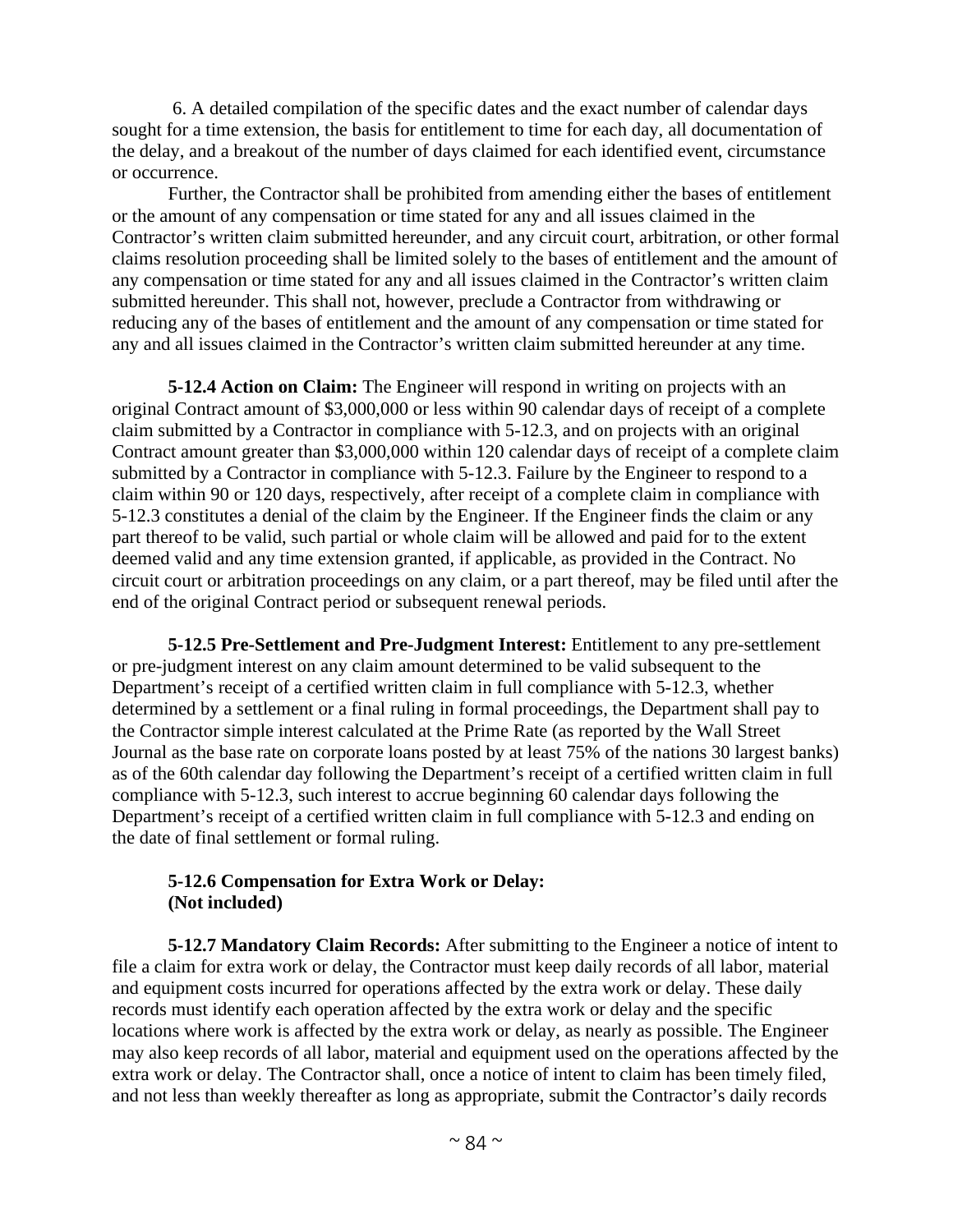to the Engineer and be likewise entitled to receive the Department's daily records. The daily records to be submitted hereunder shall be done at no cost to the recipient.

**5-12.8 Claims For Acceleration:** The Department shall have no liability for any constructive acceleration of the work, nor shall the Contractor have any right to make any claim for constructive acceleration nor include the same as an element of any claim the Contractor may otherwise submit under this Contract. If the Engineer gives express written direction for the Contractor to accelerate its efforts, such written direction will set forth the prices and other pertinent information and will be reduced to a written Contract Document promptly. No payment will be made on a Supplemental Agreement for acceleration prior to the Department's approval of the documents.

**5-12.9 Certificate of Claim:** When submitting any claim, the Contractor shall certify under oath and in writing, in accordance with the formalities required by Florida law, that the claim is made in good faith, that the supportive data are accurate and complete to the Contractor's best knowledge and belief, and that the amount of the claim accurately reflects what the Contractor in good faith believes to be the Department's liability. Such certification must be made by an officer or director of the Contractor with the authority to bind the Contractor.

**5-12.10 Non-Recoverable Items:** The parties agree that for any claim the Department will not have liability for the following items of damages or expense:

1. Loss of profit, incentives or bonuses;

2. Any claim for other than extra work or delay;

3. Consequential damages, including, but not limited to, loss of bonding capacity, loss of Bidding opportunities, loss of credit standing, cost of financing, interest paid, loss of other work or insolvency;

4. Acceleration costs and expenses, except where the Department has expressly and specifically directed the Contractor in writing "to accelerate at the Department's expense"; nor

5. Attorney fees, claims preparation expenses and costs of litigation.

**5-12.11 Exclusive Remedies:** Notwithstanding any other provision of this Contract, the parties agree that the Department shall have no liability to the Contractor for expenses, costs, or items of damages other than those which are specifically identified as payable under 5-12. In the event any legal action for additional compensation, whether on account of delay, acceleration, breach of contract, or otherwise, the Contractor agrees that the Department's liability will be limited to those items which are specifically identified as payable in 5-12.

**5-12.12 Settlement Discussions:** The content of any discussions or meetings held between the Department and the Contractor to settle or resolve any claims submitted by the Contractor against the Department shall be inadmissible in any legal, equitable, arbitration or administrative proceedings brought by the Contractor against the Department for payment of such claim. Dispute Resolution Board, State Arbitration Board and Claim Review Committee proceedings are not settlement discussions, for purposes of this provision.

**5-12.13 Personal Liability of Public Officials:** In carrying out any of the provisions of the Contract or in exercising any power or authority granted to the Secretary of Transportation,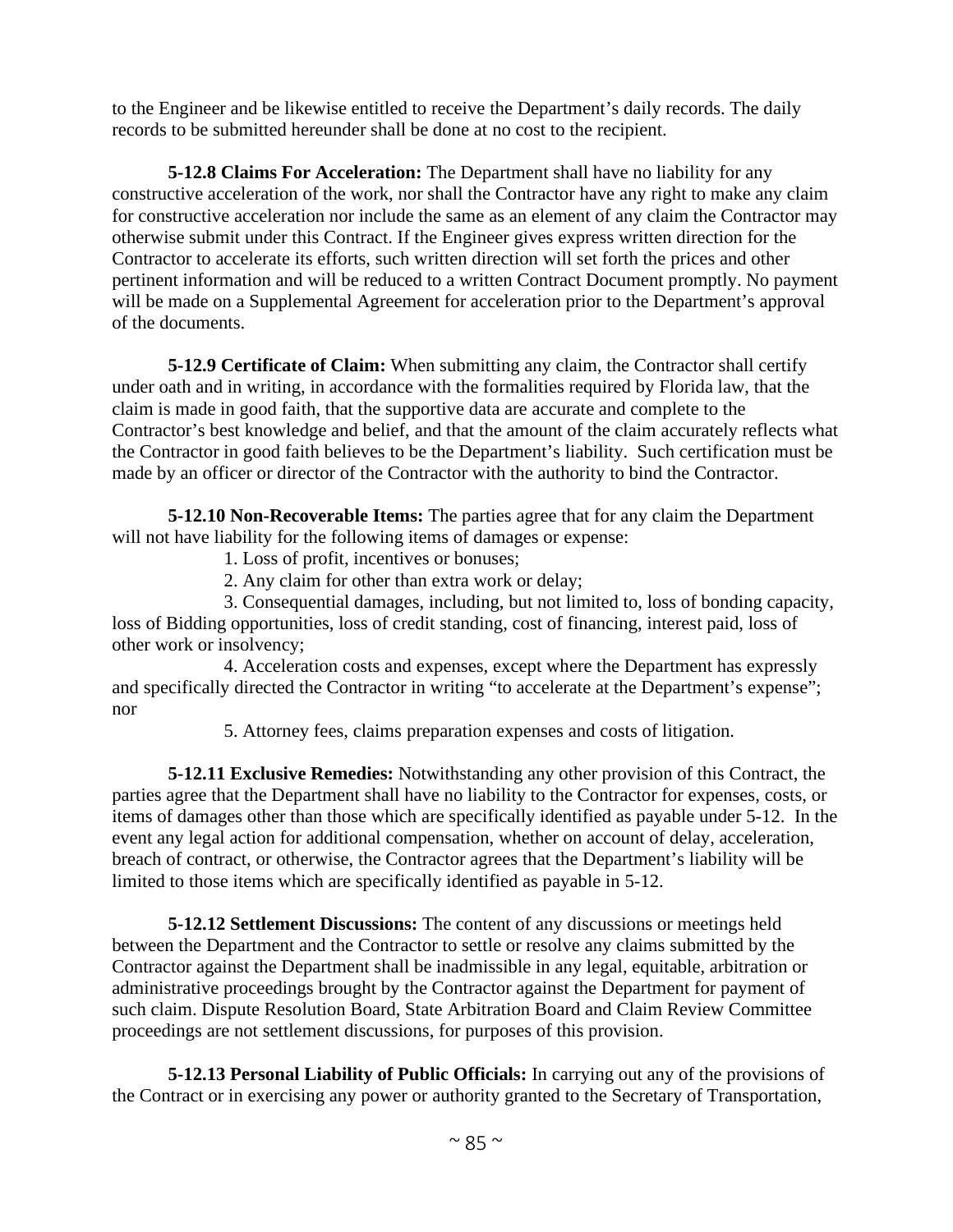Engineer or any of their respective employees or agents, there shall be no liability on behalf of any employee, officer or official of the Department for which such individual is responsible, either personally or as officials or representatives of the Department. It is understood that in all such matters such individuals act solely as agents and representatives of the Department.

**5-12.14 Auditing of Claims:** All claims filed against the Department shall be subject to audit at any time following the filing of the claim, whether or not such claim is part of a suit pending in the Courts of this State. The audit may be performed, at the Department's sole discretion, by employees of the Department or by any independent auditor appointed by the Department, or both. The audit may begin after ten days written notice to the Contractor, subcontractor, or supplier. The Contractor, subcontractor, or supplier shall make a good faith effort to cooperate with the auditors. As a condition precedent to recovery on any claim, the Contractor, subcontractor, or supplier must retain sufficient records, and provide full and reasonable access to such records, to allow the Department's auditors to verify the claim and failure to retain sufficient records of the claim or failure to provide full and reasonable access to such records shall constitute a waiver of that portion of such claim that cannot be verified and shall bar recovery thereunder. Further, and in addition to such audit access, upon the Contractor submitting a written claim, the Department shall have the right to request and receive, and the Contractor shall have the affirmative obligation to submit to the Department any and all documents in the possession of the Contractor or its subcontractors, materialmen or suppliers as may be deemed relevant by the Department in its review of the basis, validity or value of the Contractor's claim.

Without limiting the generality of the foregoing, the Contractor shall upon written request of the Department make available to the Department's auditors, or upon the Department's written request, submit at the Department's expense, any or all of the following documents:

- 1. Daily time sheets and foreman's daily reports and diaries;
- 2. Insurance, welfare and benefits records;
- 3. Payroll register;
- 4. Earnings records;
- 5. Payroll tax return;

6. Material invoices, purchase orders, and all material and supply acquisition contracts;

- 7. Material cost distribution worksheet;
- 8. Equipment records (list of company owned, rented or other equipment used);
- 9. Vendor rental agreements and subcontractor invoices;
- 10. Subcontractor payment certificates;
- 11. Canceled checks for the project, including, payroll and vendors;
- 12. Job cost report;
- 13. Job payroll ledger;

14. General ledger, general journal, (if used) and all subsidiary ledgers and journals together with all supporting documentation pertinent to entries made in these ledgers and journals;

15. Cash disbursements journal;

16. Financial statements for all years reflecting the operations on this project;

17. Income tax returns for all years reflecting the operations on this project;

18. All documents which reflect the Contractor's actual profit and overhead during the years this Contract was being performed and for each of the five years prior to the commencement of this Contract;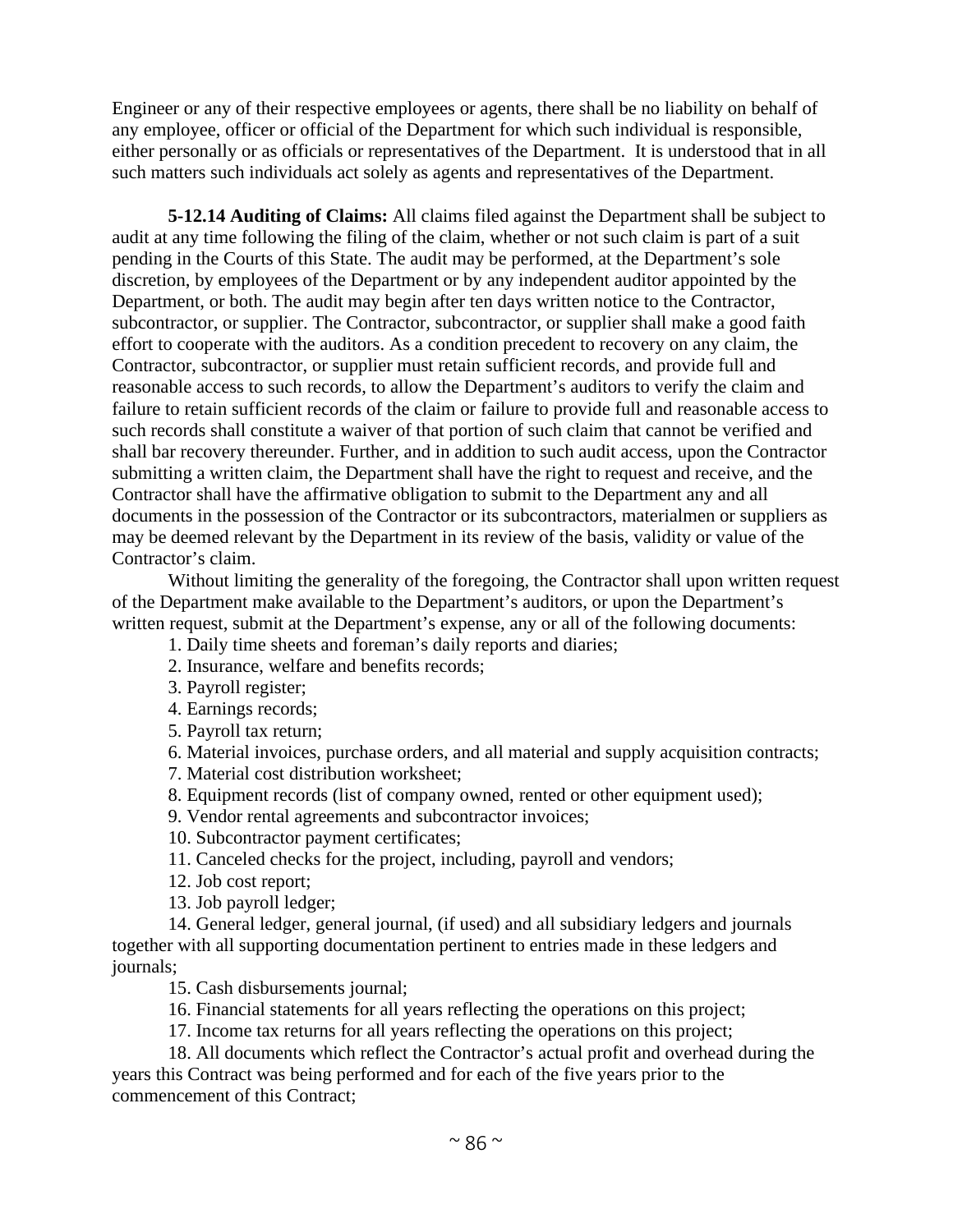19. All documents related to the preparation of the Contractor's bid including the final calculations on which the bid was based;

20. All documents which relate to each and every claim together with all documents which support the amount of damages as to each claim;

21. Worksheets used to prepare the claim establishing the cost components for items of the claim including, but not limited to, labor, benefits and insurance, materials, equipment, subcontractors, and all documents that establish which time periods and individuals were involved, and the hours and rates for such individuals.

#### **5-13 Recovery Rights, Subsequent to Final Payment.**

The Department reserves the right, if it discovers an error in payment or if it discovers that the Contractor performed defective work or used defective materials, after the final payment has been made, to claim and recover from the Contractor or his surety, or both, by process of law, such sums as may be sufficient to correct the error or make good the defects in the work and materials.

## **SECTION 6 CONTROL OF MATERIALS**

**6-1 Acceptance Criteria. (Not included)** 

#### **6-2 Applicable Documented Authorities Other Than Specifications.**

**6-2.1 General:** Details on individual materials are identified in various material specific Sections of the Specifications that may refer to other documented authorities for requirements. When specified, meet the requirements as defined in such references.

**6-2.2 Test Methods:** Methods of sampling and testing materials are in accordance with the Florida Methods (FM). If an FM does not exist for a particular test, perform the testing in accordance with the method specified in the Specification. When test methods or other standards are referenced in the Specifications without identification of the specific time of issuance, use the most current issuance, including interims or addendums thereto, at the time of bid opening.

**6-2.3 Construction Aggregates:** Aggregates used on Department projects must be in accordance with Rule 14-103, FAC.

**6-3 Storage of Materials and Samples. (Not included)** 

**6-4 Defective Materials. (Not included)** 

**6-5 Products and Source of Supply. (Not included)**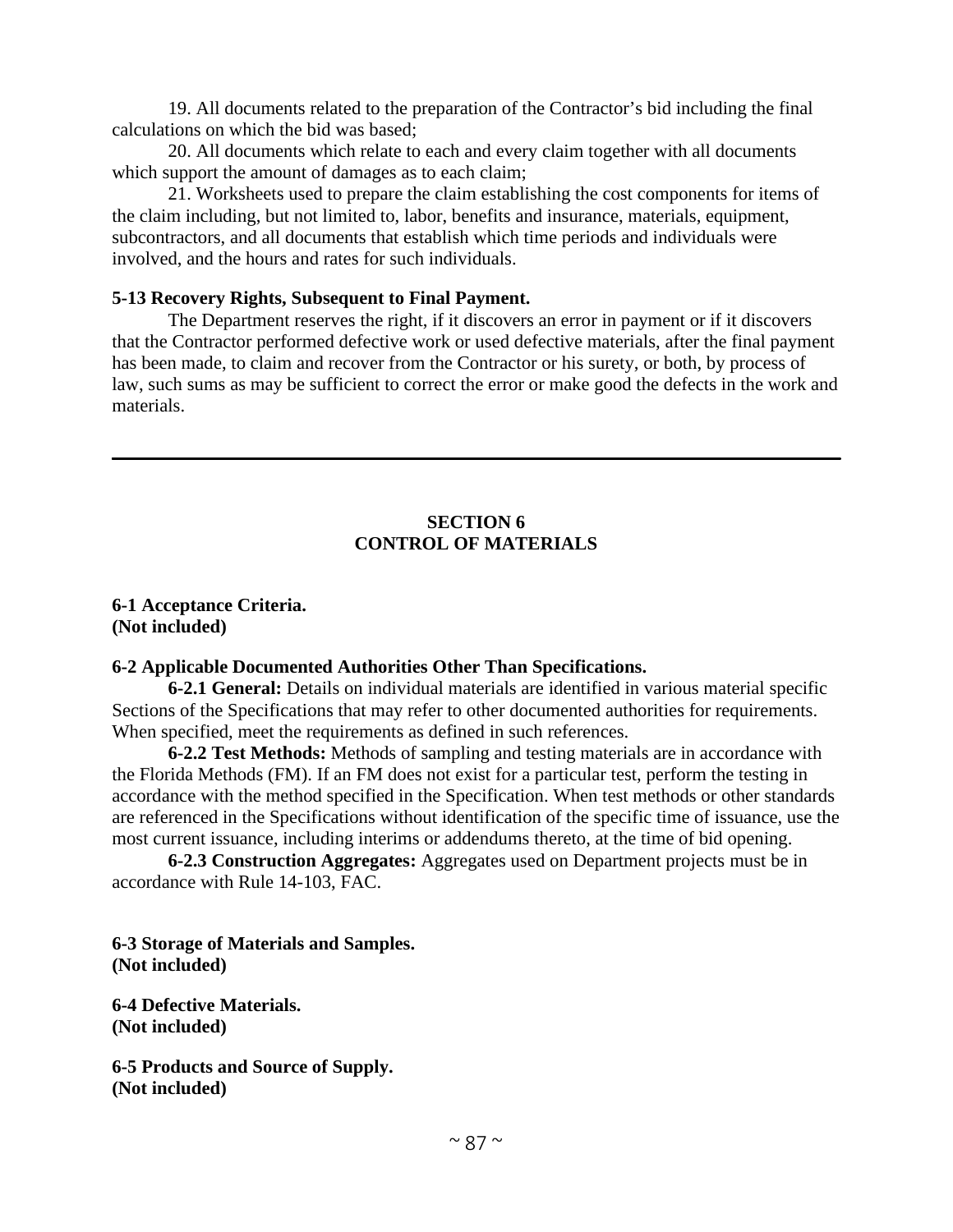#### **SECTION 7 LEGAL REQUIREMENTS AND RESPONSIBILITY TO THE PUBLIC**

#### **7-1 Laws to be Observed.**

**7-1.1 General:** Become familiar with and comply with all Federal, State, and Local Rules and Regulations that control the action or operation of those engaged or employed in the work or that affect material used. Pay particular attention called to the safety regulations promulgated by the U.S. Department of Labor, Occupational Safety and Health Administration (OSHA). In addition, comply with Chapter 403, of the Florida Statutes, regarding control of air pollution. Direct special attention to that portion of Chapter 62-256, Rules of the Department of Environmental Protection, Florida Administrative Code, pertaining to open burning in land clearing operations. Where work or structures included in the Contract are in "Navigable Waters of the U.S.," (reference 33 of the Code of Federal Regulations, Part 329); "Waters of the U.S.," (reference 33 of the Code of Federal Regulations, Parts 323 and 328); or "Waters of the State," (reference Part 4, Chapters 253 and 373 of the Florida Statutes and Section 62-340 of the Florida Administrative Code); comply with the regulatory provisions of Section 404 of the Federal Clean Water Act of 1977; Sections 9 and 10 of the Federal River and Harbor Act of 1899; Chapter 161 of the Florida Statutes; and any local authority having jurisdiction over such waters.

Comply with Part IV, Chapter 378, of the Florida Statutes regarding land reclamation. Direct special attention to Chapters 62C-36 and 62C-39 of the Florida Administrative Code. Submit the Notice of Intent to Mine to:

Department of Environmental Protection Collins Building 2051 East Dirac Drive Tallahassee, Florida 32310-3760

with a copy to the Engineer. The Engineer will determine consistency with the environmental documents prior to commencement of mining.

Obtain certification from the Construction Industry Licensing Board as required by Part I, Chapter 489, of the Florida Statutes, regardless of exemptions allowed by subsection 489.103, prior to removing underground pollutant storage tanks. Dispose of tanks and pollutants in accordance with the requirements and regulations of any Federal, State, or local, agency having jurisdiction.

Prior to building construction, maintenance or renovation, provide copies of current registrations or certifications issued by the Florida Construction Industry Licensing Board in accordance with Chapter 489, for the appropriate category of construction or maintenance.

Corporations must be registered with the State of Florida, Department of State, Division of Corporations, and hold a current State Corporate Charter Number in accordance with Chapter 607, Florida Statutes.

The Contractor or the authorized subcontractor applying the roofing material must be licensed or be an approved dealer and applicator of the proposed roofing material.

Indemnify, defend, and save harmless the Department and all of its officers, agents, and employees, in the amount of the Contract price, against all claims or liability arising from or based on the violation of any such Federal,State, andLocal Rules and Regulations, whether by himself or his employees.

The Contractor shall comply with all environmental permits, including measures identified in the National Pollutant Discharge Elimination System (NPDES) Stormwater Pollution Prevention Plan and Sediment and Erosion Control Plan for the work.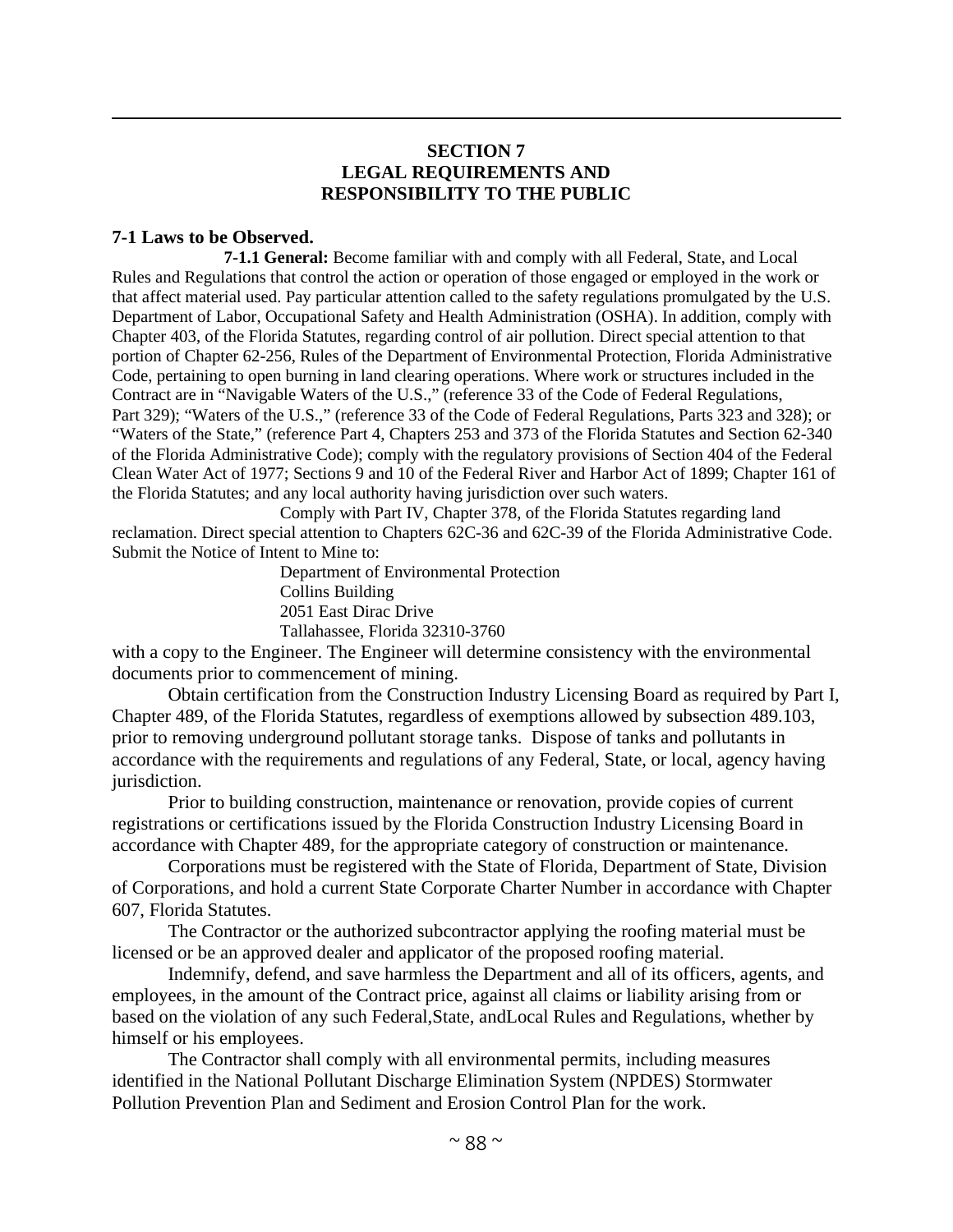The Contractor shall exert every reasonable and diligent effort to ensure that all labor employed by the Contractor and his subcontractors for work on the project work harmoniously and compatibly with all labor used by other building, maintenance and construction contractors now or hereafter on the site of the work covered by this Contract. Include this provision in all subcontracts, and require all subcontractors to include it in their subcontracts with others. However, do not interpret or enforce this provision so as to deny or abridge, on account of membership or non-membership in any labor union or labor organization, the right of any person to work as guaranteed by Article I, Section 6 of the Florida Constitution.

Comply with Chapter 556 of the Florida Statutes during the performance of excavation or demolition operations.

The Executive Order 11246 Electronic version, dated September 24, 1965 is posted on the Department's website at the following URL address:

http://www.fdot.gov/programmanagement/Implemented/URLinSpecs/Files/deo11246.pdf . Take responsibility to obtain the information posted on this website up through five calendar days before the opening of bids and comply with the provisions contained in Executive Order 11246.

If the Department's website cannot be accessed, contact the Department's Specifications Office Web Coordinator at (850) 414-4101.

**7-1.2 Plant Quarantine Regulations:** The U.S. Department of Agriculture and the Florida Department of Agriculture and Consumer Services have issued quarantine regulations pertaining to control of the nematodes of citrus, Rule 5B-44, Florida Administrative Code, and other plant pests. Contact the local (or other available) representatives of the Animal and Plant Health Inspection Service of the U.S. Department of Agriculture, and the Division of Plant Industry of the Florida Department of Agriculture and Consumer Services to ascertain all current restrictions regarding plant pests that are imposed by these agencies. Keep advised of current quarantine boundary lines throughout the maintenance period.

These restrictions may affect operations in connection with such items as clearing and grubbing, earthwork, grassing and mulching, sodding, landscaping, and other items which might involve the movement of materials containing plant pests across quarantine lines.

Obtain quarantine regulations and related information from the following:

Animal and Plant Health Inspection Service U.S. Department of Agriculture 3029 Lake Alfred Road Winter Haven, Florida 33881

Director, Division of Plant Industry Florida Department of Agriculture and Consumer Services Post Office Box 147100 Gainesville, Florida 32614-7100

**7-1.3 Introduction or Release of Prohibited Aquatic Plants, Plant Pests, or Noxious**  Weeds: Do not introduce or release prohibited aquatic plants, plant pests, or noxious weeds into the project limits as a result of clearing and grubbing, earthwork, grassing and mulching, sodding, landscaping, or other such activities. Immediately notify the Engineer upon discovery of all prohibited aquatic plants, plant pests, or noxious weeds within the project limits. Do not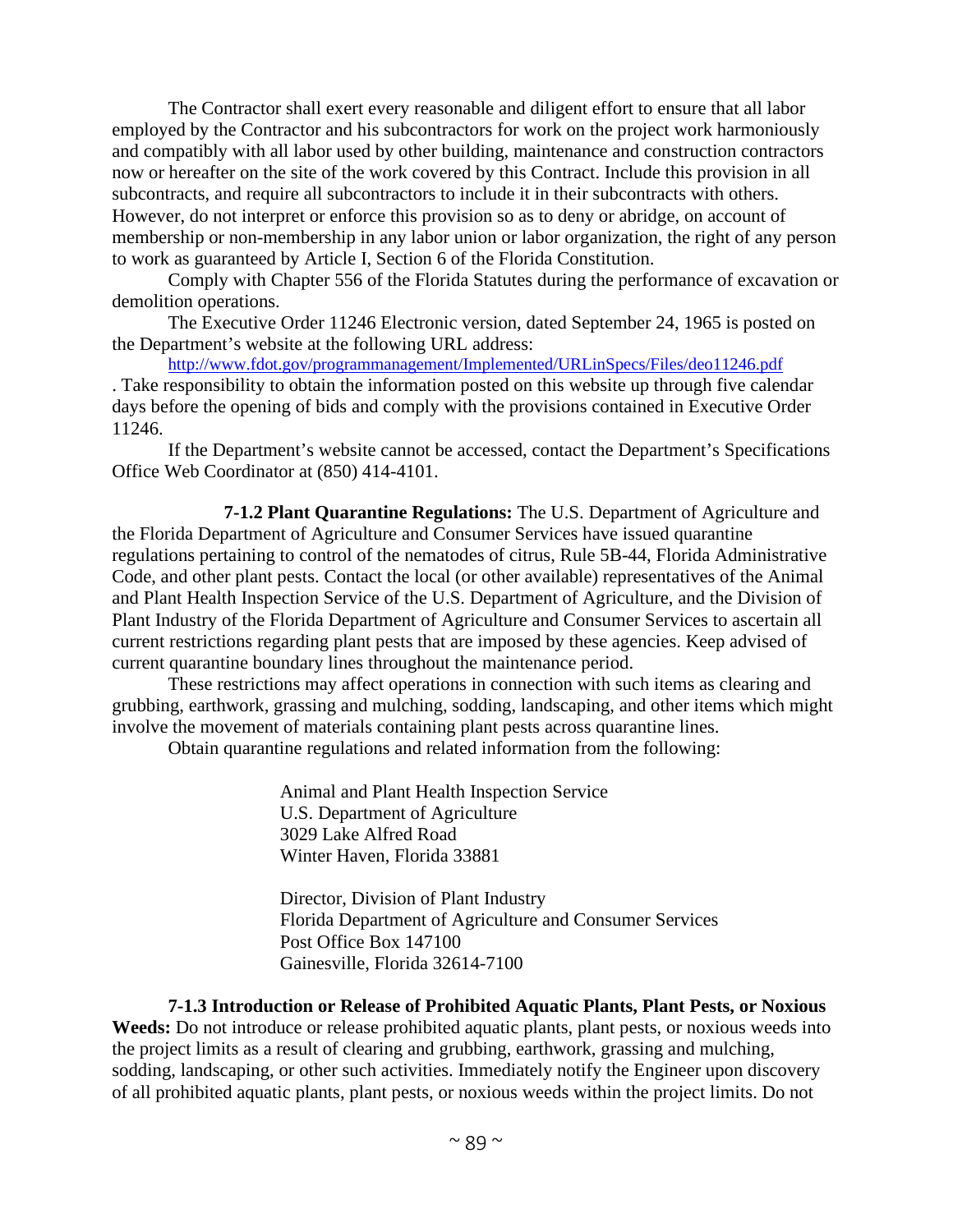move prohibited aquatic plants, plant pests, or noxious weeds within the project limits or to locations outside of the project limits without the Engineer's permission. Maintain all borrow material brought onto the project site free of prohibited aquatic plants, plant pests, noxious weeds, and their reproductive parts. Refer to Rule 16C-52 and Rule 5B-57, of the Florida Administrative Code for the definition of prohibited aquatic plants, plant pests, and noxious weeds.

**7-1.4 Compliance with Federal Endangered Species Act and other Wildlife Regulations:** The Federal Endangered Species Act requires that the Department investigate the potential impact to a threatened or endangered species prior to initiating an activity performed in conjunction with a highway construction project. If the Department's investigation determines that there is a potential impact to a protected, threatened or an endangered species, the Department will conduct an evaluation to determine what measures may be necessary to mitigate such impact. When mitigation measures and/or special conditions are necessary, these measures and conditions will be addressed in the Contract Documents or in permits as identified in 7-2.1.

In addition, in cases where certain protected, threatened or endangered species are found or appear within close proximity to the project boundaries, the Department has established guidelines that will apply when interaction with certain species occurs, absent of any special mitigation measures or permit conditions otherwise identified for the project.

These guidelines are posted at the following URL address:

http://www.fdot.gov/programmanagement/Implemented/URLinSpecs/files/endangeredwildlifeguidelines. pdf

Take responsibility to obtain this information and take all actions and precautions necessary to comply with the conditions of these guidelines during all project activities.

Prior to establishing any off-project activity in conjunction with a project, notify the Engineer of the proposed activity. Covered activities include but are not necessarily limited to borrow pits, concrete or asphalt plant sites, disposal sites, field offices, and material or equipment storage sites. Include in the notification the Financial Project ID, a description of the activity, the location of the site by township, range, section, county, and city, a site location map including the access route, the name of the property owner, and a person to contact to arrange a site inspection. Provide this notification at least 30 days in advance of planned commencement of the off-site activity, to allow for the Department to conduct an investigation without delaying job progress.

Do not perform any off-project activity without obtaining written clearance from the Engineer. In the event the Department's investigation determines a potential impact to a protected, threatened or endangered species and mitigation measures or permits are necessary, coordinate with the appropriate resource agencies for clearance, obtain permits and perform mitigation measures as necessary. Immediately notify the Engineer in writing of the results of this coordination with the appropriate resource agencies. Additional compensation or time will not be allowed for permitting or mitigation, associated with Contractor initiated off-project activities.

**7-1.5 Occupational Safety and Health Requirements:** The Contractor shall take all precautions necessary for the protection of life, health, and general occupational welfare of all persons, including employees of both the Contractor and the Department, until the Contractor has completed the work required under the Contract as provided in 5-10 and 5-11.

Comply at all times with applicable Federal, State, and local laws, provisions, and policies governing safety and health, including 29 CFR 1926, including all subsequent revisions and updates.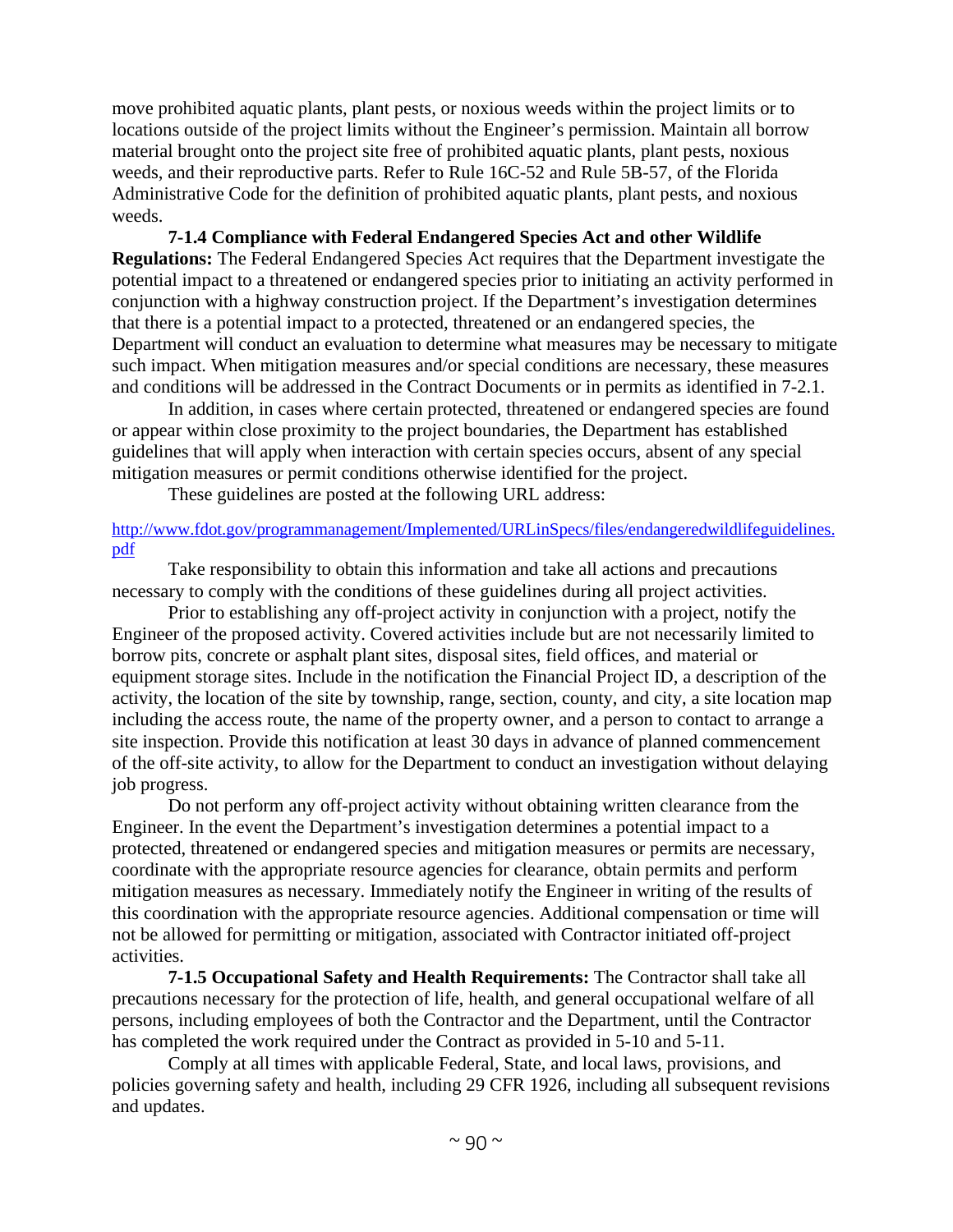**7-1.6 Discovery of an Unmarked Human Burial:** When an unmarked human burial is discovered, immediately cease all activity that may disturb the unmarked human burial and notify the Engineer. Do not resume activity until specifically authorized by the Engineer.

## **7-1.7 Insecticides, Herbicides, and Fertilizers:**

**7-1.7.1 Insecticides, Herbicides**Use products found on the following website, http://state.ceris.purdue.edu/, approved by the Florida Department of Agriculture and Consumer Services. The use of restricted products is prohibited. Do not use any products in the sulfonylurea family of chemicals. Herbicide application by broadcast spraying is not allowed.

Procure any necessary licenses, pay all charges and fees, and give all notices necessary for lawful performance of the work.

All insecticides and herbicides must be applied by, or directly supervised by, an employee who possesses a current Florida Department of Agriculture Commercial Applicator's license with the categories of licensure in Right-of-Way Pest Control and Aquatic Pest Control. Provide a copy of current certificates, upon request, to the Engineer.

Ensure that employees who work with herbicides comply with all applicable Federal, State, and local regulations.

Comply with all regulations and permits issued by any regulatory agency within whose jurisdiction work is being performed. Post all permit placards in a protected, conspicuous location at the work site.

Acquire any permits required for work performed on the rights-of-way within the jurisdiction of National Forests in Florida. Contact the Local National Forest Ranger District, or the United States Department of Agriculture (USDA) office for the proper permits and subsequent approval.

Acquire all permits required for aquatic plant control as outlined in Chapter 62C-20, Florida Administrative Code Rules of the Florida Department of Environmental Protection. Contact the Regional Field Office of Bureau of Invasive Plant Management of the Florida Department of Environmental Protection for proper permits and subsequent approval. If application of synthetic organo-auxin herbicides is necessary, meet the requirements of Chapter 5E-2, Florida Administrative Code.

# **7-1.7.2 Fertilizer:**

 Ensure that all employees applying fertilizer, have been trained and certified though the Green Industries (GI) BMP Program and possess a current Florida Department of Agriculture and Consumer Services Commercial Applicator license in accordance with Section 482.1562, F.S. Upon request, submit the current certificates to the Engineer.

**7-1.8 Compliance with Section 4(f) of the USDOT Act:** Section 4(f) of the USDOT Act prohibits the U. S. Secretary of Transportation from approving a project which requires the use of publicly owned land of a public park, recreation area or a wildlife and waterfowl refuge, or of any historic site of national, state, or local significance unless there is no prudent or feasible alternative to using that land and the program or project includes all possible planning to minimize the harm to the site resulting from the use.

Before undertaking any off-project activity associated with any federally assisted undertaking, ensure that the proposed site does not represent a public park, recreation area, wildlife or waterfowl refuge, or a historic site (according to the results of the Cultural Resources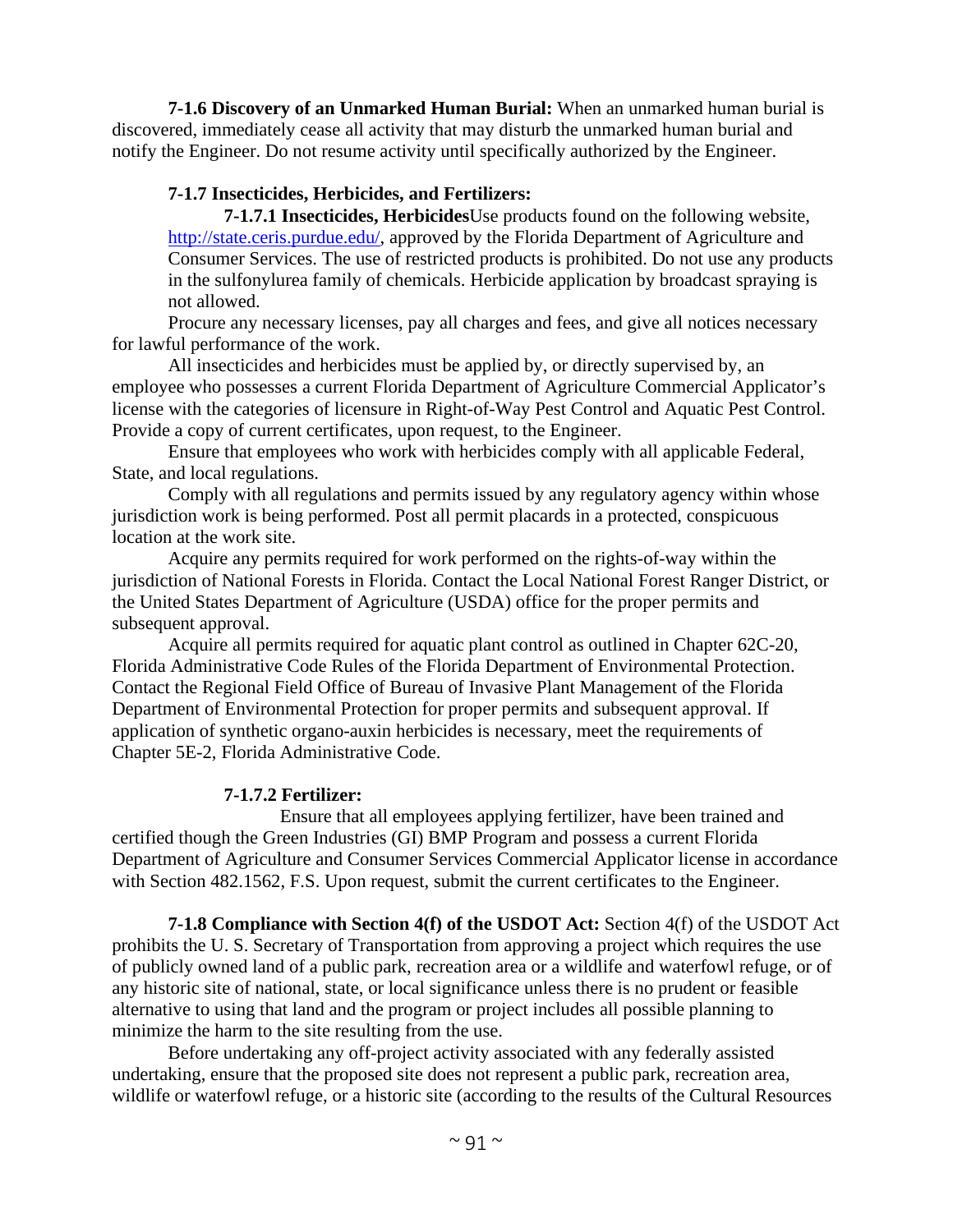Survey discussed in 120-6.2). If such a site is proposed, notify the Engineer and provide a description of the proposed off-site activity, the Financial Project ID, the location of the site by township, range, section, a county or city map showing site location and including the access route and the name of the property. It is the Contractor's responsibility to submit justification for use of Section 4(f) property that is sufficient for the Florida Department of Transportation and the Federal Highway Administration to make a Section 4(f) determination. Submit this notification sufficiently in advance of planned commencement of the off-site activity to allow a reasonable time for the Engineer to conduct an investigation without delaying job progress. Do not begin any off-project activity without obtaining written clearance from the Engineer.

#### **7-1.9 Florida Minority Business Loan Mobilization Program: (Not included)**

#### **7-2 Permits and Licenses.**

**7-2.1 General:** Except for permits procured by the Department, as incorporated by Special Provision expanding this Subarticle, if any, procure all permits and licenses, pay all charges and fees, and give all notices necessary and incidental to the due and lawful prosecution of the work.

The Department will also acquire any modifications or revisions to an original permit incorporated by Special Provision to this Subarticle when the Contractor requires such modifications or revisions to complete the construction operations specified in the Plans or Special Provisions and within the right-of-way limits.

Acquire all permits for work performed outside the right-of-way or easements for the project.

In carrying out the work in the Contract, when under the jurisdiction of any environmental regulatory agency, comply with all regulations issued by such agencies and with all general, special, and particular conditions relating to construction activities of all permits issued to the Department as though such conditions were issued to the Contractor. Post all permit placards in a protected location at the worksite.

In case of a discrepancy between any permit condition and other Contract Documents, the more stringent condition shall prevail.

**7-2.2 Work or Structures in Navigable Waters of the U.S., Waters of the U.S., and**  Waters of the State: In general, one or more governmental agencies will exercise regulatory authority over work or structures, including related construction operations, in all tidal areas (Channelward of the mean high water lines on the Atlantic and Gulf Coast); in the ocean and gulf waters to the outer limits of the continental shelf; in all rivers, streams, and lakes to the ordinary high water line; in marshes and shallows that are periodically inundated and normally characterized by aquatic vegetation capable of growth and reproduction; in all artificially created channels and canals used for recreational, navigational, or other purposes that are connected to navigable waters; and in all tributaries of navigable waters up to their headwaters.

Whenever the work under or incidental to the Contract requires structures or dredge/fill/construction activities in "Navigable Waters of the U.S.," "Waters of the U.S.," and "Waters of the State," the Federal, State, county, and local regulatory agencies may require the Department to obtain a permit.For such dredge/fill /construction specified in the Plans to be accomplished within the limits of the project, or for any dredge/fill/construction within the limits of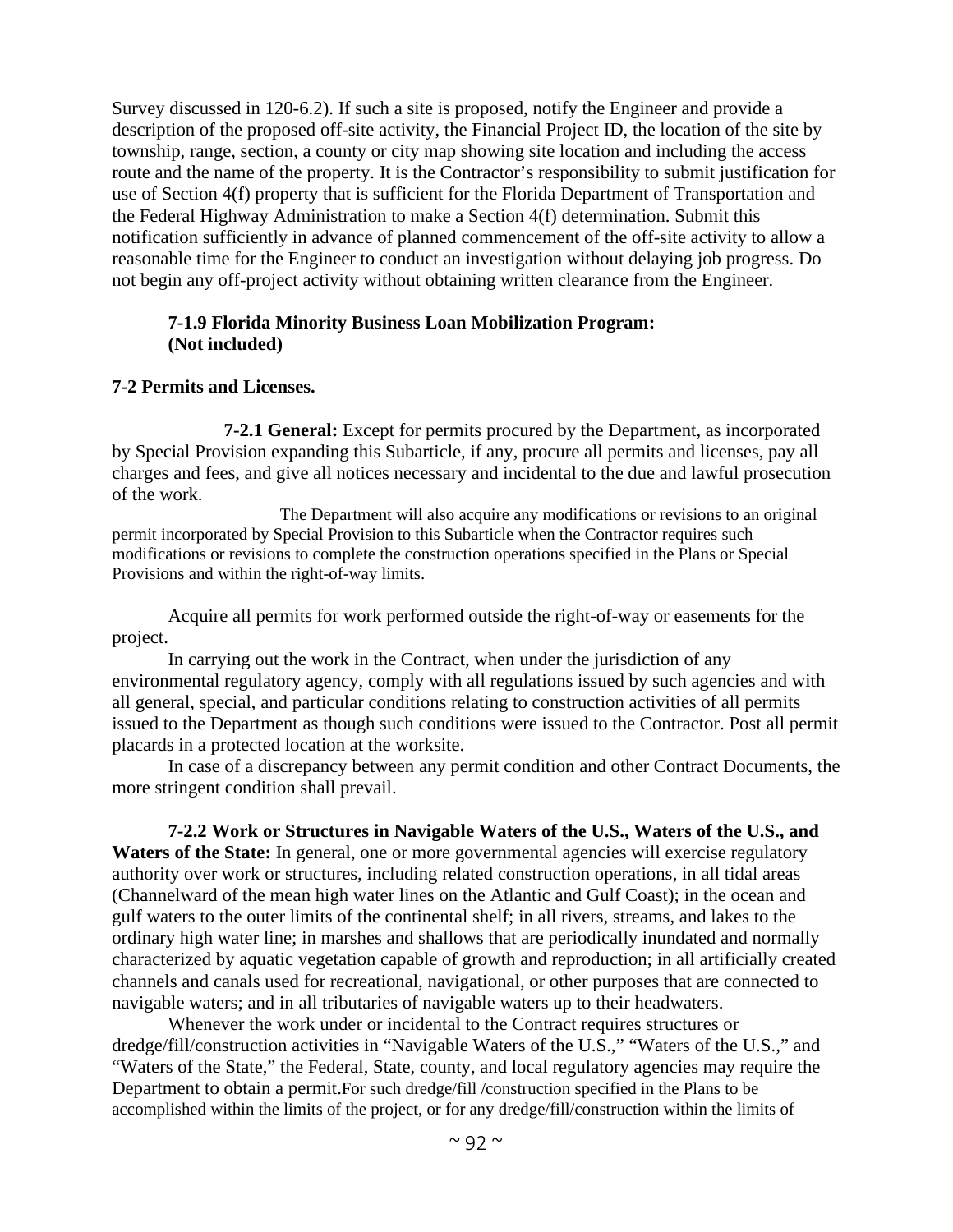Department-furnished borrow areas, the Department will procure the necessary permits prior to advertising for bids.

#### . **7-2.3 As-Built Drawings and Certified Surveys:**

# **7-2.3.1 Surface Water Management Systems for Water Management**

**Districts:** As a condition precedent to the end of the original Contract period or subsequent renewal periods, submit to the Engineer the as-built drawings and a certified survey verifying the as-built conditions for all installed and constructed surface water management systems. The asbuilt drawings and certified survey must be PDF files in the same scale as the Contract Plans, formatted on 11 inch by 17 inch sheets, and satisfy all the requirements and special conditions listed in the Water Management District's Environmental Resource Permit (ERP) and any applicable local permit. The as-built drawings and certified survey must be signed and sealed by an appropriately licensed professional registered in the State of Florida.

If the ERP does not contain specific requirements, submit as-built drawings with the following information as a minimum:

 1. Discharge structures: structure identification number, type, locations (latitude and longitude), dimensions and elevations of all, including weirs, bleeders, orifices, gates, pumps, pipes, and oil and grease skimmers.

 2. Side bank and underdrain filters, or exfiltration trenches: locations, dimensions and elevations of all, including clean-outs, pipes, connections to control structures and points of discharge to receiving waters.

 3. Storage areas for treatment and attenuation: storage area identification number, dimensions, elevations, contours or cross-sections of all, sufficient to determine stage-storage relationships of the storage area and the permanent pool depth and volume below the control elevation for normally wet systems.

 4. System grading: dimensions, elevations, contours, final grades or cross-sections to determine contributing drainage areas, flow directions and conveyance of runoff to the system discharge points.

 5. Conveyance: dimensions, elevations, contours, final grades or cross-sections of systems utilized to divert off-site runoff around or through the new system.

6. Water levels: existing water elevations and the date determined.

 7. Benchmarks: location and description (minimum of one per major water control structure).

# **7-2.3.2 Bridge Clearances for Projects under the Authority of a U.S. Coast**

**Guard Permit:** As a condition precedent to the end of the original Contract period or subsequent renewal periods, submit to the Engineer a certified survey verifying the as-built clearances described in the U.S. Coast Guard Owner's Certification of Bridge Completion. The certified survey must be signed and sealed by a Professional Engineer or Professional Surveyor and Mapper registered in the State of Florida.

# **7-2.3.3 Projects Under the Authority of a U.S. Army Corps of Engineers**

**Permit:** As a condition precedent to the end of the original Contract period or subsequent renewal periods, submit to the Engineer three copies of as-built drawings and a certified survey verifying the as-built conditions. The as-built drawings and certified survey must be submitted in PDF files formatted in the same scale as the Contract Plans, formatted on 11 inch by 17 inch sheets, and satisfy all of the requirements and special conditions listed in the U.S. Army Corps of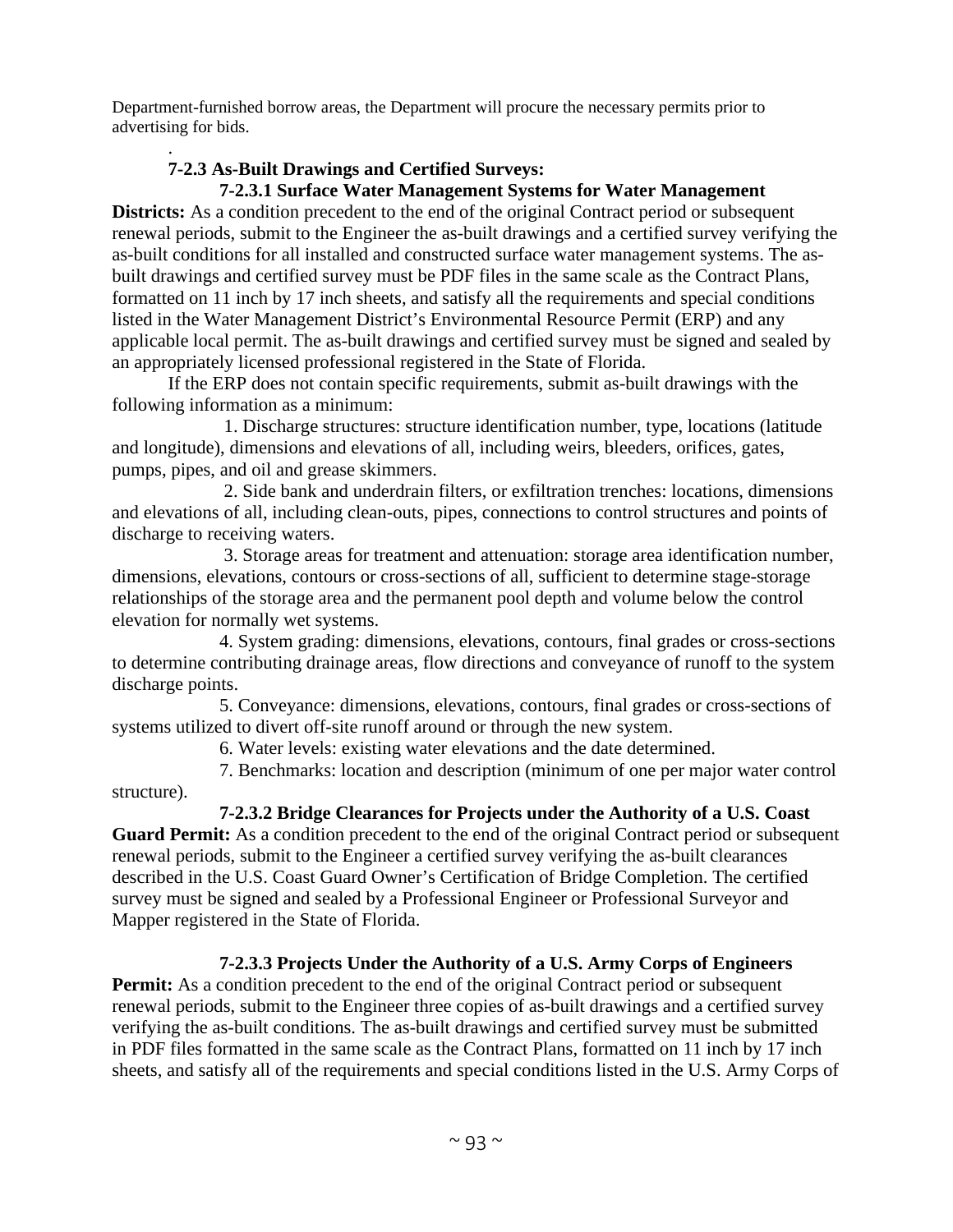Engineers permit. The as-built drawings and certified survey must be signed and sealed by a Professional Engineer or Professional Surveyor and Mapper registered in the State of Florida.

## **7-3 Patented Devices, Materials and Processes.**

Include all royalties and costs arising from patents, trademarks, and copyrights, in any way involved in the work in the Contract price. Whenever using any design, device, material, or process covered by letters patent or copyright, obtain the right for such use by suitable legal agreement with the patentee or owner of the copyright. File a copy of such agreement with the Engineer. However, whether or not such agreement is made or filed as noted, the Contractor and the surety in all cases shall indemnify, defend, and save harmless, the Department from all claims for infringement by reason of the use of any such patented design, device, material, or process on work under the Contract, and shall indemnify the Department for all costs, expenses, and damages that it may be obliged to pay by reason of any such infringement, at any time during the prosecution or after the completion of the work.

# **7-4 Right-of-Way Furnished by the Department.**

Except as otherwise stipulated in these Specifications or as shown in the Plans, the Department will furnish all rights-of-way necessary for the proper completion of the work at no expense to the Contractor.

Should Department-furnished areas for obtaining borrow material, contain limerock material do not remove such material from the pit unless the Engineer gives specific approval.

Use of Department owned right-of-way for the purpose of equipment or material storage, lay-down facilities, pre-cast material fabrication sites, batch plants for the production of asphalt, concrete or other construction or maintenance related materials, or other similar activities, shall require advance written approval by the Department prior to making use of said Department owned right of way. Use of Department owned right of way for these purposes is expressly limited to the storage of equipment and materials for the Project or production of materials or products for the Project.

# **7-5 Restoration of Surfaces Opened by Permit.**

Upon the presentation of a duly authorized and satisfactory permit that provides that all necessary repair work will be paid for by the party holding such permit, the Engineer may authorize the Contractor to allow parties bearing such permits to make openings in the highway. Upon the Engineer's written order, perform, in an acceptable manner, all necessary repairs due to such openings, and such necessary work that the Engineer orders, subject to the same conditions as the original work performed. The Department will pay the Contractor for such work either under applicable Contract items or in accordance with 4-4 when Contract items are not applicable.

# **7-6 Sanitary Provisions.**

The Contractor shall provide and maintain, in a neat and sanitary condition, such accommodations for the use of his employees as are necessary to comply with the requirements and regulations of the State and local boards of health. Commit no public nuisance.

# **7-7 Control of the Contractor's Equipment.**

**7-7.1 Traffic Interference:** Do not allow equipment, while it is on or traversing a road or street, to unreasonably interfere with traffic.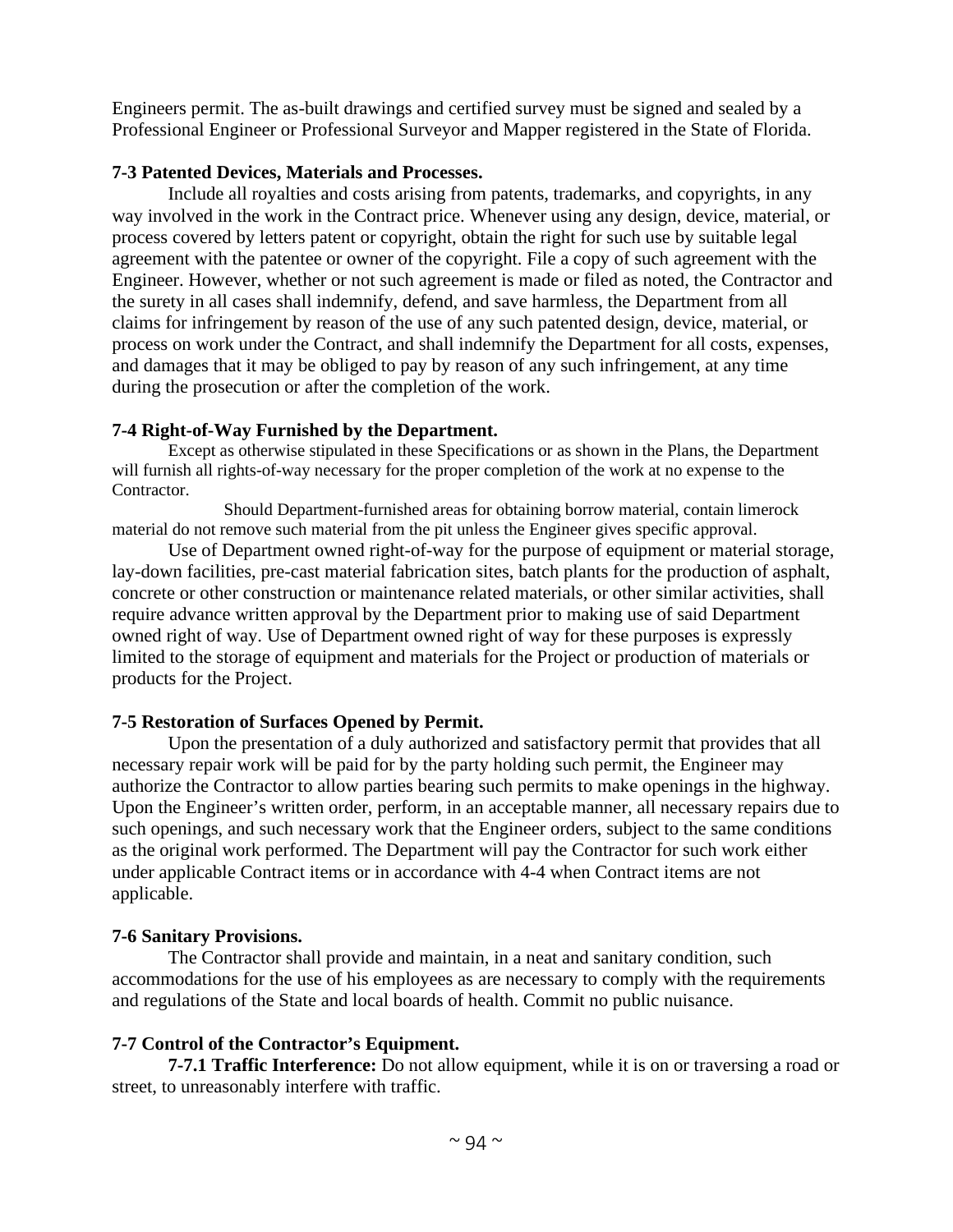**7-7.2 Overloaded Equipment:** Do not operate on any road, street or bridge, including a Department owned temporary bridge, any hauling unit or equipment loaded in excess of: (1) the maximum weights specified in the Florida Highway Patrol, Commercial Motor Vehicle Manual (Trucking Manual), or (2) lower weight limits legally established and posted for any section of road or bridge by the Department or local authorities. The governmental unit having jurisdiction over a particular road or bridge may provide exceptions by special permit under the provisions of 7-7.3. This restriction applies to all roads and bridges inside and outside the Contract limits as long as these roads and bridges are open for public use. The Contractor may overload roads and bridges which are to be demolished after they are permanently closed to the public. The Contractor is responsible for all loss or damages resulting from equipment operated on a structure permanently closed to the public.

**7-7.3 Crossings:** Where it is necessary to cross an existing road or street, including specifically the existing traveled lanes of a divided highway within the limits of the project, obtain permits from the Department, for crossing overloaded or oversized equipment. Cross existing roads or streets only at Engineer-designated points. The Engineer may require the Contractor to protect the pavement or Roadway at the crossing by using lumber, planks, or fill. Movement of equipment around the project site must be in accordance with requirements of the Standard Plans and not create an undue hazard to the traveling public or workers. Provide flagging and watchman service, or approved signal devices, for the protection of traffic at all such crossings, in accordance with an approved written plan for that activity.

**7-7.4 Protection from Damage by Tractor-Type Equipment:** Take positive measures to ensure that tractor-type equipment does not damage the road. If any such damage should occur, repair it without delay, at no expense to the Department and subject to the Engineer's approval.

**7-7.5 Contractor's Equipment on Bridge Structures:** The Contractor's Engineer of Record shall analyze the effect of imposed loads on bridge structures, within the limits of the Contract, resulting from the following operations:

(1) Overloaded Equipment as defined in 7-7.2:

- (a) Operating on or crossing over completed bridge structures.
- (b) Operating on or crossing over partially completed bridge structures.
- (2) Equipment within legal load limits:

(a) Operating on or crossing over partially completed bridge structures.

(3) Construction and Maintenance cranes:

(a) Operating on completed bridge structures.

(b) Operating on partially completed bridge structures.

Any pipe culvert(s) or box culvert(s) qualifying as a bridge under 1-3 is excluded from the requirements above.

A completed bridge structure is a bridge structure in which all elemental components comprising the load carrying assembly have been completed, assembled, and connected in their final position. The components to be considered shall also include any related members transferring load to any bridge structure.

The Contractor's Engineer of Record shall determine the effect that equipment loads have on the bridge structure and develop the procedures for using the loaded equipment without exceeding the structure's design load capacity. Submit to the Department for approval of the design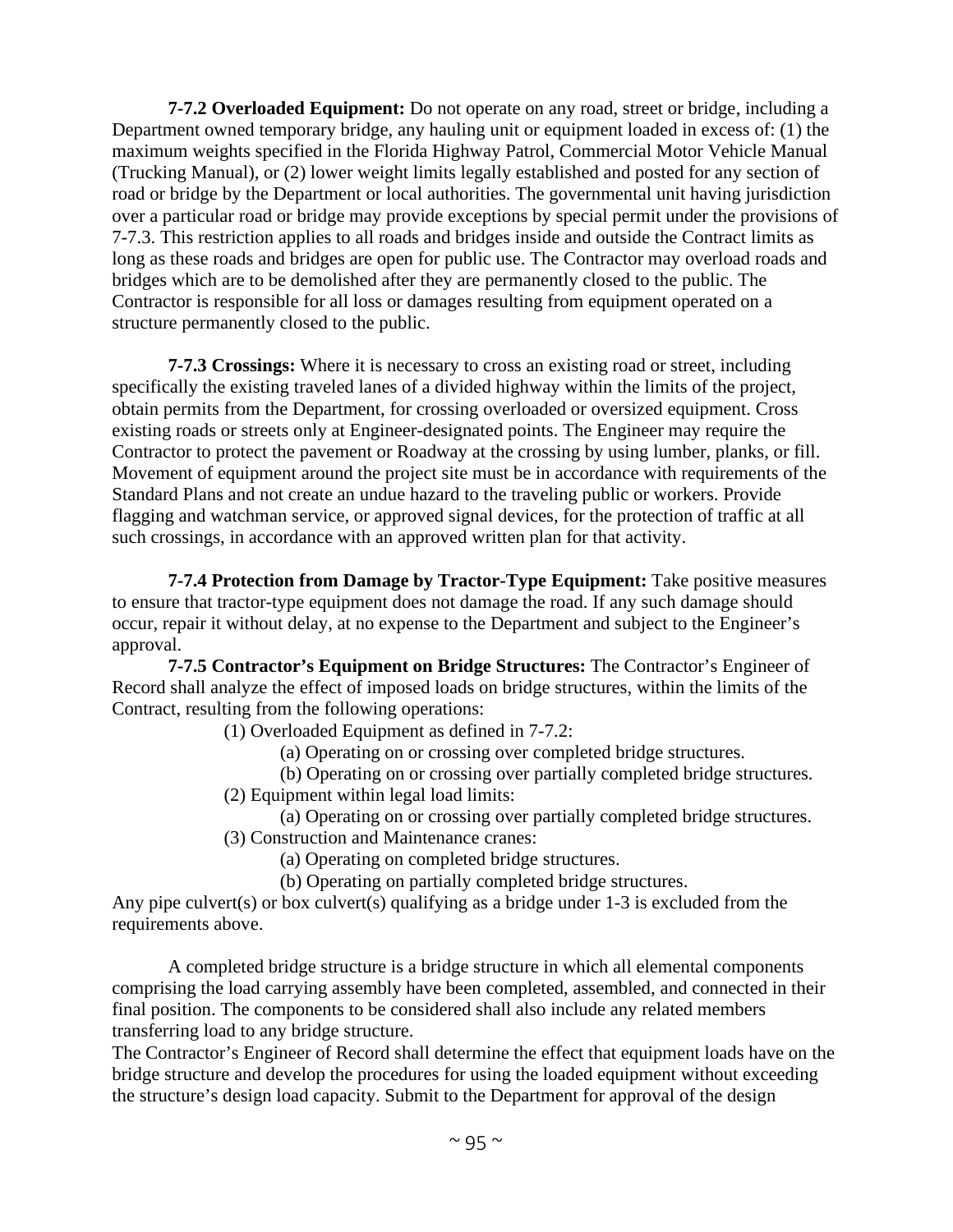calculations, layout drawings, and erection drawings showing how the equipment is to be used so that the bridge structure will not be overstressed. The Contractor's Engineer of Record shall sign and seal the drawings and the cover sheet of the calculations for the Department's Record Set.

**7-7.6 Posting of the Legal Gross Vehicular Weight:** Display the maximum legal gross weight, as specified in the Florida Uniform Traffic Code, in a permanent manner on each side of any dump truck or dump type tractor-trailer unit hauling embankment material, aggregates, road base material, or hot bituminous mixture to the project over any public road or street. Display the weight in a location clearly visible to the scale operator, in numbers that contrast in color with the background and that are readily visible and readable from a distance of 50 feet.

## **7-8 Structures over Navigable Waters.**

**7-8.1 Compliance with Federal and Other Regulations:** When working on structures in, adjacent to, or over, navigable waters, observe all regulations and instructions of Federal and other authorities having control over such waters. Do not obstruct navigation channels without permission from the proper authority, and provide and maintain navigation lights and signals in accordance with the Federal requirements for the protection of the structure, of false work, and of navigation.

When working on moveable bridges, requests for temporarily changing the operating requirements for the moveable bridge must be submitted in writing to the appropriate Coast Guard District Bridge Branch, 90 days before the start of any action. For all other bridges, notify the appropriate Coast Guard District Bridge Branch, at least 60 days prior to the start of any operations including construction and 30 days prior to any channel operations, closures, or opening restrictions.

When work platforms are indicated in the permit for construction or maintenance, submit work platform construction plans to the appropriate Coast Guard District for approval. Obtain approval prior to beginning construction on the platform.

**7-8.2 Maintenance of Channel:** Where the work includes the excavation of a channel or other underwater areas to a required section, maintain the section from shoaling or other encroachment until the end of the original contract period or subsequent renewal periods.

 In the event of accidental blocking of the navigation channel, immediately notify the U.S. Coast Guard of the blockage and upon removal of the blockage.

# **7-9 Use of Explosives.**

When using explosives for the prosecution of the work, exercise the utmost care not to endanger life or property, including new work. The Contractor is responsible for all damage resulting from the use of explosives.

Store all explosives in a secure manner in compliance with all laws and ordinances, and clearly mark all such storage places with the words: "DANGEROUS - EXPLOSIVES". Place such storage in the care of a competent watchman. Where no local laws or ordinances apply, provide storage satisfactory to the Engineer and, in general, not closer than 1,000 feet from the road or from any building, camping area, or place of human occupancy.

Notify each public utility company having structures in proximity to the site of the work of the intention to use explosives. Give such notice sufficiently in advance to enable the companies to take precautionary steps to protect their property from injury.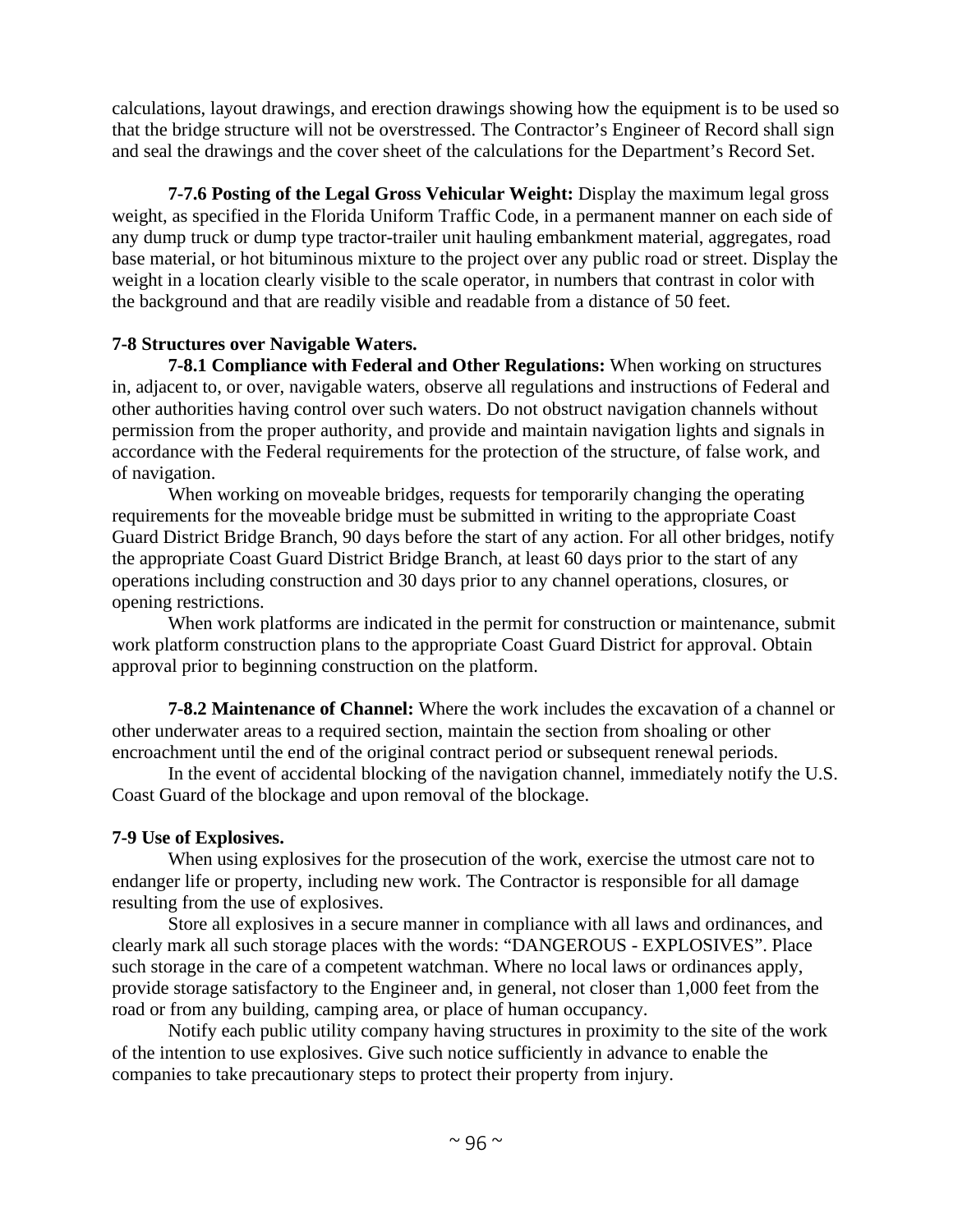## **7-10 Forest Protection.**

**7-10.1 Compliance with State and Federal Regulations:** In carrying out work within or adjacent to State or National forests or parks, comply with all of the regulations of the State or Federal authority having jurisdiction, governing the protection of and the carrying out of work in forests or parks, and observe all sanitary laws and regulations with respect to the performance of work in these areas. Keep the areas in an orderly condition, dispose of all refuse, and obtain permits for the construction, installation, and maintenance of any camps, living quarters, stores, warehouses, sanitary facilities, and other structures; all in accordance with the requirements of the forest or park official.

**7-10.2 Prevention and Suppression of Forest Fires:** Take all reasonable precautions to prevent and suppress forest fires. Require employees and subcontractors, both independently and at the request of forest officials, to do all reasonably within their power to prevent and suppress forest fires. Assist in preventing and suppressing forest fires, and make every possible effort to notify a forest official at the earliest possible moment of the location and extent of all fires. Extinguish the fire if practicable.

# **7-11 Preservation of Existing Property.**

**7-11.1 General:** Preserve from damage all existing property within the project limits of or in any way affected by the Work, the removal or destruction of which is not specified in the Plans. This applies to, but is not limited to, public and private property, public and private utilities (except as modified by the provisions of 7-11.5), trees, shrubs, crops, sod, signs, monuments, fences, guardrail, pipe and underground structures, Intelligent Transportation Systems (ITS) facilities, traffic control signals and devices, highway lighting, and public highways (except natural wear and tear of highway resulting from legitimate use thereof by the Contractor). Department owned underground facility locations shown in the Plans are approximate. Unless otherwise shown in the Plans, Department owned underground facilities will not be located by the Department nor through notification to "Sunshine 811".

Whenever the Contractor's activities damage such existing property, immediately restore it to a condition equal to or better than that existing at the time such damage occurred, at no expense to the Department. Temporary repairs may be used to immediately restore ITS facilities and traffic control signals and devices. Permanent repairs to ITS facilities and traffic control signals and devices shall be made within 90 days of any temporary repairs and prior to final acceptance of the project. Submit permanent ITS facility repair plans to the Engineer prior to beginning repair work.

Protect existing bridges during the entire maintenance period from damage caused by the Work. Immediately repair, at no expense to the Department, all damage to existing bridges caused by the Work, prior to continuing the Work.

Direct special attention to the protection of all geodetic monuments, horizontal or vertical, and Public Land Survey Corners located within the project. If any geodetic monument or Public Land Survey Corner, located within the project, is at risk of being damaged or destroyed, immediately notify the Engineer. Locate and replace any damaged or destroyed geodetic monuments or Public Land Survey Corners under the direction of a Professional Surveyor and Mapper registered in the State of Florida.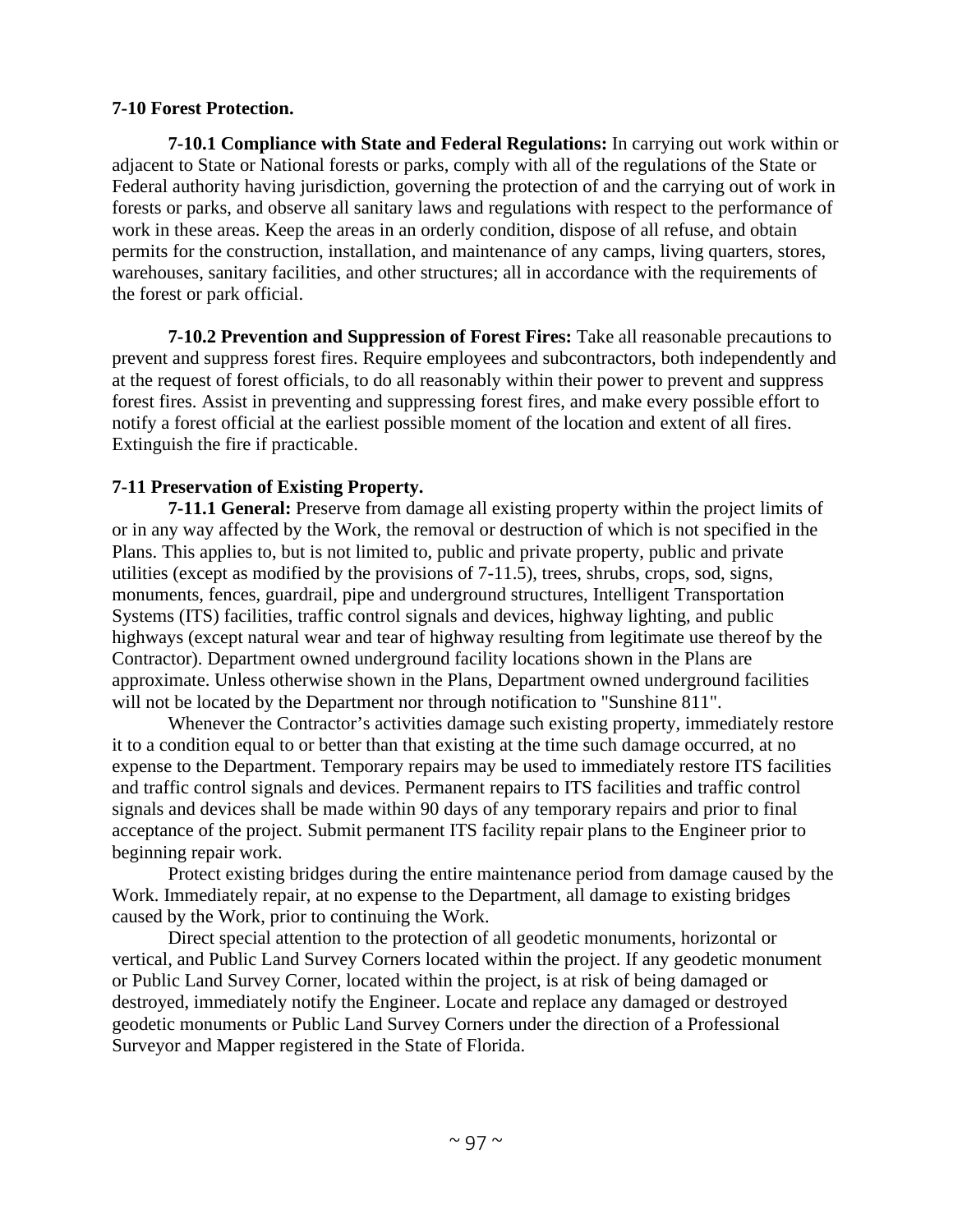Whenever the actions of a third party damage such existing property, restore it to a condition equal to or better than that existing at the time such damage occurred. Theft and vandalism are considered damage caused by a third party.

**7-11.2 Failure to Restore Damaged Existing Property:** In case of failure on the part of the Contractor to restore such property, bridge, road or street, or to make good such damage or injury, the Engineer may, upon 48 hours notice, proceed to repair, rebuild, or otherwise restore such property, road, or street as may be deemed necessary, and the Department will deduct the cost thereof from any monies due or which may become due the Contractor under the Contract. Nothing in this clause prevents the Contractor from receiving proper compensation for the removal, damage, or replacement of any public or private property, not shown in the Plans, that is made necessary by alteration of grade or alignment. The Engineer will authorize such work, provided that the Contractor, or his employees or agents, have not, through their own fault, damaged such property.

# **7-11.3 Contractor's Use of Streets and Roads:**

 **7-11.3.1 On Systems Other than the State Highway System:** When hauling materials or equipment to the project over roads and bridges on the State park road system, county road system, or city street system, and such use causes damage, immediately, at no expense to the Department, repair such road or bridge to as good a condition as before the hauling began.

 The Department may modify the above requirement in accordance with any agreement the Contractor might make with the governmental unit having jurisdiction over a particular road or bridge, provided that the Contractor submits written evidence of such agreement to the Engineer.

 **7-11.3.2 On the State Highway System:** The Department is responsible for the repair of any damage that hauling materials to the site causes to roads outside the limits of the project, that are either on the State highway system (roads under the jurisdiction of the Department) or specifically designated in the Plans as haul roads from Department-furnished material pits, except in the event damage is due to failure to comply with 7-7.2. The Contractor is responsible for all damages to any road or bridge caused by the Contractor's failure to comply with 7-7.2.

 **7-11.3.3 Within the Limits of a Maintenance Project:** The Department will not allow the operation of equipment or hauling units of such weight as to cause damage to previously constructed elements of the project, including but not necessarily limited to bridges, drainage structures, base course, and pavement. Do not operate hauling units or equipment loaded in excess of the maximum weights specified in 7-7.2 on existing pavements that are to remain in place (including pavement being resurfaced), cement-treated subgrades and bases, concrete pavement, any course of asphalt pavement, and bridges. The Engineer may allow exceptions to these weight restrictions for movement of necessary equipment to and from its worksite, for hauling of offsite fabricated components to be incorporated into the project, and for crossings as specified in 7-7.3.

# **7-11.4 Operations within Railroad Right-of-Way:**

 **7-11.4.1 Notification to the Railroad Company:** Notify the superintendent of the railroad company or Engineer at least 72 hours before beginning any operation within the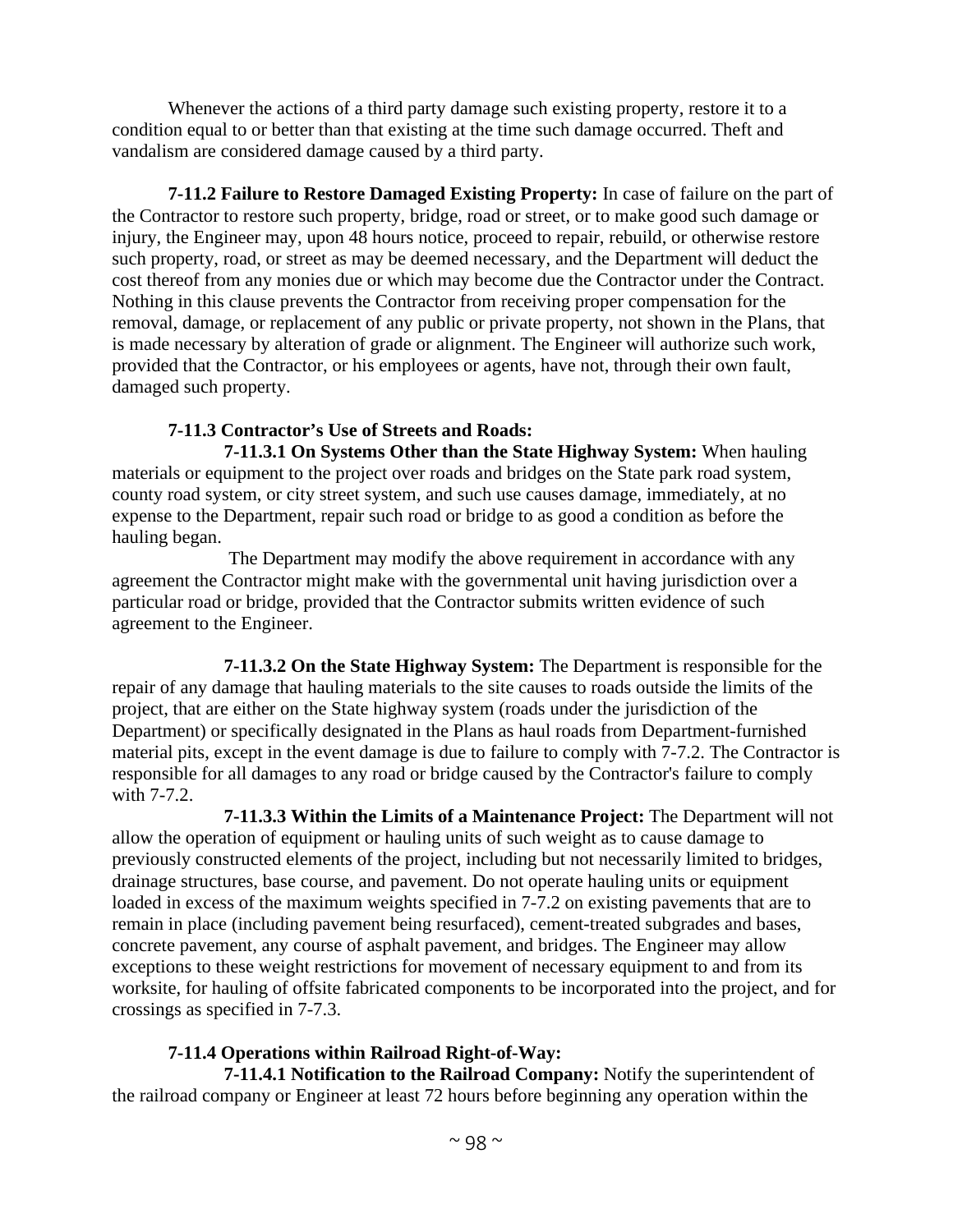limits of the railroad right of way; any operation requiring movement of employees, trucks, or other equipment across the tracks of the railroad company at other than an established public crossing; and any other work that may affect railroad operations or property.

## **7-11.4.2 Contractor's Responsibilities:**

Comply with whatever requirements an authorized representative of the railroad company deems necessary in order to safeguard the railroad's property and operations. The Contractor is responsible for all damages, delays, or injuries and all suits, actions, or claims brought on account of damages or injuries resulting from the Contractor's operations within or adjacent to railroad company right of way.

 **7-11.4.3 Watchman or Flagging Services:** The railroad company will furnish protective services (i.e., watchman or flagging services) to ensure the safety of railroad operations during certain periods of the project. The Contractor will reimburse the railroad company for the cost thereof. Schedule work that affects railroad operations so as to minimize the need for protective services by the railroad company.

# **7-11.5 Utilities:**

 **7-11.5.1 Arrangements for Protection or Adjustment:** Do not commence work at points where the construction or maintenance operations are adjacent to utility facilities until all necessary arrangements have been made for removal, temporary removal, relocation, deenergizing, deactivation or adjustment with the utility facilities owner to protect against damage that might result in expense, loss, disruption of service, or other undue inconvenience to the public or to the owners. The Contractor is solely and directly responsible to the owners and operators of such properties for all damages, injuries, expenses, losses, inconveniences, or delays caused by the Contractor's operations.

Do not request utility removal, temporary removal, relocation, de-energizing, deactivation, or adjustment when work can be accomplished within the utility work schedules. In the event that removal, temporary removal, relocation, de-energizing, deactivation, or adjustment of a utility or a particular sequence of timing in the relocation of a utility is necessary and has not been addressed in a utility work schedule, the Engineer will determine the necessity for any such utility work. Coordinate such work as to cause the least impediment to the overall construction operations and utility service. The Department is not responsible for utility removal, temporary removal, relocation, de-energizing, deactivation, or adjustment work where such work is determined not necessary by the Engineer or done solely for the benefit or convenience of the utility owner or its contractor, or the Contractor.

 **7-11.5.2 Cooperation with Utility Owners:** Cooperate with the owners of all underground or overhead utility lines in their removal and rearrangement operations in order that these operations may progress in a reasonable manner, that duplication or rearrangement work may be reduced to a minimum, and that services rendered by the utility owners will not be unnecessarily interrupted.

 In the event of interruption of water or other utility services as a result of accidental breakage, exposure, or lack of support, promptly notify the proper authority and cooperate with the authority in the prompt restoration of service. If water service is interrupted and the Contractor is performing the repair work, the Contractor shall work continuously until the service is restored. Do not begin work around fire hydrants until the local fire authority has approved provisions for continued service.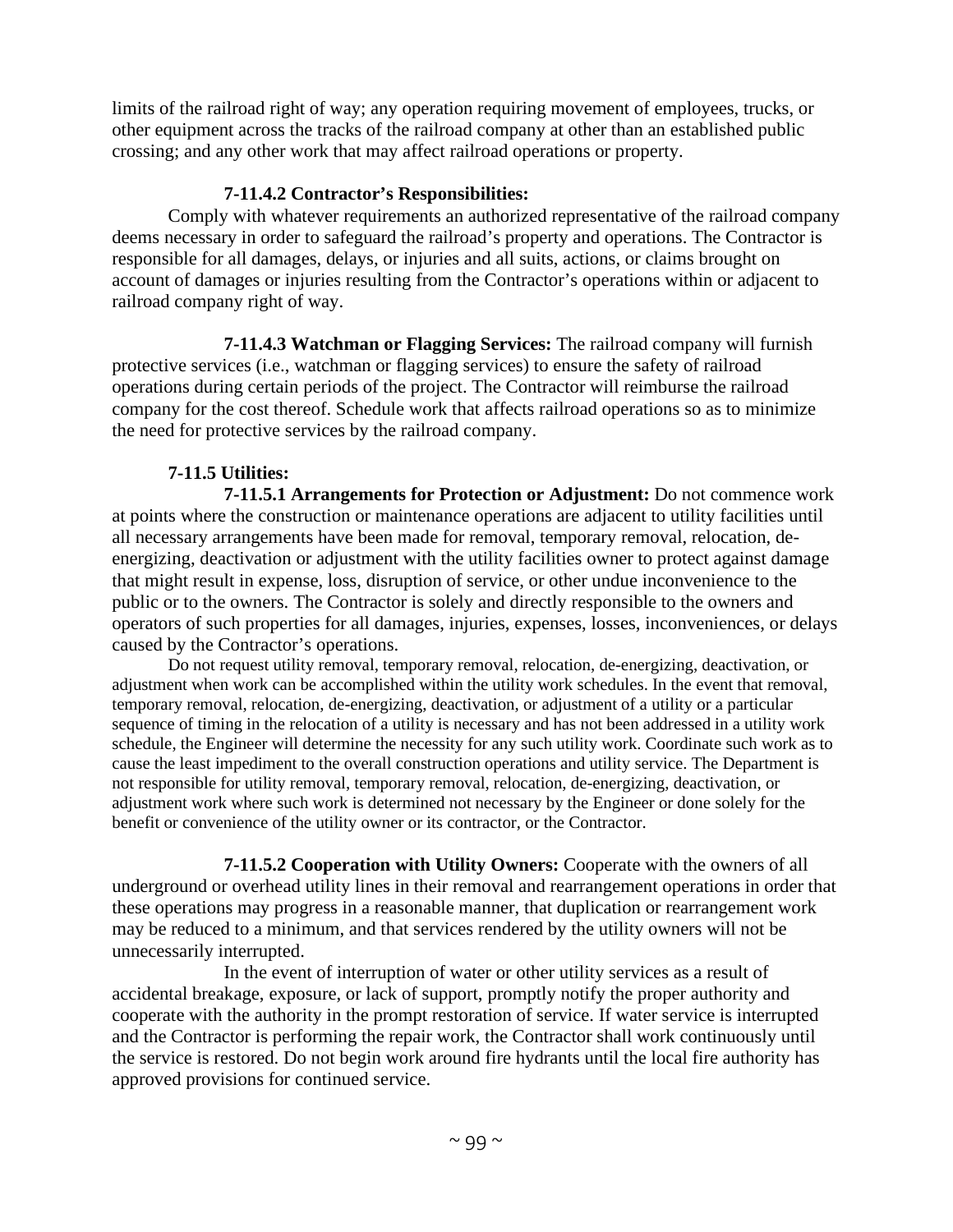**7-11.5.3 Utility Adjustments:** Certain utility adjustments and reconstruction work may be underway during the progress of the Contract. Cooperate with the various utility construction crews who are maintaining utility service. Exercise due caution when working adjacent to relocated utilities. The Contractor shall repair all damage to the relocated utilities resulting from his operations at no expense to the Department. The requirements of 7-11.1 and 7- 11.5.2 outline the Contractor's responsibility for of protecting utility facilities.

**7-11.5.4 Weekly Meetings: (Not included)** 

**7-11.5.5 Florida Gas Transmission Company, LLC (FGT) Facilities: (Not included)** 

## **7-12 Responsibility for Damages, Claims, etc.**

**7-12.1 Contractor to Provide Indemnification:** The Contractor shall indemnify and hold harmless the Department, its officers and employees from liabilities, damages, losses and costs, including, but not limited to, reasonable attorney's fees, to the extent caused by the negligence, recklessness, or intentional wrongful misconduct of the Contractor and persons employed or utilized by the Contractor in the performance of the maintenance Contract. The Contractor shall indemnify and hold harmless Florida Gas Transmission Company, LLC (FGT) from liabilities, damages, losses and costs, including, but not limited to, reasonable attorney's fees, to the extent caused by the negligence, recklessness, or intentional misconduct of the Contractor and persons employed or utilized by the Contractor in the performance of the Contract or caused by the violation of enforceable environmental statutes, ordinances, rules, orders, or regulations of any governmental entity or agency having jurisdiction resulting from the storage or generation of any hazardous or toxic wastes or substances. Include this provision in all subcontracts, and require all subcontractors to include it in their subcontracts with others.

It is specifically agreed between the parties executing this Contract that it is not intended by any of the provisions of any part of the Contract to create in the public or any member thereof, a third party beneficiary hereunder, or to authorize anyone not a party to this Contract to maintain a suit for personal injuries or property damage pursuant to the terms or provisions of this Contract.

**7-12.2 Guaranty of Payment for Claims:** The Contractor guaranties the payment of all just claims for materials, supplies, tools, or labor and other just claims against him or any subcontractor, in connection with the Contract. The Department's final acceptance and payment does not release the Contractor's bond until all such claims are paid or released.

#### **7-13 Insurance.**

The Contractor must have and maintain during the initial term of this Contract and all renewal periods, the following policies/coverages, with a company authorized to do business in Florida:

**7-13.1 Workers' Compensation Insurance:** Provide Workers' Compensation Insurance in accordance with Florida's Workers' Compensation law for all employees. If subletting any of the work, ensure that the subcontractor(s) have Workers' Compensation Insurance for their employees in accordance with Florida's Workers' Compensation law. If using "leased employees" or employees obtained through professional employer organizations ("PEO's"),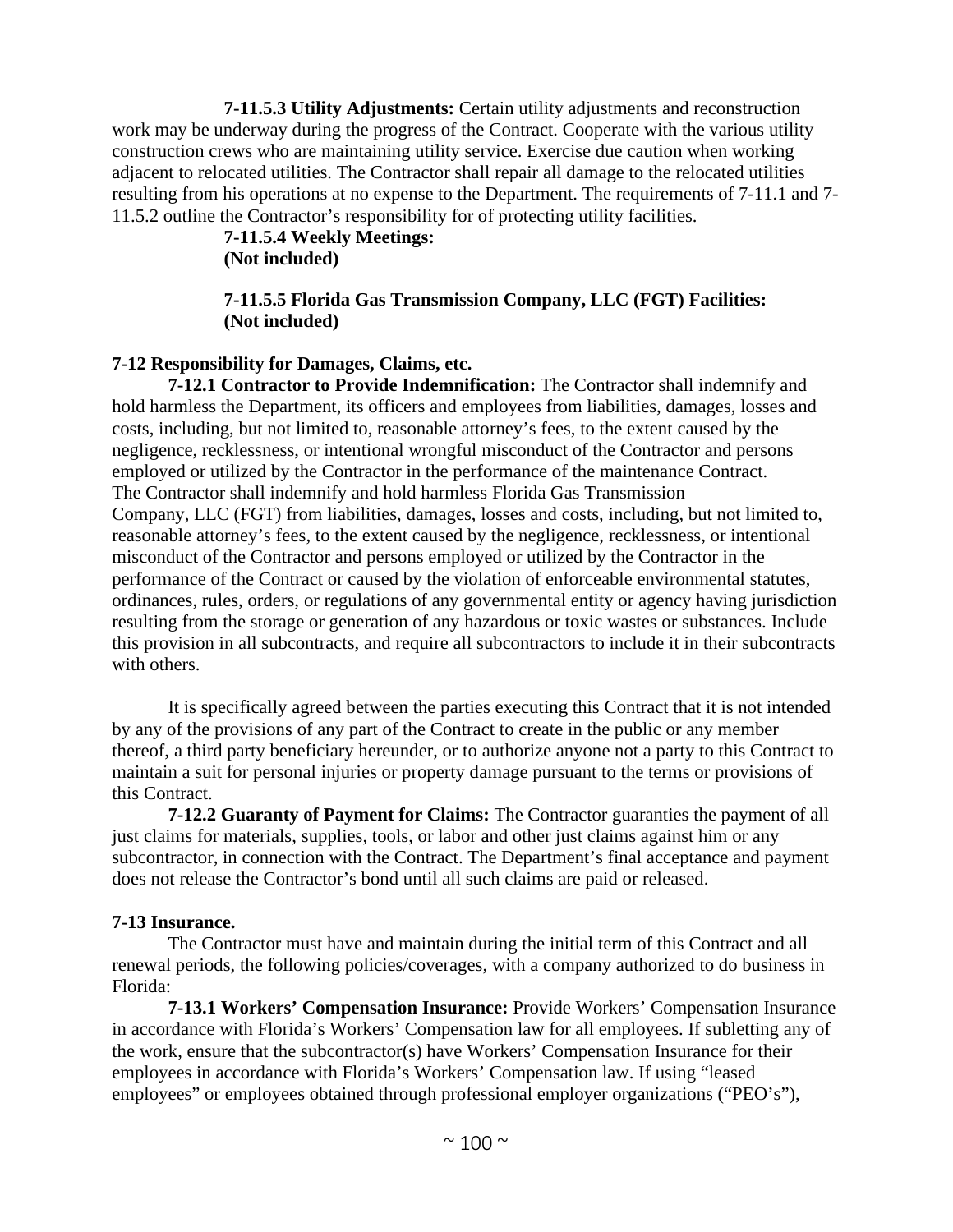ensure that such employees are covered by Workers' Compensation insurance through the PEO's or other leasing entities. Ensure that any equipment rental agreements that include operators or other personnel who are employees of independent Contractors, sole proprietorships or partners are covered by insurance required under Florida's Workers' Compensation law.

**7-13.2 Commercial General Liability Insurance:** Carry Commercial General Liability insurance providing continuous coverage for all work or operations performed under the Contract. Such insurance will be no more restrictive than that provided by the latest occurrence form edition of the standard Commercial General Liability Coverage Form (ISO Form CG 00 01) as filed for use in the State of Florida. Cause the Department to be made an Additional Insured as to such insurance. Such coverage must be on an "occurrence" basis and include Products/Completed Operations coverage. The coverage afforded to the Department as an Additional Insured must be primary as to any other available insurance and not be more restrictive than the coverage afforded to the Named Insured. The limits of coverage must not be less than \$1,000,000 for each occurrence and not less than a \$5,000,000 annual general aggregate, inclusive of amounts provided by an umbrella or excess policy. The limits of coverage described herein must apply fully to the work or operations performed under the Contract, and may not be shared with or diminished by claims unrelated to the Contract. Pay all deductibles as required. No policy/ies or coverage described herein can contain or be subject to a Retention or a Self-Insured Retention. Prior to the execution of the Contract, and at all renewal periods which occur prior to final acceptance of the work, the Department shall be provided with an ACORD Certificate of Liability Insurance reflecting the coverage described herein. The Department must be notified in writing within ten days of any cancellation, notice of cancellation, lapse, renewal, or proposed change to any policy or coverage described herein. The Department's approval or failure to disapprove any policy/ies, coverage, or ACORD Certificates will not relieve or excuse any obligation to procure and maintain the insurance required herein, nor serve as a waiver of any rights or defenses the Department may have.

**7-13.3 Insurance Required for Construction and Maintenance at Railroads:** The additional insurance described in this section is only required for the time period that the Contractor is actively performing Work within railway right-of-way limits. When the Contract includes the construction of a railroad grade crossing, railroad overpass or underpass structure, or any other work or operations within the limits of the railroad right-of-way, including any encroachments thereon from work or operations in the vicinity of the railroad right-of-way, you shall, in addition to the insurance coverage required pursuant to 7-13.2 above, procure and maintain Railroad Protective Liability Coverage (ISO Form CG 00 35) where the railroad is the Named Insured and where the limits are not less than \$2,000,000 combined single limit for bodily injury and/or property damage per occurrence, and with an annual aggregate limit of not less than \$6,000,000. The railroad shall also be added along with the Department as an Additional Insured on the policy/ies procured pursuant to subsection 7-13.2 above. Prior to the execution of the Contract, and at all renewal periods which occur prior to final acceptance of the work, both the Department and the railroad shall be provided with an ACORD Certificate of Liability Insurance reflecting the coverage described herein. The insurance described herein shall be maintained through final acceptance of the work. Both the Department and the railroad shall be notified in writing within ten days of any cancellation, notice of cancellation, renewal, or proposed change to any policy or coverage described herein. The Department's approval or failure to disapprove any policy/ies, coverage, or ACORD Certificates shall not relieve or excuse any obligation to procure and maintain the insurance required herein, nor serve as a waiver of any rights the Department may have.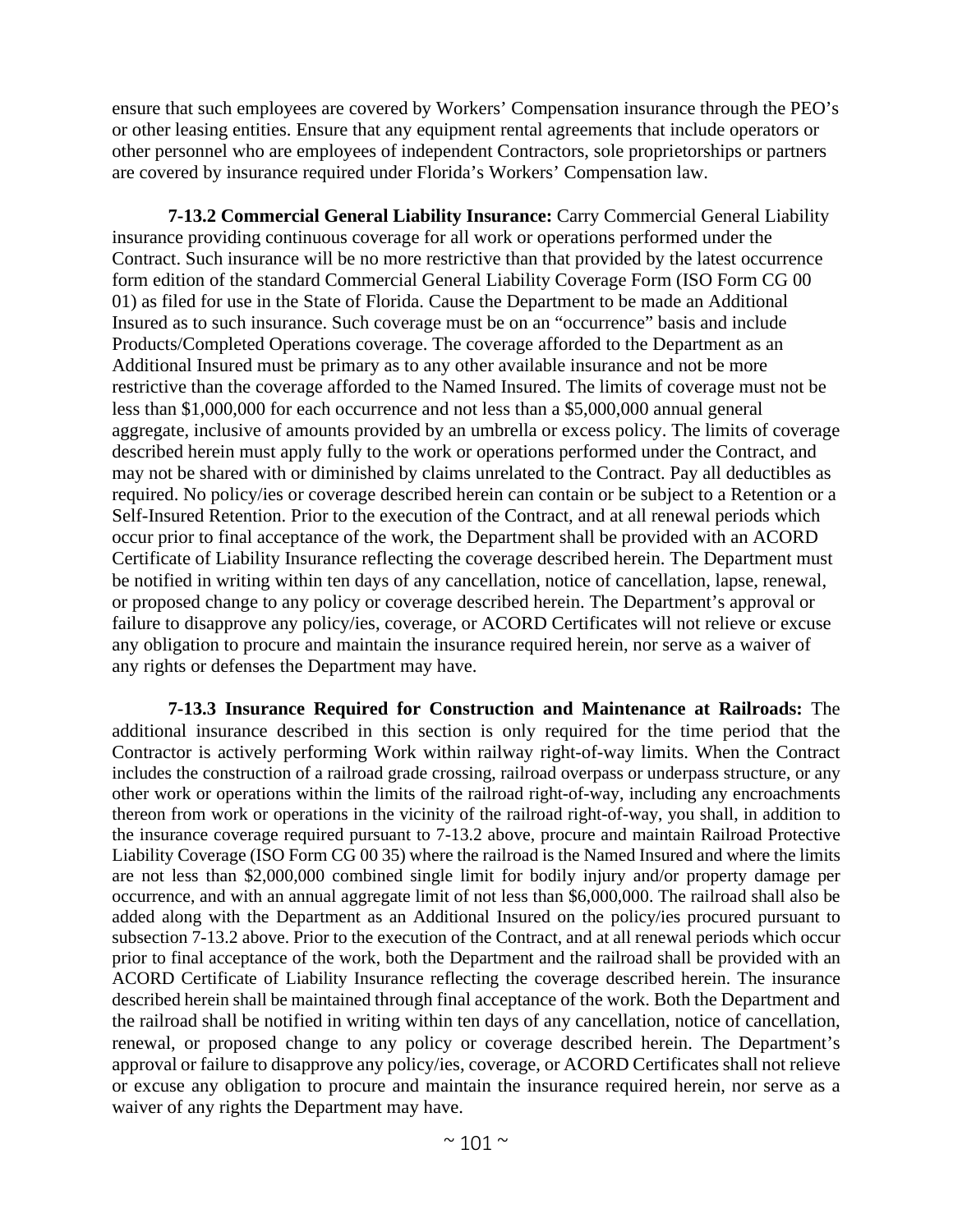**7-13.4 Insurance for Protection of Utility Owners:** When the Contract involves work on or in the vicinity of utility-owned property or facilities, the utility shall be added along with the Department as an Additional Insured on the policy/ies procured pursuant to subsection 7- 13.2. Prior to entering FGT property to conduct operations, provide FGT with a certificate of insurance evidencing the insurance coverage required by 7-13.2.

#### **7-14 Contractor's Responsibility for Work.**

Until the Department's acceptance of the work, take charge and custody of the work, and take every necessary precaution against injury or damage to the work by the action of the elements or from any other cause whatsoever, arising either from the execution or from the nonexecution of the work. Rebuild, repair, restore, and make good, without additional expense to the Department, all injury or damage to any portion of the work occasioned by any of the above causes before its completion and acceptance, except that in case of extensive or catastrophic damage, the Department may, at its discretion, reimburse the Contractor for the repair of such damage due to unforeseeable causes beyond the control of and without the fault or negligence of the Contractor, including but not restricted to Acts of God, of the public enemy, or of governmental authorities.

#### **7-15 Opening Sections of Highway to Traffic.**

Whenever any bridge or section of roadway is in acceptable condition for travel, the Engineer may direct the Contractor to open it to traffic. The Department's direction to open a bridge or roadway does not constitute an acceptance of the bridge or roadway, or any part thereof, or waive any Contract provisions. Perform all necessary repairs or renewals, on any section of the roadway or bridge thus opened to traffic under instructions from the Engineer, due to defective material or work or to any cause other than ordinary wear and tear, pending completion and the Engineer's acceptance of the roadway or bridge, or other work, at no expense to the Department.

## **7-16 Wage Rates for Federal-Aid Projects.**

(Not included)

## **7-17 Supplemental Agreements.**

Section 337.11 of the Florida Statutes as amended, which prescribe certain limitations on the use of supplemental agreements, are a part of the Contract.

## **7-18 Scales for Weighing Materials.**

(Not included)

## **7-19 Source of Forest Products.**

As required by Section 255.2575 of the Florida Statutes, where price, fitness and quality are equal, and when available, use only timber, timber piling, or other forest products that are produced and manufactured in the State of Florida. This provision does not apply to Federal-aid projects.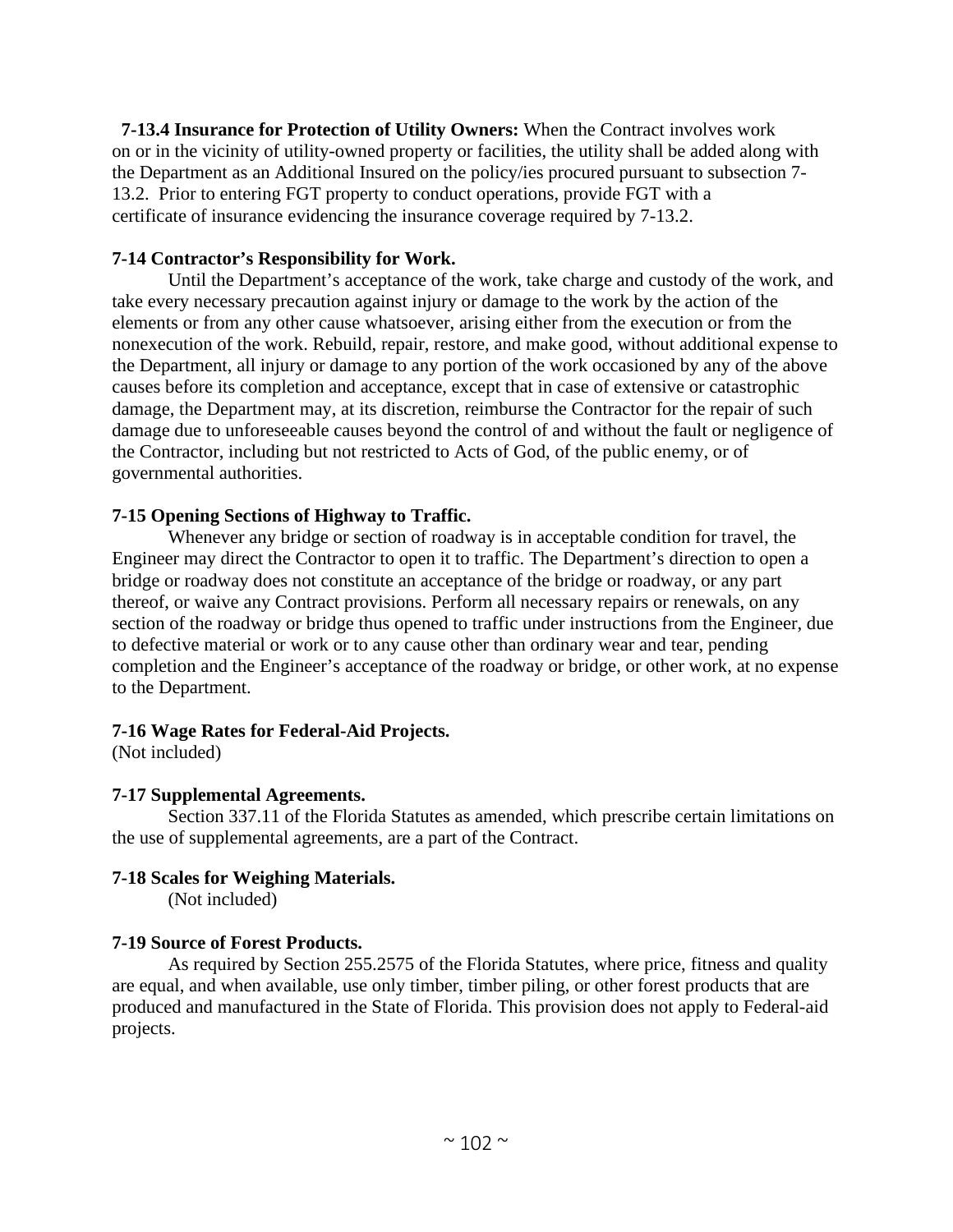# **7-20 Regulations of Air Pollution from Asphalt Plants.**

 **7-20.1 General:** Perform all work in accordance with all Federal, State, and local laws and regulations regarding air pollution and burning. In particular, pay attention to Chapters 62-210 and 62-256, Rules of the Department of Environmental Protection, Florida Administrative Code, and to any part of the State Implementation Plan applicable to the project. See also 110-9.2 regarding burning of debris.

**7-20.2 Dust Control:** Control dust during the storage and handling of dusty materials by wetting, covering, or other means as approved by the Engineer.

 **7-20.3 Asphalt Material:** Use only emulsified asphalt, unless otherwise stated in the Plans and allowed by Chapter 62-210 Rules of the Department of Environmental Protection, Florida Administrative Code. Store and handle asphalt materials and components so as to minimize unnecessary release of hydrocarbon vapors.

 **7-20.4 Asphalt Plants:** Operate and maintain asphalt plants in accordance with Chapter 62-210, Rules and Regulations of the Department of Environmental Protection, Florida Administrative Code. Provide the plant site with a valid permit as required under Chapter 62-210 prior to start of work.

## **7-21 Dredging and Filling.**

Section 370.033 of the Florida Statutes, requires that all persons, who engage in certain dredge or fill activities in the State of Florida, obtain a certificate of registration from the Florida Department of Environmental Protection, Tallahassee, Florida 32301, and that they keep accurate logs and records of all such activities for the protection and conservation of the natural resources. Obtain details as to the application of this law from the Department of Environmental Protection.

## **7-22 Available Funds.**

For Contracts in excess of \$25,000 or a term for more than one year, comply with the following provisions of Chapter 339 of the Florida Statutes:

The Department will not, during any fiscal year, expend money, incur any liability, or enter into any Contract that, by its terms, involves the expenditures of money in excess of the amounts budgeted as available for expenditure during such fiscal year. If the Department enters into such a Contract, verbal or written, in violation of this subsection, such Contract is null and void, and the Department will not make any payments thereon. The Department will require a statement from the Department's comptroller that funds are available prior to entering into any such Contract or other binding commitment of funds. Nothing herein contained prevents the Department from executing Contracts for a period exceeding one year, but the Department will make such Contracts executory only for the value of the services to be rendered or agreed to be paid for in succeeding fiscal years. The Department will incorporate this paragraph verbatim in all Contracts in excess of \$25,000 or having a term for more than one year.

## **7-23 Contractor's Motor Vehicle Registration.**

The Contractor shall provide the Department with proof that all motor vehicles operated or caused to be operated by such Contractor are registered in compliance with Chapter 320 of the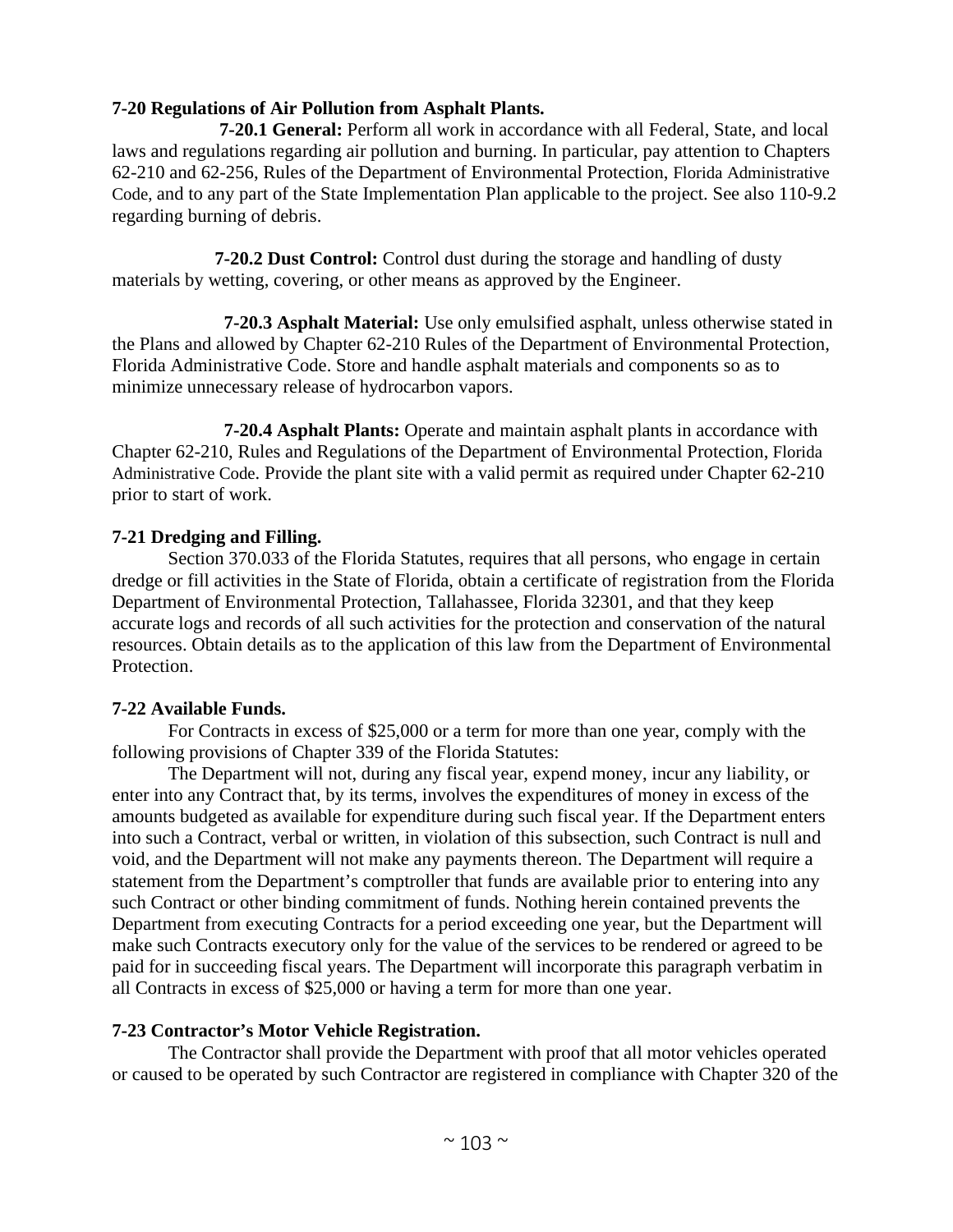Florida Statutes. Submit such proof of registration in the form of a notarized affidavit to the Department.

The Department will not make payment to the Contractor until the required proof of registration is on file with the Department.

If the Contractor fails to register any motor vehicle that he operates in Florida, pursuant to Chapter 320 of the Florida Statutes, the Department may disqualify the Contractor from bidding, or the Department may suspend and revoke the Contractor's certificates of qualification.

## **7-24 Disadvantaged Business Enterprise Program.**

**7-24.1 Disadvantaged Business Enterprise Affirmative Action Plan:** Prior to award of the Contract, have an approved Disadvantaged Business Enterprise (DBE) Affirmative Action Program Plan filed with the Equal Opportunity Office. Update and resubmit the plan every three years. No Contract will be awarded until the Department approves the Plan. The DBE Affirmative Action Program Plan is incorporated into and made a part of the Contract.

**7-24.2 Required Contract and Subcontract DBE Assurance Language:** In accordance with 49 CFR 26.13 (b), the Contract FDOT signs with the Contractor (and each subcontract the prime contractor signs with a subcontractor) must include the following assurance: "The Contractor, sub-recipient or subcontractor shall not discriminate on the basis of race, color, national origin, or sex in the performance of this contract. The Contractor shall carry out applicable requirements of 49 CFR Part 26 in the award and administration of DOT-assisted Contracts. Failure by the Contractor to carry out these requirements is a material breach of this Contract, which may result in the termination of this Contract or such other remedy as the recipient deems appropriate, which may include, but is not limited to,

- 1. Withholding monthly progress payments;
- 2. Assessing sanctions;
- 3. Liquidated damages; and/or
- 4. Disqualifying the Contractor from future bidding as non-responsible."

**7-24.3 Plan Requirements:** Include the following in the DBE Affirmative Action Program Plan:

1. A policy statement, signed by an authorized representative (president, chief executive officer, or chairman of the contractor), expressing a commitment to use DBEs in all aspects of contracting to the maximum extent feasible, outlining the various levels of responsibility, and stating the objectives of the program. Circulate the policy statement throughout the Contractor's organization.

2. The designation of a Liaison Officer within the Contractor's organization, as well as support staff, necessary and proper to administer the program, and a description of the authority, responsibility, and duties of the Liaison Officer and support staff. The Liaison Officer and staff are responsible for developing, managing, and implementing the program on a day-to-day basis for carrying out technical assistance activities for DBEs and for disseminating information on available business opportunities so that DBEs are provided an equitable opportunity to participate in Contracts let by the Department.

3. Utilization of techniques to facilitate DBE participation in contracting activities which include, but are not limited to:

a. Soliciting price quotations and arranging a time for the review of Plans, quantities, specifications, and delivery schedules, and for the preparation and presentation of quotations.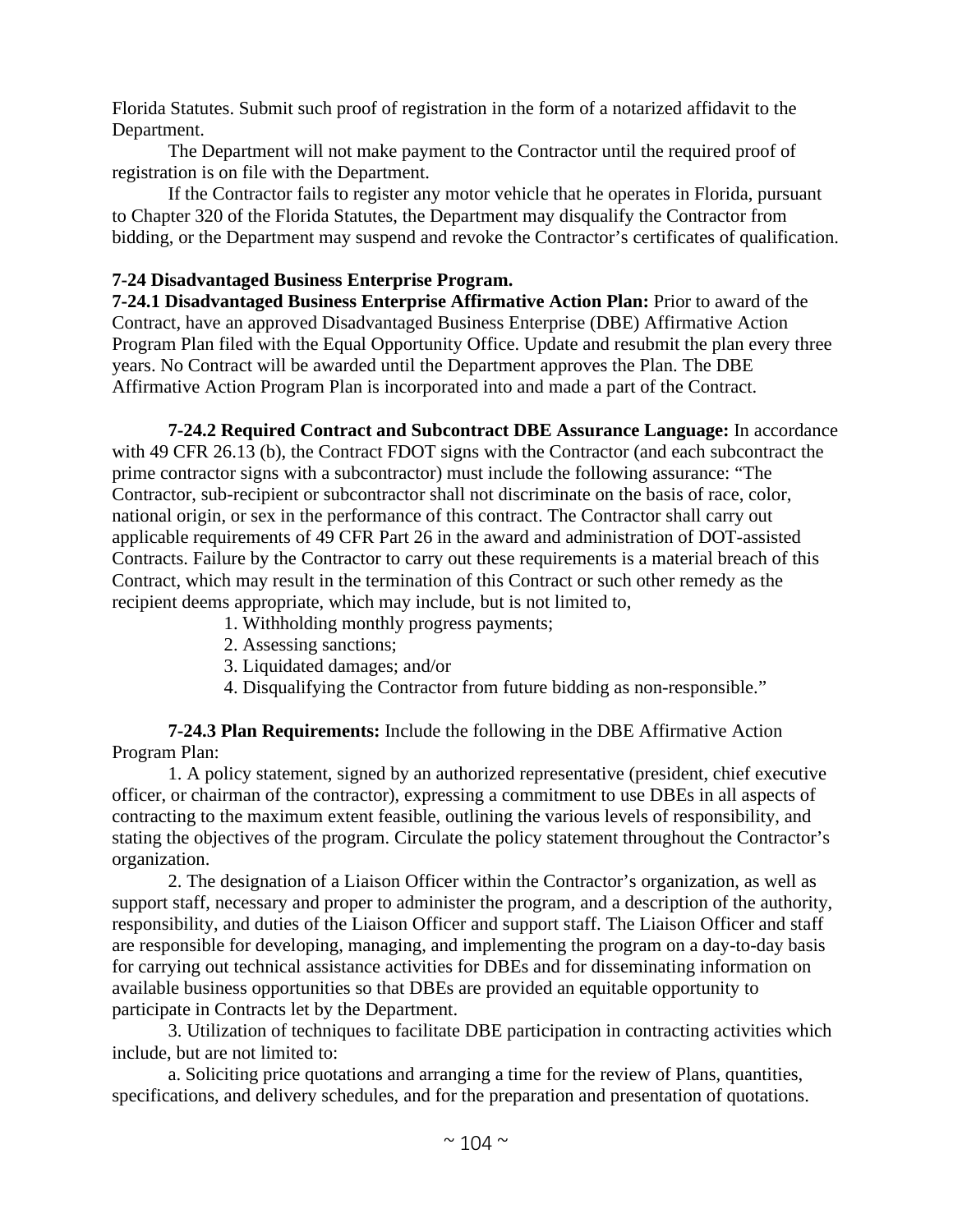b. Providing assistance to DBEs in overcoming barriers such as the inability to obtain bonding, financing, or technical assistance.

c. Carrying out information and communication programs or workshops on contracting procedures and specific contracting opportunities in a timely manner, with such programs being bilingual where appropriate.

d. Encouraging eligible DBEs to apply for certification with the Department.

e. Contacting Minority Contractor Associations and city and county agencies with programs for disadvantaged individuals for assistance in recruiting and encouraging eligible DBE contractors to apply for certification with the Department.

**7-24.4 DBE Records and Reports:** Submit the following through the Equal Opportunity Compliance System:

1. DBE Commitments - at or before the Pre-Work Conference.

2. Report monthly, through the Equal Opportunity Compliance System on the Department's Website, actual payments (including retainage) made to DBEs for work performed with their own workforce and equipment in the area in which they are certified. Report payments made to all DBE and Minority Business Enterprise (MBE) subcontractors and DBE and MBE construction material and major suppliers.

The Equal Opportunity Office will provide instructions on accessing this system. Develop a record keeping system to monitor DBE affirmative action efforts which include the following:

1. the procedures adopted to comply with these Specifications;

2. the number of subordinated Contracts on Department projects awarded to DBEs;

3. the dollar value of the Contracts awarded to DBEs;

4. the percentage of the dollar value of all subordinated Contracts awarded to DBEs as a percentage of the total Contract amount;

5. a description of the general categories of Contracts awarded to DBEs; and

6. the specific efforts employed to identify and award Contracts to DBEs.

Upon request, provide the records to the Department for review.

Maintain all such records for a period of five years following acceptance of final payment and have them available for inspection by the Department and the Federal Highway Administration.

**7-24.5 Counting DBE Participation and Commercially Useful Functions:** 49 CFR Part 26.55 specifies when DBE credit shall be awarded for work performed by a DBE. DBE credit can only be awarded for work actually performed by DBEs themselves for the types of work for which they are certified. When reporting DBE Commitments, only include the dollars that a DBE is expected to earn for work they perform with their own workforce and equipment. Update DBE Commitments to reflect changes to the initial amount that was previously reported or to add DBEs not initially reported.

When a DBE participates in a contract, the value of the work is determined in accordance with 49 CFR Part 26.55, for example:

1. The Department will count only the value of the work performed by the DBE toward DBE goals. The entire amount of the contract that is performed by the DBE's own forces (including the cost of supplies, equipment and materials obtained by the DBE for the contract work) will be counted as DBE credit.

2. The Department will count the entire amount of fees or commissions charged by the DBE firm for providing a bona fide service, such as professional, technical, consultant, or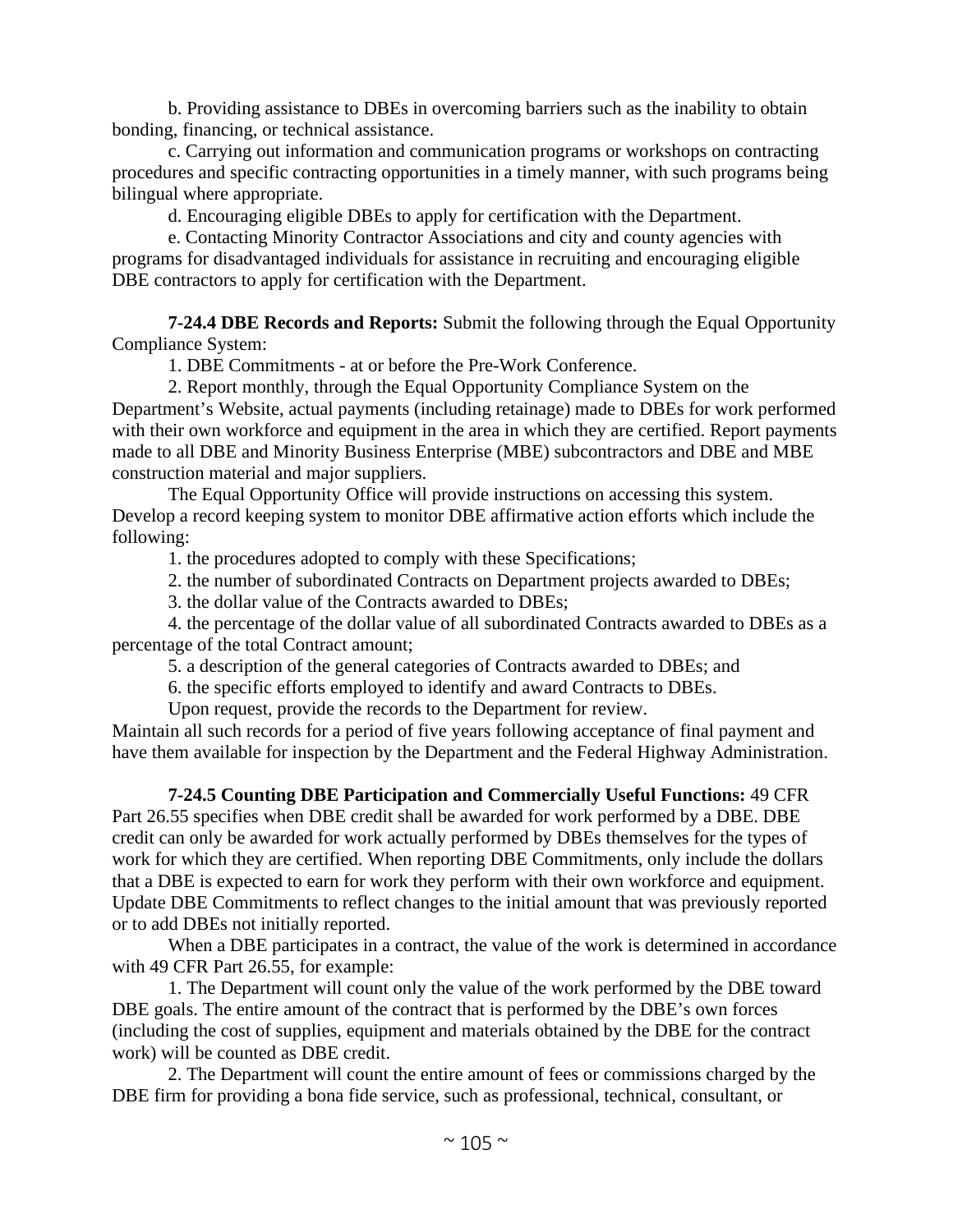managerial services or for providing bonds or insurance specifically required for the performance of a Department-assisted contract, toward DBE goals, provided that the Department determines the fees to be reasonable and not excessive as compared with fees customarily followed for similar services.

3. When the DBE subcontracts part of the work of its contract to another firm, the Department will count the value of the subcontracted work only if the DBE's subcontractor is itself a DBE. Work that a DBE subcontracts to a non-DBE firm does not count toward DBE goals.

4. When a DBE performs as a participant in a joint venture, the Department will count the portion of the dollar value of the contract equal to the distinct, clearly defined portion of the work the DBE performs with its own forces toward DBE goals.

5. The Contractors shall ensure that only expenditures to DBEs that perform a commercially useful function (CUF) in the work of a contract may be counted toward the voluntary DBE goal.

6. A DBE performs a commercially useful function when it is responsible for execution of the work of the contract and is carrying out its responsibilities by actually performing, managing, and supervising the work involved. To perform a commercially useful function, the DBE must also be responsible, with respect to materials and supplies used on the contract, for negotiating price, determining quality and quantity, ordering the material, and installing (where applicable) and paying for the material itself.

7. Contractors wishing to use joint checks involving DBE credit must provide written notice to the District Contract Compliance Office prior to issuance of the joint check. The Contractor must also provide a copy of the notice to the DBE subcontractor and maintain a copy with the project records.

8. To determine whether a DBE is performing a commercially useful function, the Department will evaluate the amount of work subcontracted, industry practices, whether the amount the firm is to be paid under the contract is commensurate with the work it is actually performing and the DBE credit claimed for its performance of the work, and other relevant factors.

9. A DBE does not perform a commercially useful function if its role is limited to that of an extra participant in a transaction, contract, or project through which funds are passed in order to obtain the appearance of DBE participation.

10. If a DBE does not perform or exercise responsibility for at least 30% of the total cost of its contract with its own workforce, or if the DBE subcontracts a greater portion of the work of a contract than would be expected on the basis of normal industry practice for the type of work involved, the DBE has not performed a commercially useful function.

**7-24.6 Prompt Payments:** Meet the requirements of 9-5 for payments to all DBE subcontractors.

# **7-25 On-The-Job Training Requirements. (Not included)**

# **7-26 Cargo Preference Act – Use of United States-Flag Vessels.**

Pursuant to Title 46 CFR 381, the Contractor agrees

1. To utilize privately owned United States-flag commercial vessels to ship at least 50 percent of the gross tonnage (computed separately for dry bulk carriers, dry cargo liners, and tankers) involved, whenever shipping any equipment, material, or commodities pursuant to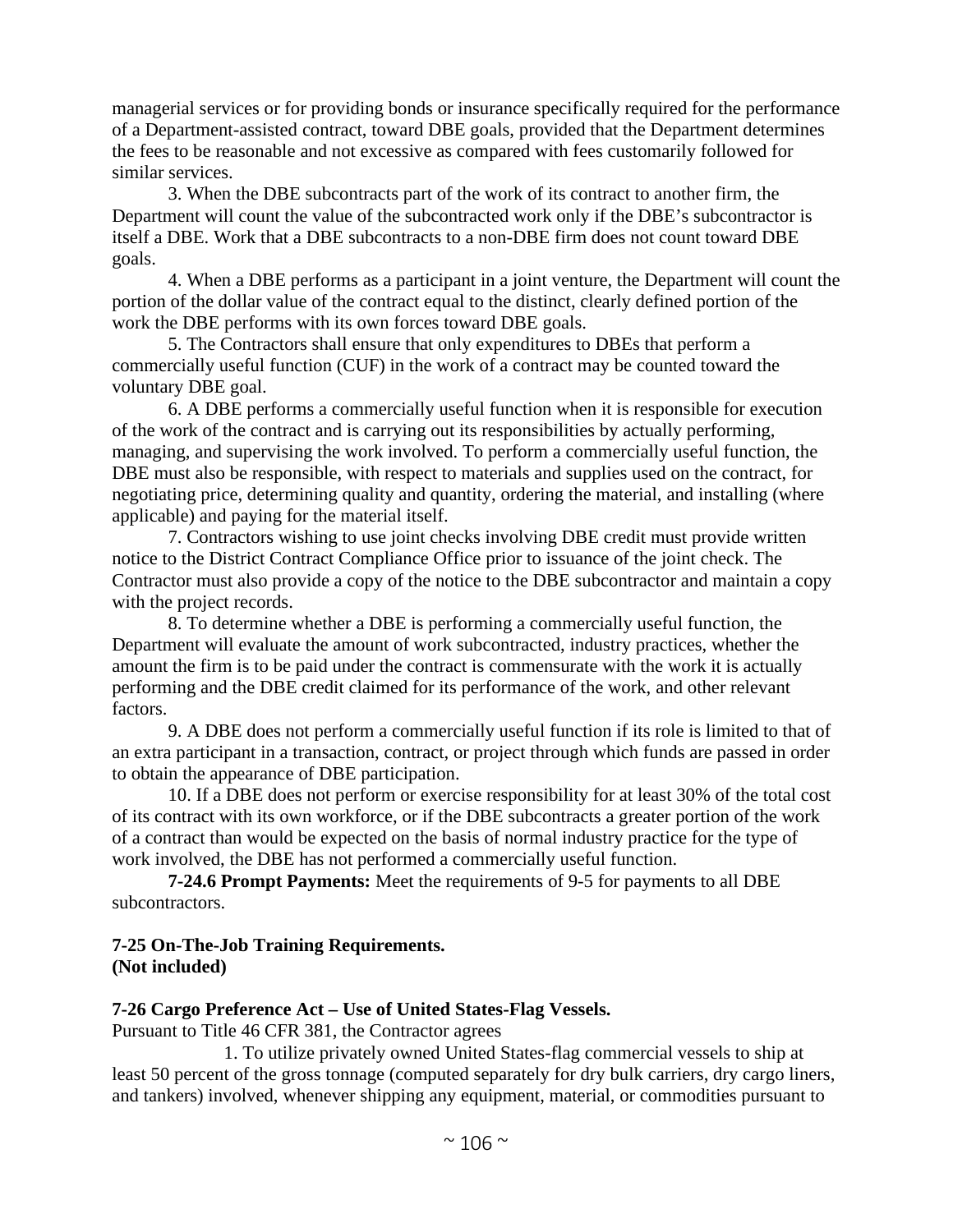this Contract, to the extent such vessels are available at fair and reasonable rates for United States-flag commercial vessels.

2. To furnish within 20 days following the date of loading for shipments originating within the United States or within 30 working days following the date of loading for shipments originating outside the United States, a legible copy of a rated, 'on-board' commercial ocean bill-of-lading in English for each shipment of cargo described in paragraph 1 of this Article to both the Contracting Officer (through the prime contractor in the case of subcontractor bills-of-lading) and to the Division of National Cargo, Office of Market Development, Maritime Administration, Washington, DC 20590.

3. To insert the substance of the provisions of this clause in all subcontracts issued pursuant to this Contract.

# **7-27 Equal Employment Opportunity Requirements.**

**7-27.1 Equal Employment Opportunity Policy:** Accept as the operating policy, the following statement which is designed to further the provision of equal employment opportunity to all persons without regard to their age, race, color, religion, national origin, sex, or disability and to promote the full realization of equal employment opportunity through a positive continuing program:

"It is the policy of this Company to assure that applicants are employed, and that employees are treated during employment, without regard to their age, race, religion, color, national origin, sex, or disability. Such action must include: employment, upgrading, demotion, or transfer; recruitment or recruitment advertising; layoff or termination; rates of pay or other forms of compensation; and selection for training, including apprenticeship, preapprenticeship, and/or onthe-job training."

**7-27.2 Equal Employment Opportunity Officer:** Designate and make known to the Department's contracting officers an equal employment opportunity officer (hereinafter referred to as the EEO Officer) who must be capable of effectively administering and promoting an active Contractor program employment opportunity and who must be assigned adequate authority and responsibility to do so.

**7-27.3 Dissemination of Policy:** All members of the Contractor's staff who are authorized to hire, supervise, promote, and discharge employees, or who recommend such action, or who are substantially involved in such action, will be made fully cognizant of, and will implement, the Contractor's equal employment opportunity policy and contractual responsibilities.

**7-27.4 Recruitment:** When advertising for employees, include in all advertisements for employees the notation "An Equal Opportunity Employer".

**7-27.5 Personnel Actions:** Establish and administer wages, working conditions, employee benefits, and personnel actions of every type, including hiring, upgrading, promotion, transfer, demotion, layoff, and termination without regard to age, race, color, religion, national origin, sex, or disability.

Follow the following procedures:

(1) Conduct periodic inspections of project sites to ensure that working conditions and employee facilities do not indicate discriminatory treatment of project site personnel.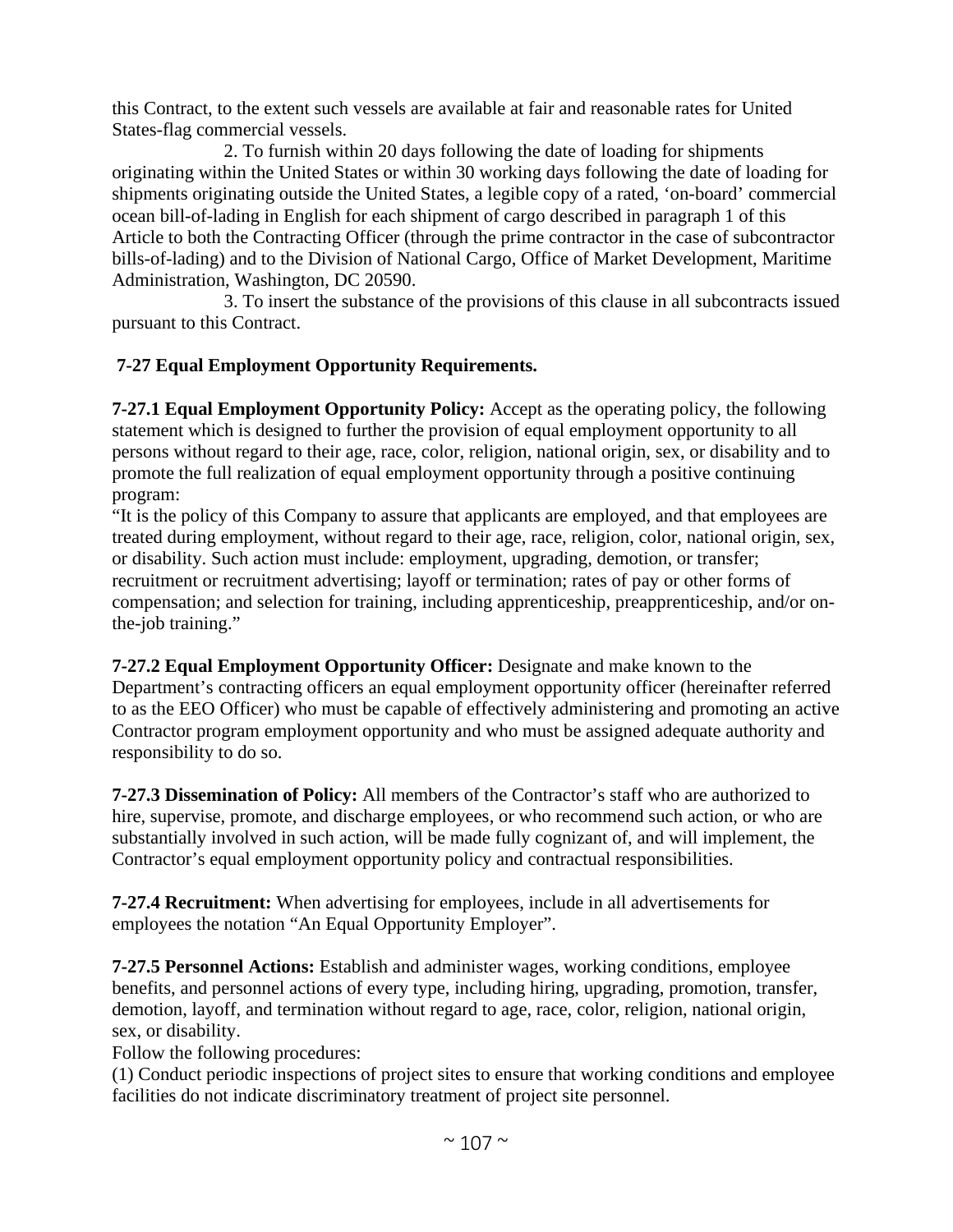(2) Periodically evaluate the spread of wages paid with each classification to determine any evidence of discriminatory wage practices.

(3) Periodically review selected personnel actions in depth to determine whether there is evidence of discrimination. Where evidence is found, promptly take corrective action. If the review indicates that the discrimination may extend beyond the actions reviewed, such corrective action must include all affected persons.

(4) Investigate all complaints of alleged discrimination made in connection with obligations under this Contract, attempt to resolve such complaints, and take appropriate corrective action. If the investigation indicates that the discrimination may affect persons other than the complainant, such corrective action must include such other persons.

Upon completion of each investigation inform every complainant of all of the avenues of appeal.

**7-27.6 Subcontracting:** Use the best efforts to ensure subcontractor compliance with their equal employment opportunity policy.

**7-27.7 Records and Reports:** Keep such records as are necessary to determine

compliance with the equal employment opportunity obligations. The records kept will be designed to indicate the following:

(1) The number of minority and nonminority group members employed in each work classification on the project.

(2) The progress and efforts being made in cooperation with unions to increase minority group employment opportunities (applicable only to Contractors who rely in whole or in part on unions as a source of their work force).

(3) The progress and efforts being made in locating, hiring, training, qualifying, and upgrading minority group employees as deemed appropriate to comply with their Equal Employment Opportunity Policy.

(4) The progress and efforts being made in securing the services of minority

group subcontractors or subcontractors with meaningful minority group representation among their employees as deemed appropriate to comply with their Equal Employment Opportunity Policy.

All such records must be retained for a period of three years following completion of the contract work and be available at reasonable times and places for inspection by authorized representatives to the Department and the Federal Highway Administration.

Upon request, submit to the Department a report of the number of minority and nonminority group employees currently engaged in each work classification required by the Contract work.

# **7-28 Preference to State Residents.**

Florida Statutes 255.099 (Chapter 2010-147, Section 50, Laws of Florida), providing for preference to residents of the State of Florida, is hereby made a part of this Contract: Each contract that is funded by state funds must contain a provision requiring the contractor to give preference to the employment of state residents in the performance of the work on the project if state residents have substantially equal qualifications to those of nonresidents. As used in this Section, the term "substantially equal qualifications" means the qualification of two or more persons among whom the employer cannot make a reasonable determination that the qualifications held by one person are better suited for the position than the qualifications held by the other person or persons.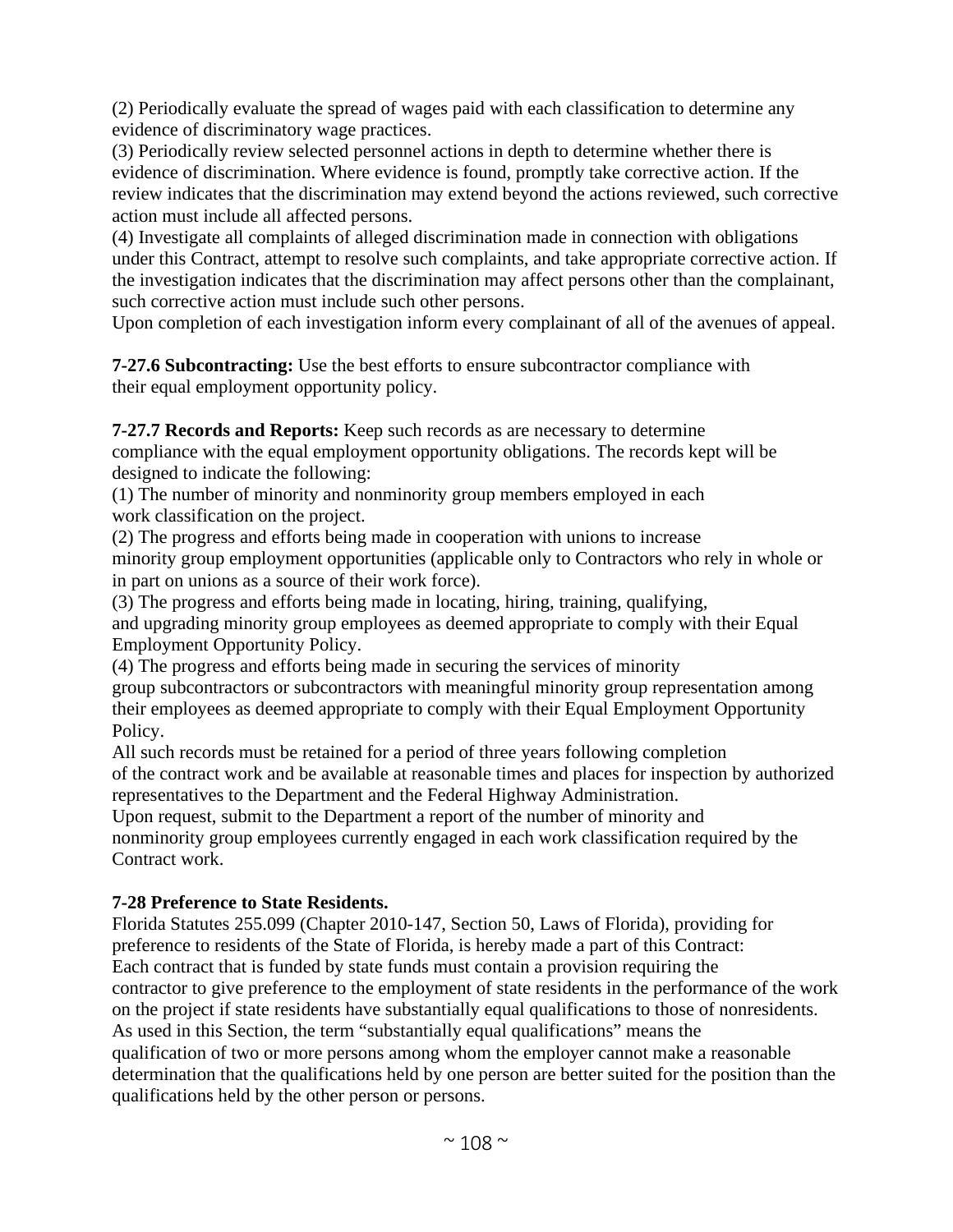## **7-29 E-Verify.**

The Contractor shall utilize the U.S. Department of Homeland Security's E-Verify system to verify the employment eligibility of all new employees hired by the Contractor during the term of the Contract and shall expressly require any subcontractors performing work or providing services pursuant to the Contract to likewise utilize the U.S. Department of Homeland Security's E-Verify system to verify the employment eligibility of all new employees hired by the subcontractor during the Contract term.

# **7-30 Scrutinized Companies.**

For Contracts of any amount, if the Department determines the Contractor submitted a false certification under Section 287.135(5) of the Florida Statutes, or if the Contractor has been placed on the Scrutinized Companies that Boycott Israel List, or is engaged in a boycott of Israel, the Department shall either terminate the Contract after it has given the Contractor notice and an opportunity to demonstrate the Department's determination of false certification was in error pursuant to Section 287.135(5)(a) of the Florida Statutes, or maintain the Contract if the conditions of Section 287.135(4) of the Florida Statutes are met. For Contracts \$1,000,000 and greater, if the Department determines the Contractor submitted a false certification under Section 287.135(5) of the Florida Statutes, or if the Contractor has been placed on the Scrutinized Companies with Activities in the Sudan List, or

the Scrutinized Companies with Activities in the Iran Petroleum Energy Sector List, the Department shall either terminate the Contract after it has given the Contractor notice and an opportunity to demonstrate the Department's determination of false certification was in error pursuant to Section 287.135(5)(a) of the Florida Statutes, or maintain the Contract if the conditions of Section 287.135(4) of the Florida Statutes are met.

# **SECTION 8 PROSECUTION AND PROGRESS**

## **8-1 Subletting or Assigning of Contracts.**

Do not, sell, transfer, assign or otherwise dispose of the Contract or Contracts or any portion thereof, or of the right, title, or interest therein, without written consent of the Department.

Execute all agreements to sublet work in writing and include all pertinent provisions and requirements of the Contract. Upon request, furnish the Department with a copy of the subcontract. The subletting of work does not relieve the Contractor or the surety of their respective liabilities under the Contract. The Department recognizes a subcontractor only in the capacity of an employee or agent of the Contractor and the Engineer may require the Contractor to remove the subcontractor as in the case of an employee.

## **8-2 Work Performed by Equipment Rental Agreement.**

Rental agreements will not be considered subcontracts

## **8-3 Prosecution of Work.**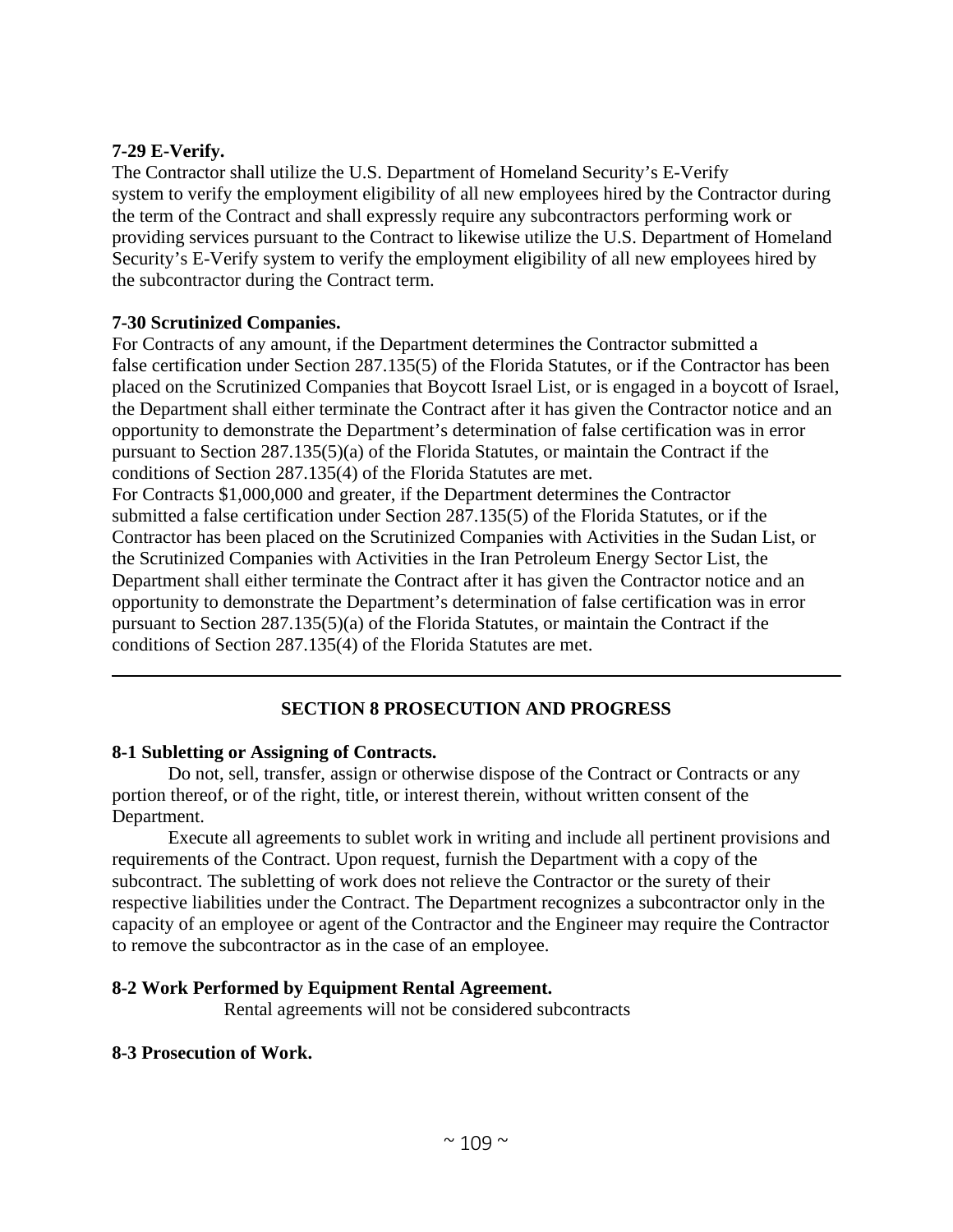**8-3.1 Compliance with Time Requirements:** Commence work in accordance with the accepted working schedule and provide sufficient labor, materials and equipment to complete the work within the time limit(s) set forth in the proposal. Should the Contractor fail to furnish sufficient and suitable equipment, forces, and materials, as necessary to prosecute the work in accordance with the required schedule, the Engineer may withhold all payments that are, or may become due, or suspend the work until the Contractor corrects such deficiencies.

### **8-3.2 Submission of Working Schedule: (Not included)**

**8-3.3 Beginning Work:** Do not commence work under the Contract until after the Department has issued the Notice to Proceed.

**8-3.4 Provisions for Convenience of Public:** Schedule maintenance operations so as to minimize any inconvenience to adjacent businesses or residences. Where necessary, the Engineer may require the Contractor to first construct the work in any areas along the project where inconveniences caused by maintenance operations would present a more serious handicap. In such critical locations, where there is no assurance of continuous effective prosecution of the work once the maintenance operations are begun, the Engineer may require the Contractor to delay removal of the existing (usable) facilities.

**8-3.5 Prework Conference:** Immediately after executing the Contract but before the Contractor begins work, the Engineer will call a prework conference at a place the Engineer designates to go over the maintenance and management aspects of the project. Attend this meeting, along with the Department and the various utility companies that will be involved with the road maintenance.

**8-3.6 Partnering:** For this Contract, a no-bid Lump Sum pay item has been established for Partnering. The objective of Partnering is to establish a partnership charter and action plan for the Contractor, the Engineer and other parties impacted by the activities covered under this Contract to identify and achieve reciprocal goals. These objectives may be met through participation in a major workshop held as early as possible after the Contract is awarded and follow-up workshops held periodically throughout the duration of the Contract.

As early as possible and prior to the prework conference, meet with the Department's District Maintenance Engineer or designee and plan an initial partnering/team building workshop. At this planning session, select a workshop facilitator, suitable to the District Maintenance Engineer or designee, from the Department's approved list of facilitators maintained by the Quality Initiatives Office. Additionally, the agenda, duration, location, time, and attendees for the initial workshop should be determined. Attendees should include the Department's District Maintenance Engineer and key project personnel, the Contractor's Superintendent and key personnel as well as other project or field level personnel.

Partnering workshops may be held periodically throughout the duration of the Contract if authorized by the District Maintenance Engineer or designee.

The Department will reimburse the Contractor based on actual invoice amounts for the following costs associated with Partnering:

a. Meeting room.

b. Facilitator fees.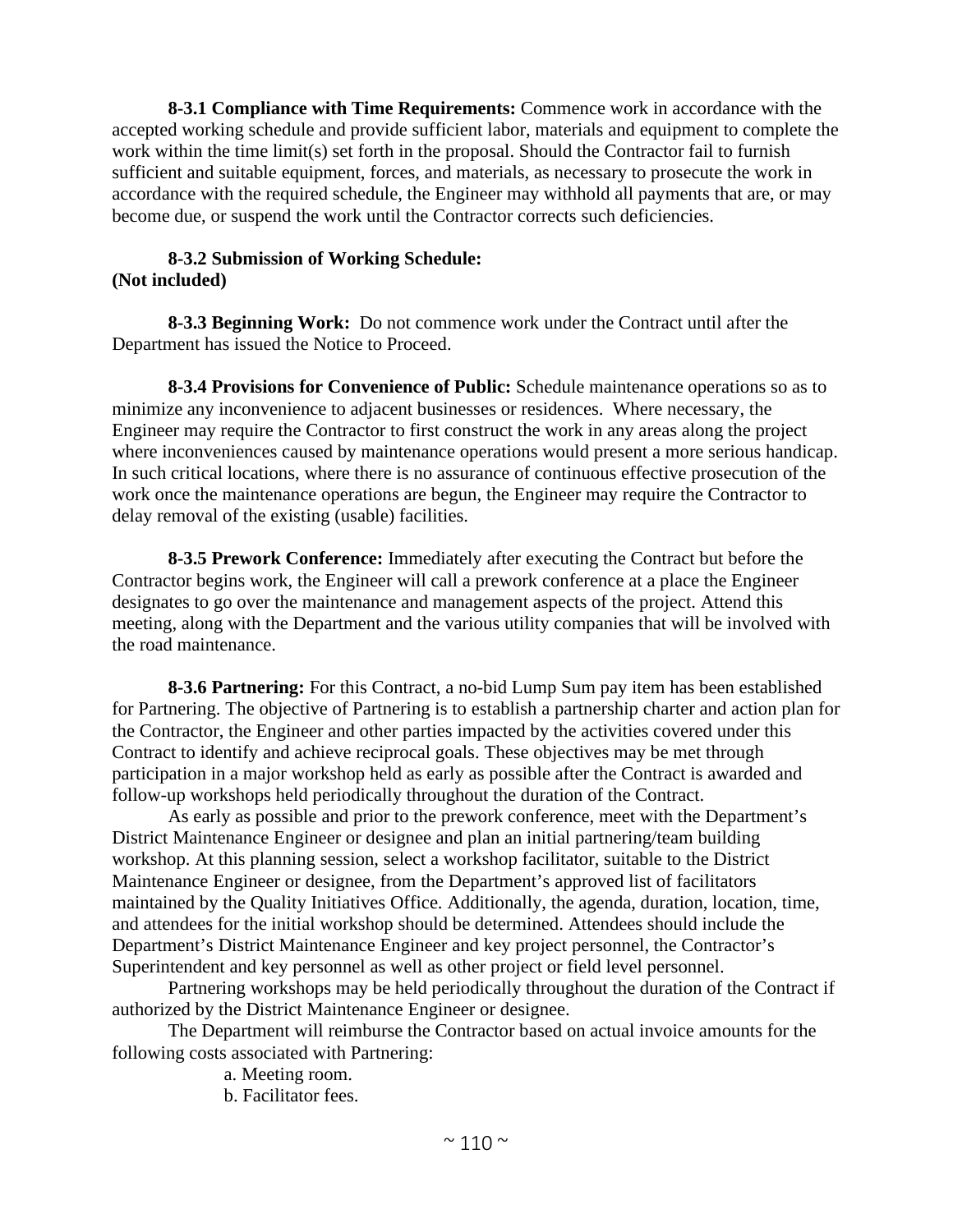c. Travel expenses of the facilitator, in accordance with Section 112.061, Florida Statutes.

The Department will not reimburse the Contractor for any other expenses. Payment will be the actual cost incurred to conduct such partnering meeting and shall be made by using the no-bid Partnering pay item established in the Contract.

**8-3.7 Maintenance Disputes Review Board:** For this Maintenance Contract, a Maintenance Disputes Review Board will be available to assist in the resolution of disputes and claims arising out of the work on the Contract.

**8-3.7.1 Purpose:** The Board will provide special expertise to assist in and facilitate the timely and equitable resolution of disputes, claims, and controversies between the Department and the Contractor in an effort to avoid contract delay and future claims.

It is not intended that the Department or the Contractor default on their normal responsibility to cooperatively and fairly settle their differences by indiscriminately assigning them to the Board. It is intended that the Board encourage the Department and Contractor to resolve potential disputes without resorting to this alternative resolution procedure.

The Board will be used when normal Department-Contractor dispute resolution is unsuccessful. Either the Department or the Contractor may refer a dispute to the Board. Referral to the Board should be initiated as soon as it appears that the normal dispute resolution effort is not succeeding. It is a condition of this Contract that the parties shall use the Maintenance Dispute Review Board. The Department and the Contractor agree that the submission of any unresolved dispute or claim to the Board is a condition precedent to the Department or the Contractor having the right to proceed to arbitration or litigation of such unresolved dispute or claim. The Department's Claim Review Committee will not entertain any issues on this project.

The recommendations of the Board will not be binding on either the Department or the Contractor.

The Board will fairly and impartially and without regard to how or by whom they may have been appointed, consider disputes referred to it and will provide written recommendations to the Department and Contractor to assist in the resolution of these disputes.

**8-3.7.2 Continuance of Work During Dispute:** During the course of the Maintenance Disputes Review Board process, the Contractor will continue with the work as directed by the Engineer in a diligent manner and without delay or otherwise conform to the Engineer's decision or order, and will be governed by all applicable provisions of the Contract. Throughout any protested work, the Contractor will keep complete records of extra costs and time incurred. The Contractor will permit the Engineer and Board access to these and any other records needed for evaluating the dispute.

**8-3.7.3 Membership:** The Maintenance Disputes Review Board will consist of the same members as established for the "Regional Disputes Review Board", preselected by the Department and the President of the Florida Transportation Builders' Association (FTBA), and posted on the Department's Website.

If during the life of the Contract, a Board member has a discussion regarding employment or enter into any agreement for employment after completion of the Contract with the Department, the Contractor or any subcontractor or supplier on the project, he/she shall immediately disclose this to the Contractor and the Department and shall be disqualified from serving on the Board.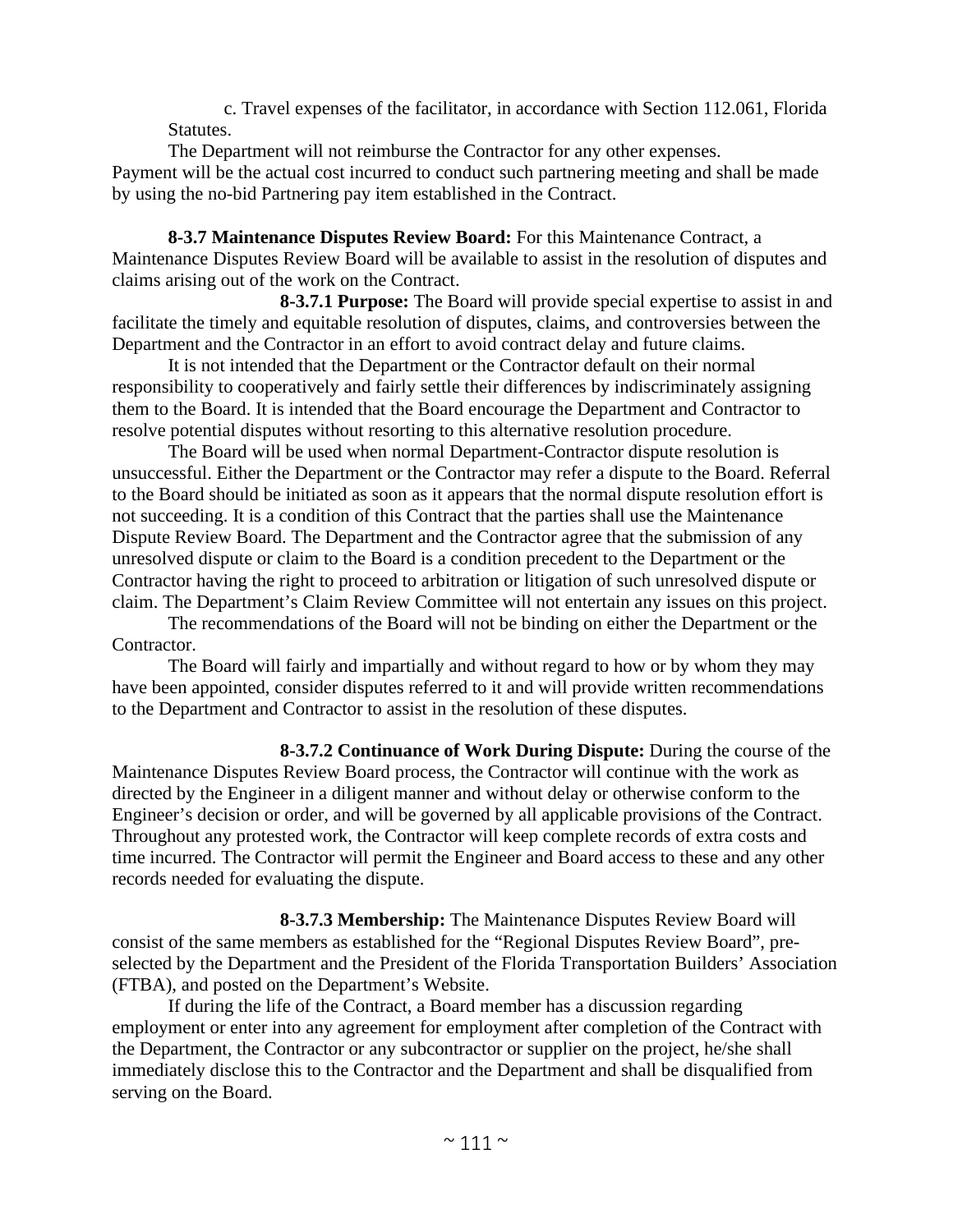Once established, the Board will remain active and in full force and effect. If, after the Department has made final acceptance of the project, there are unresolved disputes and claims remaining, the Maintenance Disputes Review Board shall remain active and in full force and effect until the project is otherwise administratively closed by the Department following final payment so that the Board may continue in operation until all unresolved disputes and claims are resolved.

**8-3.7.4 Procedure and Schedules for Disputes Resolution:** Disputes will be considered as quickly as possible, taking into consideration the particular circumstances and the time required to prepare detailed documentation. Steps may be omitted as agreed by the Department and the Contractor and the time periods stated below may be shortened in order to hasten resolution.

1. If the Contractor objects to any decision, action or order of the Engineer, the Contractor may file a written protest with the Engineer, stating clearly and in detail the basis for the objection, within 15 days after the event.

2. The Engineer will consider the written protest and make his decision on the basis of the pertinent Contract provisions, together with the facts and circumstances involved in the dispute. The Engineer's decision will be furnished in writing to the Contractor within 15 days after receipt of the Contractor's written protest.

3 This decision will be final and conclusive on the subject, unless a written appeal to the Engineer is filed by the Contractor within 15 days of receiving the decision. Should the Contractor preserve its protest of the Engineer's decision, the matter can be referred to the Board by either the Department or the Contractor.

4. Upon receipt by the Board of a written duly preserved protest of a dispute, either from the Department or the Contractor, it will first be decided when to conduct the hearing.

5. Either party furnishing any written evidence or documentation to the Board will furnish copies of such information to the other party a minimum of 15 days prior to the date the Board sets to convene the hearing for the dispute. If the Board requests any additional documentation or evidence prior to, during, or after the hearing, the Department and/or Contractor will provide the requested information to the Board and to the other party.

6. The Contractor and the Department will each be afforded an opportunity to be heard by the Board and to offer evidence. Neither the Department nor the Contractor may present information at the hearing that was not previously distributed to both the Board and the other party.

7. The Board's recommendations for resolution of the dispute will be given in writing to both the Department and the Contractor, within 15 days of completion of the hearings. In cases of extreme complexity, both parties may agree to allow additional time for the Board to formulate its recommendations. The Board will focus its attention in the written report to matters of entitlement and allow the parties to determine the monetary damages. If both parties' request and sufficient documentation is available, the Board may make a recommendation of monetary damages.

8. Within 15 days of receiving the Board's recommendations, both the Department and the Contractor will respond to the other and to the Board in writing, signifying either acceptance or rejection of the Board's recommendations. The failure of either party to respond within the 15 day period will be deemed an acceptance of the Board's recommendations by that party. If the Department and the Contractor are able to resolve the dispute with or without the aid of the Board's recommendations, the Department will promptly process any required Contract changes.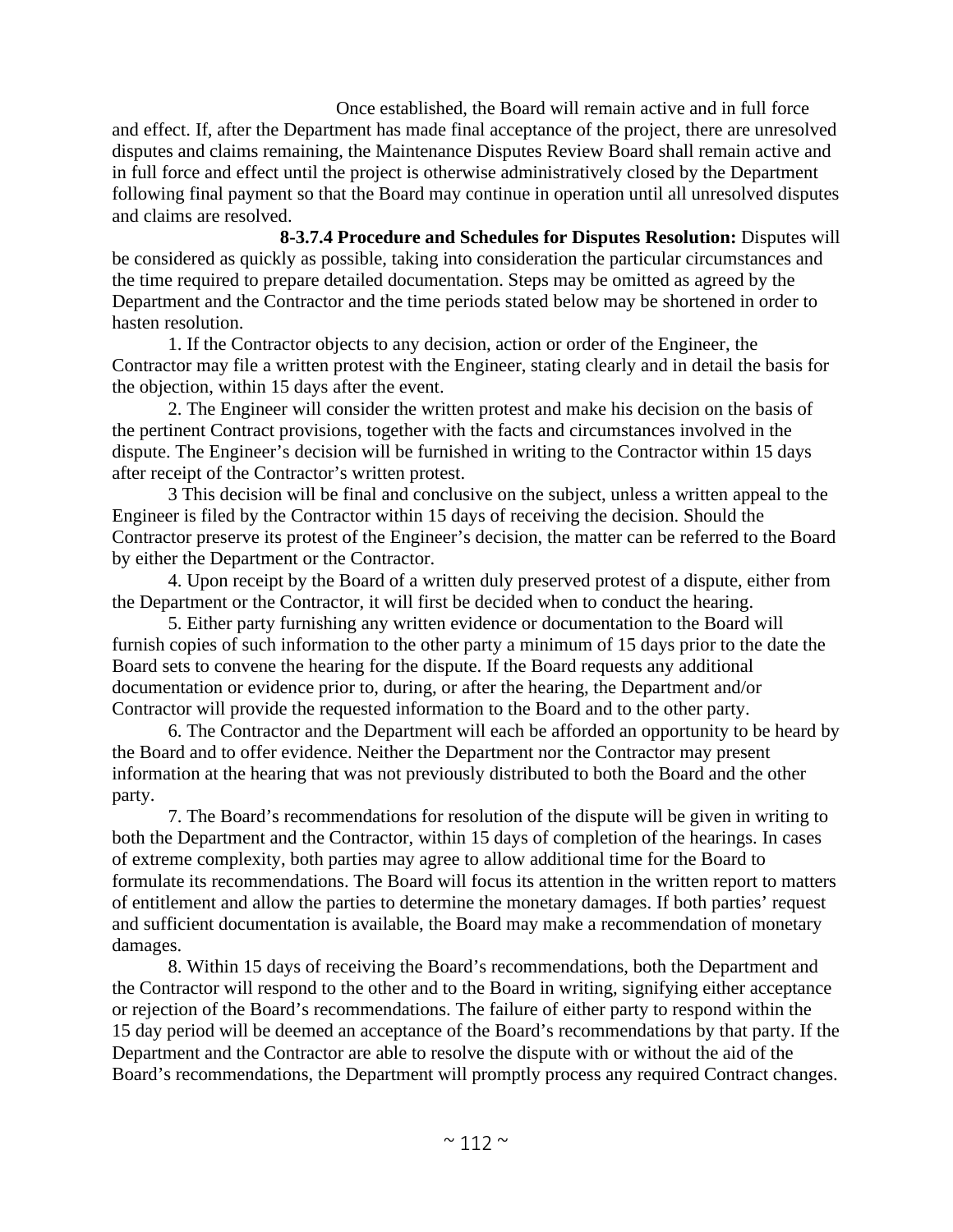9. Should the dispute remain unresolved, either party may seek reconsideration of the decision by the Board only when there is new evidence to present. No provisions in this Specification will abrogate the Contractor's responsibility for preserving a claim filed in accordance with 5-12.

Although both the Department and the Contractor should place great weight on the Board's recommendation, it is not binding. If the Board's recommendations do not resolve the dispute, all records and written recommendations of the Board will be admissible as evidence in any subsequent dispute resolution procedures.

**8-3.7.5 Contractor Responsibility:** The Contractor shall furnish to each Board member a set of all pertinent documents which are or may become necessary for the Board, except documents furnished by the Department, to perform their function. Pertinent documents are any drawings or sketches, calculations, procedures, schedules, estimates, or other documents which are used in the performance of the work or in justifying or substantiating the Contractor's position. A copy of such pertinent documents must also be furnished to the Department.

Except for its participation in the Board's activities as provided in the maintenance Contract and in this Agreement, the Contractor will not solicit advice or consultation from the Board or any of its members on matters dealing in any way with the project, the conduct of the work or resolution of problems.

**8-3.7.6 Department Responsibilities:** Except for its participation in the Board's activities as provided in the maintenance Contract and in this Agreement, the Department will not solicit advice or consultation from the Board or any of its members on matters dealing in any way with the project, the conduct of the work or resolution of problems.

The Department shall furnish the following services and items: 1. Contract Related Documents: The Department shall furnish each Board member a copy of all Contract Documents, supplemental agreements, written instructions issued by the Department to the Contractor, or other documents pertinent to the performance of the Contract and necessary for the Board to perform their function. A copy of such pertinent documents must also be furnished to the Contractor.

2. Coordination and Services: The Department, in cooperation with the Contractor, will coordinate the operations of the Board. The Department, through the Engineer, will arrange or provide conference facilities at or near the Contract site and provide secretarial and copying services.

**8-3.7.7 Payment:** A per hearing cost of \$8,000.00 has been established by the Department to provide compensation for all members of the Maintenance Disputes Review Board. For each hearing, the Contractor shall compensate the Maintenance Disputes Review Board chairman the sum of \$3,000.00, and the remaining two members will receive \$2,500.00 each. Such payment will be full compensation to the Board member for salary and all travel expenses (air fare, rental or personal automobile, motel room, meals, etc.) related to membership on the Board. The Department will reimburse the Contractor for Board expenses incurred if the findings of the Board are in favor of the Contractor. If the findings are in favor of the Department the Department will not reimburse the Contractor for Board expenses incurred. If the Board rules on multiple issues during a single hearing, Department reimbursement to the Contractor is based on ratio of findings (e.g., if Board hears four issues, regardless of importance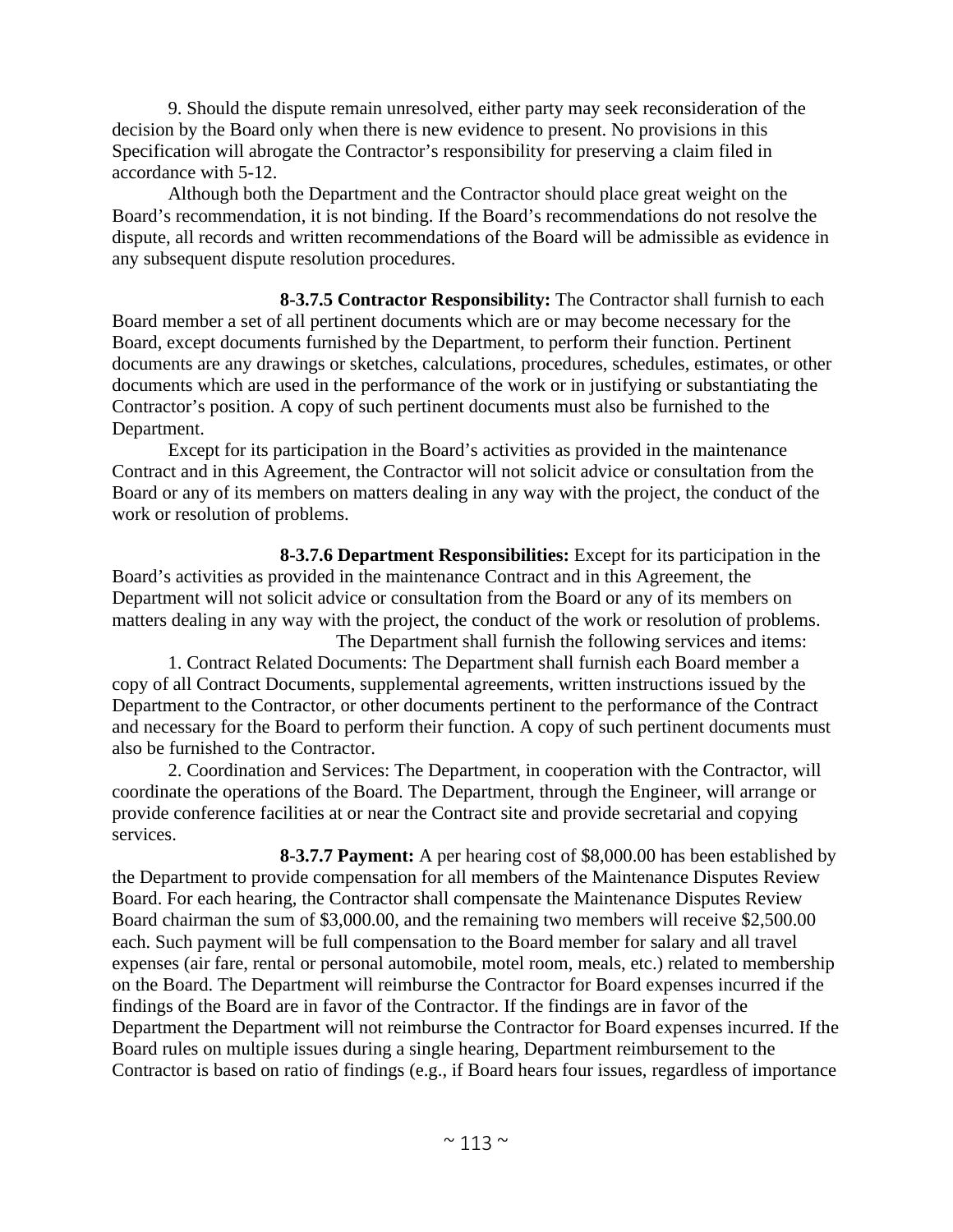or value, and rules favorably for the Contractor on three of them, the Department reimburses Contractor for 75% of Board costs).

The Department will pay all other non-salary and non-travel expenses related to operation of the Board. The Department will prepare and mail minutes and progress reports, will provide administrative services, such as conference facilities and secretarial services, and will bear the cost of these services. If the Board desires special services, such as legal consultation, accounting, data research, and the like, both parties must agree, and the costs will be shared by them as mutually agreed. Payment for non-salary and non-travel expenses and the Department's share of special services shall be made by the Engineer in accordance with Department policy outside of this Contract.

# **8-4 Limitations of Operations.**

**8-4.1 Night Work:** During active nighttime operations, furnish, place and maintain lighting sufficient to permit proper workmanship and inspection. Use lighting with 5 ft-cd minimum intensity. Arrange the lighting to prevent interference with traffic or produce undue glare to property owners. Operate such lighting only during active nighttime construction and maintenance activities. Provide a light meter to demonstrate that the minimum light intensity is being maintained.

Lighting may be accomplished by the use of portable floodlights, standard equipment lights, existing street lights, temporary street lights, or other lighting methods approved by the Engineer.

During active nighttime operations, furnish, place and maintain variable message signs to alert approaching motorists of lighted maintenance zones ahead. Operate the variable message signs only during active maintenance activities.

Take ownership of all lighting equipment for night work.

**8-4.3 Interference with Traffic:** At all times conduct the work in such manner and in such sequence as to ensure the least practicable interference with traffic. Operate all vehicles and other equipment safely and without hindrance to the traveling public. Park all private vehicles outside the clear zone. Place materials stored along the roadway so as to cause no obstruction to the traveling public as possible.

Where existing pavement is to be widened and stabilizing is not required, prevent any open trench from remaining after working hours by scheduling operations to place the full thickness of widened base by the end of each day. Do not construct widening strips simultaneously on both sides of the road, except where separated by a distance of at least 1/4 mile along the road and where either the work of excavation has not been started or the base has been completed.

**8-4.4 Coordination with other Contractors:** Sequence the work and dispose of materials so as not to interfere with the operations of other Contractors engaged upon adjacent work; join the work to that of others in a proper manner, in accordance with the spirit of the Contract Documents; and perform the work in the proper sequence in relation to that of other contractors; all as may be directed by the Engineer.

Each contractor is responsible for any damage done by him or his agents to the work performed by another contractor.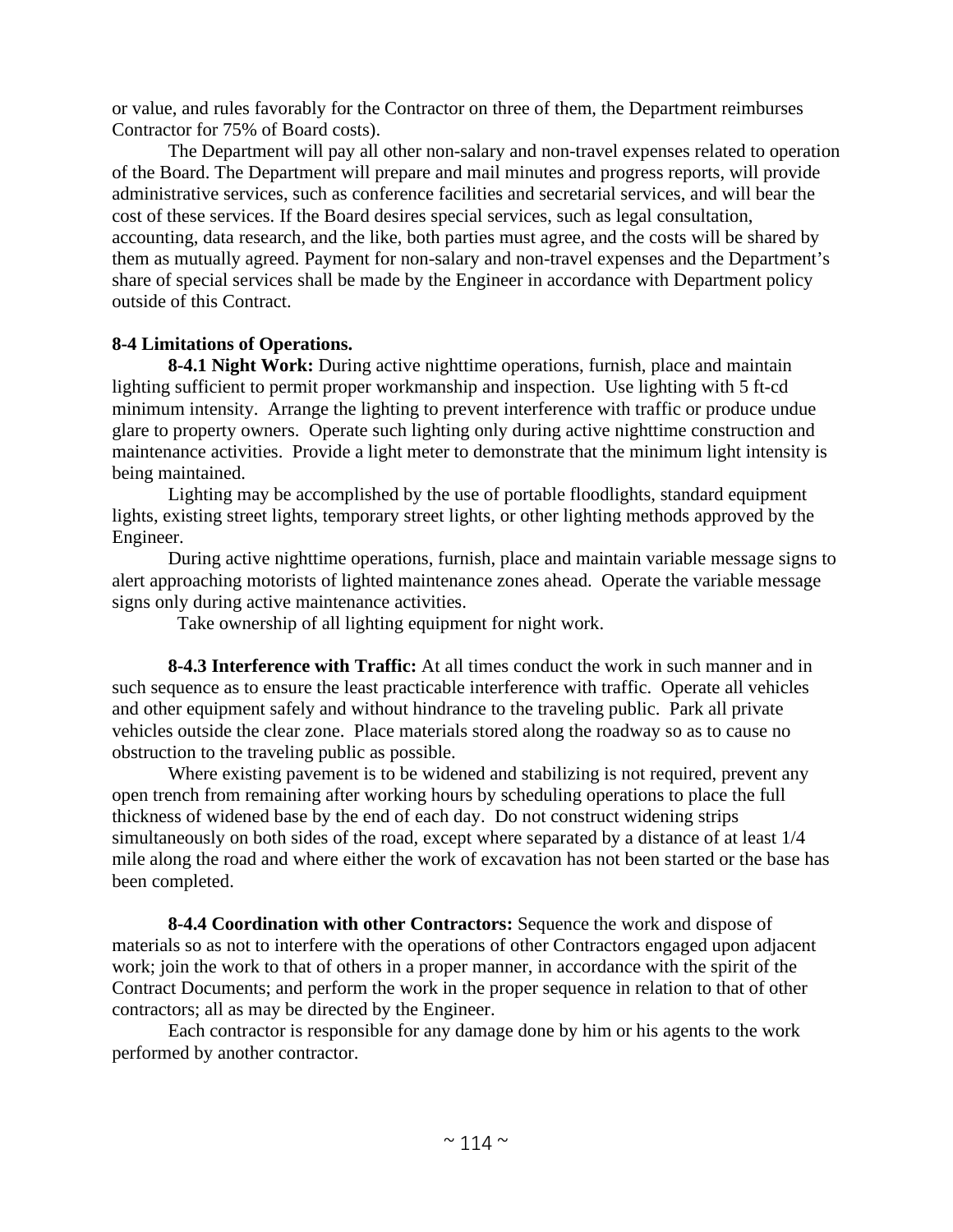**8-4.5 Drainage:** Conduct the operations and maintain the work in such condition to provide adequate drainage at all times. Do not obstruct existing functioning storm sewers, gutters, ditches, and other run-off facilities.

**8-4.6 Fire Hydrants:** Keep fire hydrants on or adjacent to the highway accessible to fire apparatus at all times, and do not place any material or obstruction within 15 feet of any fire hydrant.

**8-4.7 Protection of Structures:** Do not operate heavy equipment close enough to pipe headwalls or other structures to cause their displacement.

**8-4.8 Fencing:** Erect permanent fence as a first order of business on all projects that include fencing where the Engineer determines that the fencing is necessary to maintain the security of livestock and other animals on adjacent property, or for protection of pedestrians who are likely to gain access to the project from adjacent property. Secure the right of way on Limited Access Facilities at all times by a fence, either temporary or permanent, that meets the height of the existing fence or the height required in the Contract.

**8-4.9 Contaminated Materials:** When the maintenance operations encounter or expose any abnormal condition that may indicate the presence of a contaminated material, discontinue such operations in the vicinity of the abnormal condition and notify the Engineer immediately. Be alert for the presence of tanks or barrels; discolored or stained earth, metal, wood, ground water; visible fumes; abnormal odors; excessively hot earth; smoke; or other conditions that appear abnormal as possible indicators of the presence of contaminated materials. Treat these conditions with extraordinary caution.

Make every effort to minimize the spread of any contaminated materials into uncontaminated areas.

Dispose of the contaminated material in accordance with the requirements and regulations of any Local, State, or Federal agency having jurisdiction.

The Department may agree to hold harmless and indemnify the Contractor for damages when the Contractor discovers or encounters contaminated materials or pollutants during the performance of services for the Department when the presence of such materials or pollutants were unknown or not reasonably discoverable. Such indemnification agreements are only effective if the Contractor immediately stops work and notifies the Department of the contaminated material or pollutant problem. Such indemnification agreements are not valid for damages resulting from the Contractor's willful, wanton, or intentional conduct or the operations of Contaminated and Hazardous Material Contractors.

**8-4.10 Equipment:** Equip vehicles and mobile equipment used on the project with a minimum of one class 2 amber or white flashing light that meets the Society of Automotive Engineers recommended practice SAE J845 and SAE J1318. The Engineer may require a white flashing light meeting the above requirements when conditions reduce the effectiveness of amber light (i.e., at night under high intensity discharge lights such as sodium vapor).

Ensure all equipment safety devices recommended by the manufacturer are installed and properly maintained.

Park vehicles and equipment not in use or left on the right-of-way overnight as close as possible to the right-of-way line and always outside of the applicable clear zone. Conduct service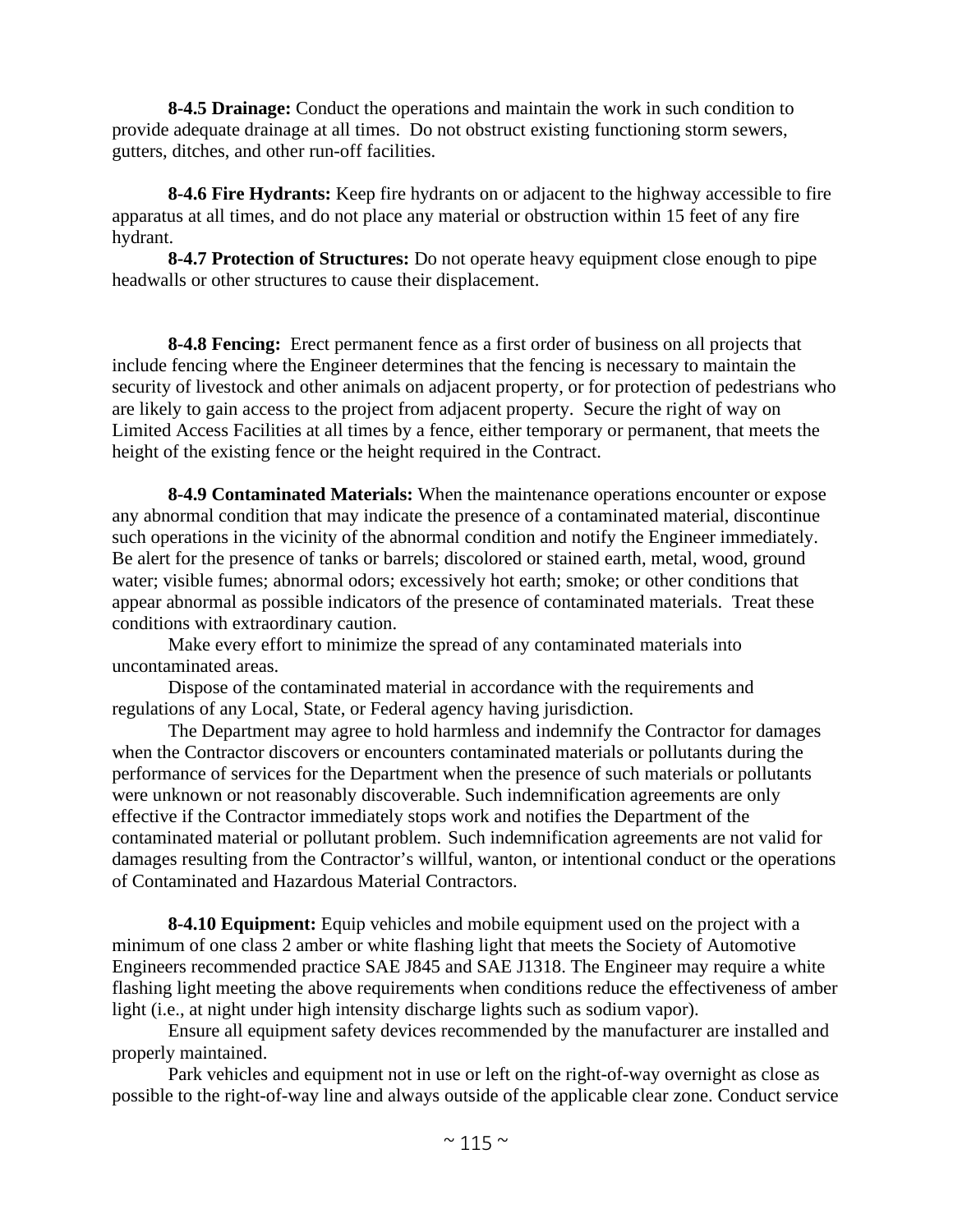and supply operations as close to the right-of-way line as possible. Do not park equipment in the median, regardless of the width of the median, unless movement from the work area is determined by the Engineer to be prohibitive.

## **8-5 Qualifications of Contractor's Personnel.**

Provide competent, careful, and reliable superintendents, foremen, and workmen. Provide workmen with sufficient skill and experience to properly perform the work assigned to them. Provide workmen engaged on special work, or skilled work, such as bituminous courses or mixtures, concrete bases, pavements, or structures, or in any trade, with sufficient experience in such work to perform it properly and satisfactorily and to operate the equipment involved. Provide workmen that shall make due and proper effort to execute the work in the manner prescribed in the Contract Documents, or the Engineer may take action as prescribed below.

It is prohibited as a conflict of interest for a Contractor to subcontract with a Consultant to perform Contractor Quality Control when the Consultant is under contract with the Department to perform work on any project described in the Contractor's Contract with the Department. Prior to approving a Consultant for Contractor Quality Control, the Contractor shall submit to the Department a Certificate from the proposed Consultant certifying that no conflict of interest exists.

Whenever the Engineer determines that any person employed by the Contractor is incompetent, unfaithful, intemperate, disorderly, or insubordinate, the Engineer will provide written notice and the Contractor shall discharge the person from the work. Do not employ any discharged person on the project without the written consent of the Engineer. If the Contractor fails to remove such person or persons, the Engineer may withhold all estimates that are or may become due, or suspend the work until the Contractor complies with such orders. Protect, defend, indemnify, and hold the Department, its agents, officials, and employees harmless from all claims, actions, or suite arising from such removal, discharge, or suspension of employees.

All persons employed by the Contractor or Subcontractors working within the Department's right-of-way must have Tier 1 Illicit Discharge Detection and Elimination (IDDE) training. The computer based training is provided by video on the following web page: http://wbt.dot.state.fl.us/ois/IllicitDischarge/index.htm.

Provide a list of persons trained prior to submittal of the first invoice. Provide an updated list of new Contractor/Subcontractor employees annually thereafter.

## **8-6 Temporary Suspension of Contractor's Operations.**

**8-6.1 Authority to Suspend Contractor's Operations:** The Engineer has the authority to suspend the Contractor's operations, wholly or in part. The Engineer will order such suspension in writing, giving in detail the reasons for the suspension.. The Department may grant an extension of Contract Time in accordance with 8-7.3.2 when determined appropriate in the Department's sole judgment.

No additional compensation or time extension will be paid or granted to the Contractor when the operations are suspended for the following reasons:

1. The Contractor fails to comply with the Contract Documents.

2. The Contractor fails to carry out orders given by the Engineer.

3. The Contractor causes conditions considered unfavorable for continuing the Work.

Immediately comply with any suspension order. Do not resume operations until authorized to do so by the Engineer in writing. Any operations performed by the Contractor, and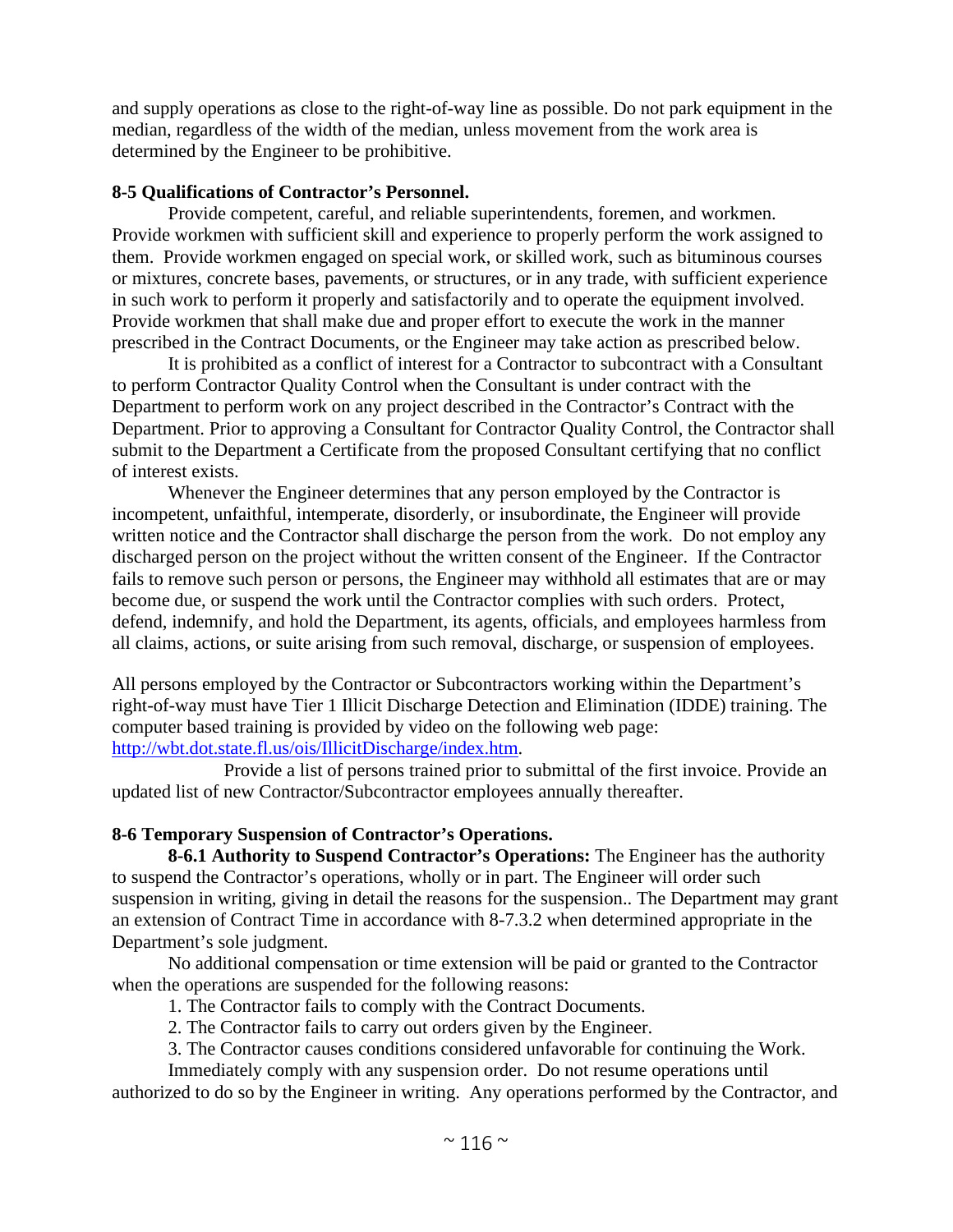otherwise constructed in conformance with the provisions of the Contract, after the issuance of the suspension order and prior to the Engineer's authorization to resume operations will be at no cost to the Department. Further, failure to immediately comply with any suspension order will also constitute an act of default by the Contractor and is deemed sufficient basis in and of itself for the Department to declare the Contractor in default, in accordance with 8-9, with the exception that the Contractor will not have ten calendar days to correct the conditions for which the suspension was ordered.

**8-6.1.1 State of Emergency:** The Engineer has the authority to suspend the Contractor's operations, wholly or in part, pursuant to a Governor's Declaration of a State of Emergency. The Engineer will order such suspension in writing, giving in detail the reasons for the suspension. Contract Time will be charged during all suspensions of Contractor's operations. The Department, at its sole discretion, may grant an extension of Contract Time and reimburse the Contractor for specific costs associated with such suspension. Further, in such instances, the Department's determination as to entitlement to either time or compensability will be final, unless the Contractor can prove by clear and convincing evidence to a Disputes Review Board that the Department's determination was without any reasonable factual basis.

**8-6.2 Prolonged Suspensions:** If the Engineer suspends the Contractor's operations for an indefinite period, store all materials in such manner that they will not obstruct or impede the traveling public unnecessarily or become damaged in any way. Take every reasonable precaution to prevent damage to or deterioration of the work performed. Provide suitable drainage of the roadway by opening ditches, shoulder drains, etc., and provide any temporary structures necessary for public travel through the project.

**8-6.3 Permission to Suspend Contractor's Operations:** Do not suspend operations or remove equipment or materials necessary for completing the work without obtaining the Engineer's written permission. Submit all requests for suspension of operations in writing to the Engineer, and identify specific dates to begin and end the suspension. The Contractor is not entitled to any additional compensation for suspension of operations during such periods.

## **8-6.4 Suspension of Contractor's Operations - Holidays and Special Events:**

During such suspensions, remove all equipment and materials from the clear zone, except those required for the safety of the traveling public and retain sufficient personnel at the job site to properly meet the requirements of Sections 102 and 104. The Contractor is not entitled to any additional compensation for removal of equipment from clear zones or for compliance with Section 102 and Section 104 during such Holiday and Special Event periods.

## **8-7 Computation of Contract Time.**

(Not included)

**8-8 Failure of Contractor to Maintain Satisfactory Progress. (Not included)** 

## **8-9 Default and Termination of Contract.**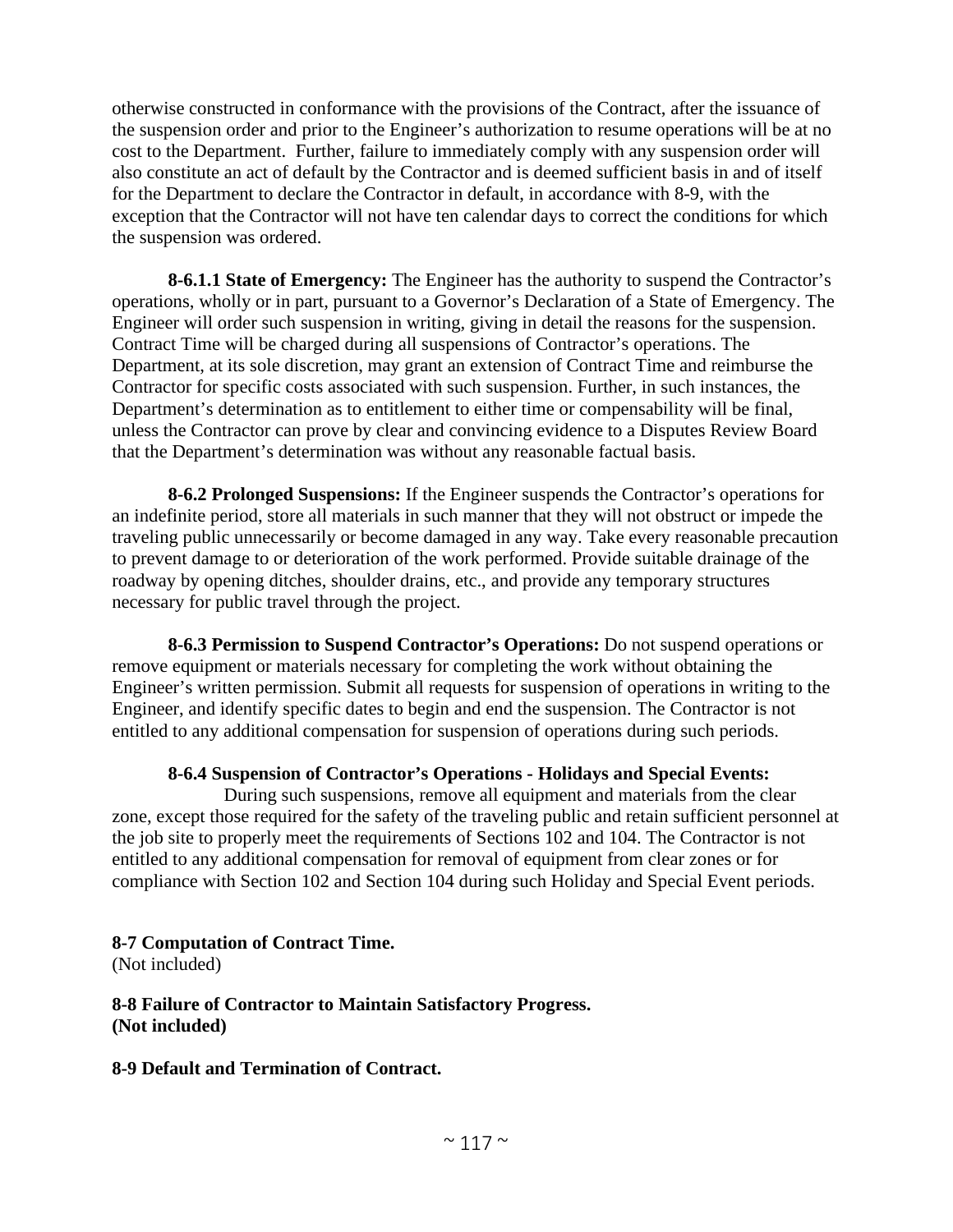**8-9.1 Determination of Default:** The following acts or omissions constitute acts of default and, except as to subparagraphs (9 and 11), the Department will give notice, in writing, to the Contractor and his surety for any delay, neglect or default, if the Contractor:

1. fails to begin the work under the Contract within the time specified in the Notice to Proceed;

2. fails to perform the work with sufficient workmen and equipment or with sufficient materials to ensure prompt completion of the Contract;

3. performs the work unsuitably, or neglects or refuses to remove materials or to perform anew such work that the Engineer rejects as unacceptable and unsuitable;

4. discontinues the prosecution of the work, or fails to resume discontinued work within a reasonable time after the Engineer notifies the Contractor to do so;

5. becomes insolvent or is declared bankrupt, or files for reorganization under the bankruptcy code, or commits any act of bankruptcy or insolvency, either voluntarily or involuntarily;

6. allows any final judgment to stand against him unsatisfied for a period of ten calendar days;

7. makes an assignment for the benefit of creditors;

8. fails to comply with Contract requirements regarding minimum wage payments or EEO requirements;

9. fails to comply with the Engineer's written suspension of work order within the time allowed for compliance and which time is stated in that suspension of work order; or

10. for any other cause whatsoever, fails to carry on the work in an acceptable manner, or if the surety executing the bond, for any reasonable cause, becomes unsatisfactory in the opinion of the Department.

11. fails to comply with 3-9.

12. fails to timely provide all required insurance policies and to keep the insurance policies in force and effect during the duration of the Contract.

For a notice based upon reasons stated in subparagraphs (1) through (8) and (10): if the Contractor, within a period of ten calendar days after receiving the notice described above, fails to correct the conditions of which complaint is made, the Department will, upon written certificate from the Engineer of the fact of such delay, neglect, or default and the Contractor's failure to correct such conditions, have full power and authority, without violating the Contract, to take the prosecution of the work out of the hands of the Contractor and to declare the Contractor in default.

If the Contractor, after having received a prior notice described above for any reason stated in subparagraph $(2)$ ,  $(3)$ ,  $(4)$ ,  $(5)$ ,  $(6)$  or  $(8)$ , commits a second or subsequent act of default for any reason covered by the same subparagraph  $(2)$ ,  $(3)$ ,  $(4)$ ,  $(5)$ ,  $(6)$ ,  $(8)$ , or  $(12)$  as stated in the prior notice, and regardless whether the specific reason is the same, then, regardless of whether the Contractor has cured the deficiency stated in that prior notice, the Department will, upon written certificate from the Engineer of the fact of such delay, neglect or default and the Contractor's failure to correct such conditions, have full power and authority, without any prior written notice to the Contractor and without violating the Contract, to take the prosecution of the work out of the hands of the Contractor and to declare the Contractor in default.

Regarding subparagraph (9), if the Contractor fails to comply with the Engineer's written suspension of work order within the time allowed for compliance and which time is stated in that suspension of work order, the Department will, upon written certificate from the Engineer of the fact of such delay and the Contractor's failure to correct that condition, have full power and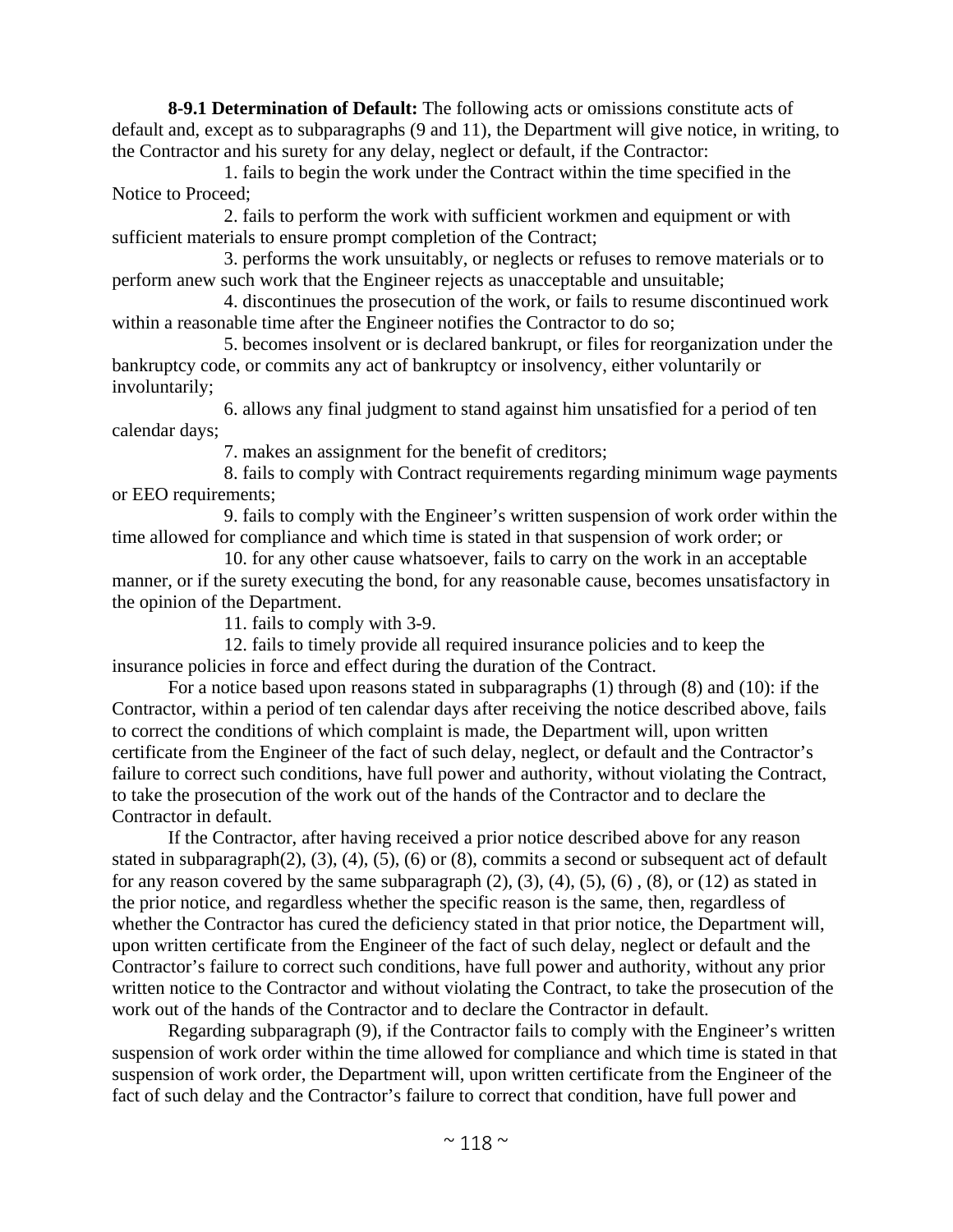authority, without violating the Contract, to immediately take the prosecution of the work out of the hands of the Contractor and to declare the Contractor in default.

Regarding subparagraph (11), if the Contractor fails to comply with 3-9, the Department will have full power and authority, without violating the Contract, to immediately take the prosecution of the work out of the hands of the Contractor and to declare the Contractor in default.

The Department has no liability for anticipated profits for unfinished work on a Contract that the Department has determined to be in default.

Notwithstanding the above, the Department shall have the right to declare the Contractor (or its "affiliate") in default and immediately terminate this Contract, without any prior notice to the Contractor, in the event the Contractor (or its "affiliate") is at any time "convicted" of a "contract crime," as these terms are defined in Section 337.165(1), Florida Statutes. The Department's right to default the Contractor (or its "affiliate") for "conviction" of a "contract crime" shall extend to and is expressly applicable to any and all Department Contracts that were either advertised for bid; for which requests for proposals or letters of interest were requested; for which an intent to award was posted or otherwise issued; or for which a Contract was entered into, after the date that the underlying or related criminal indictment, criminal information or other criminal charge was filed against the Contractor (or its "affiliate") that resulted in the "conviction." In the event the Department terminates this Contract for this reason, the Contractor shall hereby forfeit any claims for additional compensation, extra time, or anticipated profits. The Contractor shall only be paid for any completed work up to the date of termination. Further, the Contractor shall be liable for any and all additional costs and expenses the Department incurs in completing the Contract work after such termination.

**8-9.2 Termination of Contract for Convenience:** The Department may terminate the entire Contract or any portion thereof, if the Secretary determines that a termination is in the Department's interest. The Secretary will deliver to the Contractor a Written Notice of Termination specifying the extent of termination and the effective date.

When the Department terminates the entire Contract, or any portion thereof, before the Contractor completes all items of work in the Contract, the Department will make payment for the actual number of units or items of work that the Contractor has completed, at the Contract unit price, and such payments will constitute full and complete compensation for such work or items. No payment of any kind or amount will be made for items of work not started.

The Department will consider reimbursing the Contractor for actual cost of mobilization (when not otherwise included in the Contract) including moving equipment to the job where the volume of the work that the Contractor has completed is too small to compensate the Contractor for these expenses under the Contract unit prices.

The Department may purchase at actual cost acceptable materials and supplies procured for the work, that the Department has inspected, tested, and approved and that the Contractor has not incorporated in the work. Submit the proof of actual cost, as shown by receipted bills and actual cost records, at such points of delivery as the Engineer may designate.

Termination of a contract or a portion thereof, under the provisions of this Subarticle, does not relieve the Contractor or the surety of its responsibilities for the completed portion of the Contract or its obligations for and concerning any just claims arising out of the work performed.

All Contractor claims for additional payment, due to the Department's termination of the entire Contract or any portion thereof, must meet the requirements of 5-12.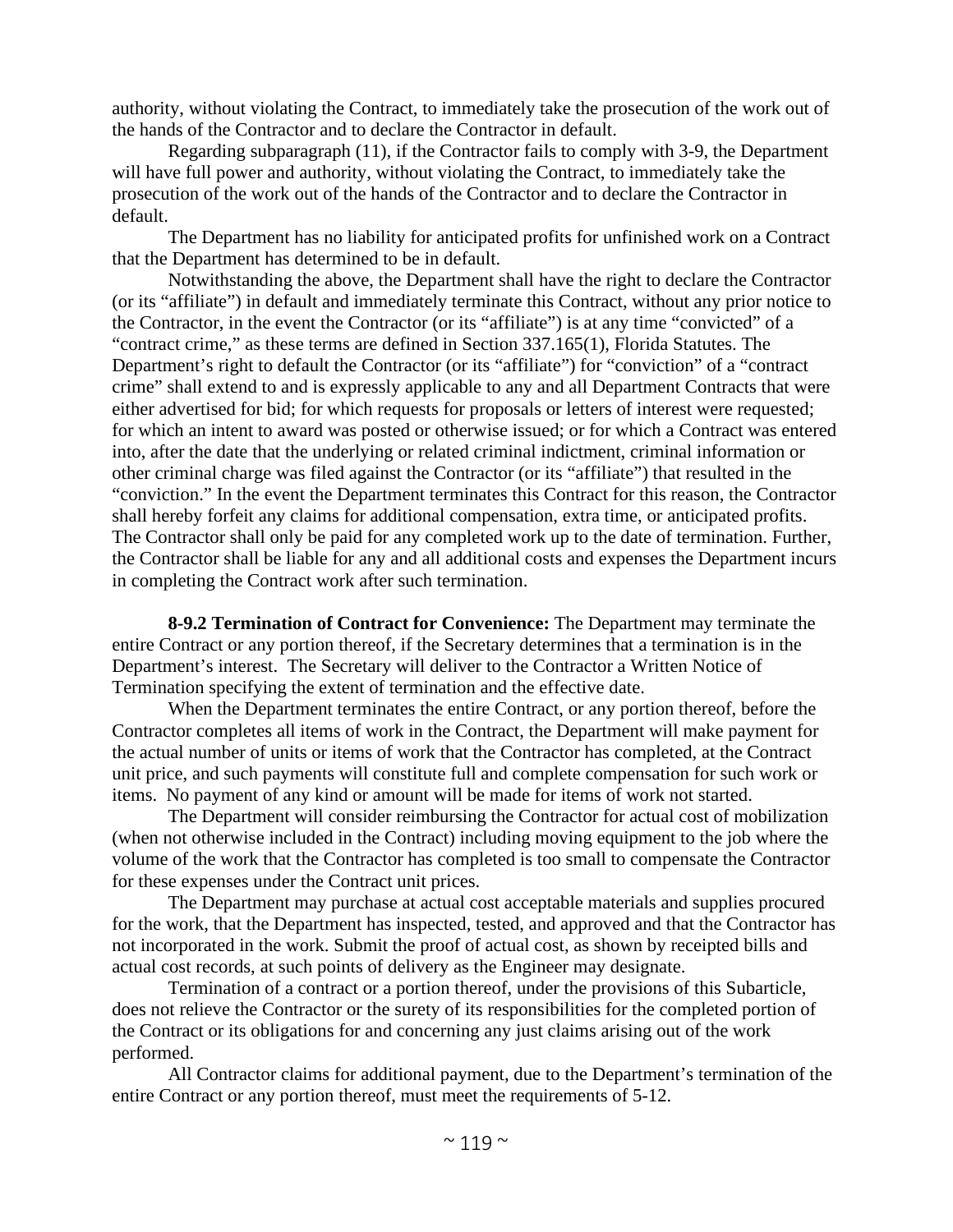**8-9.3 Completion of Work by Department:** Upon declaration of default, the Department will have full power to appropriate or use any or all suitable and acceptable materials and equipment on the site and may enter into an agreement with others to complete the work under the Contract, or may use other methods to complete the work in an acceptable manner. The Department will charge all costs that the Department incurs because of the Contractor's default, including the costs of completing the work under the Contract, against the Contractor. If the Department incurs such costs in an amount that exceeds the sum that would have been payable under the Contract, then the Contractor and the surety shall be liable and shall pay the State the amount of the excess.

If, after the ten day notice period and prior to any action by the Department to otherwise complete the work under the Contract, the Contractor establishes his intent to prosecute the work in accordance with the Department's requirements, then the Department may allow the Contractor to resume the work, in which case the Department will deduct from any monies due or that may become due under the Contract, any costs to the Department incurred by the delay, or from any reason attributable to the delay.

### **8-10 Liquidated Damages for Failure to Complete the Work.**

(Not included)

### **8-11 Release of Contractor's Responsibility.**

The Department considers the Contract complete when the Contractor has completed all work and the Department has accepted the work. The Department will then release the Contractor from further obligation except as set forth in his bond, and except as provided in 5-13.

### **8-12 Recovery of Damages Suffered by Third Parties.**

Pursuant to Section 337.18 of the Florida Statutes, when the Contractor fails to complete the work within the Contract Time or within such additional time that the Department may grant, the Department may recover from the Contractor amounts that the Department pays for damages suffered by third parties unless the failure to timely complete the work was caused by the Department's act or omission.

### **SECTION 9 MEASUREMENT AND PAYMENT**

### **9-1 Measurement of Quantities. (Not included)**

### **9-2 Scope of Payments.**

**9-2.1 Items Included in Payment:** Accept the compensation as provided in the Contract as full payment for furnishing all materials and for performing all work contemplated and embraced under the Contract; also for all loss or damage arising out of the nature of the work or from the action of the elements, or from any unforeseen difficulties or obstructions which may arise or be encountered in the prosecution of the work until the end of the original Contract period or subsequent renewal periods; also for all other costs incurred under the provisions of Division I.

**9-2.2 Fuels:**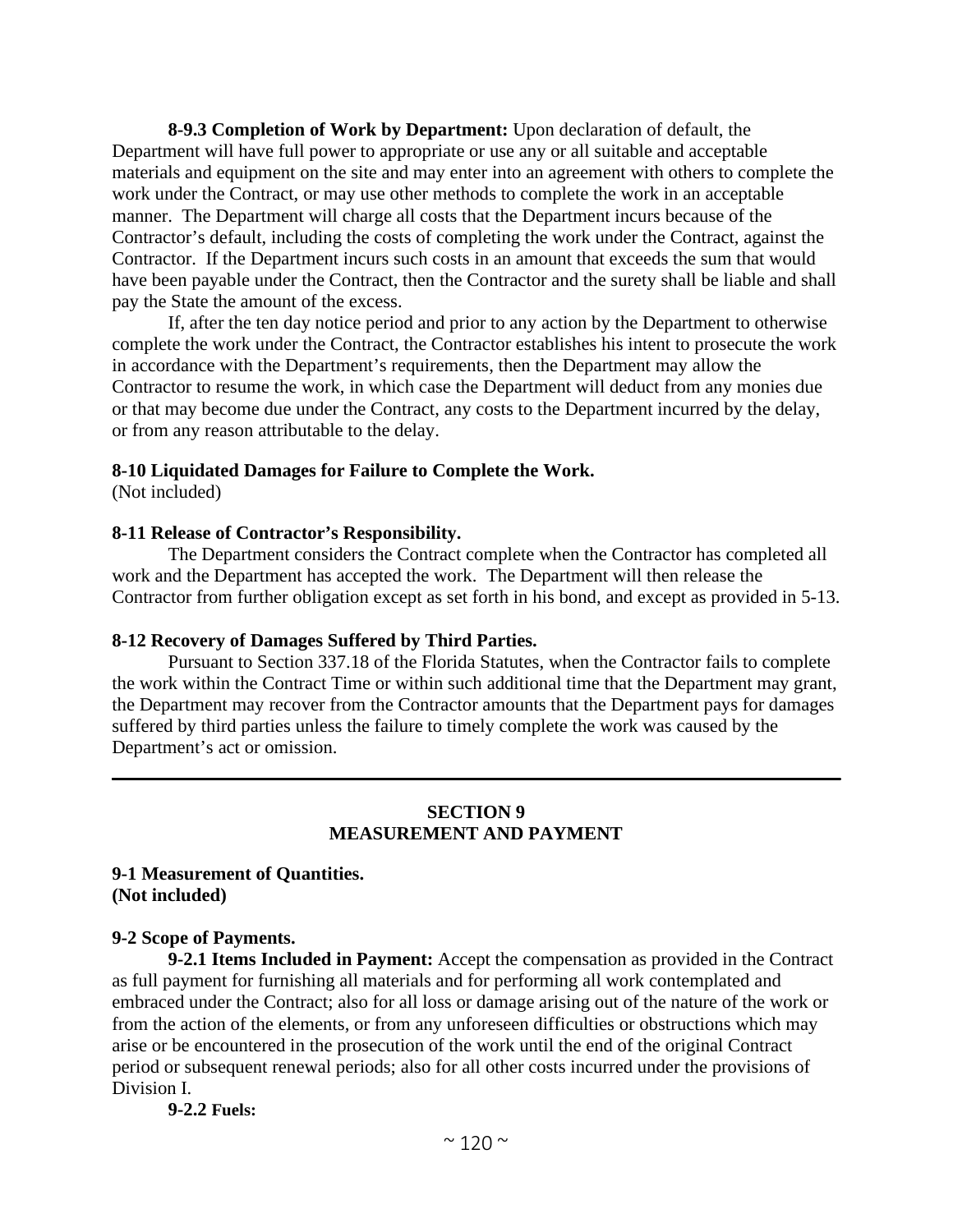## **(Not included)**

### **9-3 Compensation for Altered Quantities. (Not included)**

### **9-4 Deleted Work.**

The Department will have the right to cancel the portions of the Contract relating to the construction or maintenance of any acceptable item therein, by making an adjustment in payment to the Contractor of a fair and equitable amount covering the value of all cancelled work less all items of cost incurred prior to the date that the Engineer cancels the work.

## **9-5 Partial Payments. 9-5.1 General (Not included)**

**9-5.2 Unsatisfactory Payment Record:** In accordance with Sections 255.05 and 337.16 of the Florida Statutes, and the rules of the Department, the Department may disqualify the Contractor from bidding on future Department contracts if the Contractor's payment record in connection with contract work becomes unsatisfactory.

## **9-5.3 Withholding Payment:**

**9-5.3.1 Withholding Payment for Defective Work:** If the Department discovers any defective work or material prior to the end of the original contract period or subsequent renewal periods, or if the Department has a reasonable doubt as to the integrity of any part of the completed work prior to the end of the original contract period or subsequent renewal periods, then the Department will not allow payment for such defective or questioned work until the Contractor has remedied the defect and removed any causes of doubt.

**9-5.3.2 Withholding Payment for Failure to Comply:** The Department will withhold progress payments from the Contractor if he fails to comply with any or all of the following within 60 days after beginning work:

1. Comply with and submit required documentation relating to prevailing wage rate provisions, Equal Employment Opportunity, On-the-job Training, and Affirmative Action;

2. Comply with the requirement to report all necessary information, including actual payments to DBEs, all other subcontractors and major suppliers, through the Internet based Equal Opportunity Reporting System;

The Department will withhold progress payments until the Contractor has satisfied the above conditions.

## **9-5.4 Release of Retainage After Acceptance: (Not included)**

## **9-5.5 Partial Payments for Delivery of Certain Materials: (Not included)**

**9-5.6 Certification of Payment to Subcontractors:** The term "subcontractor," as used herein, includes persons or firms furnishing materials or equipment incorporated into the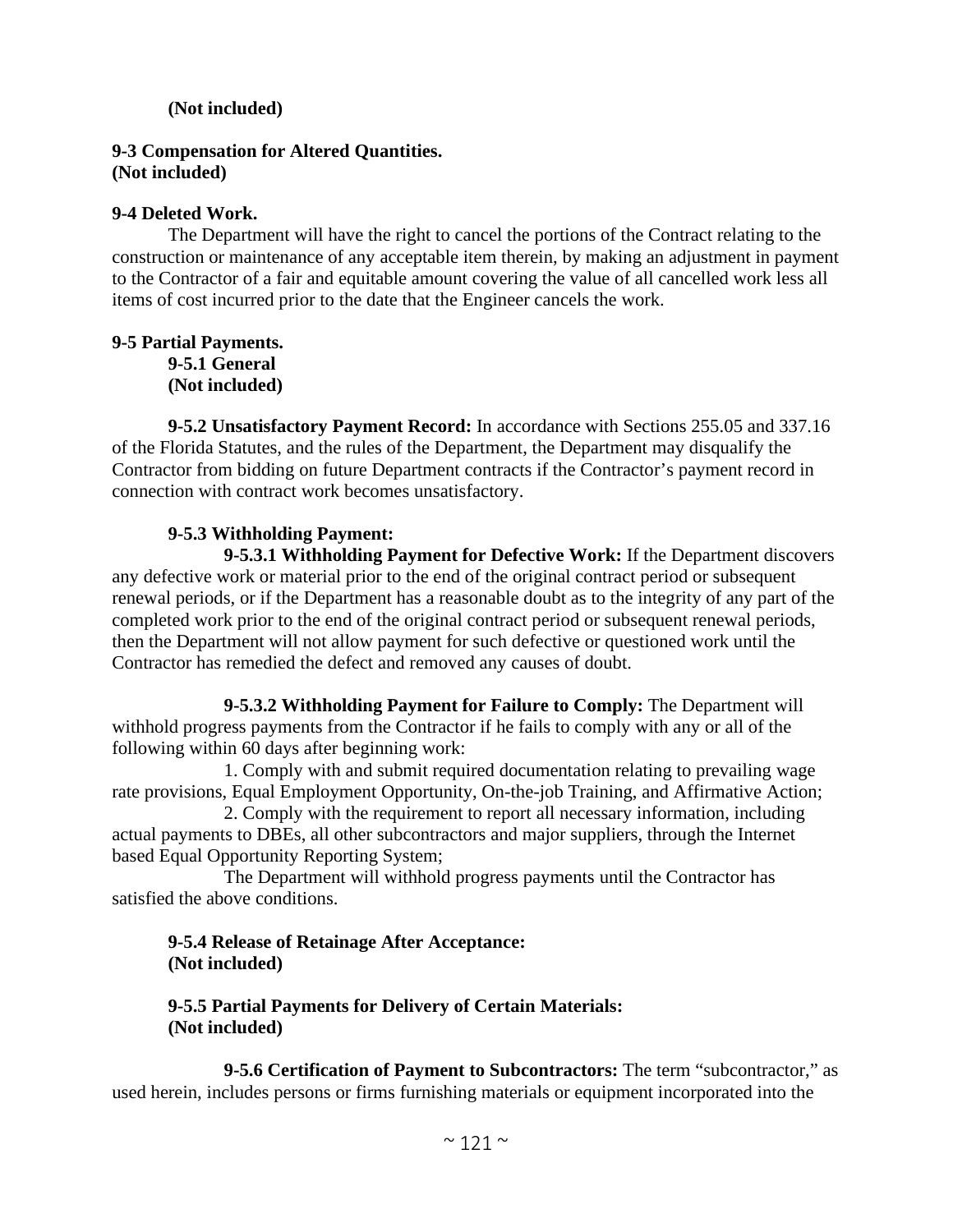work or stockpiled for which the Department has made partial payment and firms working under equipment-rental agreements. The Contractor is required to pay all subcontractors for satisfactory performance of their Contracts before the Department will make a further progress (partial) payment. The Contractor shall also return all retainage withheld to the subcontractors within 30 days after the subcontractor's work is satisfactorily complete, as determined by the Department. Prior to receipt of any progress (partial) payment, the prime contractor shall certify that all subcontractors having an interest in the Contract were paid for satisfactory performance of their Contracts and that the retainage is returned to subcontractors within 30 days after satisfactory completion of the subcontractor's work. Submit this certification in the form designated by the Department.

Within 30 days of the Contractor's receipt of the final progress payment or any other payments thereafter, except the final payment, the Contractor shall pay all subcontractors and suppliers having an interest in the Contract for all work completed and materials furnished. The Department will honor an exception to the above when the Contractor demonstrates good cause for not making any required payment and submits written notification of any such good cause to both the Department and the affected subcontractors or suppliers within said 30 day period.

The Contractor shall indemnify and provide defense for the Department when called upon to do so for all claims or suits against the Department, by third parties, pertaining to Contractor payment or performance issues arising out of the Contract. It is expressly understood that the monetary limitation on the extent of the indemnification shall be the approved annual Contract amount, which shall be the original annual Contract amount as may be increased by subsequent Supplemental Agreements.

### **9-6 Record of Construction Materials.**

**9-6.1 General:** For all construction materials used in the performance of the project, (except materials exempted by 9-6.2), preserve for the Department's inspection the invoices and records of the materials for a period of three years from the date of completion of the project. Apply this requirement when subcontractors purchase materials, and obtain the invoices and other materials records from the subcontractors. By providing the materials, the Contractor certifies that all invoices will be maintained for the required period.

**9-6.2 Non-Commercial Materials:** The provisions of 9-6.1 do not apply to materials generally classed as non-commercial, such as fill materials, local sand, sand-clay, or local materials used as stabilizer.

## **9-7 Disputed Amounts Due the Contractor.**

The Department reserves the right to withhold from the final invoice any disputed amounts between the Contractor and the Department. The Department will release all other amounts due, as provided in 9-8.

## **9-8 Acceptance and Final Payment.**

Submit a completed Department Form# 700-050-21 to the Department within 90 days of submittal of the final invoice. If this Form is not submitted as required, the Department may suspend the Contractor from bidding under the provisions of Florida Administrative Code 14-22.